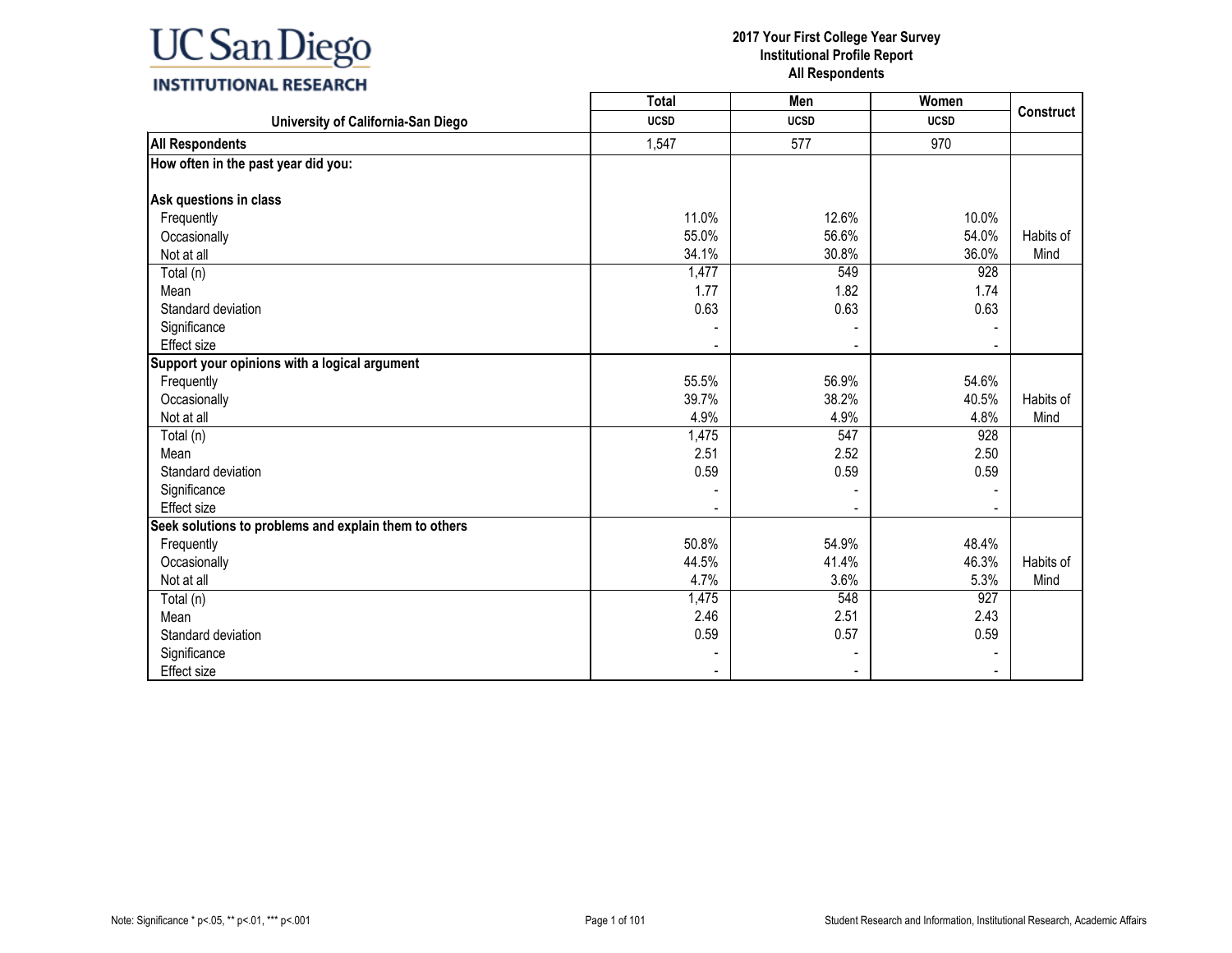|                                                                 | <b>Total</b> | Men         | Women       |                  |
|-----------------------------------------------------------------|--------------|-------------|-------------|------------------|
| University of California-San Diego                              | <b>UCSD</b>  | <b>UCSD</b> | <b>UCSD</b> | <b>Construct</b> |
| How often in the past year did you:                             |              |             |             |                  |
|                                                                 |              |             |             |                  |
| Evaluate the quality or reliability of information you received |              |             |             |                  |
| Frequently                                                      | 52.8%        | 60.4%       | 48.3%       |                  |
| Occasionally                                                    | 41.9%        | 34.8%       | 46.1%       | Habits of        |
| Not at all                                                      | 5.3%         | 4.8%        | 5.6%        | Mind             |
| Total (n)                                                       | 1,473        | 546         | 927         |                  |
| Mean                                                            | 2.48         | 2.56        | 2.43        |                  |
| Standard deviation                                              | 0.60         | 0.59        | 0.60        |                  |
| Significance                                                    |              |             |             |                  |
| Effect size                                                     |              |             |             |                  |
| Take a risk because you felt you had more to gain               |              |             |             |                  |
| Frequently                                                      | 30.0%        | 33.6%       | 27.9%       |                  |
| Occasionally                                                    | 54.4%        | 52.3%       | 55.6%       | Habits of        |
| Not at all                                                      | 15.6%        | 14.1%       | 16.5%       | Mind             |
| Total (n)                                                       | 1,473        | 547         | 926         |                  |
| Mean                                                            | 2.14         | 2.20        | 2.11        |                  |
| Standard deviation                                              | 0.66         | 0.66        | 0.66        |                  |
| Significance                                                    |              |             |             |                  |
| <b>Effect size</b>                                              |              |             |             |                  |
| How often in the past year did you:                             |              |             |             |                  |
| Seek alternative solutions to a problem                         |              |             |             |                  |
| Frequently                                                      | 41.8%        | 44.5%       | 40.1%       |                  |
| Occasionally                                                    | 52.0%        | 49.8%       | 53.3%       | Habits of        |
| Not at all                                                      | 6.2%         | 5.7%        | 6.6%        | Mind             |
|                                                                 |              | 548         |             |                  |
| Total (n)                                                       | 1,473        |             | 925         |                  |
| Mean                                                            | 2.36         | 2.39        | 2.34        |                  |
| Standard deviation                                              | 0.60         | 0.59        | 0.60        |                  |
| Significance                                                    |              |             |             |                  |
| <b>Effect size</b>                                              |              |             |             |                  |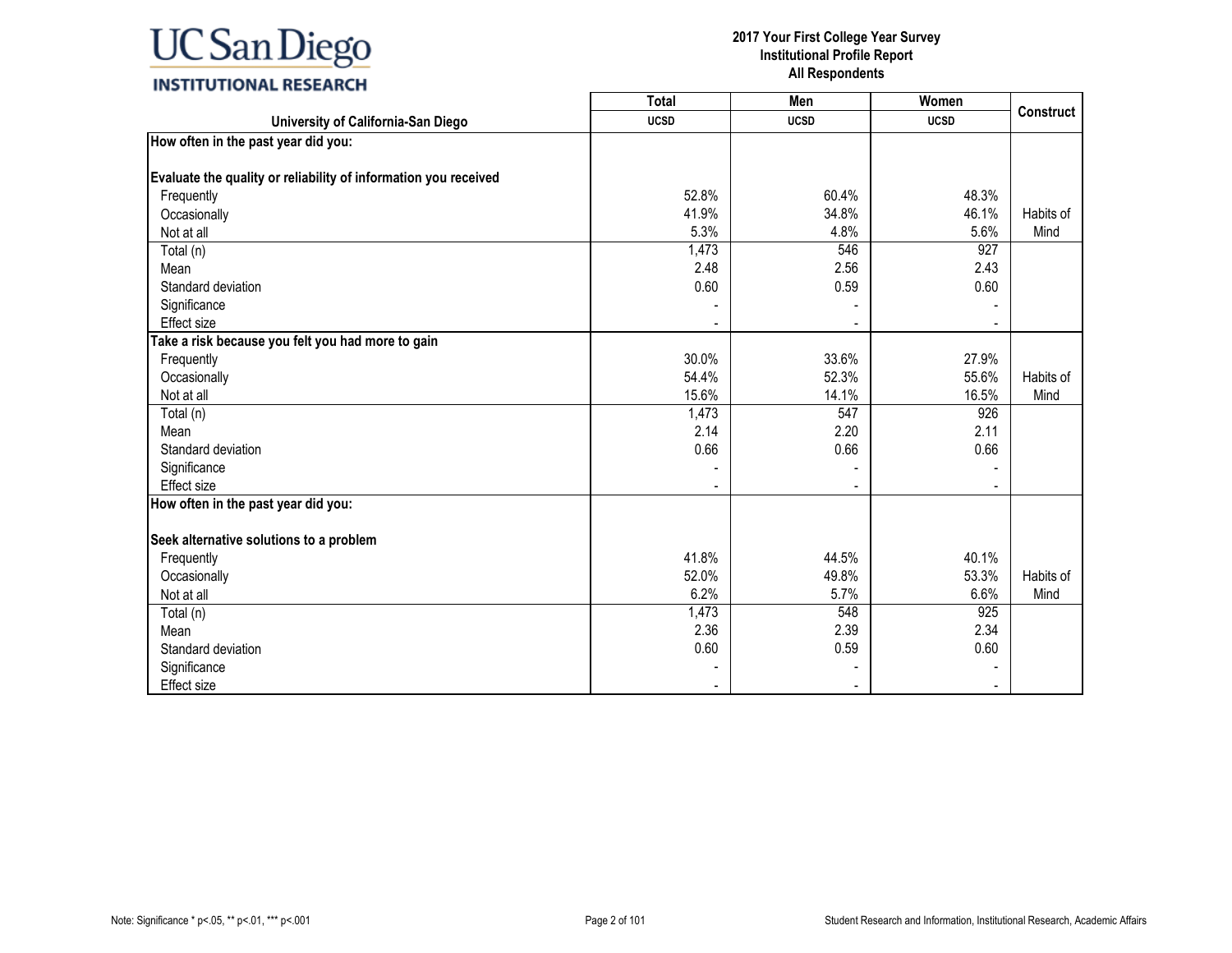### **INSTITUTIONAL RESEARCH**

|                                                                         | <b>Total</b> | Men         | <b>Women</b> | <b>Construct</b> |
|-------------------------------------------------------------------------|--------------|-------------|--------------|------------------|
| University of California-San Diego                                      | <b>UCSD</b>  | <b>UCSD</b> | <b>UCSD</b>  |                  |
| Look up scientific research articles and resources                      |              |             |              |                  |
| Frequently                                                              | 34.5%        | 34.7%       | 34.3%        |                  |
| Occasionally                                                            | 48.3%        | 47.2%       | 49.0%        | Habits of        |
| Not at all                                                              | 17.2%        | 18.1%       | 16.7%        | Mind             |
| Total (n)                                                               | 1,474        | 547         | 927          |                  |
| Mean                                                                    | 2.17         | 2.17        | 2.18         |                  |
| Standard deviation                                                      | 0.70         | 0.71        | 0.69         |                  |
| Significance                                                            |              |             |              |                  |
| Effect size                                                             |              |             |              |                  |
| Explore topics on your own, even though it was not required for a class |              |             |              |                  |
| Frequently                                                              | 35.2%        | 40.0%       | 32.3%        |                  |
| Occasionally                                                            | 48.2%        | 45.3%       | 49.9%        | Habits of        |
| Not at all                                                              | 16.7%        | 14.8%       | 17.8%        | Mind             |
| Total (n)                                                               | 1,476        | 548         | 928          |                  |
| Mean                                                                    | 2.18         | 2.25        | 2.15         |                  |
| Standard deviation                                                      | 0.70         | 0.70        | 0.69         |                  |
| Significance                                                            |              |             |              |                  |
| Effect size                                                             |              |             |              |                  |
| How often in the past year did you:                                     |              |             |              |                  |
| Accept mistakes as part of the learning process                         |              |             |              |                  |
| Frequently                                                              | 62.5%        | 67.0%       | 59.9%        |                  |
| Occasionally                                                            | 33.9%        | 29.3%       | 36.6%        | Habits of        |
| Not at all                                                              | 3.6%         | 3.7%        | 3.6%         | Mind             |
| Total (n)                                                               | 1,473        | 546         | 927          |                  |
| Mean                                                                    | 2.59         | 2.63        | 2.56         |                  |
| Standard deviation                                                      | 0.56         | 0.55        | 0.56         |                  |
| Significance                                                            |              |             |              |                  |
| Effect size                                                             |              |             |              |                  |
| Analyze multiple sources of information before coming to a conclusion   |              |             |              |                  |
| Frequently                                                              | 52.3%        | 55.2%       | 50.5%        |                  |
| Occasionally                                                            | 44.8%        | 41.9%       | 46.5%        | Habits of        |
| Not at all                                                              | 2.9%         | 2.9%        | 2.9%         | Mind             |
| Total (n)                                                               | 1,471        | 547         | 924          |                  |
| Mean                                                                    | 2.49         | 2.52        | 2.48         |                  |
| Standard deviation                                                      | 0.56         | 0.56        | 0.56         |                  |
| Significance                                                            |              |             |              |                  |
| <b>Effect size</b>                                                      |              |             |              |                  |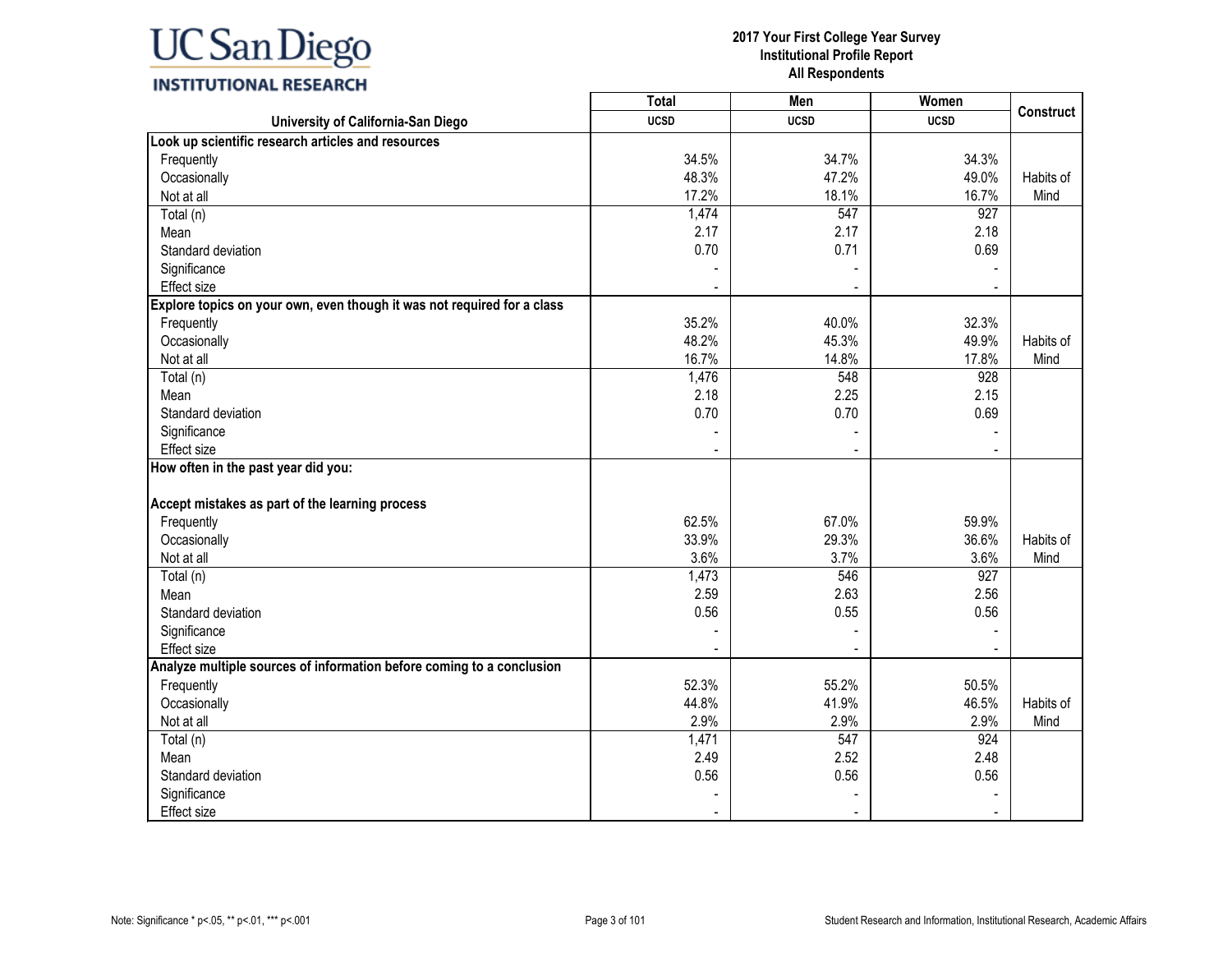

## **2017 Your First College Year Survey**

**Institutional Profile Report All Respondents**

|                                                                                                                                       | Total       | Men         | Women       | <b>Construct</b> |
|---------------------------------------------------------------------------------------------------------------------------------------|-------------|-------------|-------------|------------------|
| University of California-San Diego                                                                                                    | <b>UCSD</b> | <b>UCSD</b> | <b>UCSD</b> |                  |
| Take on a challenge that scares you                                                                                                   |             |             |             |                  |
| Frequently                                                                                                                            | 38.4%       | 37.8%       | 38.7%       |                  |
| Occasionally                                                                                                                          | 53.6%       | 53.4%       | 53.8%       |                  |
| Not at all                                                                                                                            | 8.0%        | 8.8%        | 7.5%        |                  |
| Total (n)                                                                                                                             | 1,471       | 547         | 924         |                  |
| Mean                                                                                                                                  | 2.30        | 2.29        | 2.31        |                  |
| Standard deviation                                                                                                                    | 0.61        | 0.62        | 0.60        |                  |
| Significance                                                                                                                          |             |             |             |                  |
| Effect size                                                                                                                           |             |             |             |                  |
| Since entering this college, how often have you interacted with the<br>following people (e.g., by phone, e-mail, text, or in person): |             |             |             |                  |
| Faculty during office hours                                                                                                           |             |             |             |                  |
| Daily                                                                                                                                 | 1.0%        | 2.0%        | 0.4%        | Faculty          |
| 2 or 3 times per week                                                                                                                 | 5.5%        | 7.0%        | 4.6%        | Interaction      |
| Once a week                                                                                                                           | 12.3%       | 12.0%       | 12.5%       |                  |
| 1 or 2 times per month                                                                                                                | 23.0%       | 24.7%       | 21.9%       |                  |
| 1 or 2 times per term                                                                                                                 | 37.8%       | 33.8%       | 40.2%       |                  |
| Never                                                                                                                                 | 20.4%       | 20.5%       | 20.3%       |                  |
| Total (n)                                                                                                                             | 1,454       | 542         | 912         |                  |
| Mean                                                                                                                                  | 2.48        | 2.57        | 2.42        |                  |
| Standard deviation                                                                                                                    | 1.17        | 1.25        | 1.11        |                  |
| Significance                                                                                                                          |             |             |             |                  |
| Effect size                                                                                                                           |             |             |             |                  |
| Faculty outside of class or office hours                                                                                              |             |             |             |                  |
| Daily                                                                                                                                 | 0.5%        | 0.9%        | 0.2%        |                  |
| 2 or 3 times per week                                                                                                                 | 2.3%        | 3.0%        | 1.9%        | Faculty          |
| Once a week                                                                                                                           | 6.3%        | 8.3%        | 5.2%        | Interaction      |
| 1 or 2 times per month                                                                                                                | 12.6%       | 14.4%       | 11.4%       |                  |
| 1 or 2 times per term                                                                                                                 | 27.0%       | 27.8%       | 26.5%       |                  |
| Never                                                                                                                                 | 51.4%       | 45.6%       | 54.8%       |                  |
| Total (n)                                                                                                                             | 1,450       | 540         | 910         |                  |
| Mean                                                                                                                                  | 1.83        | 1.98        | 1.73        |                  |
| Standard deviation                                                                                                                    | 1.07        | 1.16        | 1.00        |                  |
| Significance                                                                                                                          |             |             |             |                  |
| Effect size                                                                                                                           |             |             |             |                  |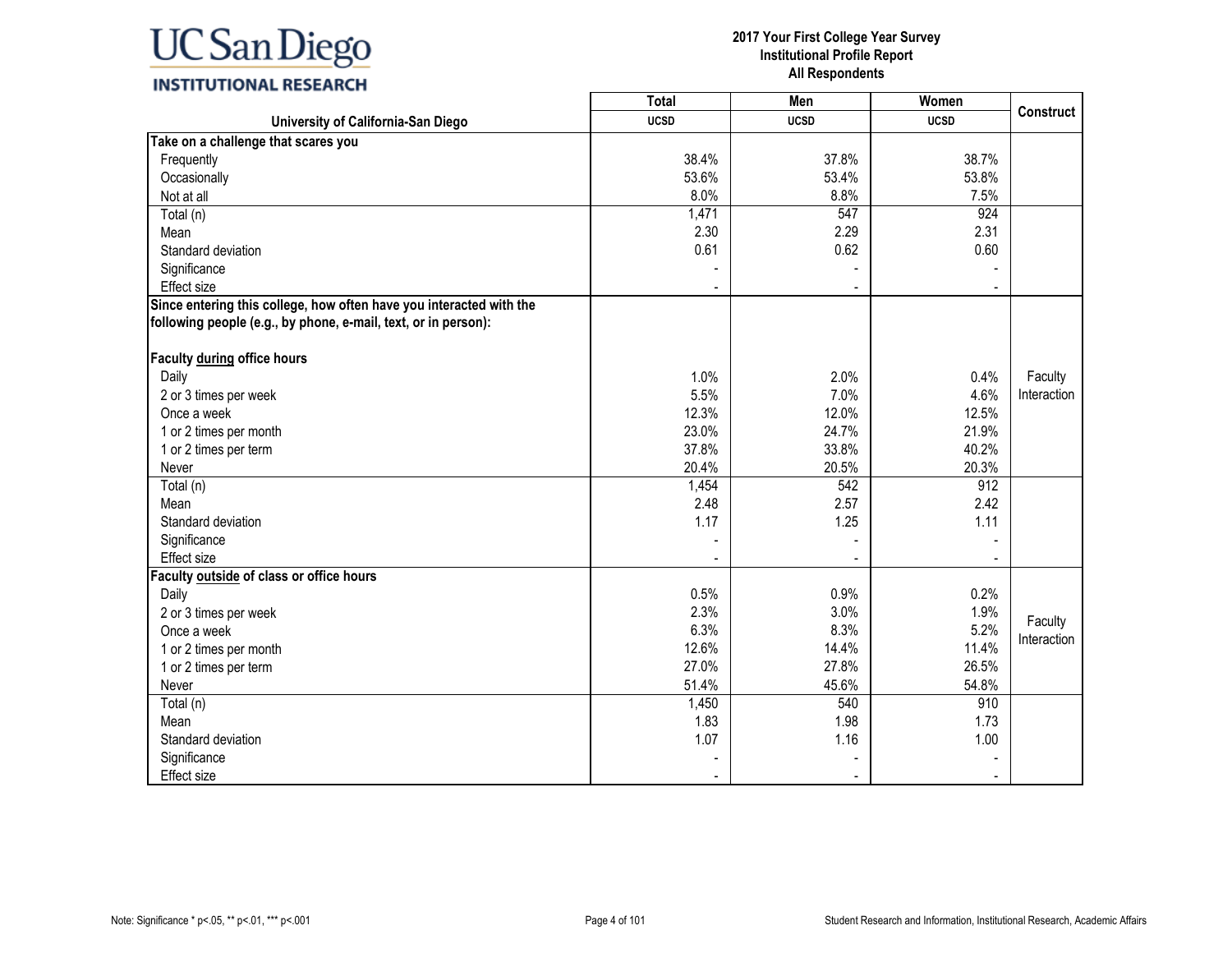|                                                                     | <b>Total</b>  | Men            | Women       |                  |
|---------------------------------------------------------------------|---------------|----------------|-------------|------------------|
| University of California-San Diego                                  | <b>UCSD</b>   | <b>UCSD</b>    | <b>UCSD</b> | <b>Construct</b> |
| Since entering this college, how often have you interacted with the |               |                |             |                  |
| following people (e.g., by phone, e-mail, text, or in person):      |               |                |             |                  |
| Academic advisors/counselors                                        |               |                |             |                  |
| Daily                                                               | 0.6%          | 0.7%           | 0.5%        |                  |
| 2 or 3 times per week                                               | 0.9%          | 1.1%           | 0.8%        |                  |
| Once a week                                                         | 3.4%          | 5.2%           | 2.4%        |                  |
| 1 or 2 times per month                                              | 16.4%         | 17.7%          | 15.7%       |                  |
| 1 or 2 times per term                                               | 59.9%         | 56.1%          | 62.2%       |                  |
| Never                                                               | 18.7%         | 19.2%          | 18.3%       |                  |
| Total (n)                                                           | 1,453         | 542            | 911         |                  |
| Mean                                                                | 2.10          | 2.15           | 2.07        |                  |
| Standard deviation                                                  | 0.81          | 0.88           | 0.77        |                  |
| Significance                                                        |               |                |             |                  |
| Effect size                                                         |               |                |             |                  |
| <b>Graduate students/teaching assistants</b>                        |               |                |             |                  |
| Daily                                                               | 2.0%          | 3.9%           | 0.9%        |                  |
| 2 or 3 times per week                                               | 16.1%         | 13.4%          | 17.8%       |                  |
| Once a week                                                         | 22.7%         | 23.4%          | 22.3%       |                  |
| 1 or 2 times per month                                              | 20.6%         | 20.8%          | 20.5%       |                  |
| 1 or 2 times per term                                               | 26.0%         | 23.6%          | 27.4%       |                  |
| Never                                                               | 12.6%         | 15.0%          | 11.1%       |                  |
| Total (n)                                                           | 1,450         | 539            | 911         |                  |
| Mean                                                                | 3.10          | 3.08           | 3.11        |                  |
| Standard deviation                                                  | 1.34          | 1.40           | 1.31        |                  |
| Significance                                                        |               |                |             |                  |
| Effect size                                                         |               | $\blacksquare$ |             |                  |
| <b>Close friends at this institution</b>                            |               |                |             |                  |
| Daily                                                               | 57.7%         | 54.5%          | 59.6%       |                  |
| 2 or 3 times per week                                               | 18.2%         | 18.5%          | 18.0%       |                  |
| Once a week                                                         | 9.6%          | 10.9%          | 8.9%        |                  |
| 1 or 2 times per month                                              | 5.2%          | 6.1%           | 4.6%        |                  |
| 1 or 2 times per term                                               | 3.3%          | 3.1%<br>6.8%   | 3.4%        |                  |
| Never                                                               | 6.0%          | 541            | 5.5%<br>912 |                  |
| Total (n)                                                           | 1,453<br>5.04 | 4.95           | 5.09        |                  |
| Mean<br>Standard deviation                                          | 1.46          | 1.51           | 1.43        |                  |
|                                                                     |               |                |             |                  |
| Significance                                                        |               |                |             |                  |
| Effect size                                                         |               |                |             |                  |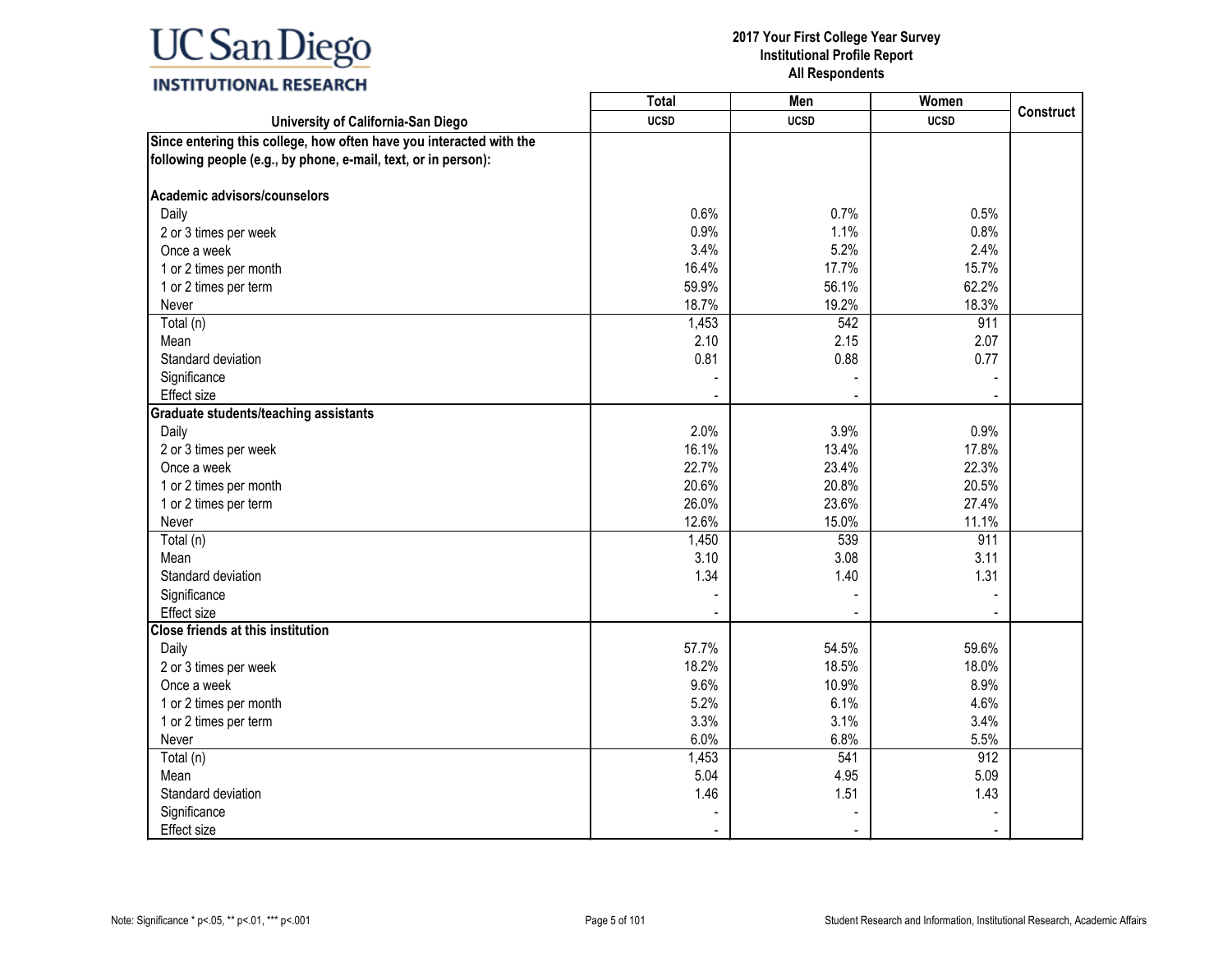|                                                                     | <b>Total</b> | Men         | Women       |                  |
|---------------------------------------------------------------------|--------------|-------------|-------------|------------------|
| University of California-San Diego                                  | <b>UCSD</b>  | <b>UCSD</b> | <b>UCSD</b> | <b>Construct</b> |
| Since entering this college, how often have you interacted with the |              |             |             |                  |
| following people (e.g., by phone, e-mail, text, or in person):      |              |             |             |                  |
| Close friends not at this institution                               |              |             |             |                  |
| Daily                                                               | 30.2%        | 25.6%       | 33.0%       |                  |
| 2 or 3 times per week                                               | 20.5%        | 18.7%       | 21.6%       |                  |
| Once a week                                                         | 13.3%        | 15.7%       | 11.8%       |                  |
| 1 or 2 times per month                                              | 15.5%        | 15.7%       | 15.4%       |                  |
| 1 or 2 times per term                                               | 12.2%        | 15.4%       | 10.3%       |                  |
| Never                                                               | 8.3%         | 8.9%        | 7.9%        |                  |
| Total (n)                                                           | 1,449        | 540         | 909         |                  |
| Mean                                                                | 4.16         | 3.97        | 4.28        |                  |
| Standard deviation                                                  | 1.67         | 1.67        | 1.66        |                  |
| Significance                                                        |              |             |             |                  |
| Effect size                                                         |              |             |             |                  |
| Your parents/guardians                                              |              |             |             |                  |
| Daily                                                               | 28.0%        | 19.7%       | 33.0%       |                  |
| 2 or 3 times per week                                               | 24.6%        | 23.4%       | 25.3%       |                  |
| Once a week                                                         | 21.6%        | 26.2%       | 18.9%       |                  |
| 1 or 2 times per month                                              | 13.5%        | 16.4%       | 11.8%       |                  |
| 1 or 2 times per term                                               | 8.5%         | 9.0%        | 8.1%        |                  |
| Never                                                               | 3.8%         | 5.2%        | 3.0%        |                  |
| Total (n)                                                           | 1,452        | 542         | 910         |                  |
| Mean                                                                | 4.39         | 4.13        | 4.54        |                  |
| Standard deviation                                                  | 1.43         | 1.41        | 1.41        |                  |
| Significance                                                        |              |             |             |                  |
| Effect size                                                         |              |             |             |                  |
| Your siblings or extended family                                    |              |             |             |                  |
| Daily                                                               | 20.3%        | 15.1%       | 23.4%       |                  |
| 2 or 3 times per week                                               | 18.8%        | 17.2%       | 19.8%       |                  |
| Once a week                                                         | 18.4%        | 20.5%       | 17.2%       |                  |
| 1 or 2 times per month                                              | 18.6%        | 20.5%       | 17.4%       |                  |
| 1 or 2 times per term                                               | 14.8%        | 15.9%       | 14.1%       |                  |
| Never                                                               | 9.1%         | 10.9%       | 8.0%        |                  |
| Total (n)                                                           | 1,455        | 542         | 913         |                  |
| Mean                                                                | 3.84         | 3.63        | 3.97        |                  |
| Standard deviation                                                  | 1.60         | 1.57        | 1.61        |                  |
| Significance                                                        |              |             |             |                  |
| Effect size                                                         |              |             |             |                  |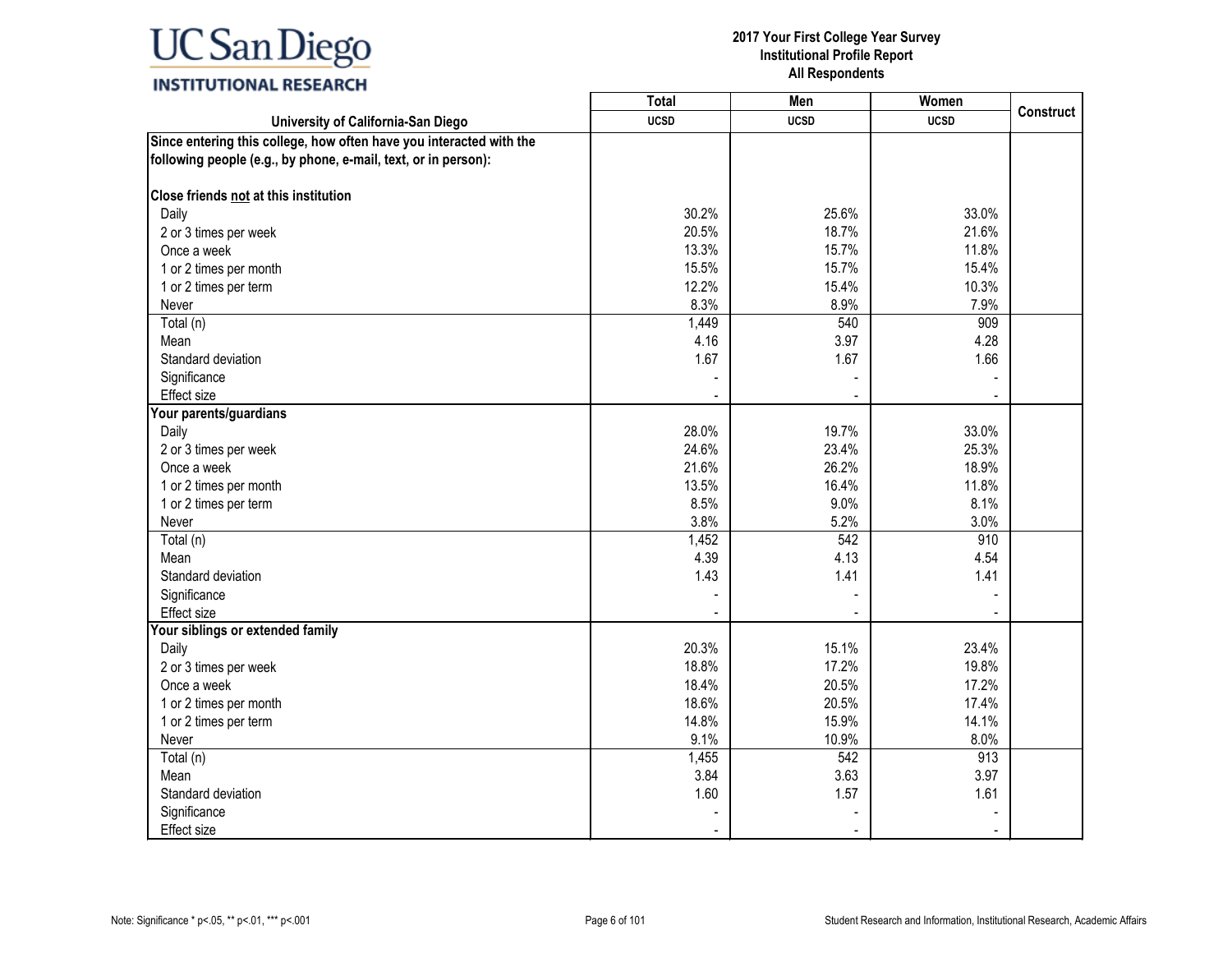### **INSTITUTIONAL RESEARCH**

|                                                                         | <b>Total</b> | Men         | Women       |                  |
|-------------------------------------------------------------------------|--------------|-------------|-------------|------------------|
| University of California-San Diego                                      | <b>UCSD</b>  | <b>UCSD</b> | <b>UCSD</b> | <b>Construct</b> |
| Do you have any concern about your ability to finance your college      |              |             |             |                  |
| education?                                                              |              |             |             |                  |
| Major (not sure I will have enough funds to complete college)           | 20.9%        | 18.4%       | 22.4%       |                  |
| Some (but I probably will have enough funds)                            | 57.9%        | 54.7%       | 59.9%       |                  |
| None (I am confident that I will have sufficient funds)                 | 21.2%        | 27.0%       | 17.7%       |                  |
| Total (n)                                                               | 1,436        | 534         | 902         |                  |
| Mean                                                                    | 2.00         | 1.91        | 2.05        |                  |
| Standard deviation                                                      | 0.65         | 0.67        | 0.63        |                  |
| Significance                                                            |              |             |             |                  |
| <b>Effect size</b>                                                      |              |             |             |                  |
| How much of the past year's educational expenses (room, board, tuition, |              |             |             |                  |
| and fees) were covered from each of the following sources?              |              |             |             |                  |
|                                                                         |              |             |             |                  |
| Family resources (parents, relatives, spouse, etc.)                     |              |             |             |                  |
| \$15,000 or more                                                        | 39.3%        | 41.2%       | 38.2%       |                  |
| \$10,000 to \$14,999                                                    | 8.5%         | 7.8%        | 9.0%        |                  |
| \$6,000 to \$9,999                                                      | 7.1%         | 6.8%        | 7.2%        |                  |
| \$3,000 to \$5,999                                                      | 7.1%         | 6.6%        | 7.4%        |                  |
| \$1 to \$2,999                                                          | 17.4%        | 15.5%       | 18.5%       |                  |
| None                                                                    | 20.6%        | 22.1%       | 19.6%       |                  |
| Total (n)                                                               | 1,416        | 529         | 887         |                  |
| Mean                                                                    | 3.84         | 3.86        | 3.82        |                  |
| Standard deviation                                                      | 2.06         | 2.10        | 2.04        |                  |
| Significance                                                            |              |             |             |                  |
| Effect size                                                             |              |             |             |                  |
| My own resources (income from work, work-study, etc.)                   |              |             |             |                  |
| \$15,000 or more                                                        | 1.3%         | 1.0%        | 1.5%        |                  |
| \$10,000 to \$14,999                                                    | 1.0%         | 1.6%        | 0.7%        |                  |
| \$6,000 to \$9,999                                                      | 2.3%         | 1.9%        | 2.6%        |                  |
| \$3,000 to \$5,999                                                      | 6.3%         | 7.4%        | 5.7%        |                  |
| \$1 to \$2,999                                                          | 37.5%        | 37.6%       | 37.4%       |                  |
| None                                                                    | 51.5%        | 50.5%       | 52.1%       |                  |
| Total (n)                                                               | 1,374        | 513         | 861         |                  |
| Mean                                                                    | 1.68         | 1.69        | 1.67        |                  |
| Standard deviation                                                      | 0.93         | 0.93        | 0.94        |                  |
| Significance                                                            |              |             |             |                  |
| Effect size                                                             |              |             |             |                  |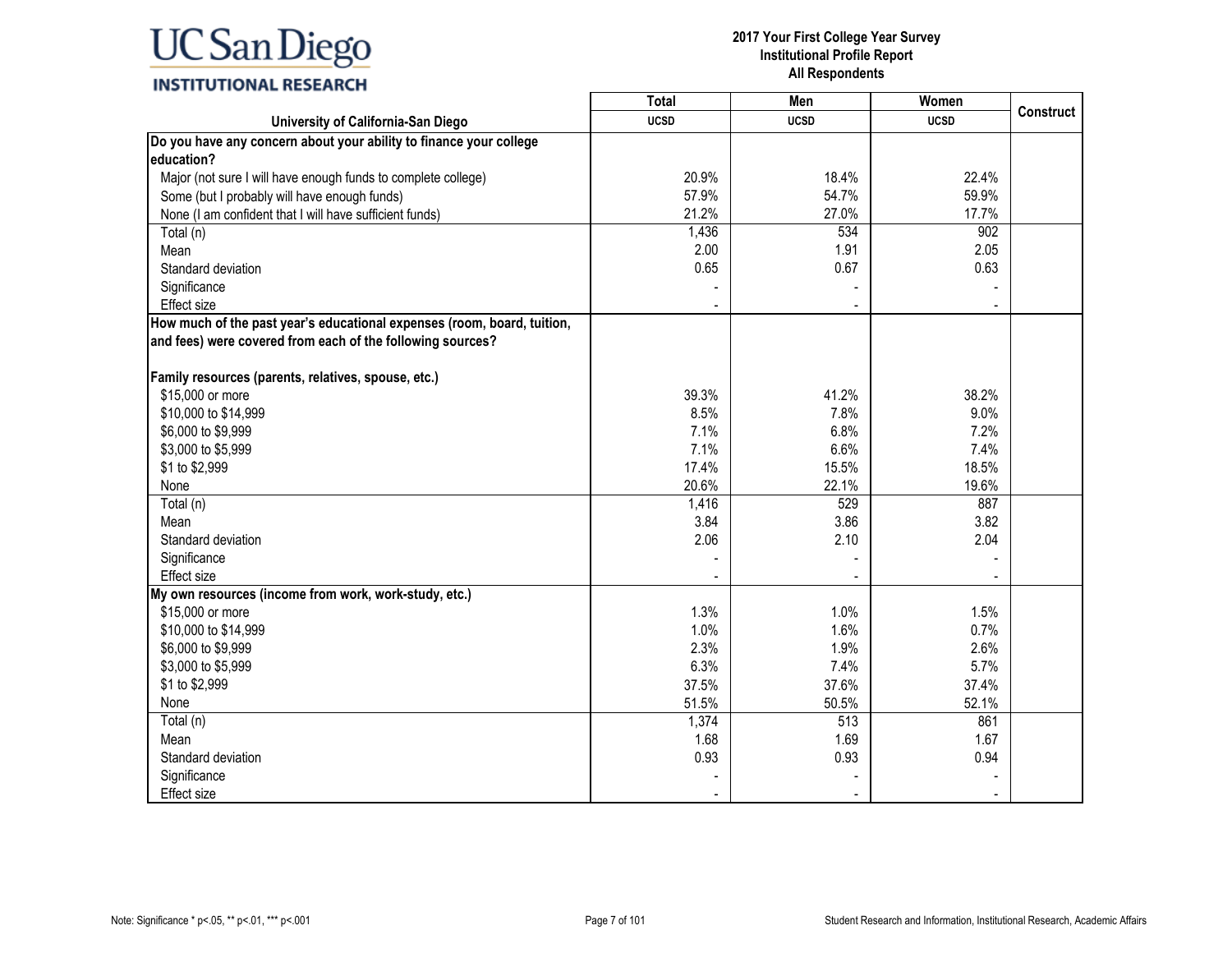### **INSTITUTIONAL RESEARCH**

|                                                                                                                                       | <b>Total</b> | Men         | Women       |                  |
|---------------------------------------------------------------------------------------------------------------------------------------|--------------|-------------|-------------|------------------|
| University of California-San Diego                                                                                                    | <b>UCSD</b>  | <b>UCSD</b> | <b>UCSD</b> | <b>Construct</b> |
| How much of the past year's educational expenses (room, board, tuition,<br>and fees) were covered from each of the following sources? |              |             |             |                  |
| Aid which need not be repaid (grants, scholarships, military, etc.)                                                                   |              |             |             |                  |
| \$15,000 or more                                                                                                                      | 23.4%        | 22.4%       | 24.0%       |                  |
| \$10,000 to \$14,999                                                                                                                  | 16.4%        | 14.6%       | 17.4%       |                  |
| \$6,000 to \$9,999                                                                                                                    | 6.1%         | 6.6%        | 5.8%        |                  |
| \$3,000 to \$5,999                                                                                                                    | 7.4%         | 8.5%        | 6.8%        |                  |
| \$1 to \$2,999                                                                                                                        | 12.3%        | 9.8%        | 13.8%       |                  |
| None                                                                                                                                  | 34.4%        | 38.2%       | 32.2%       |                  |
| Total (n)                                                                                                                             | 1,386        | 519         | 867         |                  |
| Mean                                                                                                                                  | 3.28         | 3.17        | 3.34        |                  |
| Standard deviation                                                                                                                    | 2.06         | 2.07        | 2.06        |                  |
| Significance                                                                                                                          |              |             |             |                  |
| Effect size                                                                                                                           |              |             |             |                  |
| Aid which must be repaid (loans, etc.)                                                                                                |              |             |             |                  |
| \$15,000 or more                                                                                                                      | 7.2%         | 5.6%        | 8.1%        |                  |
| \$10,000 to \$14,999                                                                                                                  | 6.2%         | 6.2%        | 6.1%        |                  |
| \$6,000 to \$9,999                                                                                                                    | 11.7%        | 11.9%       | 11.5%       |                  |
| \$3,000 to \$5,999                                                                                                                    | 16.1%        | 17.5%       | 15.2%       |                  |
| \$1 to \$2,999                                                                                                                        | 4.7%         | 5.1%        | 4.5%        |                  |
| None                                                                                                                                  | 54.2%        | 53.7%       | 54.6%       |                  |
| Total (n)                                                                                                                             | 1,381        | 514         | 867         |                  |
| Mean                                                                                                                                  | 2.32         | 2.29        | 2.34        |                  |
| Standard deviation                                                                                                                    | 1.66         | 1.60        | 1.70        |                  |
| Significance                                                                                                                          |              |             |             |                  |
| Effect size                                                                                                                           |              |             |             |                  |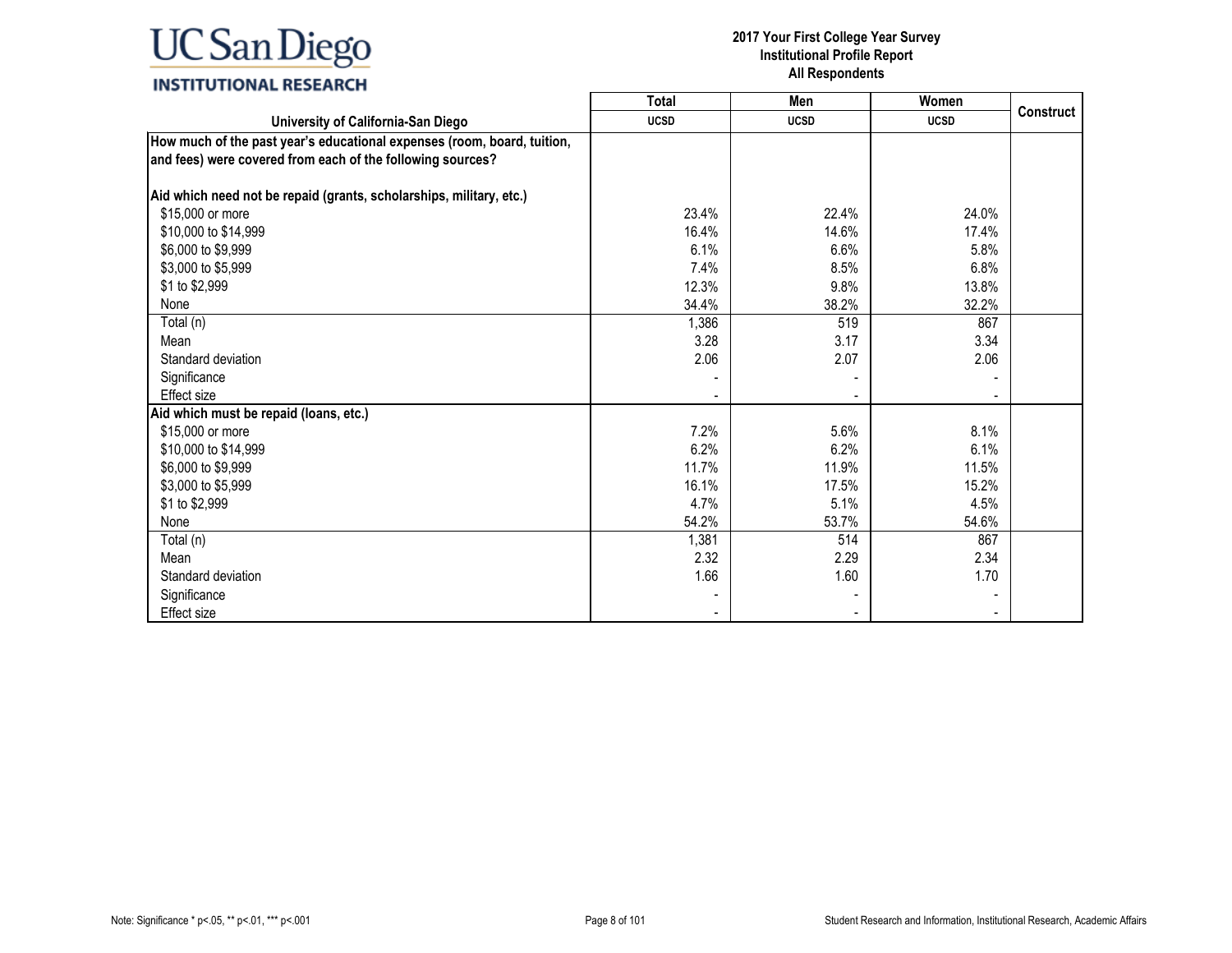|                                                       | <b>Total</b> | Men         | Women                    |                  |
|-------------------------------------------------------|--------------|-------------|--------------------------|------------------|
| University of California-San Diego                    | <b>UCSD</b>  | <b>UCSD</b> | <b>UCSD</b>              | <b>Construct</b> |
| Since entering this college, how often have you felt: |              |             |                          |                  |
| Lonely or homesick                                    |              |             |                          |                  |
| Frequently                                            | 23.7%        | 18.1%       | 26.9%                    |                  |
| Occasionally                                          | 52.3%        | 49.3%       | 54.1%                    |                  |
| Not at all                                            | 24.0%        | 32.5%       | 18.9%                    |                  |
| Total (n)                                             | 1,433        | 535         | 898                      |                  |
| Mean                                                  | 2.00         | 1.86        | 2.08                     |                  |
| Standard deviation                                    | 0.69         | 0.70        | 0.67                     |                  |
| Significance                                          |              |             |                          |                  |
| <b>Effect size</b>                                    |              |             | $\blacksquare$           |                  |
| <b>Isolated from campus life</b>                      |              |             |                          |                  |
| Frequently                                            | 27.9%        | 27.5%       | 28.1%                    |                  |
| Occasionally                                          | 46.2%        | 45.4%       | 46.6%                    |                  |
| Not at all                                            | 25.9%        | 27.1%       | 25.3%                    |                  |
| Total (n)                                             | 1,434        | 535         | 899                      |                  |
| Mean                                                  | 2.02         | 2.00        | 2.03                     |                  |
| Standard deviation                                    | 0.73         | 0.74        | 0.73                     |                  |
| Significance                                          |              |             | $\overline{\phantom{a}}$ |                  |
| Effect size                                           |              |             | ٠                        |                  |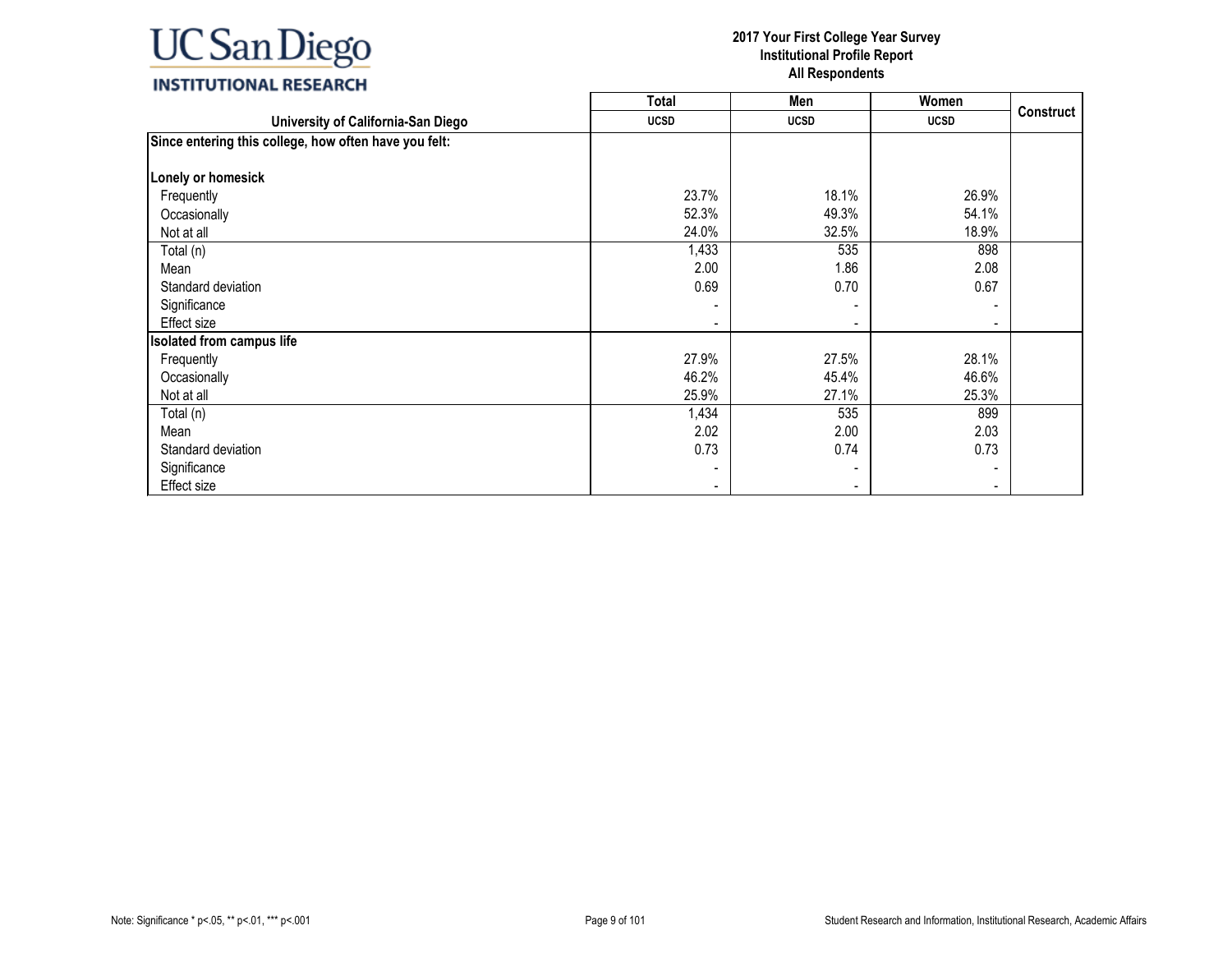|                                                       | Total       | Men         | Women                    |                  |
|-------------------------------------------------------|-------------|-------------|--------------------------|------------------|
| University of California-San Diego                    | <b>UCSD</b> | <b>UCSD</b> | <b>UCSD</b>              | <b>Construct</b> |
| Since entering this college, how often have you felt: |             |             |                          |                  |
| Unsafe on this campus                                 |             |             |                          |                  |
| Frequently                                            | 2.5%        | 2.1%        | 2.8%                     |                  |
| Occasionally                                          | 25.6%       | 13.9%       | 32.5%                    |                  |
| Not at all                                            | 71.9%       | 84.0%       | 64.7%                    |                  |
| Total (n)                                             | 1,430       | 532         | 898                      |                  |
| Mean                                                  | 1.31        | 1.18        | 1.38                     |                  |
| Standard deviation                                    | 0.51        | 0.44        | 0.54                     |                  |
| Significance                                          |             |             |                          |                  |
| Effect size                                           |             |             | $\overline{\phantom{a}}$ |                  |
| Worried about your health                             |             |             |                          |                  |
| Frequently                                            | 17.0%       | 14.1%       | 18.8%                    |                  |
| Occasionally                                          | 45.9%       | 39.8%       | 49.6%                    |                  |
| Not at all                                            | 37.1%       | 46.2%       | 31.7%                    |                  |
| Total (n)                                             | 1,429       | 533         | 896                      |                  |
| Mean                                                  | 1.80        | 1.68        | 1.87                     |                  |
| Standard deviation                                    | 0.71        | 0.71        | 0.70                     |                  |
| Significance                                          |             |             |                          |                  |
| Effect size                                           |             |             |                          |                  |
| That your courses inspired you to think in new ways   |             |             |                          |                  |
| Frequently                                            | 38.6%       | 37.5%       | 39.2%                    |                  |
| Occasionally                                          | 51.0%       | 50.7%       | 51.3%                    |                  |
| Not at all                                            | 10.3%       | 11.8%       | 9.5%                     |                  |
| Total (n)                                             | 1,430       | 533         | 897                      |                  |
| Mean                                                  | 2.28        | 2.26        | 2.30                     |                  |
| Standard deviation                                    | 0.64        | 0.65        | 0.63                     |                  |
| Significance                                          |             |             |                          |                  |
| <b>Effect size</b>                                    |             |             |                          |                  |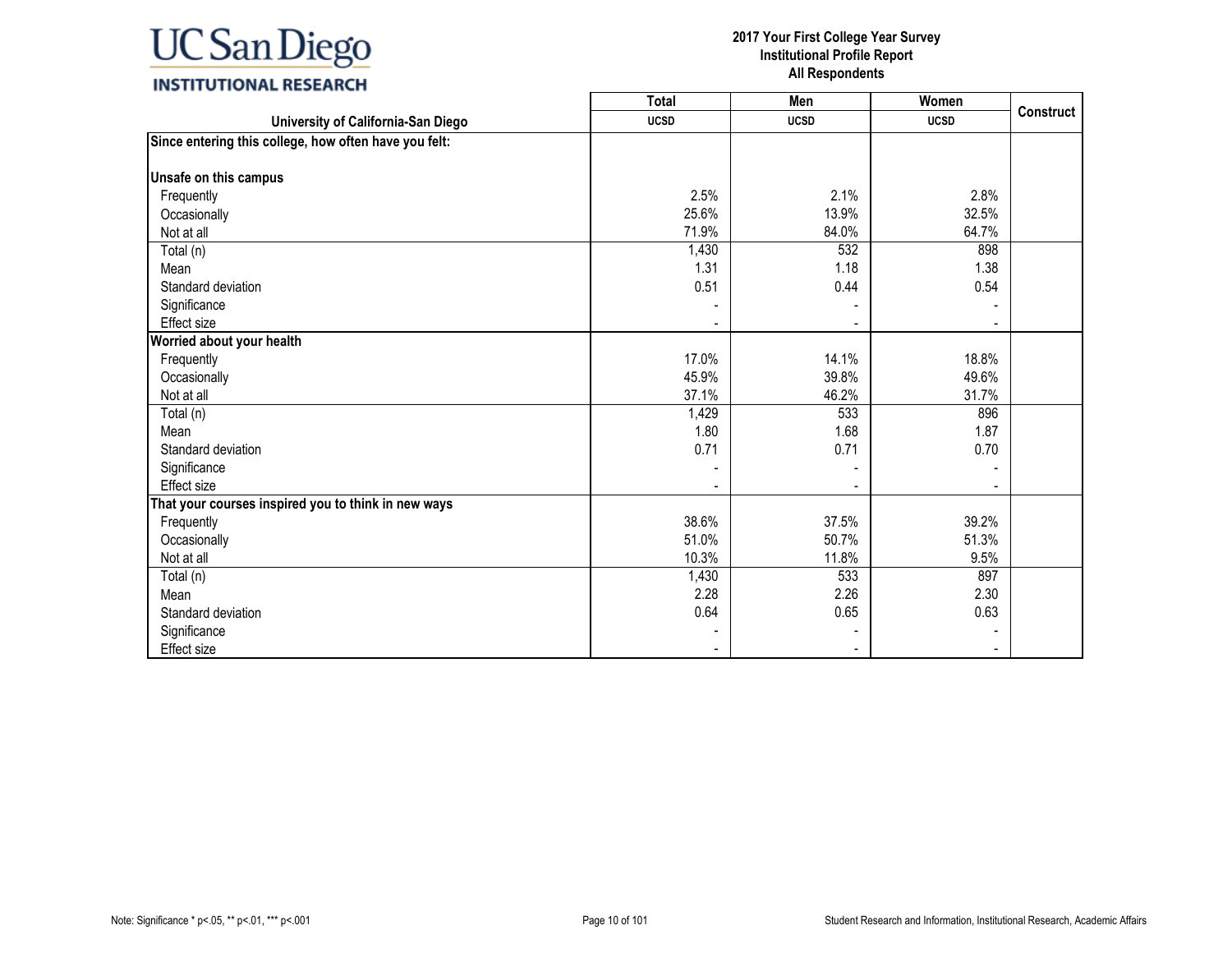|                                                                   | <b>Total</b> | Men         | Women       | <b>Construct</b> |
|-------------------------------------------------------------------|--------------|-------------|-------------|------------------|
| University of California-San Diego                                | <b>UCSD</b>  | <b>UCSD</b> | <b>UCSD</b> |                  |
| Since entering this college, how often have you felt:             |              |             |             |                  |
|                                                                   |              |             |             |                  |
| That your job responsibilities interfered with your schoolwork    |              |             |             |                  |
| Frequently                                                        | 11.5%        | 8.8%        | 13.1%       |                  |
| Occasionally                                                      | 29.2%        | 29.5%       | 29.0%       |                  |
| Not at all                                                        | 59.3%        | 61.7%       | 57.8%       |                  |
| Total (n)                                                         | 1,432        | 533         | 899         |                  |
| Mean                                                              | 1.52         | 1.47        | 1.55        |                  |
| Standard deviation                                                | 0.69         | 0.65        | 0.71        |                  |
| Significance                                                      |              |             |             |                  |
| Effect size                                                       |              |             |             |                  |
| That your family responsibilities interfered with your schoolwork |              |             |             |                  |
| Frequently                                                        | 10.0%        | 8.8%        | 10.7%       |                  |
| Occasionally                                                      | 35.0%        | 32.3%       | 36.6%       |                  |
| Not at all                                                        | 55.0%        | 58.8%       | 52.7%       |                  |
| Total (n)                                                         | 1,428        | 532         | 896         |                  |
| Mean                                                              | 1.55         | 1.50        | 1.58        |                  |
| Standard deviation                                                | 0.67         | 0.65        | 0.68        |                  |
| Significance                                                      |              |             |             |                  |
| Effect size                                                       |              |             |             |                  |
| Family support to succeed                                         |              |             |             |                  |
| Frequently                                                        | 52.4%        | 48.0%       | 55.0%       |                  |
| Occasionally                                                      | 36.3%        | 39.4%       | 34.5%       |                  |
| Not at all                                                        | 11.3%        | 12.6%       | 10.5%       |                  |
| Total (n)                                                         | 1,431        | 533         | 898         |                  |
| Mean                                                              | 2.41         | 2.35        | 2.45        |                  |
| Standard deviation                                                | 0.68         | 0.69        | 0.68        |                  |
| Significance                                                      |              |             |             |                  |
| Effect size                                                       |              |             |             |                  |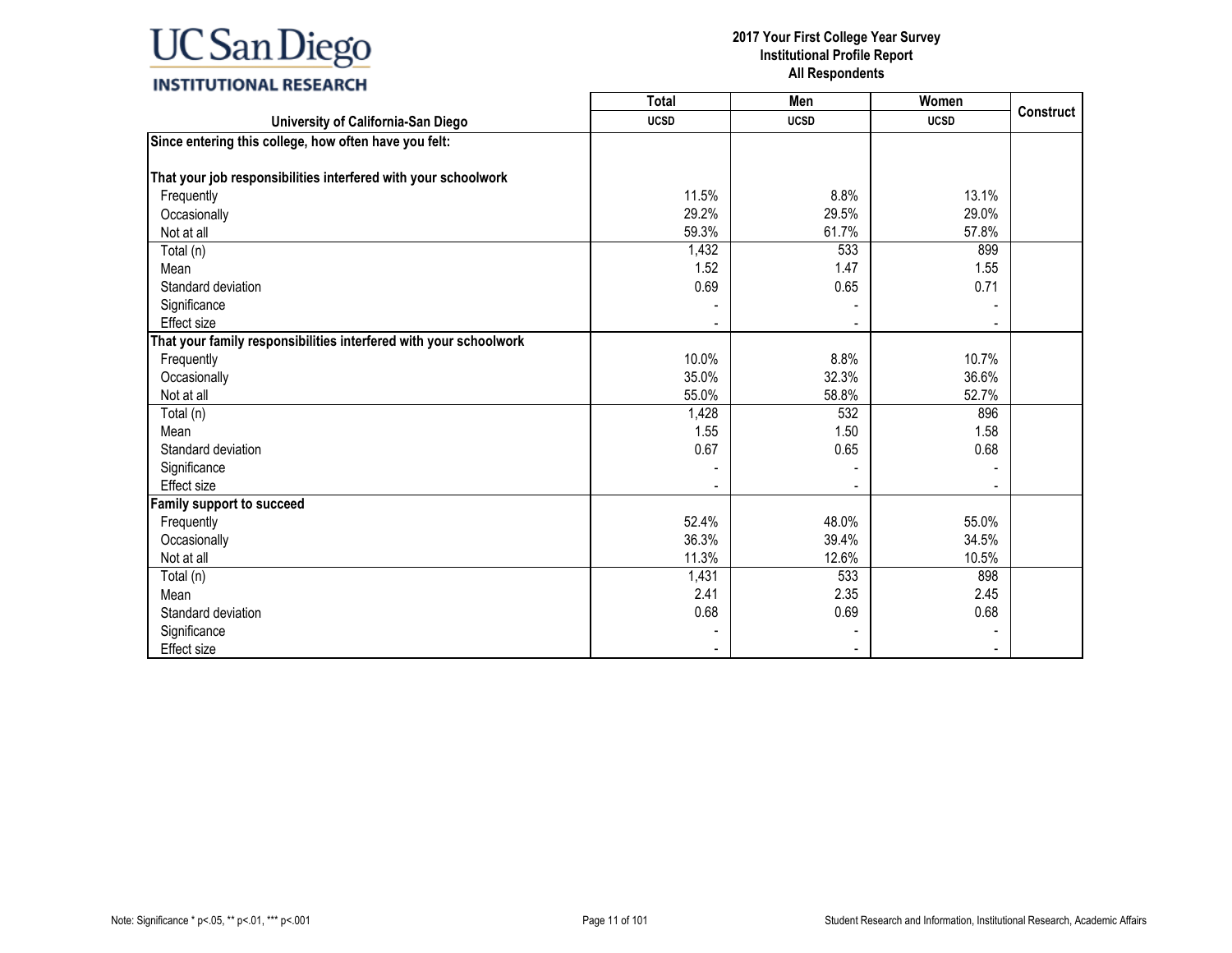### **INSTITUTIONAL RESEARCH**

|                                                                          | Total       | Men         | Women       |                  |
|--------------------------------------------------------------------------|-------------|-------------|-------------|------------------|
| University of California-San Diego                                       | <b>UCSD</b> | <b>UCSD</b> | <b>UCSD</b> | <b>Construct</b> |
| Since entering this college, how often have you felt:                    |             |             |             |                  |
|                                                                          |             |             |             |                  |
| That faculty provided me with feedback that helped me assess my progress |             |             |             |                  |
| in class                                                                 |             |             |             |                  |
| Frequently                                                               | 24.2%       | 23.2%       | 24.7%       |                  |
| Occasionally                                                             | 60.7%       | 60.5%       | 60.9%       |                  |
| Not at all                                                               | 15.1%       | 16.3%       | 14.4%       |                  |
| Total (n)                                                                | 1,431       | 534         | 897         |                  |
| Mean                                                                     | 2.09        | 2.07        | 2.10        |                  |
| Standard deviation                                                       | 0.62        | 0.63        | 0.62        |                  |
| Significance                                                             |             |             |             |                  |
| Effect size                                                              |             |             |             |                  |
| That my contributions were valued in class                               |             |             |             |                  |
| Frequently                                                               | 21.3%       | 23.1%       | 20.3%       |                  |
| Occasionally                                                             | 57.7%       | 56.2%       | 58.6%       |                  |
| Not at all                                                               | 20.9%       | 20.7%       | 21.1%       |                  |
| Total (n)                                                                | 1,429       | 532         | 897         |                  |
| Mean                                                                     | 2.00        | 2.02        | 1.99        |                  |
| Standard deviation                                                       | 0.65        | 0.66        | 0.64        |                  |
| Significance                                                             |             |             |             |                  |
| <b>Effect size</b>                                                       |             |             |             |                  |
| That faculty encouraged me to ask questions and participate in           |             |             |             |                  |
| discussions                                                              |             |             |             |                  |
| Frequently                                                               | 41.5%       | 41.5%       | 41.4%       |                  |
| Occasionally                                                             | 50.3%       | 49.2%       | 51.0%       |                  |
| Not at all                                                               | 8.2%        | 9.2%        | 7.6%        |                  |
| Total (n)                                                                | 1,430       | 532         | 898         |                  |
| Mean                                                                     | 2.33        | 2.32        | 2.34        |                  |
| Standard deviation                                                       | 0.62        | 0.64        | 0.61        |                  |
| Significance                                                             |             |             |             |                  |
| <b>Effect size</b>                                                       |             |             |             |                  |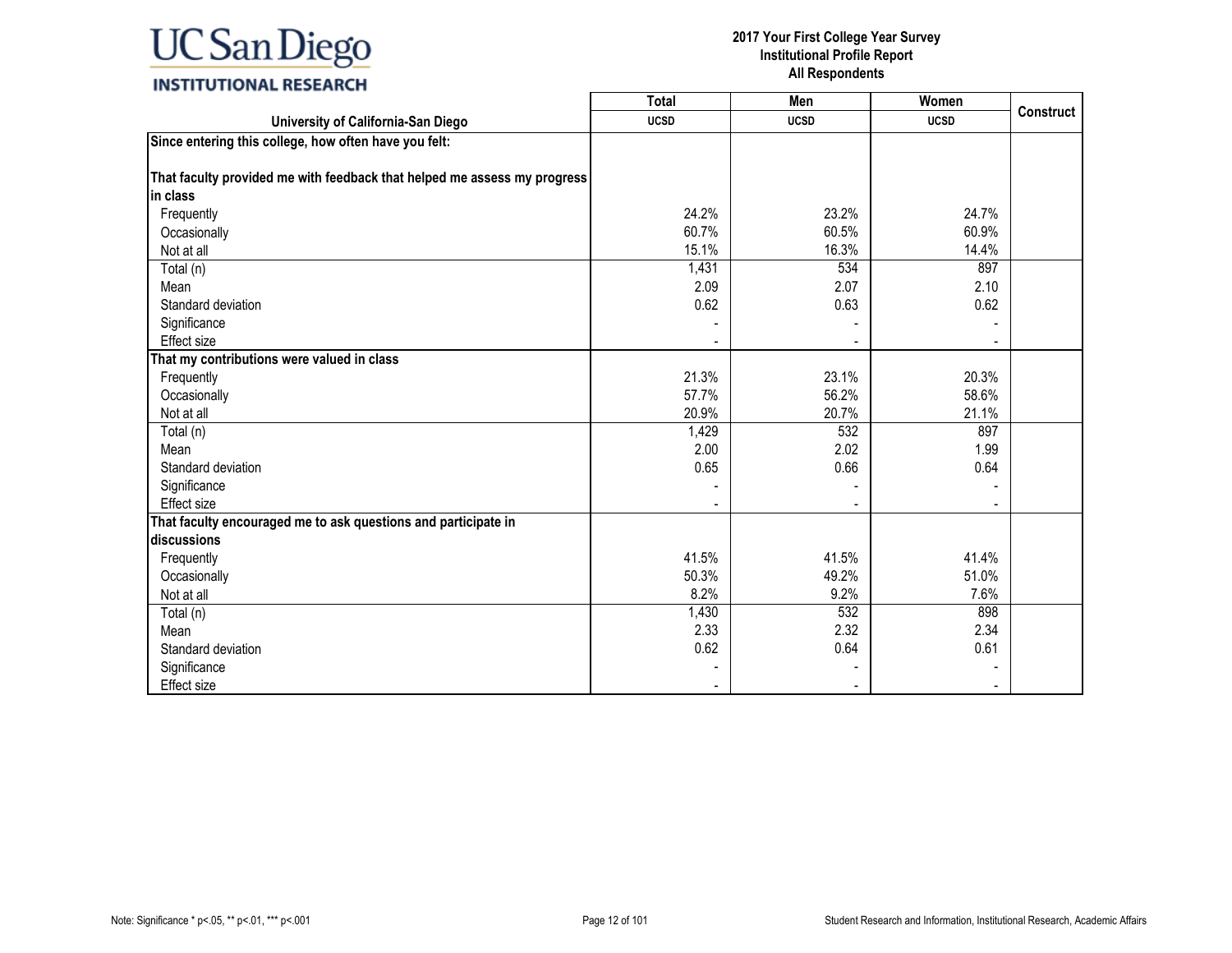### **INSTITUTIONAL RESEARCH**

|                                                                               | <b>Total</b> | Men              | Women       |                  |
|-------------------------------------------------------------------------------|--------------|------------------|-------------|------------------|
| University of California-San Diego                                            | <b>UCSD</b>  | <b>UCSD</b>      | <b>UCSD</b> | <b>Construct</b> |
| Please rate your satisfaction with this institution on each of the aspects of |              |                  |             |                  |
| college life listed below:                                                    |              |                  |             |                  |
|                                                                               |              |                  |             |                  |
| General education and core curriculum courses                                 |              |                  |             |                  |
| Very satisfied                                                                | 15.4%        | 15.1%            | 15.6%       |                  |
| Satisfied                                                                     | 43.1%        | 40.5%            | 44.6%       |                  |
| Neutral                                                                       | 24.5%        | 22.6%            | 25.7%       | Satisfaction     |
| Dissatisfied                                                                  | 10.6%        | 13.9%            | 8.6%        | with             |
| Very dissatisfied                                                             | 6.4%         | 7.9%             | 5.6%        | Coursework       |
| Total (n)                                                                     | 1,382        | 518              | 864         |                  |
| Mean                                                                          | 3.50         | 3.41             | 3.56        |                  |
| Standard deviation                                                            | 1.08         | 1.14             | 1.03        |                  |
| Significance                                                                  |              |                  |             |                  |
| Effect size                                                                   |              |                  |             |                  |
| Your overall academic experience                                              |              |                  |             |                  |
| Very satisfied                                                                | 16.8%        | 18.4%            | 15.8%       |                  |
| Satisfied                                                                     | 48.9%        | 46.1%            | 50.5%       |                  |
| <b>Neutral</b>                                                                | 22.6%        | 21.8%            | 23.1%       |                  |
| Dissatisfied                                                                  | 8.7%         | 9.7%             | 8.2%        | Overall          |
| Very dissatisfied                                                             | 3.0%         | 4.0%             | 2.4%        | Satisfaction     |
| Total (n)                                                                     | 1,406        | $\overline{527}$ | 879         |                  |
| Mean                                                                          | 3.68         | 3.65             | 3.69        |                  |
| Standard deviation                                                            | 0.95         | 1.01             | 0.92        |                  |
| Significance                                                                  |              |                  |             |                  |
| Effect size                                                                   |              |                  |             |                  |
| <b>Career services</b>                                                        |              |                  |             |                  |
| Very satisfied                                                                | 9.6%         | 10.7%            | 8.8%        |                  |
| Satisfied                                                                     | 33.0%        | 33.2%            | 32.9%       |                  |
| Neutral                                                                       | 43.5%        | 42.5%            | 44.0%       |                  |
| Dissatisfied                                                                  | 10.5%        | 10.4%            | 10.5%       |                  |
| Very dissatisfied                                                             | 3.5%         | 3.1%             | 3.8%        |                  |
| Total (n)                                                                     | 909          | 355              | 554         |                  |
| Mean                                                                          | 3.35         | 3.38             | 3.32        |                  |
| Standard deviation                                                            | 0.92         | 0.92             | 0.91        |                  |
| Significance                                                                  |              |                  |             |                  |
| Effect size                                                                   |              |                  |             |                  |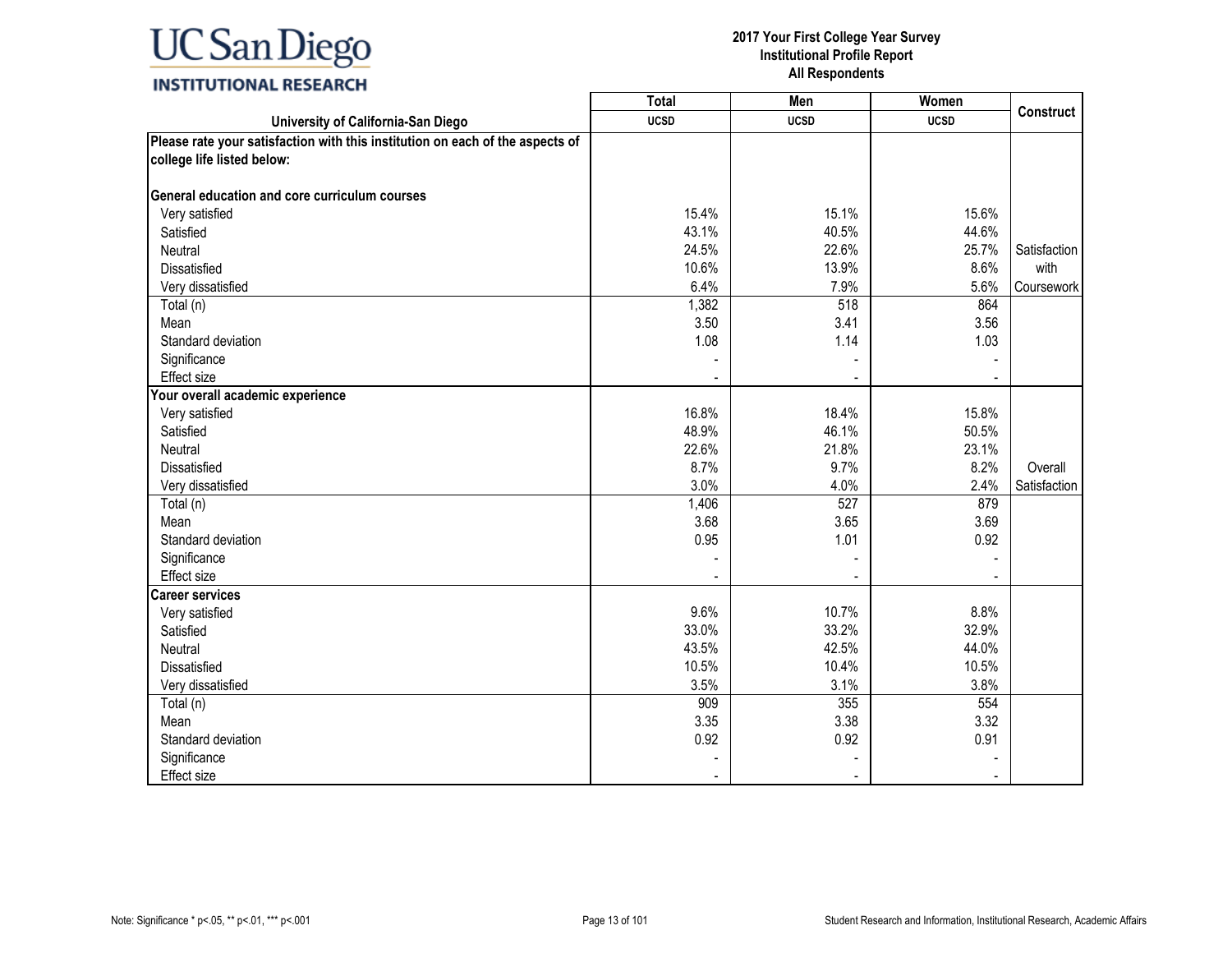

| INSTITUTIONAL RESEARCH |  |
|------------------------|--|
|------------------------|--|

|                                    | Total                    | Men         | Women                    |                  |
|------------------------------------|--------------------------|-------------|--------------------------|------------------|
| University of California-San Diego | <b>UCSD</b>              | <b>UCSD</b> | <b>UCSD</b>              | <b>Construct</b> |
| <b>Classroom facilities</b>        |                          |             |                          |                  |
| Very satisfied                     | 9.7%                     | 10.1%       | 9.4%                     |                  |
| Satisfied                          | 44.4%                    | 43.4%       | 45.0%                    |                  |
| Neutral                            | 33.2%                    | 30.7%       | 34.8%                    |                  |
| Dissatisfied                       | 10.1%                    | 11.6%       | 9.2%                     |                  |
| Very dissatisfied                  | 2.6%                     | 4.2%        | 1.6%                     |                  |
| Total (n)                          | 1,396                    | 525         | 871                      |                  |
| Mean                               | 3.48                     | 3.44        | 3.51                     |                  |
| Standard deviation                 | 0.89                     | 0.97        | 0.85                     |                  |
| Significance                       |                          | $\,$        | -                        |                  |
| Effect size                        | $\overline{\phantom{0}}$ | $\,$        | $\overline{\phantom{0}}$ |                  |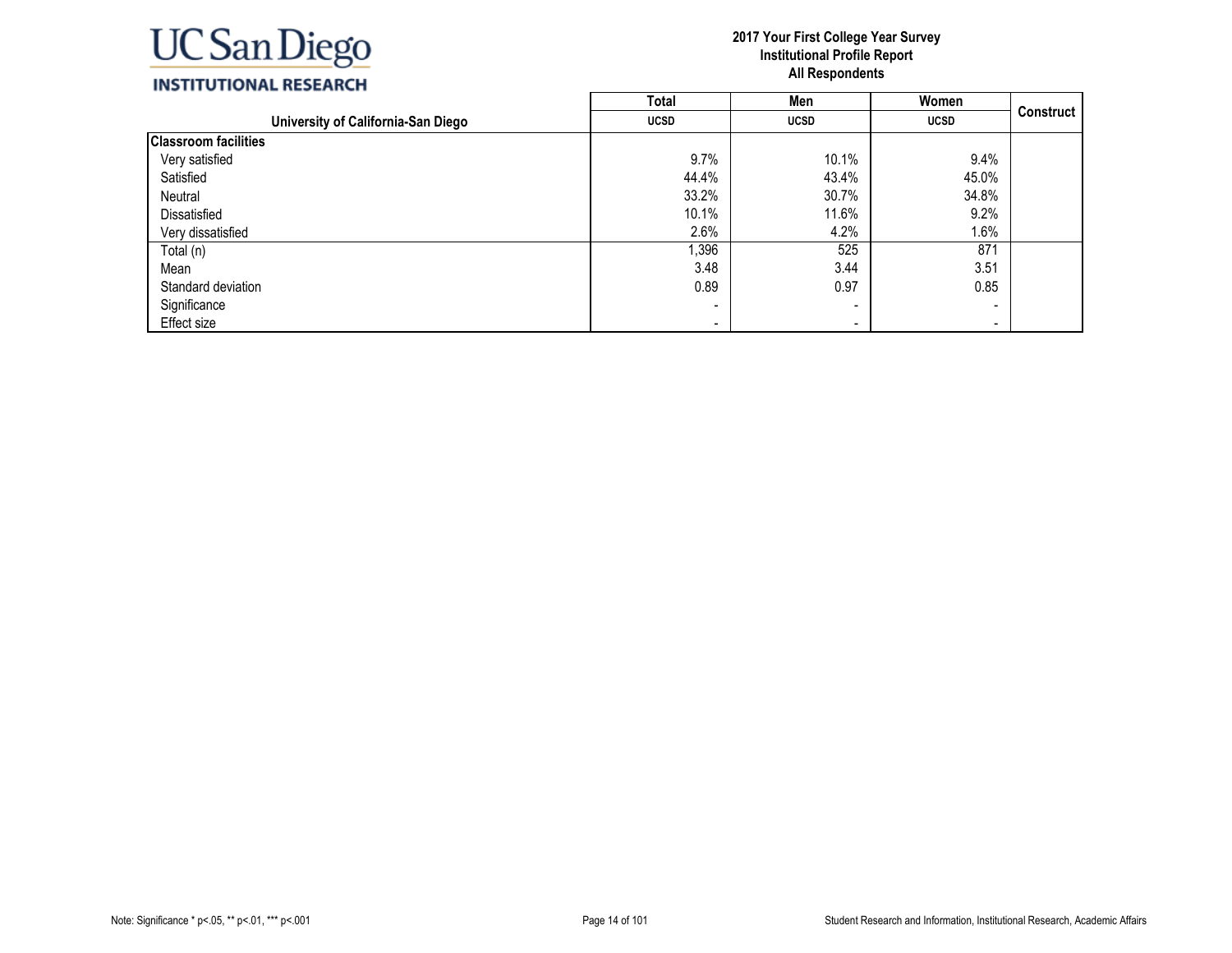### **INSTITUTIONAL RESEARCH**

|                                                                               | <b>Total</b> | Men         | Women       |           |
|-------------------------------------------------------------------------------|--------------|-------------|-------------|-----------|
| University of California-San Diego                                            | <b>UCSD</b>  | <b>UCSD</b> | <b>UCSD</b> | Construct |
| Please rate your satisfaction with this institution on each of the aspects of |              |             |             |           |
| college life listed below:                                                    |              |             |             |           |
|                                                                               |              |             |             |           |
| <b>Computer facilities/labs</b>                                               |              |             |             |           |
| Very satisfied                                                                | 15.9%        | 17.6%       | 14.8%       |           |
| Satisfied                                                                     | 50.8%        | 48.5%       | 52.3%       |           |
| Neutral                                                                       | 25.6%        | 26.2%       | 25.3%       |           |
| Dissatisfied                                                                  | 5.8%         | 5.4%        | 6.2%        |           |
| Very dissatisfied                                                             | 1.8%         | 2.4%        | 1.5%        |           |
| Total (n)                                                                     | 1,197        | 466         | 731         |           |
| Mean                                                                          | 3.73         | 3.74        | 3.73        |           |
| Standard deviation                                                            | 0.86         | 0.89        | 0.84        |           |
| Significance                                                                  |              |             |             |           |
| Effect size                                                                   |              |             |             |           |
| Library resources                                                             |              |             |             |           |
| Very satisfied                                                                | 26.6%        | 26.0%       | 27.0%       |           |
| Satisfied                                                                     | 50.1%        | 46.4%       | 52.3%       |           |
| Neutral                                                                       | 19.5%        | 23.3%       | 17.2%       |           |
| Dissatisfied                                                                  | 2.6%         | 3.1%        | 2.4%        |           |
| Very dissatisfied                                                             | 1.2%         | 1.2%        | 1.1%        |           |
| Total (n)                                                                     | 1,288        | 481         | 807         |           |
| Mean                                                                          | 3.98         | 3.93        | 4.02        |           |
| Standard deviation                                                            | 0.82         | 0.85        | 0.80        |           |
| Significance                                                                  |              |             |             |           |
| Effect size                                                                   |              |             |             |           |
| aboratory facilities and equipment                                            |              |             |             |           |
| Very satisfied                                                                | 23.2%        | 23.5%       | 22.9%       |           |
| Satisfied                                                                     | 48.5%        | 44.4%       | 51.2%       |           |
| Neutral                                                                       | 23.7%        | 26.5%       | 21.9%       |           |
| Dissatisfied                                                                  | 3.4%         | 4.0%        | 3.0%        |           |
| Very dissatisfied                                                             | 1.3%         | 1.6%        | 1.0%        |           |
| Total (n)                                                                     | 950          | 374         | 576         |           |
| Mean                                                                          | 3.89         | 3.84        | 3.92        |           |
| Standard deviation                                                            | 0.84         | 0.88        | 0.81        |           |
| Significance                                                                  |              |             |             |           |
| Effect size                                                                   |              |             |             |           |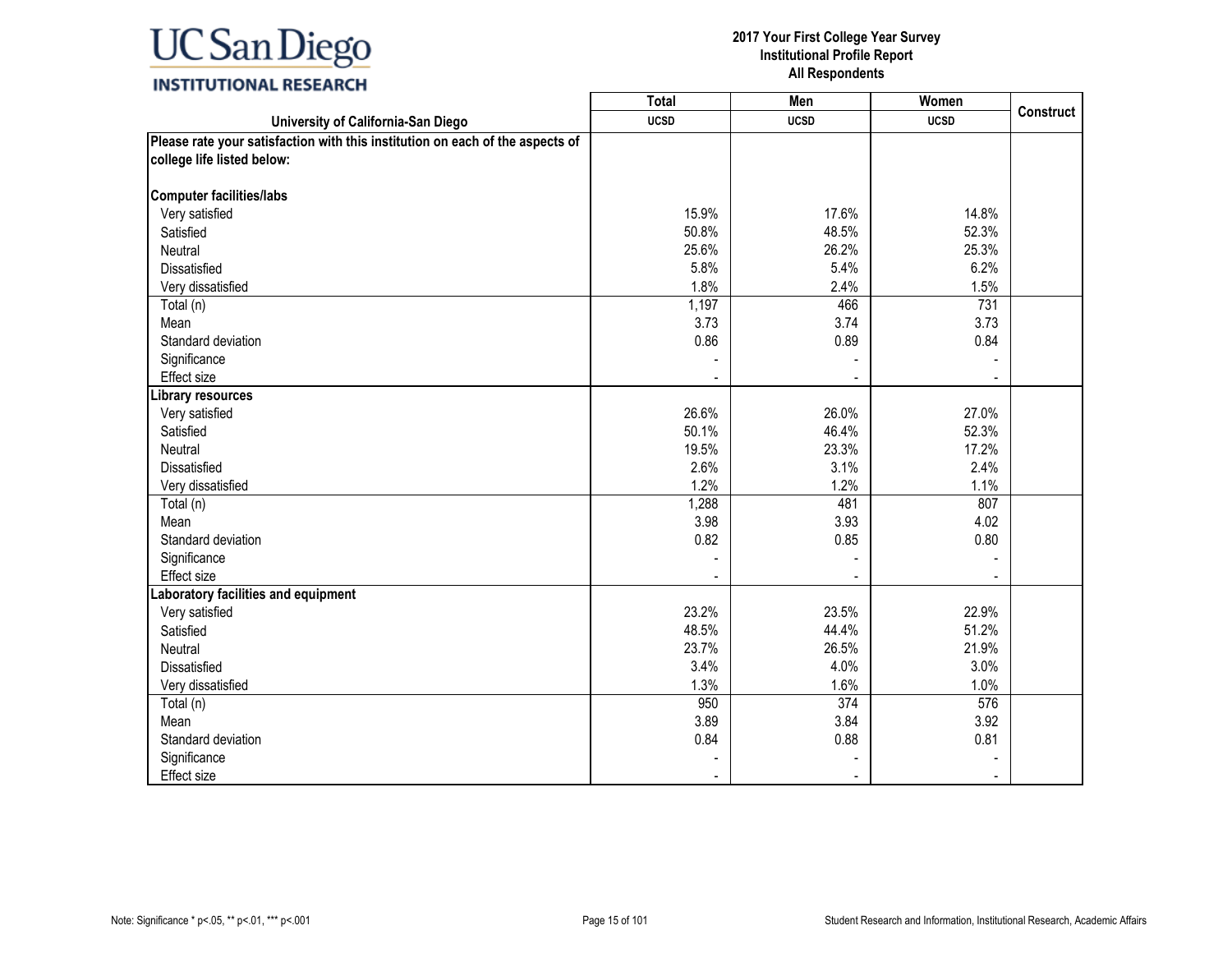### **INSTITUTIONAL RESEARCH**

|                                                                               | <b>Total</b>   | <b>Men</b>     | Women       |                  |
|-------------------------------------------------------------------------------|----------------|----------------|-------------|------------------|
| University of California-San Diego                                            | <b>UCSD</b>    | <b>UCSD</b>    | <b>UCSD</b> | <b>Construct</b> |
| Please rate your satisfaction with this institution on each of the aspects of |                |                |             |                  |
| college life listed below:                                                    |                |                |             |                  |
|                                                                               |                |                |             |                  |
| <b>Technology resources</b>                                                   |                |                |             |                  |
| Very satisfied                                                                | 20.1%          | 21.8%          | 19.0%       |                  |
| Satisfied                                                                     | 49.2%          | 46.9%          | 50.7%       |                  |
| Neutral                                                                       | 24.3%          | 22.9%          | 25.2%       |                  |
| Dissatisfied                                                                  | 4.8%           | 6.5%           | 3.8%        |                  |
| Very dissatisfied                                                             | 1.6%           | 1.9%           | 1.3%        |                  |
| Total (n)                                                                     | 1,205          | 463            | 742         |                  |
| Mean                                                                          | 3.81           | 3.80           | 3.82        |                  |
| Standard deviation                                                            | 0.86           | 0.92           | 0.83        |                  |
| Significance                                                                  |                |                |             |                  |
| Effect size                                                                   |                |                |             |                  |
| <b>Academic advising</b>                                                      |                |                |             |                  |
| Very satisfied                                                                | 20.5%          | 22.4%          | 19.4%       |                  |
| Satisfied                                                                     | 42.9%          | 42.0%          | 43.5%       |                  |
| Neutral                                                                       | 24.3%          | 23.6%          | 24.7%       |                  |
| Dissatisfied                                                                  | 9.0%           | 8.1%           | 9.6%        |                  |
| Very dissatisfied                                                             | 3.3%           | 3.9%           | 2.9%        |                  |
| Total (n)                                                                     | 1,286          | 483            | 803         |                  |
| Mean                                                                          | 3.68           | 3.71           | 3.67        |                  |
| Standard deviation                                                            | 1.00           | 1.03           | 0.99        |                  |
| Significance                                                                  |                |                |             |                  |
| Effect size                                                                   |                |                |             |                  |
| Student housing (e.g., res. halls)                                            |                |                |             |                  |
| Very satisfied                                                                | 11.1%          | 10.4%          | 11.5%       |                  |
| Satisfied                                                                     | 38.3%          | 35.9%          | 39.6%       |                  |
| Neutral                                                                       | 26.4%          | 26.7%          | 26.1%       |                  |
| <b>Dissatisfied</b>                                                           | 15.5%          | 17.0%          | 14.6%       |                  |
| Very dissatisfied                                                             | 8.8%           | 9.9%           | 8.1%        |                  |
| Total (n)                                                                     | 1,142          | 423            | 719         |                  |
| Mean                                                                          | 3.27           | 3.20           | 3.32        |                  |
| Standard deviation                                                            | 1.12           | 1.14           | 1.11        |                  |
| Significance                                                                  |                |                |             |                  |
| Effect size                                                                   | $\blacksquare$ | $\blacksquare$ |             |                  |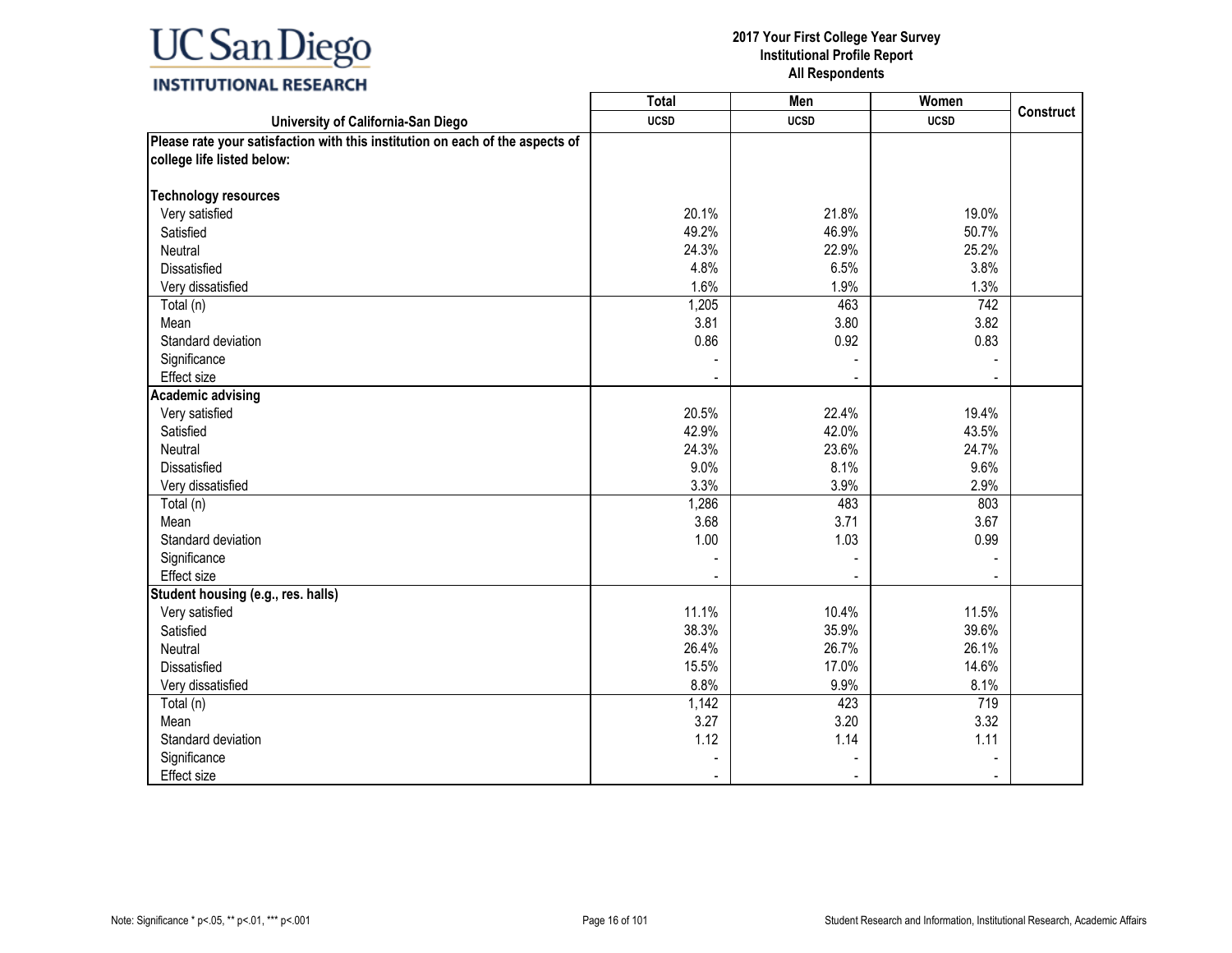### **INSTITUTIONAL RESEARCH**

|                                                                               | <b>Total</b> | Men         | Women            |                  |
|-------------------------------------------------------------------------------|--------------|-------------|------------------|------------------|
| University of California-San Diego                                            | <b>UCSD</b>  | <b>UCSD</b> | <b>UCSD</b>      | <b>Construct</b> |
| Please rate your satisfaction with this institution on each of the aspects of |              |             |                  |                  |
| college life listed below:                                                    |              |             |                  |                  |
|                                                                               |              |             |                  |                  |
| <b>Financial aid office</b>                                                   |              |             |                  |                  |
| Very satisfied                                                                | 19.4%        | 19.9%       | 19.1%            |                  |
| Satisfied                                                                     | 37.1%        | 35.1%       | 38.3%            |                  |
| Neutral                                                                       | 32.5%        | 34.8%       | 31.1%            |                  |
| Dissatisfied                                                                  | 6.4%         | 4.8%        | 7.3%             |                  |
| Very dissatisfied                                                             | 4.6%         | 5.3%        | 4.2%             |                  |
| Total (n)                                                                     | 928          | 356         | $\overline{572}$ |                  |
| Mean                                                                          | 3.60         | 3.60        | 3.61             |                  |
| Standard deviation                                                            | 1.02         | 1.03        | 1.01             |                  |
| Significance                                                                  |              |             |                  |                  |
| Effect size                                                                   |              |             |                  |                  |
| <b>Financial aid package</b>                                                  |              |             |                  |                  |
| Very satisfied                                                                | 21.8%        | 23.6%       | 20.8%            |                  |
| Satisfied                                                                     | 29.1%        | 28.8%       | 29.2%            |                  |
| Neutral                                                                       | 26.4%        | 26.4%       | 26.3%            |                  |
| Dissatisfied                                                                  | 12.6%        | 12.2%       | 12.9%            |                  |
| Very dissatisfied                                                             | 10.1%        | 9.1%        | 10.8%            |                  |
| Total (n)                                                                     | 1,036        | 386         | 650              |                  |
| Mean                                                                          | 3.40         | 3.46        | 3.36             |                  |
| Standard deviation                                                            | 1.24         | 1.23        | 1.25             |                  |
| Significance                                                                  |              |             |                  |                  |
| <b>Effect size</b>                                                            |              |             |                  |                  |
| <b>Student health services</b>                                                |              |             |                  |                  |
| Very satisfied                                                                | 21.8%        | 21.2%       | 22.1%            |                  |
| Satisfied                                                                     | 36.7%        | 37.5%       | 36.3%            |                  |
| Neutral                                                                       | 29.1%        | 32.2%       | 27.3%            |                  |
| Dissatisfied                                                                  | 8.7%         | 6.2%        | 10.2%            |                  |
| Very dissatisfied                                                             | 3.7%         | 2.9%        | 4.1%             |                  |
| Total (n)                                                                     | 899          | 339         | 560              |                  |
| Mean                                                                          | 3.64         | 3.68        | 3.62             |                  |
| Standard deviation                                                            | 1.03         | 0.97        | 1.06             |                  |
| Significance                                                                  |              |             |                  |                  |
| Effect size                                                                   |              |             |                  |                  |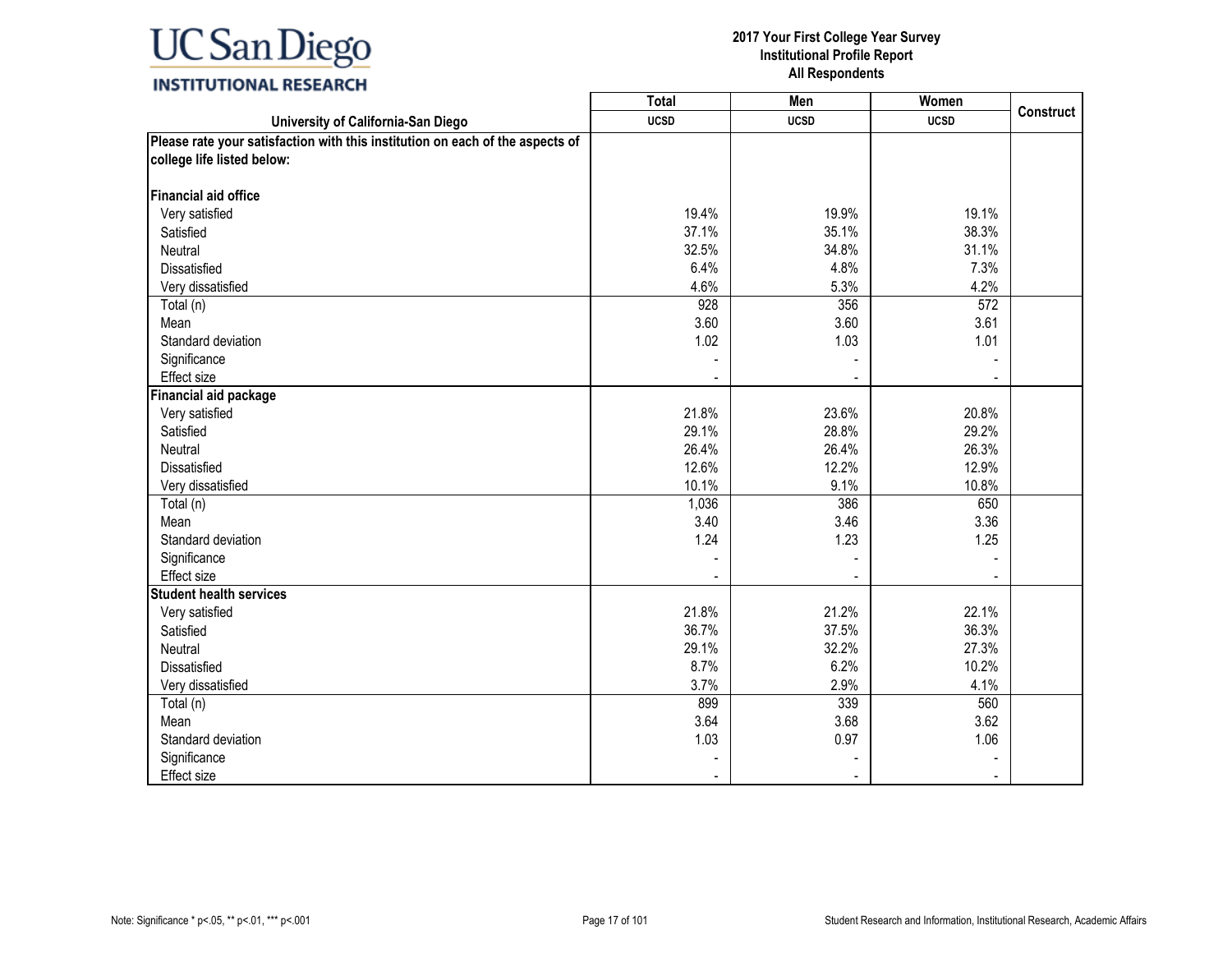### **INSTITUTIONAL RESEARCH**

|                                                                               | <b>Total</b> | Men         | Women       |                  |
|-------------------------------------------------------------------------------|--------------|-------------|-------------|------------------|
| University of California-San Diego                                            | <b>UCSD</b>  | <b>UCSD</b> | <b>UCSD</b> | <b>Construct</b> |
| Please rate your satisfaction with this institution on each of the aspects of |              |             |             |                  |
| college life listed below:                                                    |              |             |             |                  |
|                                                                               |              |             |             |                  |
| Student psychological services                                                |              |             |             |                  |
| Very satisfied                                                                | 17.1%        | 17.1%       | 17.1%       |                  |
| Satisfied                                                                     | 29.7%        | 27.8%       | 31.0%       |                  |
| Neutral                                                                       | 38.0%        | 42.3%       | 35.3%       |                  |
| Dissatisfied                                                                  | 10.0%        | 7.7%        | 11.4%       |                  |
| Very dissatisfied                                                             | 5.1%         | 5.1%        | 5.2%        |                  |
| Total (n)                                                                     | 602          | 234         | 368         |                  |
| Mean                                                                          | 3.44         | 3.44        | 3.43        |                  |
| Standard deviation                                                            | 1.05         | 1.03        | 1.06        |                  |
| Significance                                                                  |              |             |             |                  |
| <b>Effect size</b>                                                            |              |             |             |                  |
| <b>Orientation for new students</b>                                           |              |             |             |                  |
| Very satisfied                                                                | 13.7%        | 14.0%       | 13.5%       |                  |
| Satisfied                                                                     | 35.1%        | 32.3%       | 36.8%       |                  |
| Neutral                                                                       | 31.7%        | 32.3%       | 31.4%       |                  |
| Dissatisfied                                                                  | 12.9%        | 13.4%       | 12.7%       |                  |
| Very dissatisfied                                                             | 6.6%         | 8.1%        | 5.7%        |                  |
| Total (n)                                                                     | 1,353        | 508         | 845         |                  |
| Mean                                                                          | 3.36         | 3.31        | 3.40        |                  |
| Standard deviation                                                            | 1.08         | 1.12        | 1.05        |                  |
| Significance                                                                  |              |             |             |                  |
| Effect size                                                                   |              |             |             |                  |
| <b>Opportunities for community service</b>                                    |              |             |             |                  |
| Very satisfied                                                                | 12.4%        | 10.7%       | 13.3%       |                  |
| Satisfied                                                                     | 35.1%        | 34.7%       | 35.4%       |                  |
| Neutral                                                                       | 36.3%        | 40.2%       | 34.2%       |                  |
| Dissatisfied                                                                  | 12.4%        | 10.4%       | 13.5%       |                  |
| Very dissatisfied                                                             | 3.8%         | 4.0%        | 3.7%        |                  |
| Total (n)                                                                     | 897          | 326         | 571         |                  |
| Mean                                                                          | 3.40         | 3.38        | 3.41        |                  |
| Standard deviation                                                            | 0.98         | 0.95        | 1.00        |                  |
| Significance                                                                  |              |             |             |                  |
| Effect size                                                                   |              |             |             |                  |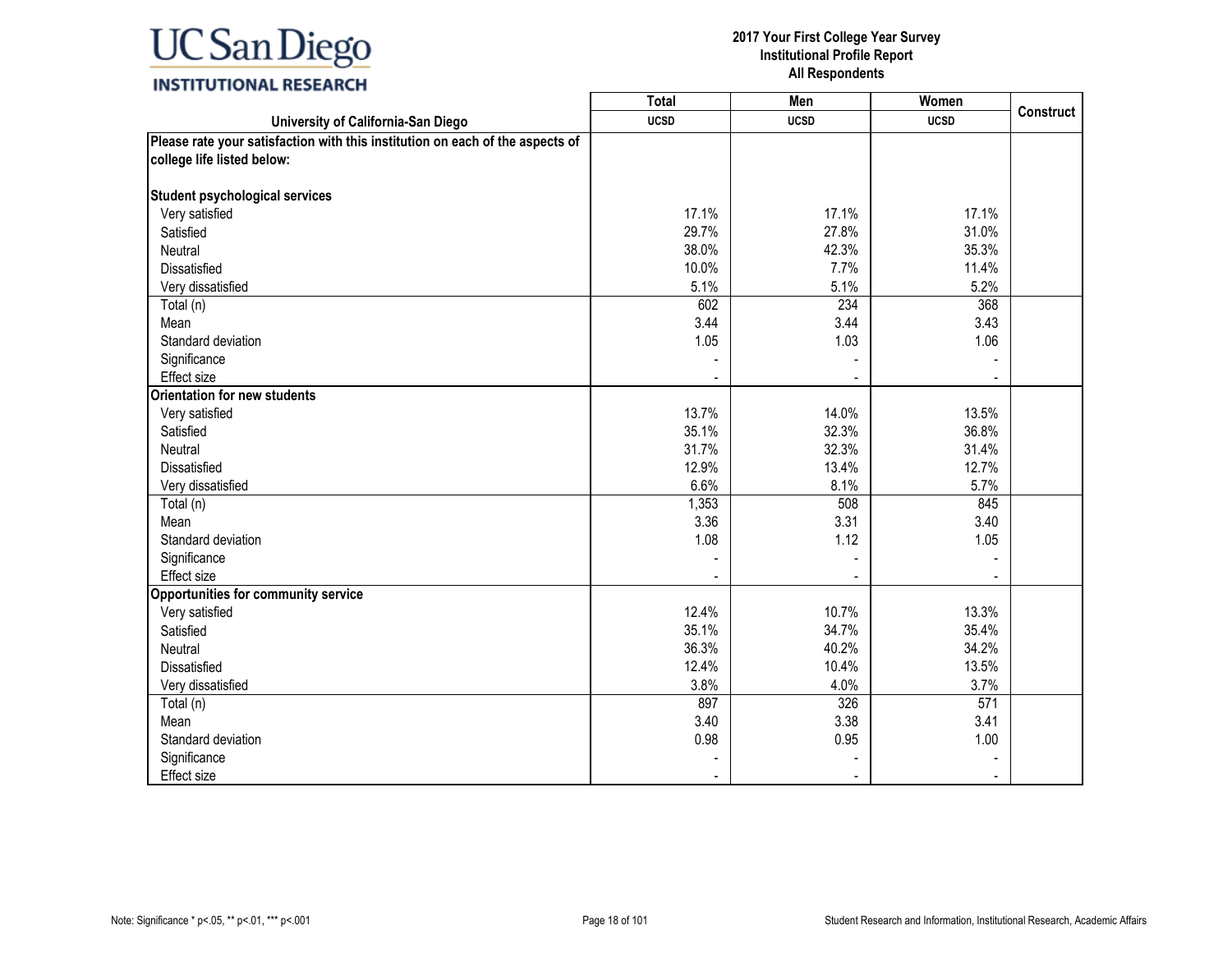### **INSTITUTIONAL RESEARCH**

|                                                                               | <b>Total</b>   | Men         | Women       |                  |
|-------------------------------------------------------------------------------|----------------|-------------|-------------|------------------|
| University of California-San Diego                                            | <b>UCSD</b>    | <b>UCSD</b> | <b>UCSD</b> | <b>Construct</b> |
| Please rate your satisfaction with this institution on each of the aspects of |                |             |             |                  |
| college life listed below:                                                    |                |             |             |                  |
|                                                                               |                |             |             |                  |
| First-year programs (e.g., first-year seminar, learning community, linked     |                |             |             |                  |
| courses)                                                                      |                |             |             |                  |
| Very satisfied                                                                | 16.9%          | 16.4%       | 17.2%       |                  |
| Satisfied                                                                     | 35.1%          | 32.2%       | 37.0%       |                  |
| Neutral                                                                       | 33.4%          | 34.9%       | 32.4%       | Satisfaction     |
| <b>Dissatisfied</b>                                                           | 9.5%           | 8.6%        | 10.1%       | with             |
| Very dissatisfied                                                             | 5.1%           | 7.9%        | 3.3%        | Coursework       |
| Total (n)                                                                     | 758            | 304         | 454         |                  |
| Mean                                                                          | 3.49           | 3.41        | 3.55        |                  |
| Standard deviation                                                            | 1.04           | 1.10        | 1.00        |                  |
| Significance                                                                  |                |             |             |                  |
| Effect size                                                                   |                |             |             |                  |
| Since entering this college, how often have you utilized the following        |                |             |             |                  |
| services:                                                                     |                |             |             |                  |
|                                                                               |                |             |             |                  |
| <b>Study skills advising</b>                                                  |                |             |             |                  |
| Frequently                                                                    | 4.0%           | 3.0%        | 4.5%        |                  |
| Occasionally                                                                  | 23.3%          | 24.5%       | 22.6%       |                  |
| Not at all                                                                    | 72.7%          | 72.5%       | 72.8%       |                  |
| Total (n)                                                                     | 1,234          | 461         | 773         |                  |
| Mean                                                                          | 1.31           | 1.31        | 1.32        |                  |
| Standard deviation                                                            | 0.54           | 0.52        | 0.55        |                  |
| Significance                                                                  |                |             |             |                  |
| <b>Effect size</b>                                                            |                |             |             |                  |
| <b>Financial aid advising</b>                                                 |                |             |             |                  |
| Frequently                                                                    | 4.9%           | 5.0%        | 4.8%        |                  |
| Occasionally                                                                  | 34.7%          | 33.9%       | 35.2%       |                  |
| Not at all                                                                    | 60.4%          | 61.1%       | 60.0%       |                  |
| Total (n)                                                                     | 1,233          | 460         | 773         |                  |
| Mean                                                                          | 1.44           | 1.44        | 1.45        |                  |
| Standard deviation                                                            | 0.59           | 0.59        | 0.59        |                  |
| Significance                                                                  |                |             |             |                  |
| Effect size                                                                   | $\blacksquare$ |             |             |                  |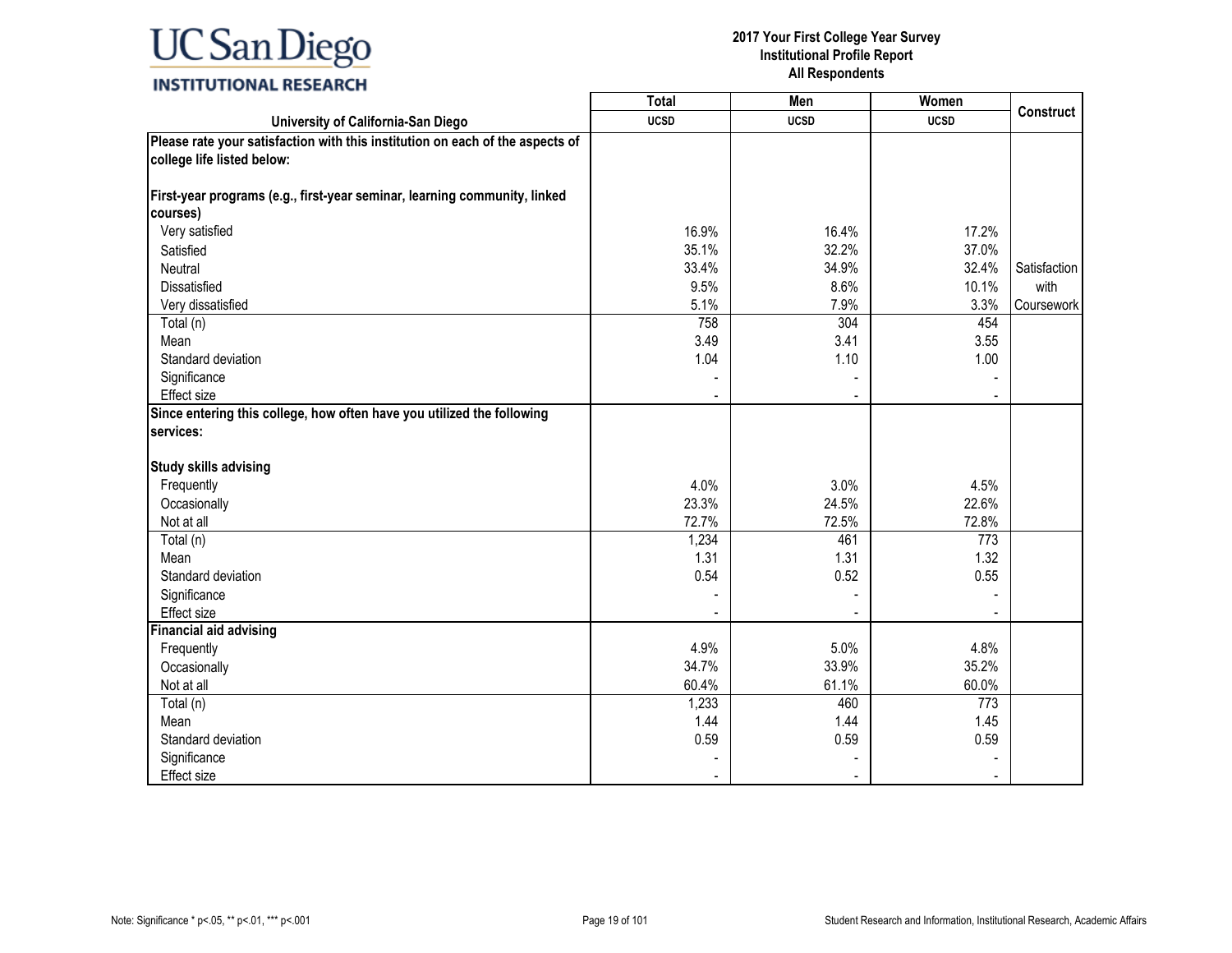### **INSTITUTIONAL RESEARCH**

|                                                                        | <b>Total</b> | Men         | Women       |                  |
|------------------------------------------------------------------------|--------------|-------------|-------------|------------------|
| University of California-San Diego                                     | <b>UCSD</b>  | <b>UCSD</b> | <b>UCSD</b> | <b>Construct</b> |
| Since entering this college, how often have you utilized the following |              |             |             |                  |
| services:                                                              |              |             |             |                  |
|                                                                        |              |             |             |                  |
| <b>Student health services</b>                                         |              |             |             |                  |
| Frequently                                                             | 5.5%         | 3.7%        | 6.6%        |                  |
| Occasionally                                                           | 36.0%        | 34.1%       | 37.2%       |                  |
| Not at all                                                             | 58.5%        | 62.3%       | 56.2%       |                  |
| Total (n)                                                              | 1,233        | 461         | 772         |                  |
| Mean                                                                   | 1.47         | 1.41        | 1.50        |                  |
| Standard deviation                                                     | 0.60         | 0.56        | 0.62        |                  |
| Significance                                                           |              |             |             |                  |
| Effect size                                                            |              |             |             |                  |
| <b>Student psychological services</b>                                  |              |             |             |                  |
| Frequently                                                             | 3.5%         | 3.5%        | 3.5%        |                  |
| Occasionally                                                           | 16.4%        | 15.7%       | 16.8%       |                  |
| Not at all                                                             | 80.1%        | 80.8%       | 79.7%       |                  |
| Total (n)                                                              | 1,231        | 459         | 772         |                  |
| Mean                                                                   | 1.23         | 1.23        | 1.24        |                  |
| Standard deviation                                                     | 0.50         | 0.50        | 0.50        |                  |
| Significance                                                           |              |             |             |                  |
| Effect size                                                            |              |             |             |                  |
| <b>Writing center</b>                                                  |              |             |             |                  |
| Frequently                                                             | 4.2%         | 2.0%        | 5.6%        |                  |
| Occasionally                                                           | 21.2%        | 18.7%       | 22.7%       |                  |
| Not at all                                                             | 74.5%        | 79.3%       | 71.7%       |                  |
| Total (n)                                                              | 1,233        | 459         | 774         |                  |
| Mean                                                                   | 1.30         | 1.23        | 1.34        |                  |
| Standard deviation                                                     | 0.54         | 0.46        | 0.58        |                  |
| Significance                                                           |              |             |             |                  |
| Effect size                                                            |              |             |             |                  |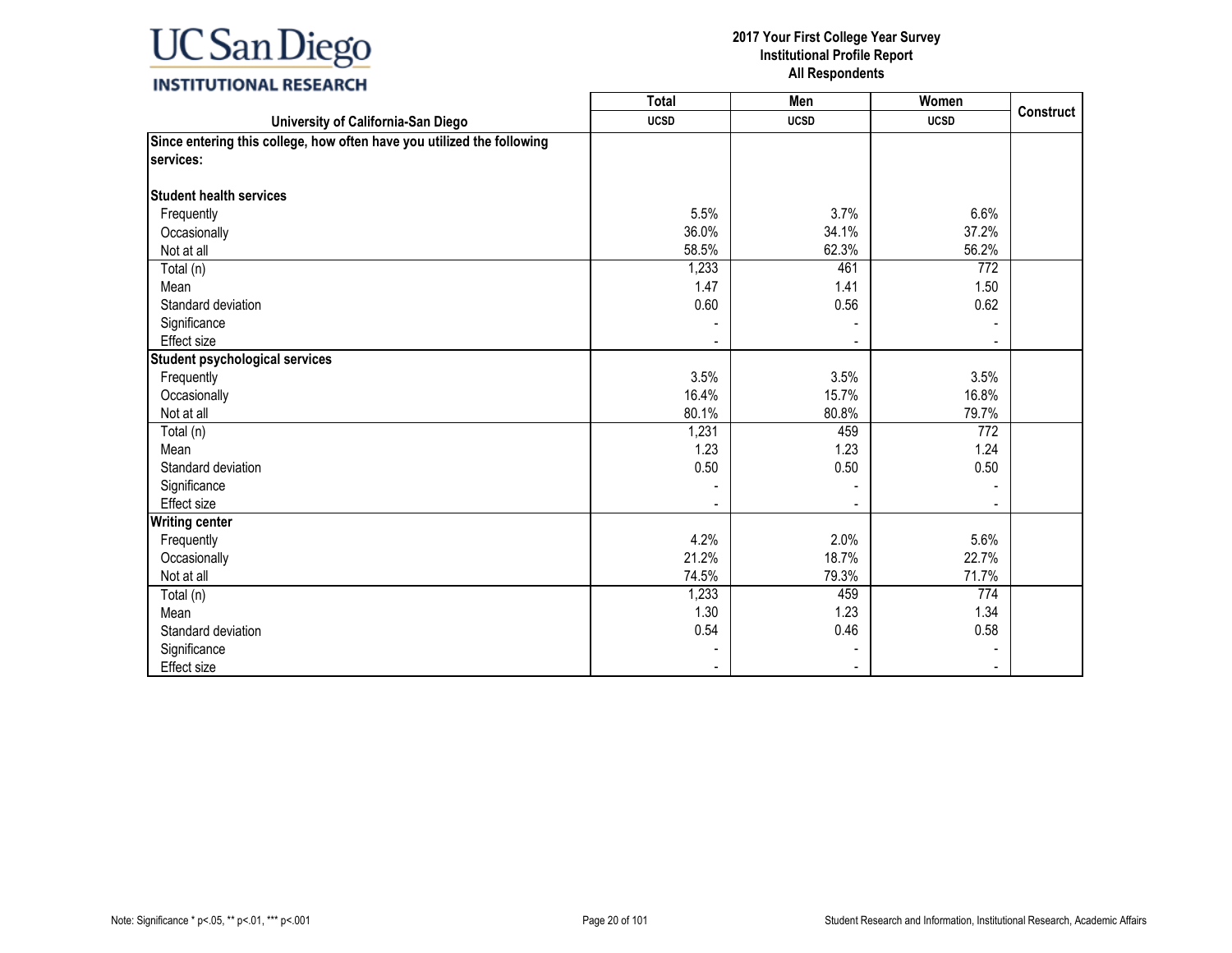### **INSTITUTIONAL RESEARCH**

|                                                                        | <b>Total</b> | Men         | Women       |                  |
|------------------------------------------------------------------------|--------------|-------------|-------------|------------------|
| University of California-San Diego                                     | <b>UCSD</b>  | <b>UCSD</b> | <b>UCSD</b> | <b>Construct</b> |
| Since entering this college, how often have you utilized the following |              |             |             |                  |
| services:                                                              |              |             |             |                  |
| Disability resource center                                             |              |             |             |                  |
| Frequently                                                             | 1.6%         | 2.2%        | 1.3%        |                  |
| Occasionally                                                           | 6.4%         | 9.6%        | 4.5%        |                  |
| Not at all                                                             | 91.9%        | 88.2%       | 94.2%       |                  |
| Total (n)                                                              | 1,229        | 459         | 770         |                  |
|                                                                        | 1.10         | 1.14        | 1.07        |                  |
| Mean<br>Standard deviation                                             | 0.35         | 0.40        | 0.30        |                  |
|                                                                        |              |             |             |                  |
| Significance                                                           |              |             |             |                  |
| Effect size                                                            |              |             |             |                  |
| <b>Career services</b>                                                 |              |             |             |                  |
| Frequently                                                             | 1.6%         | 1.8%        | 1.6%        |                  |
| Occasionally                                                           | 24.9%        | 23.9%       | 25.6%       |                  |
| Not at all                                                             | 73.5%        | 74.4%       | 72.9%       |                  |
| Total (n)                                                              | 1,228        | 457         | 771         |                  |
| Mean                                                                   | 1.28         | 1.27        | 1.29        |                  |
| Standard deviation                                                     | 0.48         | 0.48        | 0.49        |                  |
| Significance                                                           |              |             |             |                  |
| Effect size                                                            |              |             |             |                  |
| Academic advising                                                      |              |             |             |                  |
| Frequently                                                             | 10.6%        | 10.2%       | 10.9%       |                  |
| Occasionally                                                           | 64.7%        | 62.8%       | 65.9%       |                  |
| Not at all                                                             | 24.6%        | 27.0%       | 23.2%       |                  |
| Total (n)                                                              | 1,231        | 460         | 771         |                  |
| Mean                                                                   | 1.86         | 1.83        | 1.88        |                  |
| Standard deviation                                                     | 0.58         | 0.59        | 0.57        |                  |
| Significance                                                           |              |             |             |                  |
| Effect size                                                            |              |             |             |                  |
| Campus safety services (Safe Walk, Public Safety/Police Dept., etc.)   |              |             |             |                  |
| Frequently                                                             | 2.4%         | 1.7%        | 2.9%        |                  |
| Occasionally                                                           | 15.8%        | 12.2%       | 18.0%       |                  |
| Not at all                                                             | 81.7%        | 86.1%       | 79.1%       |                  |
| Total (n)                                                              | 1,231        | 460         | 771         |                  |
| Mean                                                                   | 1.21         | 1.16        | 1.24        |                  |
| Standard deviation                                                     | 0.46         | 0.41        | 0.49        |                  |
| Significance                                                           |              |             |             |                  |
| Effect size                                                            |              |             |             |                  |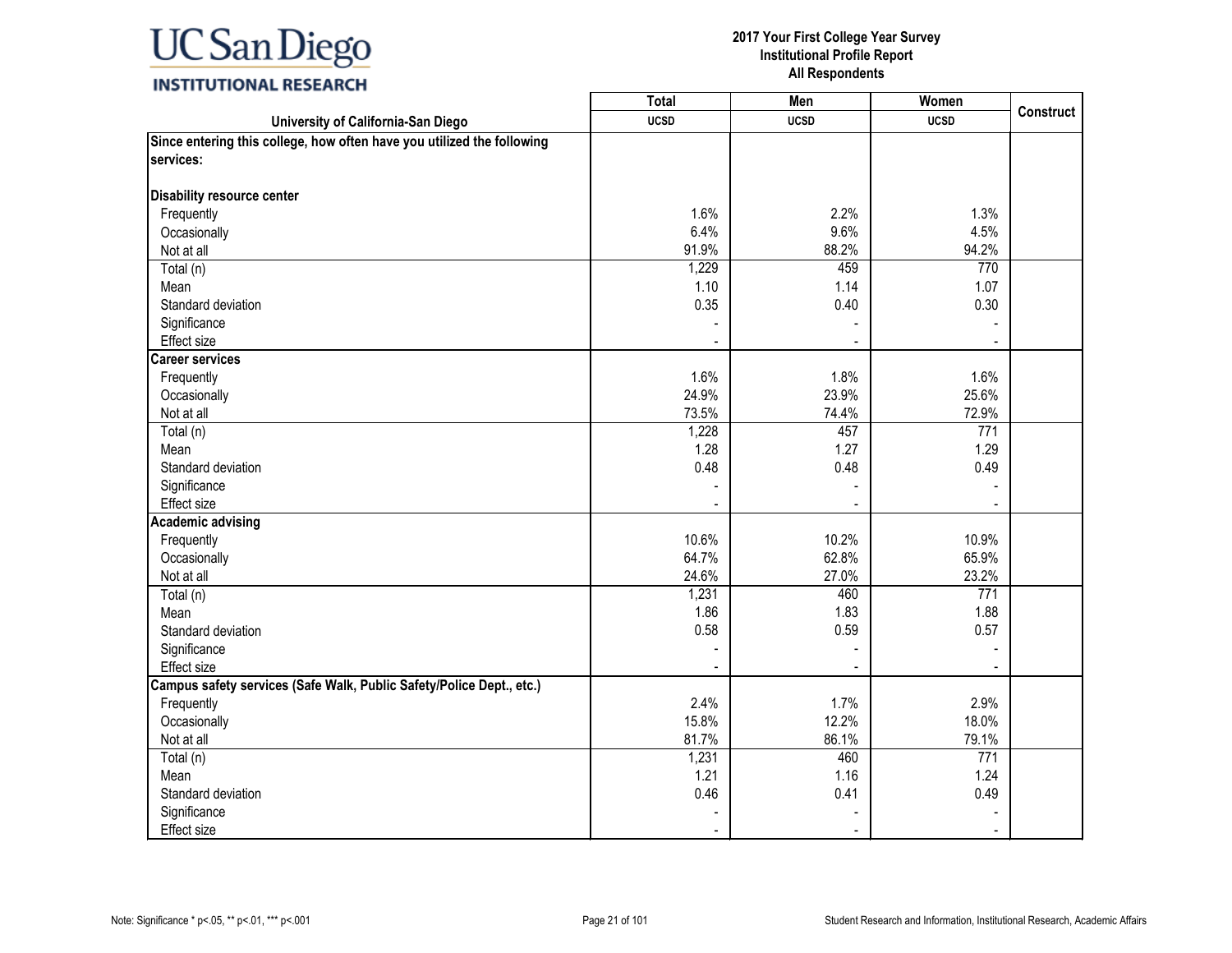|                                                                            | <b>Total</b>             | Men         | Women                        |                  |
|----------------------------------------------------------------------------|--------------------------|-------------|------------------------------|------------------|
| University of California-San Diego                                         | <b>UCSD</b>              | <b>UCSD</b> | <b>UCSD</b>                  | <b>Construct</b> |
| Rate yourself on each of the following traits as compared with the average |                          |             |                              |                  |
| person your age.                                                           |                          |             |                              |                  |
|                                                                            |                          |             |                              | Academic         |
| <b>Academic ability</b>                                                    |                          |             |                              | Self-            |
| Highest 10%                                                                | 16.5%                    | 25.6%       | 11.0%                        | Concept          |
| Above average                                                              | 43.0%                    | 45.0%       | 41.8%                        |                  |
| Average                                                                    | 32.8%                    | 23.1%       | 38.7%                        |                  |
| Below average                                                              | 6.9%                     | 5.2%        | 8.0%                         |                  |
| Lowest 10%                                                                 | 0.7%                     | 1.1%        | 0.5%                         |                  |
| Total (n)                                                                  | 1,387                    | 524         | 863                          |                  |
| Mean                                                                       | 3.68                     | 3.89        | 3.55                         |                  |
| Standard deviation                                                         | 0.86                     | 0.89        | 0.81                         |                  |
| Significance                                                               |                          |             | $\qquad \qquad \blacksquare$ |                  |
| <b>Effect size</b>                                                         |                          |             | $\blacksquare$               |                  |
| <b>Artistic ability</b>                                                    |                          |             |                              |                  |
| Highest 10%                                                                | 6.6%                     | 9.4%        | 4.9%                         |                  |
| Above average                                                              | 23.2%                    | 22.2%       | 23.8%                        |                  |
| Average                                                                    | 39.0%                    | 31.8%       | 43.4%                        |                  |
| Below average                                                              | 24.1%                    | 28.7%       | 21.3%                        |                  |
| Lowest 10%                                                                 | 7.1%                     | 7.9%        | 6.6%                         |                  |
| Total (n)                                                                  | 1,382                    | 522         | 860                          |                  |
| Mean                                                                       | 2.98                     | 2.97        | 2.99                         |                  |
| Standard deviation                                                         | 1.01                     | 1.10        | 0.96                         |                  |
| Significance                                                               |                          |             |                              |                  |
| Effect size                                                                | $\overline{\phantom{0}}$ |             | $\blacksquare$               |                  |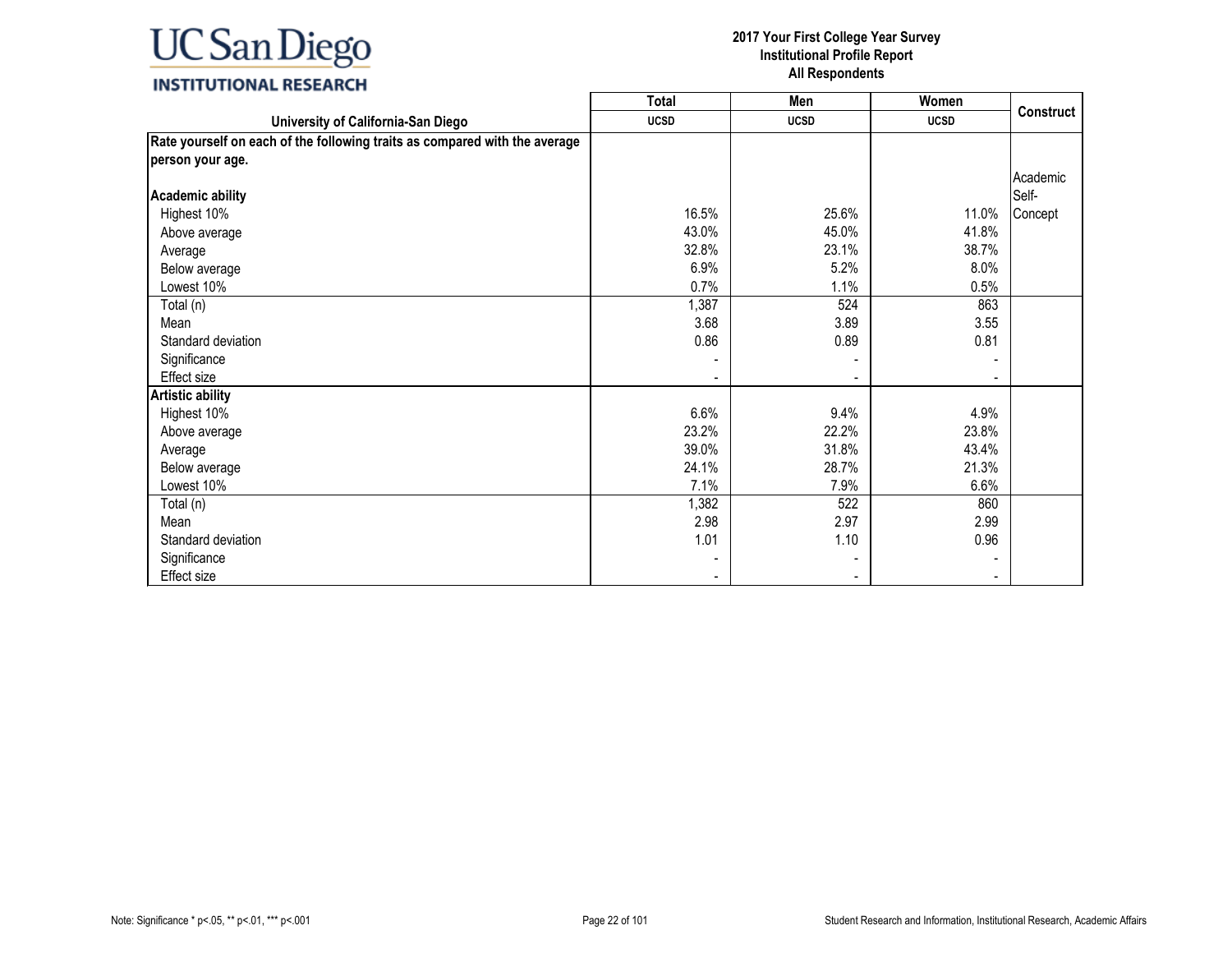### **INSTITUTIONAL RESEARCH**

|                                                                            | <b>Total</b> | Men         | Women       |                  |
|----------------------------------------------------------------------------|--------------|-------------|-------------|------------------|
| University of California-San Diego                                         | <b>UCSD</b>  | <b>UCSD</b> | <b>UCSD</b> | <b>Construct</b> |
| Rate yourself on each of the following traits as compared with the average |              |             |             |                  |
| person your age.                                                           |              |             |             |                  |
|                                                                            |              |             |             |                  |
| Compassion                                                                 |              |             |             |                  |
| Highest 10%                                                                | 24.8%        | 24.5%       | 25.1%       |                  |
| Above average                                                              | 42.0%        | 40.5%       | 42.9%       |                  |
| Average                                                                    | 27.1%        | 26.8%       | 27.3%       |                  |
| Below average                                                              | 5.3%         | 7.1%        | 4.2%        |                  |
| Lowest 10%                                                                 | 0.8%         | 1.1%        | 0.6%        |                  |
| Total (n)                                                                  | 1,385        | 523         | 862         |                  |
| Mean                                                                       | 3.85         | 3.80        | 3.88        |                  |
| Standard deviation                                                         | 0.88         | 0.93        | 0.85        |                  |
| Significance                                                               |              |             |             |                  |
| Effect size                                                                |              |             |             |                  |
| <b>Creativity</b>                                                          |              |             |             |                  |
| Highest 10%                                                                | 13.0%        | 17.4%       | 10.3%       |                  |
| Above average                                                              | 33.5%        | 33.7%       | 33.3%       |                  |
| Average                                                                    | 39.1%        | 36.4%       | 40.7%       |                  |
| Below average                                                              | 12.7%        | 11.1%       | 13.7%       |                  |
| Lowest 10%                                                                 | 1.7%         | 1.3%        | 2.0%        |                  |
| Total (n)                                                                  | 1,384        | 522         | 862         |                  |
| Mean                                                                       | 3.43         | 3.55        | 3.36        |                  |
| Standard deviation                                                         | 0.93         | 0.95        | 0.91        |                  |
| Significance                                                               |              |             |             |                  |
| Effect size                                                                |              |             |             |                  |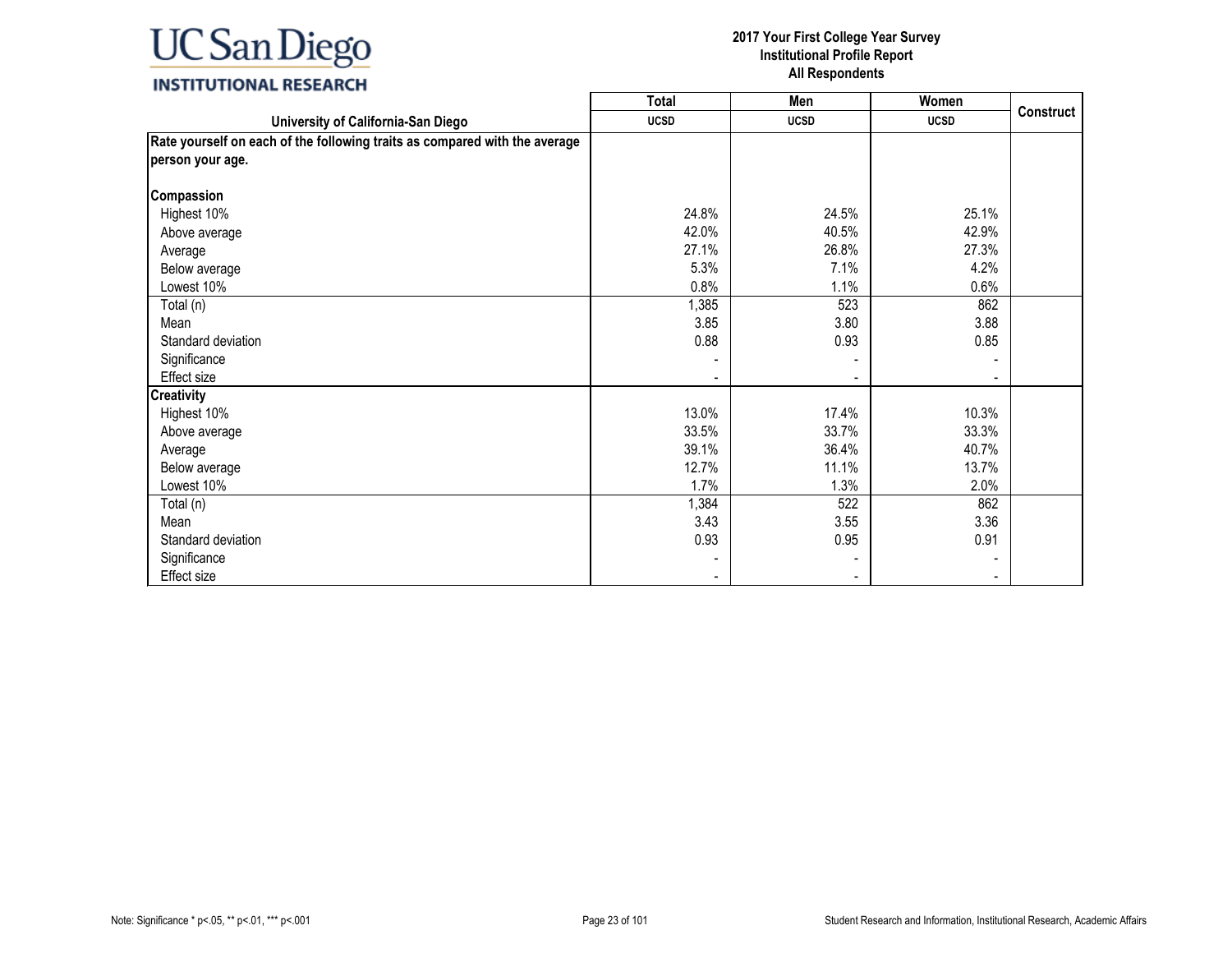### **INSTITUTIONAL RESEARCH**

|                                                                            | <b>Total</b> | Men         | Women                    |                  |
|----------------------------------------------------------------------------|--------------|-------------|--------------------------|------------------|
| University of California-San Diego                                         | <b>UCSD</b>  | <b>UCSD</b> | <b>UCSD</b>              | <b>Construct</b> |
| Rate yourself on each of the following traits as compared with the average |              |             |                          |                  |
| person your age.                                                           |              |             |                          |                  |
|                                                                            |              |             |                          |                  |
| <b>Drive to achieve</b>                                                    |              |             |                          |                  |
| Highest 10%                                                                | 29.0%        | 33.8%       | 26.0%                    |                  |
| Above average                                                              | 38.6%        | 36.5%       | 39.9%                    |                  |
| Average                                                                    | 25.1%        | 21.6%       | 27.2%                    | Academic         |
| Below average                                                              | 6.2%         | 6.7%        | 5.9%                     | Self-            |
| Lowest 10%                                                                 | 1.1%         | 1.3%        | 0.9%                     | Concept          |
| Total (n)                                                                  | 1,383        | 523         | 860                      |                  |
| Mean                                                                       | 3.88         | 3.95        | 3.84                     |                  |
| Standard deviation                                                         | 0.93         | 0.97        | 0.91                     |                  |
| Significance                                                               |              |             |                          |                  |
| Effect size                                                                |              |             |                          |                  |
| <b>Emotional health</b>                                                    |              |             |                          |                  |
| Highest 10%                                                                | 13.1%        | 19.9%       | 9.0%                     |                  |
| Above average                                                              | 26.0%        | 27.3%       | 25.2%                    |                  |
| Average                                                                    | 30.7%        | 26.8%       | 33.1%                    |                  |
| Below average                                                              | 25.2%        | 20.5%       | 28.0%                    |                  |
| Lowest 10%                                                                 | 5.0%         | 5.5%        | 4.7%                     |                  |
| Total (n)                                                                  | 1,383        | 523         | 860                      |                  |
| Mean                                                                       | 3.17         | 3.36        | 3.06                     |                  |
| Standard deviation                                                         | 1.10         | 1.17        | 1.04                     |                  |
| Significance                                                               |              |             |                          |                  |
| <b>Effect size</b>                                                         |              |             |                          |                  |
| eadership ability                                                          |              |             |                          |                  |
| Highest 10%                                                                | 17.6%        | 23.4%       | 14.0%                    |                  |
| Above average                                                              | 35.9%        | 37.9%       | 34.7%                    |                  |
| Average                                                                    | 32.6%        | 28.0%       | 35.4%                    | Social           |
| Below average                                                              | 11.0%        | 8.0%        | 12.7%                    | Self-            |
| Lowest 10%                                                                 | 3.0%         | 2.7%        | 3.2%                     | Concept          |
| Total (n)                                                                  | 1,378        | 522         | 856                      |                  |
| Mean                                                                       | 3.54         | 3.71        | 3.44                     |                  |
| Standard deviation                                                         | 1.00         | 1.00        | 0.99                     |                  |
| Significance                                                               |              |             |                          |                  |
| Effect size                                                                |              |             | $\overline{\phantom{a}}$ | Leadership       |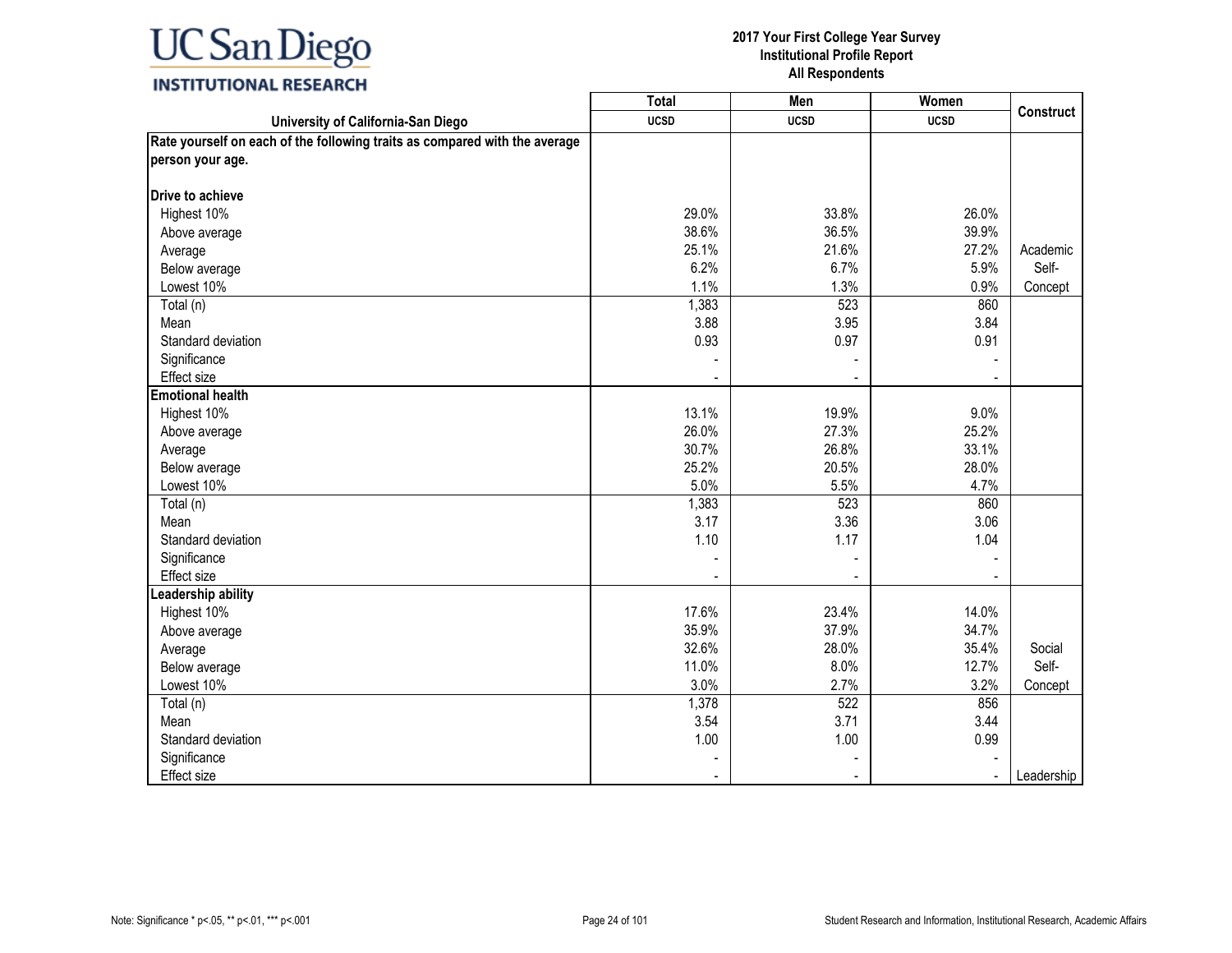### **INSTITUTIONAL RESEARCH**

|                                                                            | <b>Total</b> | Men                      | Women       |                  |
|----------------------------------------------------------------------------|--------------|--------------------------|-------------|------------------|
| University of California-San Diego                                         | <b>UCSD</b>  | <b>UCSD</b>              | <b>UCSD</b> | <b>Construct</b> |
| Rate yourself on each of the following traits as compared with the average |              |                          |             |                  |
| person your age.                                                           |              |                          |             |                  |
|                                                                            |              |                          |             |                  |
| <b>Mathematical ability</b>                                                |              |                          |             |                  |
| Highest 10%                                                                | 13.4%        | 22.9%                    | 7.7%        |                  |
| Above average                                                              | 32.9%        | 34.6%                    | 31.9%       |                  |
| Average                                                                    | 35.1%        | 27.7%                    | 39.6%       | Academic         |
| Below average                                                              | 14.0%        | 11.1%                    | 15.8%       | Self-            |
| Lowest 10%                                                                 | 4.5%         | 3.6%                     | 5.1%        | Concept          |
| Total (n)                                                                  | 1,385        | 523                      | 862         |                  |
| Mean                                                                       | 3.37         | 3.62                     | 3.21        |                  |
| Standard deviation                                                         | 1.03         | 1.07                     | 0.97        |                  |
| Significance                                                               |              |                          |             |                  |
| Effect size                                                                |              | $\overline{\phantom{a}}$ |             |                  |
| <b>Physical health</b>                                                     |              |                          |             |                  |
| Highest 10%                                                                | 11.3%        | 17.6%                    | 7.4%        |                  |
| Above average                                                              | 26.3%        | 31.1%                    | 23.3%       |                  |
| Average                                                                    | 45.3%        | 37.6%                    | 50.0%       |                  |
| Below average                                                              | 15.0%        | 11.6%                    | 17.1%       |                  |
| Lowest 10%                                                                 | 2.2%         | 2.1%                     | 2.2%        |                  |
| Total (n)                                                                  | 1,386        | 524                      | 862         |                  |
| Mean                                                                       | 3.29         | 3.50                     | 3.17        |                  |
| Standard deviation                                                         | 0.93         | 0.98                     | 0.87        |                  |
| Significance                                                               |              |                          |             |                  |
| Effect size                                                                |              |                          |             |                  |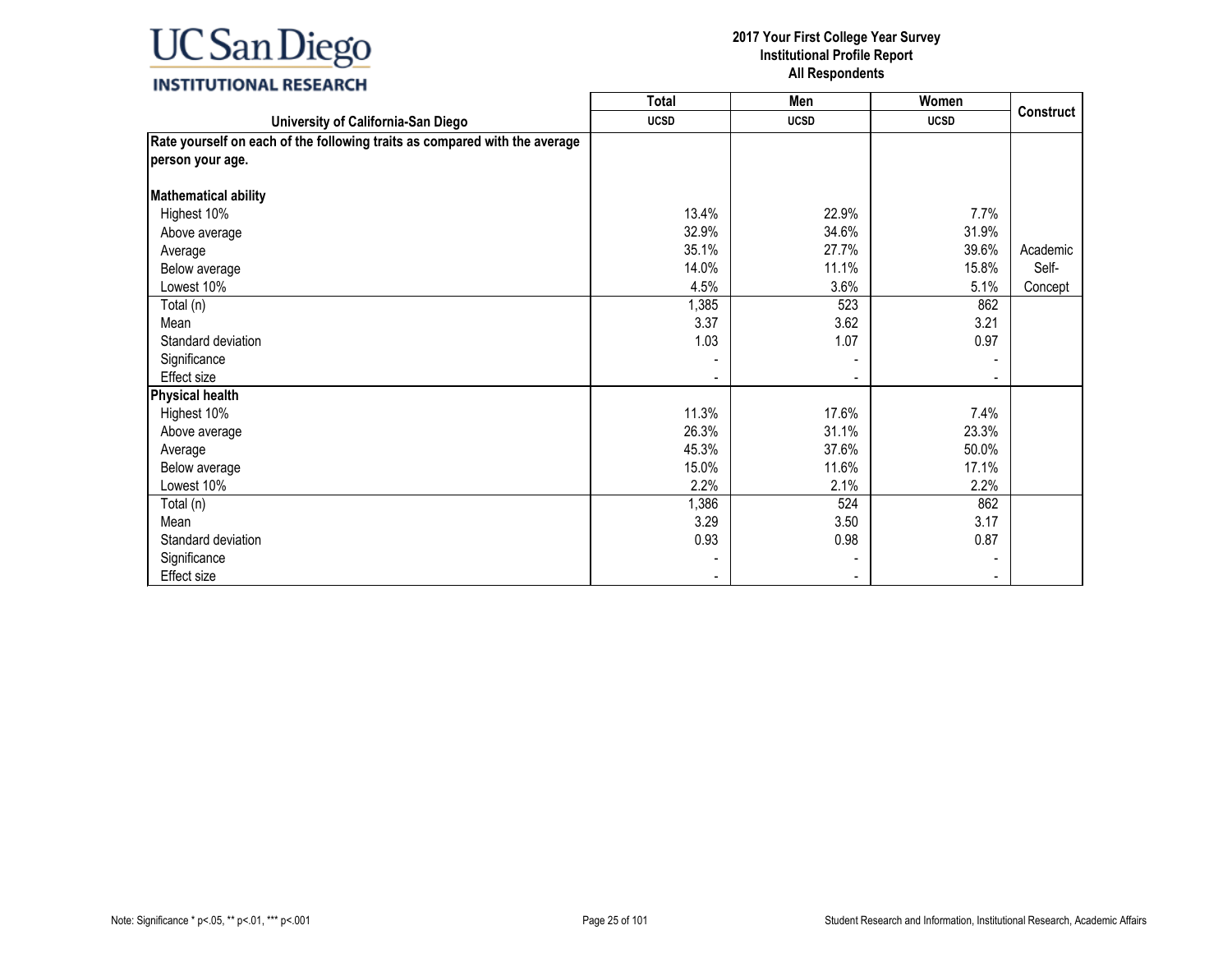### **INSTITUTIONAL RESEARCH**

|                                                                            | <b>Total</b> | Men            | Women       |                  |
|----------------------------------------------------------------------------|--------------|----------------|-------------|------------------|
| University of California-San Diego                                         | <b>UCSD</b>  | <b>UCSD</b>    | <b>UCSD</b> | <b>Construct</b> |
| Rate yourself on each of the following traits as compared with the average |              |                |             |                  |
| person your age.                                                           |              |                |             |                  |
|                                                                            |              |                |             |                  |
| Public speaking ability                                                    |              |                |             |                  |
| Highest 10%                                                                | 10.6%        | 13.9%          | 8.5%        |                  |
| Above average                                                              | 28.6%        | 34.0%          | 25.3%       |                  |
| Average                                                                    | 33.8%        | 30.0%          | 36.1%       | Social           |
| Below average                                                              | 20.6%        | 16.8%          | 22.9%       | Self-            |
| Lowest 10%                                                                 | 6.5%         | 5.3%           | 7.2%        | Concept          |
| Total (n)                                                                  | 1,383        | 524            | 859         |                  |
| Mean                                                                       | 3.16         | 3.34           | 3.05        |                  |
| Standard deviation                                                         | 1.07         | 1.08           | 1.05        |                  |
| Significance                                                               |              |                |             |                  |
| Effect size                                                                |              |                |             |                  |
| <b>Risk-taking</b>                                                         |              |                |             |                  |
| Highest 10%                                                                | 11.6%        | 16.2%          | 8.7%        |                  |
| Above average                                                              | 28.5%        | 32.6%          | 26.0%       |                  |
| Average                                                                    | 38.6%        | 34.7%          | 40.9%       |                  |
| Below average                                                              | 17.8%        | 12.8%          | 20.9%       |                  |
| Lowest 10%                                                                 | 3.5%         | 3.6%           | 3.5%        |                  |
| Total (n)                                                                  | 1,382        | 524            | 858         |                  |
| Mean                                                                       | 3.27         | 3.45           | 3.16        |                  |
| Standard deviation                                                         | 1.00         | 1.02           | 0.97        |                  |
| Significance                                                               |              |                |             |                  |
| <b>Effect size</b>                                                         |              | $\blacksquare$ |             |                  |
| Self-confidence (intellectual)                                             |              |                |             |                  |
| Highest 10%                                                                | 16.1%        | 26.3%          | 9.9%        |                  |
| Above average                                                              | 34.9%        | 40.3%          | 31.6%       |                  |
| Average                                                                    | 31.0%        | 20.8%          | 37.2%       | Academic         |
| Below average                                                              | 14.8%        | 9.7%           | 17.9%       | Self-            |
| Lowest 10%                                                                 | 3.2%         | 2.9%           | 3.5%        | Concept          |
| Total (n)                                                                  | 1,385        | 524            | 861         |                  |
| Mean                                                                       | 3.46         | 3.77           | 3.26        |                  |
| Standard deviation                                                         | 1.03         | 1.03           | 0.98        |                  |
| Significance                                                               |              |                |             |                  |
| Effect size                                                                |              | $\blacksquare$ |             |                  |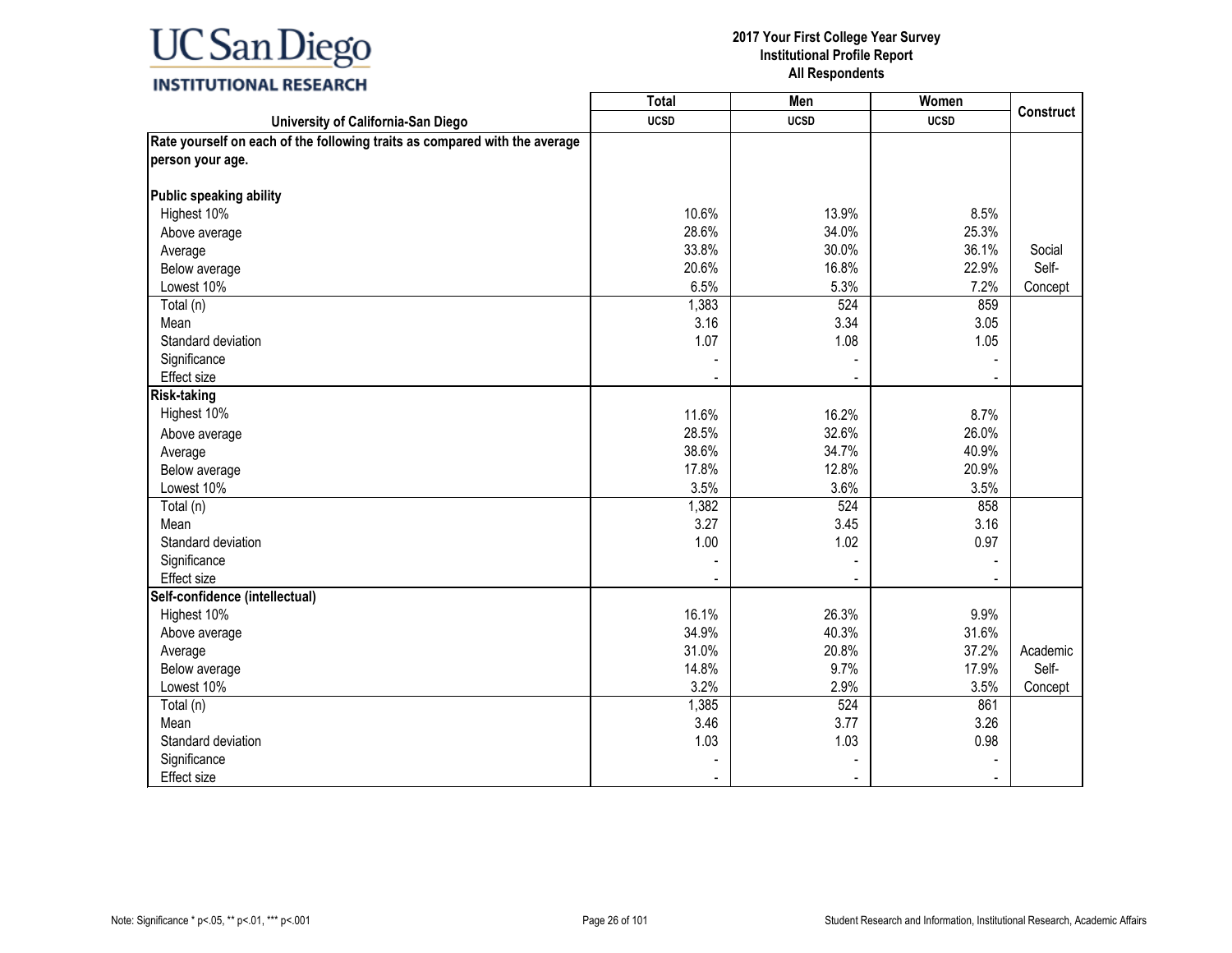### **INSTITUTIONAL RESEARCH**

|                                                                            | <b>Total</b> | Men            | Women       |                  |
|----------------------------------------------------------------------------|--------------|----------------|-------------|------------------|
| University of California-San Diego                                         | <b>UCSD</b>  | <b>UCSD</b>    | <b>UCSD</b> | <b>Construct</b> |
| Rate yourself on each of the following traits as compared with the average |              |                |             |                  |
| person your age.                                                           |              |                |             |                  |
|                                                                            |              |                |             |                  |
| Self-confidence (social)                                                   |              |                |             |                  |
| Highest 10%                                                                | 12.1%        | 18.7%          | 8.1%        |                  |
| Above average                                                              | 27.2%        | 30.0%          | 25.5%       |                  |
| Average                                                                    | 32.0%        | 27.7%          | 34.7%       | Social           |
| Below average                                                              | 22.4%        | 17.7%          | 25.3%       | Self-            |
| Lowest 10%                                                                 | 6.2%         | 5.9%           | 6.4%        | Concept          |
| Total (n)                                                                  | 1,386        | 524            | 862         |                  |
| Mean                                                                       | 3.17         | 3.38           | 3.04        |                  |
| Standard deviation                                                         | 1.10         | 1.15           | 1.04        |                  |
| Significance                                                               |              |                |             |                  |
| <b>Effect size</b>                                                         |              | $\blacksquare$ |             |                  |
| <b>Spirituality</b>                                                        |              |                |             |                  |
| Highest 10%                                                                | 11.1%        | 14.3%          | 9.1%        |                  |
| Above average                                                              | 20.4%        | 21.0%          | 20.0%       |                  |
| Average                                                                    | 36.0%        | 30.8%          | 39.1%       |                  |
| Below average                                                              | 17.4%        | 16.3%          | 18.1%       |                  |
| Lowest 10%                                                                 | 15.2%        | 17.6%          | 13.7%       |                  |
| Total (n)                                                                  | 1,384        | 523            | 861         |                  |
| Mean                                                                       | 2.95         | 2.98           | 2.93        |                  |
| Standard deviation                                                         | 1.19         | 1.29           | 1.13        |                  |
| Significance                                                               |              |                |             |                  |
| <b>Effect size</b>                                                         |              |                |             |                  |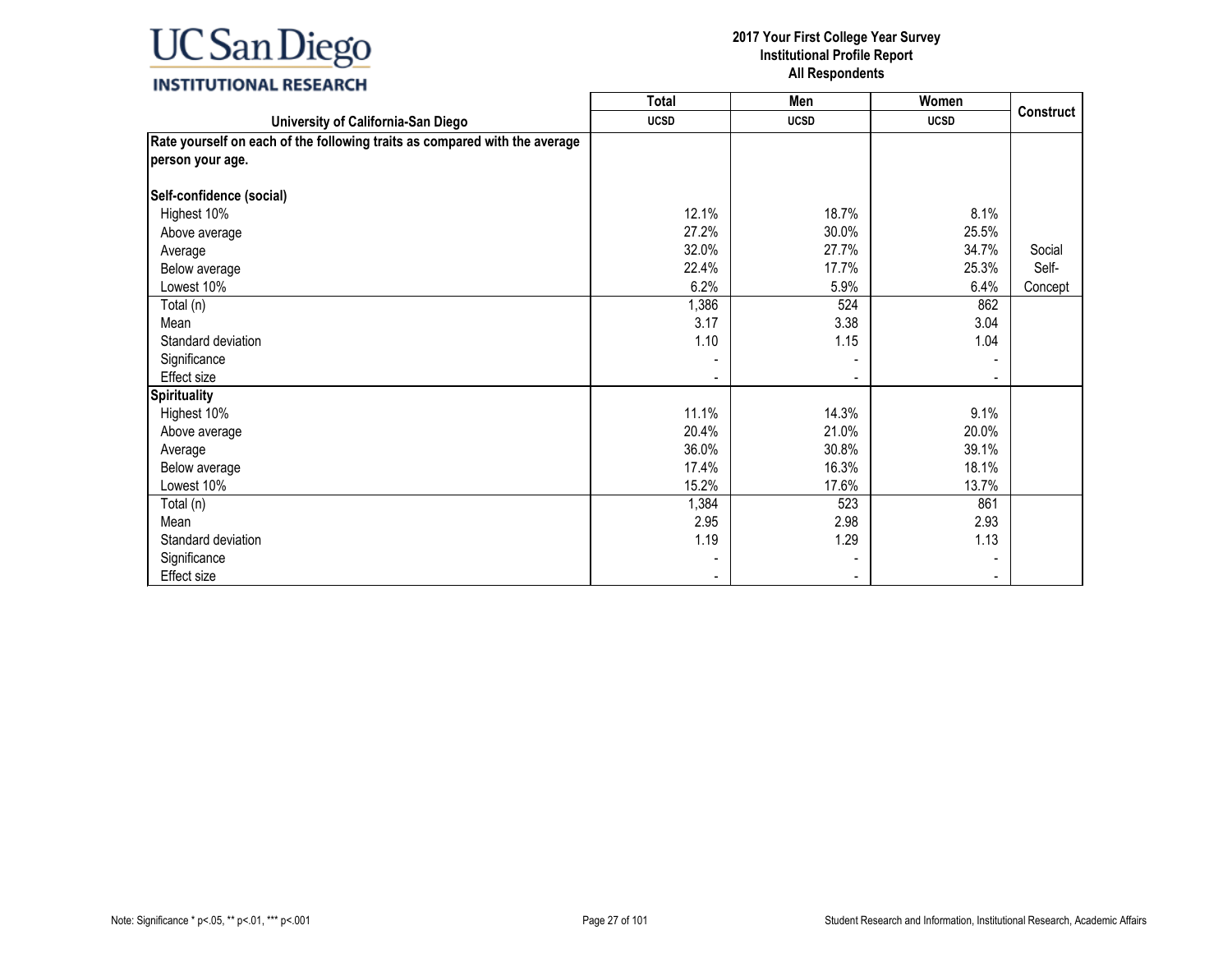### **UC** San Diego  $\overline{\phantom{a}}$

#### **2017 Your First College Year Survey Institutional Profile Report All Respondents**

┑

| INSTITUTIONAL RESEARCH |  |
|------------------------|--|
|------------------------|--|

|                                                                            | Total       | Men                      | Women       | <b>Construct</b> |
|----------------------------------------------------------------------------|-------------|--------------------------|-------------|------------------|
| University of California-San Diego                                         | <b>UCSD</b> | <b>UCSD</b>              | <b>UCSD</b> |                  |
| Rate yourself on each of the following traits as compared with the average |             |                          |             |                  |
| person your age.                                                           |             |                          |             |                  |
| <b>Understanding of others</b>                                             |             |                          |             |                  |
| Highest 10%                                                                | 28.5%       | 31.0%                    | 27.0%       |                  |
| Above average                                                              |             |                          |             |                  |
|                                                                            | 42.7%       | 41.7%                    | 43.4%       |                  |
| Average                                                                    | 24.2%       | 21.2%                    | 26.0%       |                  |
| Below average                                                              | 3.9%        | 5.4%                     | 3.0%        |                  |
| Lowest 10%                                                                 | 0.6%        | 0.8%                     | 0.6%        |                  |
| Total (n)                                                                  | 1,385       | 523                      | 862         |                  |
| Mean                                                                       | 3.95        | 3.97                     | 3.93        |                  |
| Standard deviation                                                         | 0.86        | 0.90                     | 0.84        |                  |
| Significance                                                               |             |                          |             |                  |
| Effect size                                                                |             |                          |             |                  |
| <b>Writing ability</b>                                                     |             |                          |             |                  |
| Highest 10%                                                                | 11.8%       | 15.1%                    | 9.9%        |                  |
| Above average                                                              | 36.2%       | 37.7%                    | 35.3%       |                  |
| Average                                                                    | 37.8%       | 32.3%                    | 41.1%       |                  |
| Below average                                                              | 10.8%       | 11.1%                    | 10.7%       |                  |
| Lowest 10%                                                                 | 3.4%        | 3.8%                     | 3.1%        |                  |
| Total (n)                                                                  | 1,385       | 523                      | 862         |                  |
| Mean                                                                       | 3.42        | 3.49                     | 3.38        |                  |
| Standard deviation                                                         | 0.95        | 1.00                     | 0.91        |                  |
| Significance                                                               |             |                          |             |                  |
| <b>Effect size</b>                                                         |             | $\overline{\phantom{a}}$ |             |                  |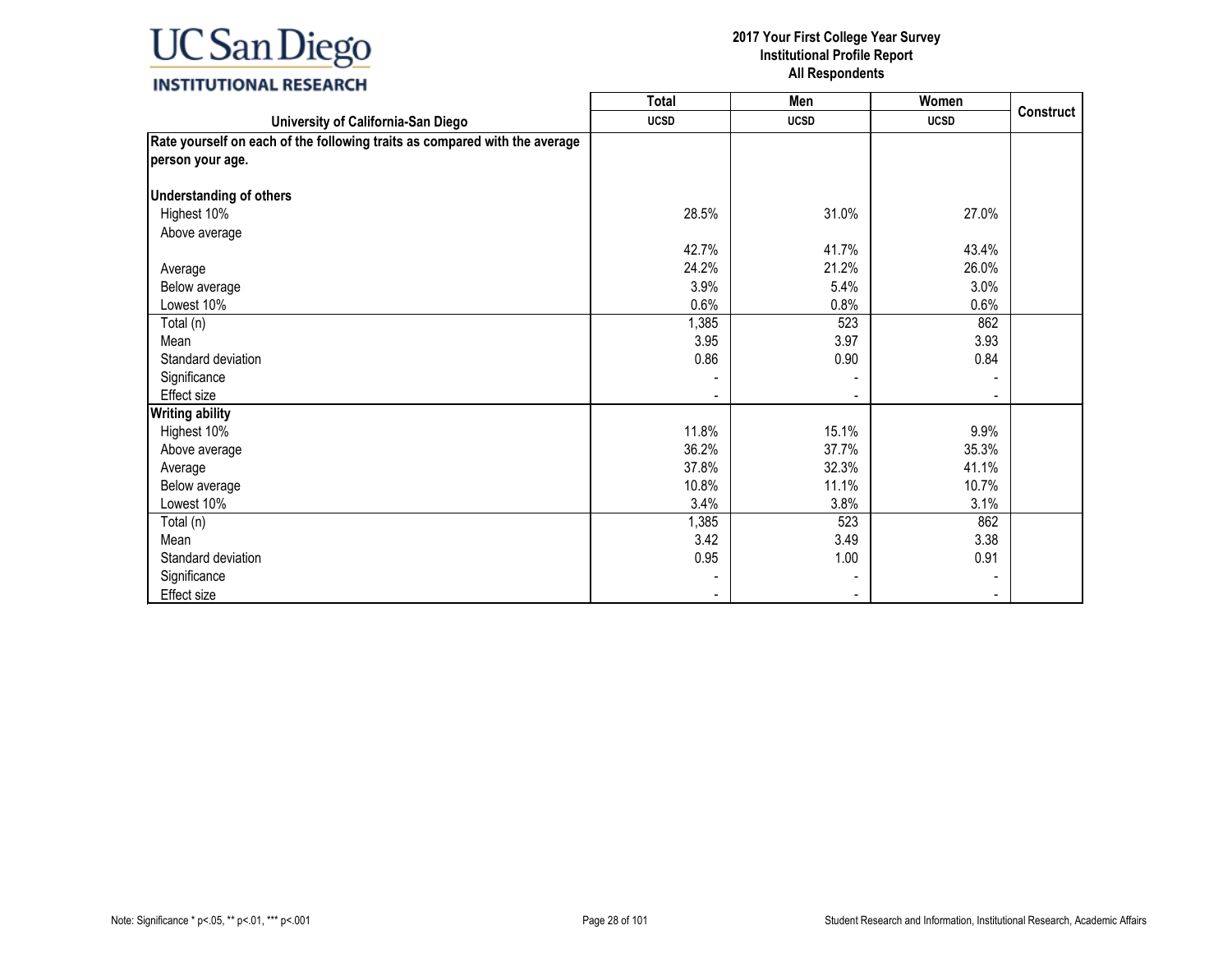|                                                            | <b>Total</b> | Men         | Women       | <b>Construct</b> |
|------------------------------------------------------------|--------------|-------------|-------------|------------------|
| University of California-San Diego                         | <b>UCSD</b>  | <b>UCSD</b> | <b>UCSD</b> |                  |
| Since entering this college, how has it been to:           |              |             |             |                  |
|                                                            |              |             |             |                  |
| Understand what your professors expect of you academically |              |             |             |                  |
| Very easy                                                  | 18.4%        | 20.1%       | 17.4%       |                  |
| Somewhat easy                                              | 53.9%        | 56.1%       | 52.6%       |                  |
| Somewhat difficult                                         | 27.6%        | 23.9%       | 29.8%       | Academic         |
| Very difficult                                             | 0.1%         | 0.0%        | 0.1%        | Adjustment       |
| Total (n)                                                  | 1,341        | 503         | 838         |                  |
| Mean                                                       | 2.91         | 2.96        | 2.87        |                  |
| Standard deviation                                         | 0.67         | 0.66        | 0.68        |                  |
| Significance                                               |              |             |             |                  |
| <b>Effect size</b>                                         |              |             |             |                  |
| Develop effective study skills                             |              |             |             |                  |
| Very easy                                                  | 10.2%        | 11.9%       | 9.1%        |                  |
| Somewhat easy                                              | 37.9%        | 38.5%       | 37.6%       |                  |
| Somewhat difficult                                         | 42.1%        | 39.2%       | 43.9%       | Academic         |
| Very difficult                                             | 9.8%         | 10.4%       | 9.5%        | Adjustment       |
| Total (n)                                                  | 1,377        | 520         | 857         |                  |
| Mean                                                       | 2.48         | 2.52        | 2.46        |                  |
| Standard deviation                                         | 0.81         | 0.83        | 0.79        |                  |
| Significance                                               |              |             |             |                  |
| Effect size                                                |              |             |             |                  |
| Adjust to the academic demands of college                  |              |             |             |                  |
| Very easy                                                  | 12.2%        | 15.5%       | 10.3%       |                  |
| Somewhat easy                                              | 33.2%        | 34.2%       | 32.5%       |                  |
| Somewhat difficult                                         | 40.9%        | 37.5%       | 42.9%       | Academic         |
| Very difficult                                             | 13.7%        | 12.8%       | 14.3%       | Adjustment       |
| Total (n)                                                  | 1,372        | 517         | 855         |                  |
| Mean                                                       | 2.44         | 2.52        | 2.39        |                  |
| Standard deviation                                         | 0.88         | 0.90        | 0.85        |                  |
| Significance                                               |              |             |             |                  |
| Effect size                                                |              |             |             |                  |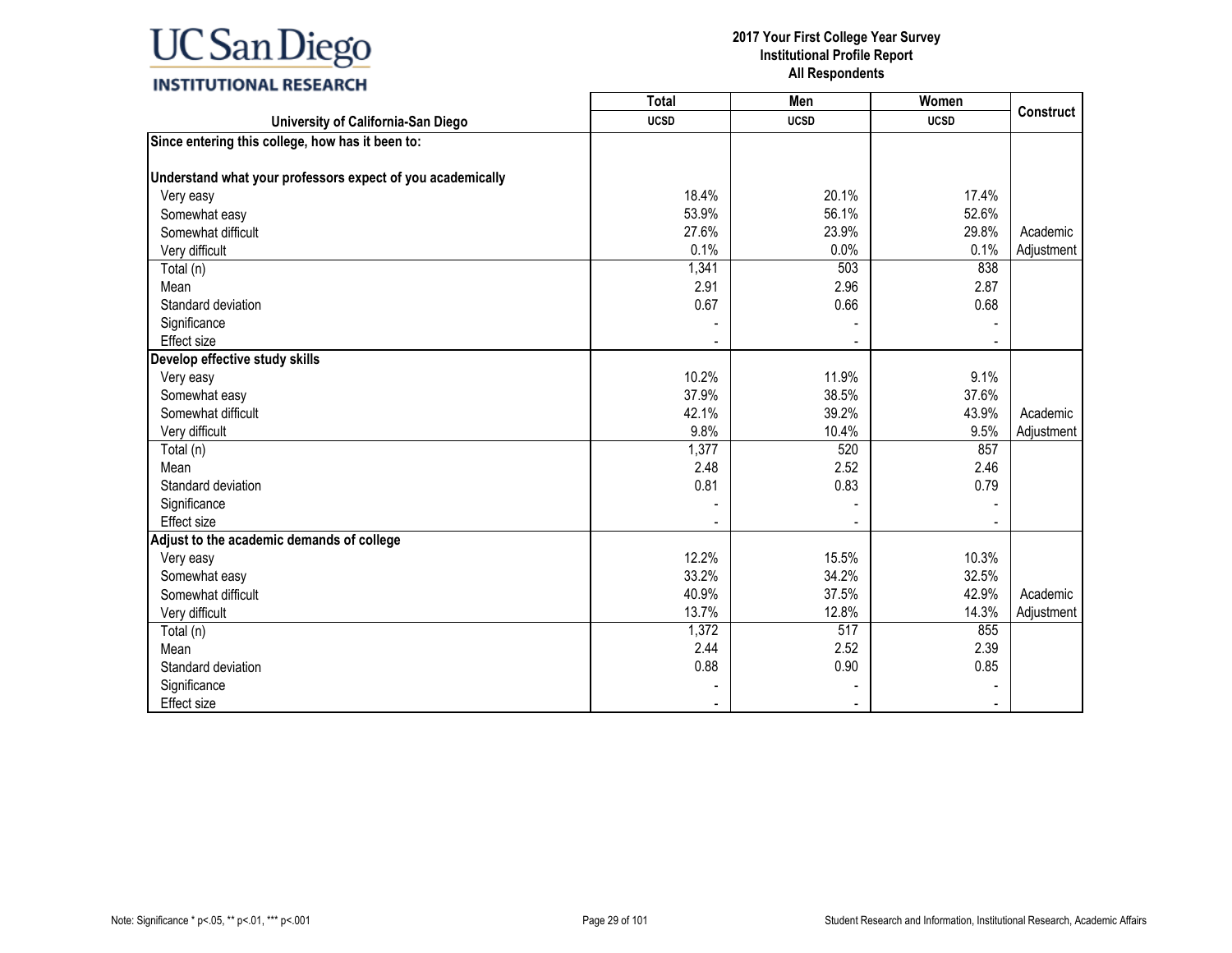|                                                  | Total       | Men         | Women       | <b>Construct</b> |
|--------------------------------------------------|-------------|-------------|-------------|------------------|
| University of California-San Diego               | <b>UCSD</b> | <b>UCSD</b> | <b>UCSD</b> |                  |
| Since entering this college, how has it been to: |             |             |             |                  |
|                                                  |             |             |             |                  |
| Manage your time effectively                     |             |             |             |                  |
| Very easy                                        | 8.3%        | 11.9%       | 6.1%        |                  |
| Somewhat easy                                    | 29.1%       | 29.3%       | 29.0%       |                  |
| Somewhat difficult                               | 47.1%       | 43.7%       | 49.1%       | Academic         |
| Very difficult                                   | 15.5%       | 15.0%       | 15.7%       | Adjustment       |
| Total (n)                                        | 1,370       | 519         | 851         |                  |
| Mean                                             | 2.30        | 2.38        | 2.25        |                  |
| Standard deviation                               | 0.83        | 0.88        | 0.79        |                  |
| Significance                                     |             |             |             |                  |
| Effect size                                      |             |             |             |                  |
| Develop close friendships with other students    |             |             |             |                  |
| Very easy                                        | 16.7%       | 18.2%       | 15.8%       |                  |
| Somewhat easy                                    | 31.3%       | 32.1%       | 30.9%       |                  |
| Somewhat difficult                               | 32.5%       | 30.8%       | 33.6%       |                  |
| Very difficult                                   | 19.5%       | 19.0%       | 19.8%       |                  |
| Total (n)                                        | 1,372       | 517         | 855         |                  |
| Mean                                             | 2.45        | 2.50        | 2.43        |                  |
| Standard deviation                               | 0.99        | 1.00        | 0.98        |                  |
| Significance                                     |             |             |             |                  |
| <b>Effect size</b>                               |             |             |             |                  |
| How would you characterize your political views? |             |             |             |                  |
| Far left                                         | 6.4%        | 6.0%        | 6.6%        |                  |
| Liberal                                          | 48.2%       | 38.0%       | 54.3%       |                  |
| Middle-of-the-road                               | 35.9%       | 44.7%       | 30.6%       |                  |
| Conservative                                     | 9.2%        | 10.3%       | 8.5%        |                  |
| Far right                                        | 0.4%        | 1.1%        | 0.0%        |                  |
| Total (n)                                        | 1,243       | 468         | 775         |                  |
| Mean                                             | 3.51        | 3.38        | 3.59        |                  |
| Standard deviation                               | 0.76        | 0.79        | 0.74        |                  |
| Significance                                     |             |             |             |                  |
| <b>Effect size</b>                               |             |             |             |                  |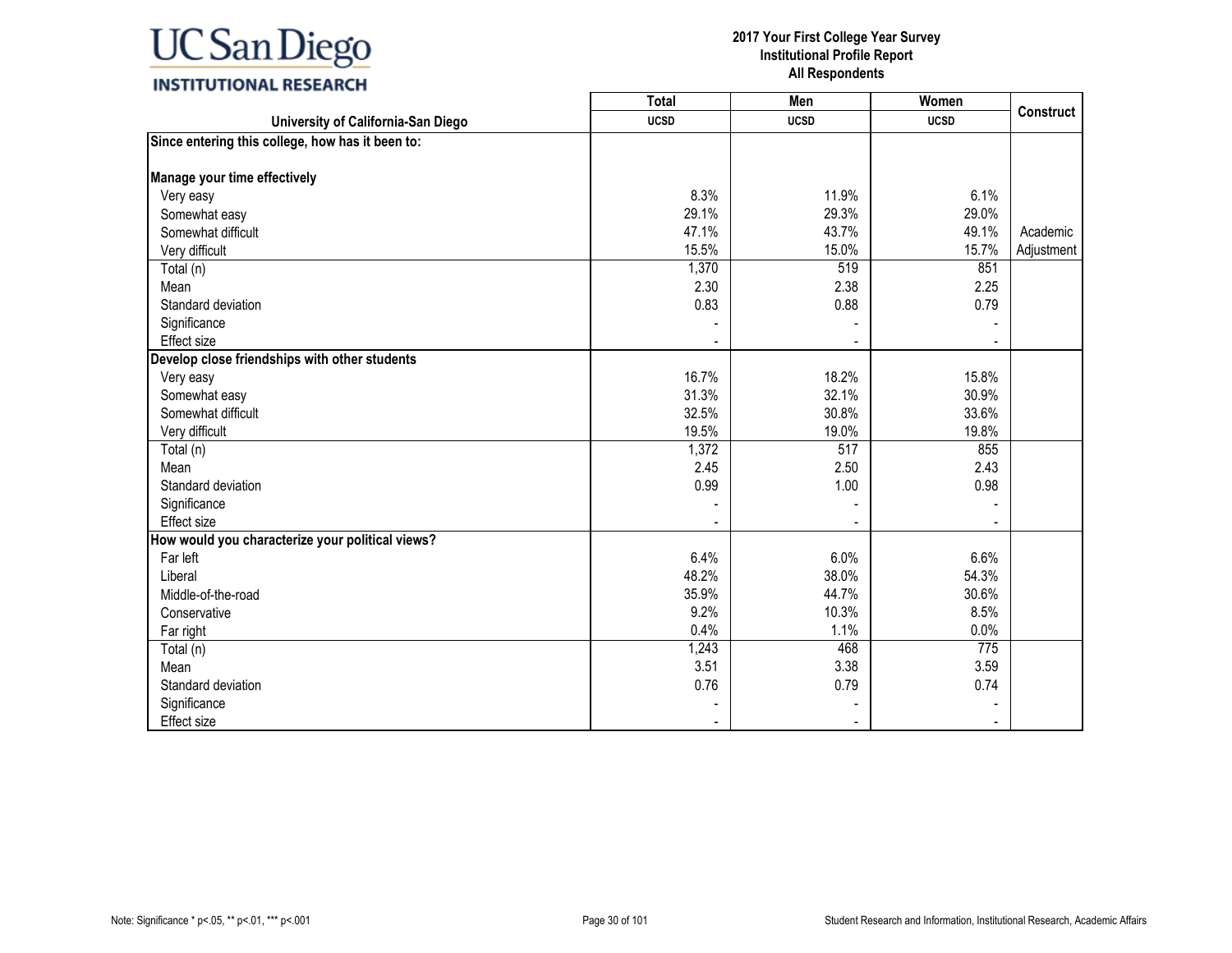|                                                          | <b>Total</b> | Men         | Women       | <b>Construct</b> |
|----------------------------------------------------------|--------------|-------------|-------------|------------------|
| University of California-San Diego                       | <b>UCSD</b>  | <b>UCSD</b> | <b>UCSD</b> |                  |
| How would you rate yourself in the following areas:      |              |             |             |                  |
|                                                          |              |             |             |                  |
| Ability to see the world from someone else's perspective |              |             |             |                  |
| A major strength                                         | 32.8%        | 32.7%       | 32.8%       |                  |
| Somewhat strong                                          | 46.8%        | 46.3%       | 47.0%       |                  |
| Average                                                  | 17.6%        | 16.7%       | 18.1%       |                  |
| Somewhat weak                                            | 2.0%         | 2.5%        | 1.6%        | Pluralistic      |
| A major weakness                                         | 0.9%         | 1.7%        | 0.5%        | Orientation      |
| Total (n)                                                | 1,377        | 520         | 857         |                  |
| Mean                                                     | 4.08         | 4.06        | 4.10        |                  |
| Standard deviation                                       | 0.81         | 0.86        | 0.78        |                  |
| Significance                                             |              |             |             |                  |
| <b>Effect size</b>                                       |              |             |             |                  |
| Tolerance of others with different beliefs               |              |             |             |                  |
| A major strength                                         | 40.5%        | 39.5%       | 41.1%       |                  |
| Somewhat strong                                          | 42.4%        | 40.8%       | 43.3%       |                  |
| Average                                                  | 14.3%        | 15.2%       | 13.7%       |                  |
| Somewhat weak                                            | 2.5%         | 3.7%        | 1.8%        | Pluralistic      |
| A major weakness                                         | 0.4%         | 0.8%        | 0.2%        | Orientation      |
| Total (n)                                                | 1,374        | 519         | 855         |                  |
| Mean                                                     | 4.20         | 4.15        | 4.23        |                  |
| Standard deviation                                       | 0.80         | 0.86        | 0.77        |                  |
| Significance                                             |              |             |             |                  |
| Effect size                                              |              |             |             |                  |
| Openness to having my own views challenged               |              |             |             |                  |
| A major strength                                         | 28.4%        | 32.5%       | 25.9%       |                  |
| Somewhat strong                                          | 42.6%        | 41.2%       | 43.5%       |                  |
| Average                                                  | 22.9%        | 21.0%       | 24.1%       |                  |
| Somewhat weak                                            | 5.3%         | 4.6%        | 5.7%        | Pluralistic      |
| A major weakness                                         | 0.8%         | 0.8%        | 0.8%        | Orientation      |
| Total (n)                                                | 1,376        | 520         | 856         |                  |
| Mean                                                     | 3.93         | 4.00        | 3.88        |                  |
| Standard deviation                                       | 0.89         | 0.89        | 0.89        |                  |
| Significance                                             |              |             |             |                  |
| <b>Effect size</b>                                       |              |             |             |                  |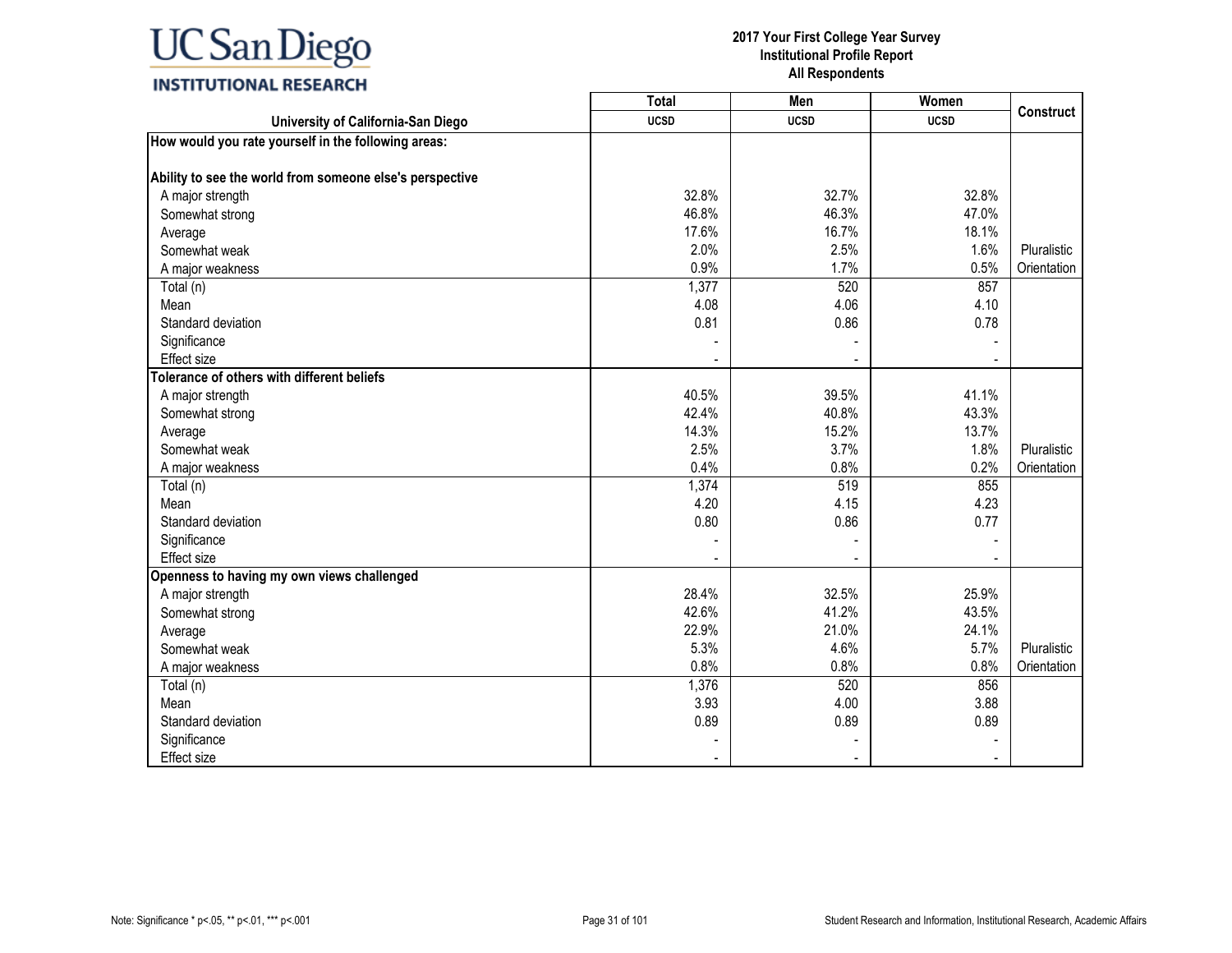|                                                       | <b>Total</b> | Men         | Women       | <b>Construct</b> |
|-------------------------------------------------------|--------------|-------------|-------------|------------------|
| University of California-San Diego                    | <b>UCSD</b>  | <b>UCSD</b> | <b>UCSD</b> |                  |
| How would you rate yourself in the following areas:   |              |             |             |                  |
|                                                       |              |             |             |                  |
| Ability to discuss and negotiate controversial issues |              |             |             |                  |
| A major strength                                      | 30.5%        | 36.0%       | 27.2%       |                  |
| Somewhat strong                                       | 37.6%        | 36.2%       | 38.6%       |                  |
| Average                                               | 25.1%        | 22.3%       | 26.9%       |                  |
| Somewhat weak                                         | 5.7%         | 4.0%        | 6.8%        | Pluralistic      |
| A major weakness                                      | 0.9%         | 1.5%        | 0.6%        | Orientation      |
| Total (n)                                             | 1,376        | 520         | 856         |                  |
| Mean                                                  | 3.91         | 4.01        | 3.85        |                  |
| Standard deviation                                    | 0.93         | 0.94        | 0.92        |                  |
| Significance                                          |              |             |             |                  |
| <b>Effect size</b>                                    |              |             |             |                  |
| Ability to work cooperatively with diverse people     |              |             |             |                  |
| A major strength                                      | 43.8%        | 44.4%       | 43.4%       |                  |
| Somewhat strong                                       | 38.9%        | 36.7%       | 40.2%       |                  |
| Average                                               | 15.0%        | 15.6%       | 14.6%       |                  |
| Somewhat weak                                         | 2.0%         | 2.7%        | 1.5%        | Pluralistic      |
| A major weakness                                      | 0.4%         | 0.6%        | 0.2%        | Orientation      |
| Total (n)                                             | 1,375        | 520         | 855         |                  |
| Mean                                                  | 4.24         | 4.22        | 4.25        |                  |
| Standard deviation                                    | 0.80         | 0.84        | 0.77        |                  |
| Significance                                          |              |             |             |                  |
| Effect size                                           |              |             |             |                  |
| <b>Critical thinking skills</b>                       |              |             |             |                  |
| A major strength                                      | 32.2%        | 39.2%       | 27.9%       |                  |
| Somewhat strong                                       | 39.2%        | 39.2%       | 39.1%       |                  |
| Average                                               | 24.1%        | 17.1%       | 28.3%       |                  |
| Somewhat weak                                         | 3.6%         | 3.1%        | 3.9%        | Pluralistic      |
| A major weakness                                      | 1.0%         | 1.3%        | 0.8%        | Orientation      |
| Total (n)                                             | 1,376        | 520         | 856         |                  |
| Mean                                                  | 3.98         | 4.12        | 3.89        |                  |
| Standard deviation                                    | 0.89         | 0.89        | 0.88        |                  |
| Significance                                          |              |             |             |                  |
| <b>Effect size</b>                                    |              |             |             |                  |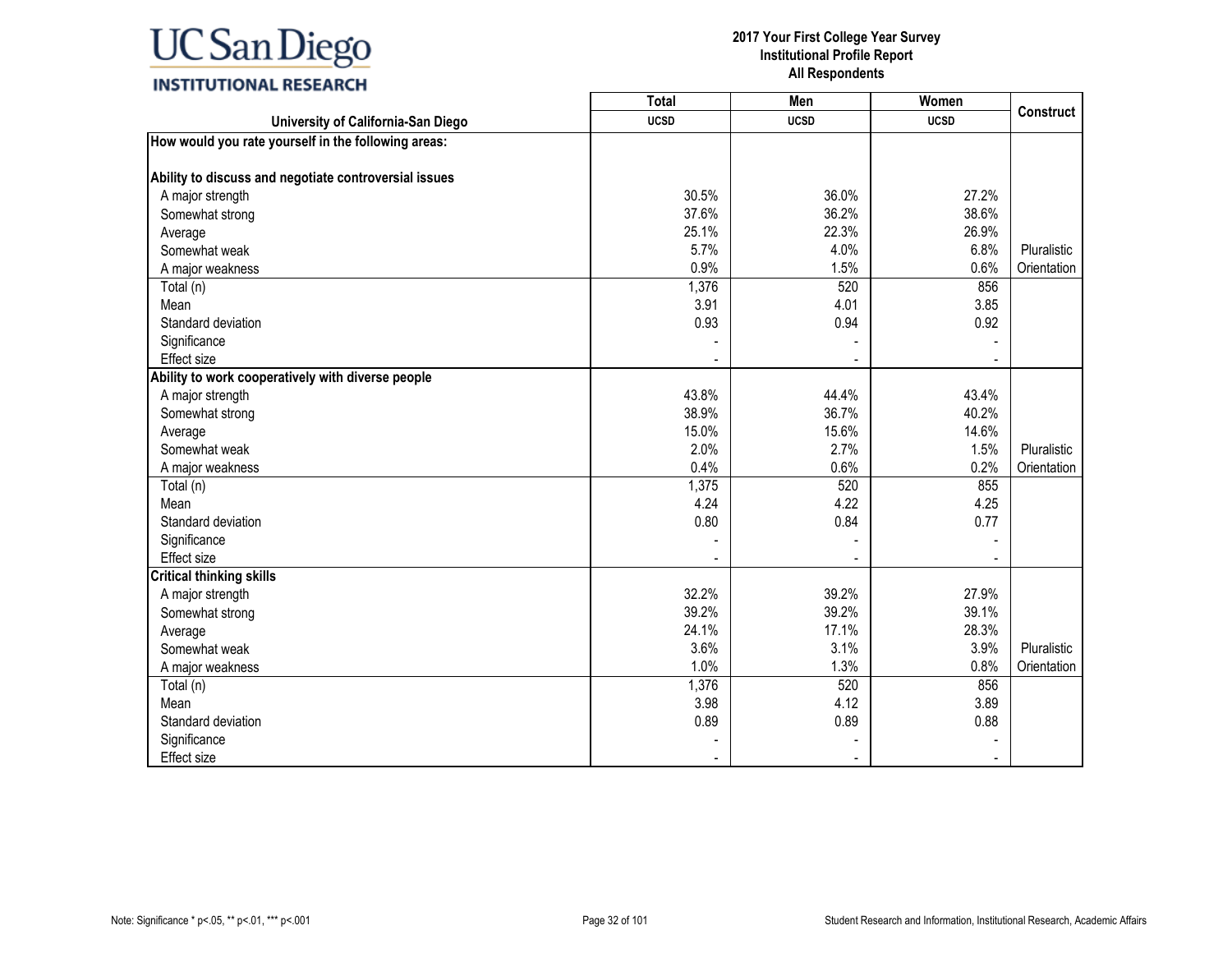### **INSTITUTIONAL RESEARCH**

|                                                          | <b>Total</b>   | Men            | Women       |                  |
|----------------------------------------------------------|----------------|----------------|-------------|------------------|
| University of California-San Diego                       | <b>UCSD</b>    | <b>UCSD</b>    | <b>UCSD</b> | <b>Construct</b> |
| Ability to manage your time effectively                  |                |                |             |                  |
| A major strength                                         | 14.7%          | 15.6%          | 14.2%       |                  |
| Somewhat strong                                          | 28.3%          | 27.7%          | 28.7%       |                  |
| Average                                                  | 29.6%          | 28.5%          | 30.2%       |                  |
| Somewhat weak                                            | 19.5%          | 20.4%          | 19.0%       | Pluralistic      |
| A major weakness                                         | 7.8%           | 7.9%           | 7.8%        | Orientation      |
| Total (n)                                                | 1,377          | 520            | 857         |                  |
| Mean                                                     | 3.23           | 3.23           | 3.23        |                  |
| Standard deviation                                       | 1.15           | 1.17           | 1.14        |                  |
| Significance                                             |                |                |             |                  |
| Effect size                                              |                | $\blacksquare$ |             |                  |
| Since entering this college, how often have you:         |                |                |             |                  |
| Attended a religious service                             |                |                |             |                  |
| Frequently                                               | 10.8%          | 9.0%           | 11.8%       |                  |
| Occasionally                                             | 17.8%          | 16.4%          | 18.6%       |                  |
| Not at all                                               | 71.4%          | 74.6%          | 69.5%       |                  |
| Total (n)                                                | 1,365          | 512            | 853         |                  |
| Mean                                                     | 1.39           | 1.34           | 1.42        |                  |
| Standard deviation                                       | 0.67           | 0.64           | 0.69        |                  |
| Significance                                             |                |                |             |                  |
| <b>Effect size</b>                                       |                | ÷              |             |                  |
| Been bored in class                                      |                |                |             |                  |
| Frequently                                               | 40.4%          | 37.8%          | 42.0%       |                  |
| Occasionally                                             | 54.3%          | 56.2%          | 53.1%       |                  |
| Not at all                                               | 5.3%           | 6.1%           | 4.8%        |                  |
| Total (n)                                                | 1,360          | 511            | 849         |                  |
| Mean                                                     | 2.35           | 2.32           | 2.37        |                  |
| Standard deviation                                       | 0.58           | 0.58           | 0.58        |                  |
| Significance                                             |                |                |             |                  |
| Effect size                                              |                |                |             |                  |
| Demonstrated for a cause (e.g., boycott, rally, protest) |                |                |             |                  |
| Frequently                                               | 4.2%           | 3.1%           | 4.8%        | Civic            |
| Occasionally                                             | 28.1%          | 27.0%          | 28.8%       | Engage-          |
| Not at all                                               | 67.7%          | 69.9%          | 66.4%       | ment             |
| Total (n)                                                | 1,363          | 512            | 851         |                  |
| Mean                                                     | 1.36           | 1.33           | 1.38        |                  |
| Standard deviation                                       | 0.56           | 0.53           | 0.58        |                  |
| Significance                                             |                |                |             |                  |
| Effect size                                              | $\blacksquare$ | $\blacksquare$ |             |                  |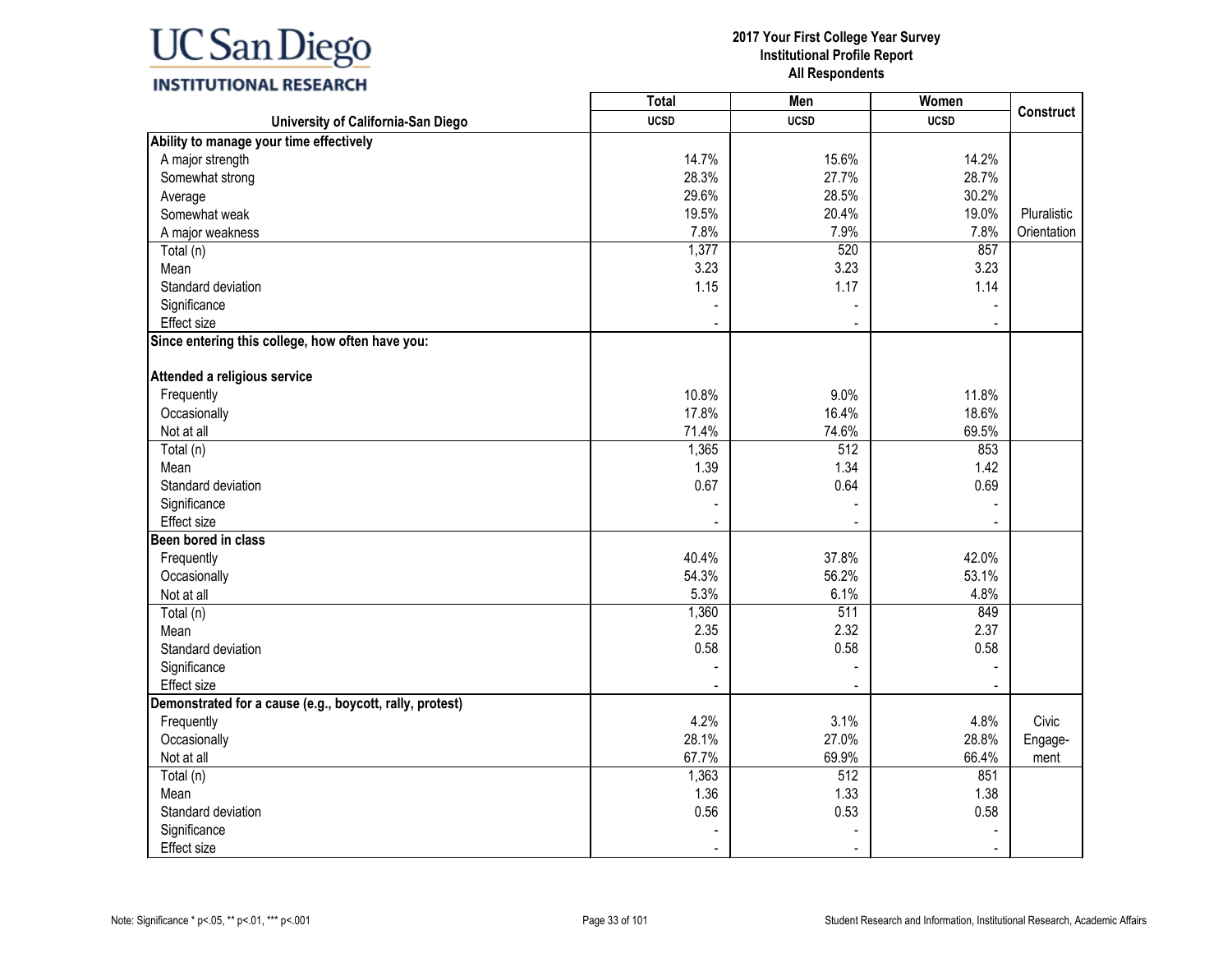|                                                  | <b>Total</b> | Men         | Women                    |                  |
|--------------------------------------------------|--------------|-------------|--------------------------|------------------|
| University of California-San Diego               | <b>UCSD</b>  | <b>UCSD</b> | <b>UCSD</b>              | <b>Construct</b> |
| Since entering this college, how often have you: |              |             |                          |                  |
| <b>Studied with other students</b>               |              |             |                          |                  |
| Frequently                                       | 33.0%        | 32.5%       | 33.3%                    |                  |
| Occasionally                                     | 55.0%        | 54.5%       | 55.3%                    |                  |
| Not at all                                       | 12.0%        | 12.9%       | 11.4%                    |                  |
| Total (n)                                        | 1,362        | 510         | 852                      |                  |
| Mean                                             | 2.21         | 2.20        | 2.22                     |                  |
| Standard deviation                               | 0.64         | 0.65        | 0.63                     |                  |
| Significance                                     |              |             |                          |                  |
| Effect size                                      |              |             | ۰.                       |                  |
| <b>Consumed beer</b>                             |              |             |                          |                  |
| Frequently                                       | 8.1%         | 10.0%       | 7.0%                     |                  |
| Occasionally                                     | 27.3%        | 31.6%       | 24.8%                    |                  |
| Not at all                                       | 64.6%        | 58.4%       | 68.3%                    |                  |
| Total (n)                                        | 1,358        | 510         | 848                      |                  |
| Mean                                             | 1.44         | 1.52        | 1.39                     |                  |
| Standard deviation                               | 0.64         | 0.67        | 0.61                     |                  |
| Significance                                     |              |             | $\overline{\phantom{a}}$ |                  |
| Effect size                                      |              |             |                          |                  |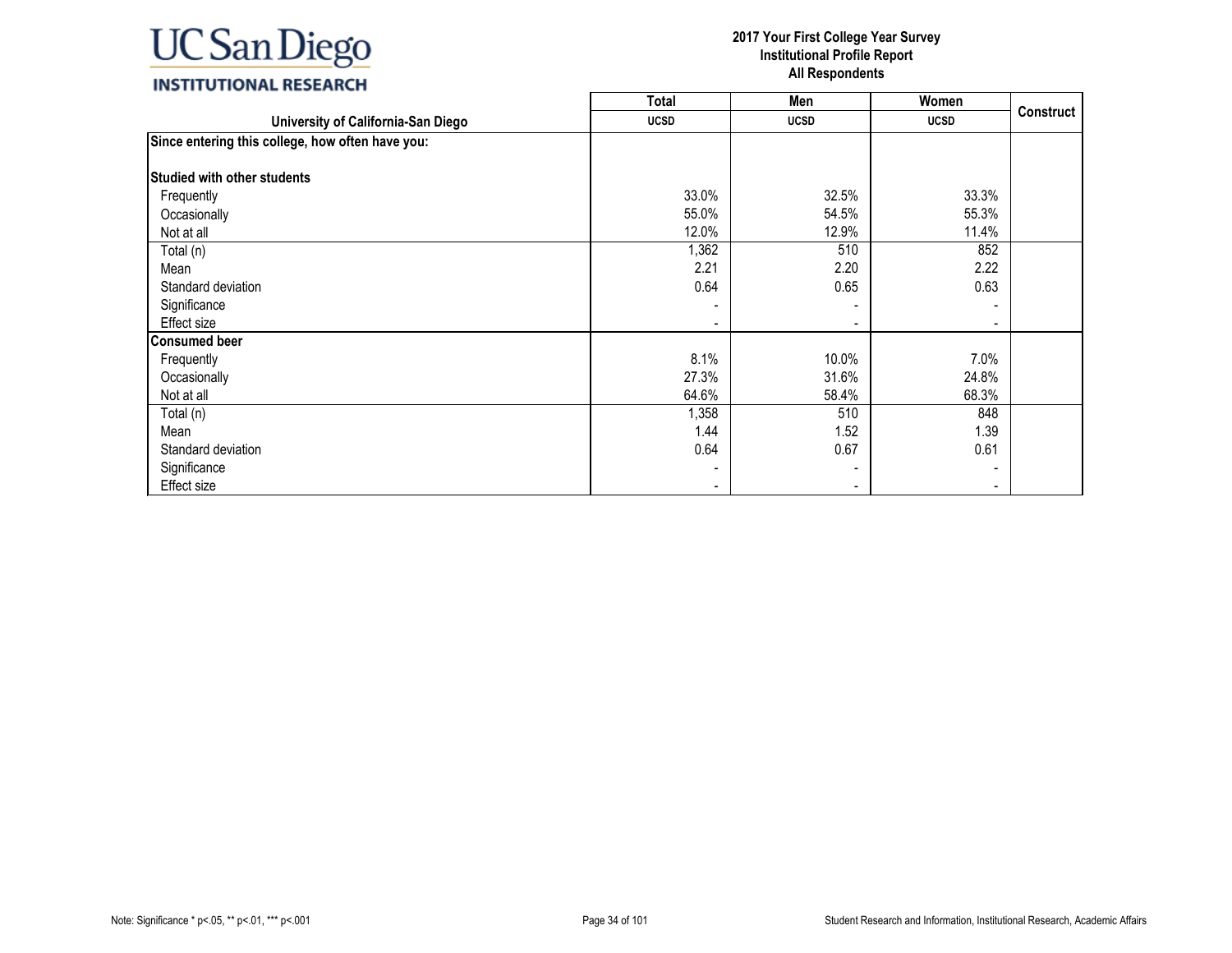### **INSTITUTIONAL RESEARCH**

|                                                  | Total       | Men              | Women       |                  |
|--------------------------------------------------|-------------|------------------|-------------|------------------|
| University of California-San Diego               | <b>UCSD</b> | <b>UCSD</b>      | <b>UCSD</b> | <b>Construct</b> |
| Since entering this college, how often have you: |             |                  |             |                  |
|                                                  |             |                  |             |                  |
| Consumed wine or liquor                          |             |                  |             |                  |
| Frequently                                       | 10.2%       | 12.3%            | 9.0%        |                  |
| Occasionally                                     | 32.6%       | 31.9%            | 33.0%       |                  |
| Not at all                                       | 57.2%       | 55.8%            | 58.0%       |                  |
| Total (n)                                        | 1,359       | 511              | 848         |                  |
| Mean                                             | 1.53        | 1.57             | 1.51        |                  |
| Standard deviation                               | 0.67        | 0.70             | 0.66        |                  |
| Significance                                     |             |                  |             |                  |
| <b>Effect size</b>                               |             |                  |             |                  |
| Felt overwhelmed by all you had to do            |             |                  |             |                  |
| Frequently                                       | 52.1%       | 39.6%            | 59.6%       |                  |
| Occasionally                                     | 42.1%       | 51.0%            | 36.8%       |                  |
| Not at all                                       | 5.8%        | 9.4%             | 3.6%        |                  |
| Total (n)                                        | 1,363       | 512              | 851         |                  |
| Mean                                             | 2.46        | 2.30             | 2.56        |                  |
| Standard deviation                               | 0.60        | 0.63             | 0.57        |                  |
| Significance                                     |             |                  |             |                  |
| Effect size                                      |             |                  |             |                  |
| <b>Felt depressed</b>                            |             |                  |             |                  |
| Frequently                                       | 27.2%       | 21.7%            | 30.6%       |                  |
| Occasionally                                     | 43.7%       | 43.2%            | 43.9%       |                  |
| Not at all                                       | 29.1%       | 35.2%            | 25.5%       |                  |
| Total (n)                                        | 1,363       | 512              | 851         |                  |
| Mean                                             | 1.98        | 1.87             | 2.05        |                  |
| Standard deviation                               | 0.75        | 0.74             | 0.75        |                  |
| Significance                                     |             |                  |             |                  |
| Effect size                                      |             |                  |             |                  |
| Performed volunteer work                         |             |                  |             |                  |
| Frequently                                       | 13.3%       | 10.5%            | 15.0%       | Civic            |
| Occasionally                                     | 37.1%       | 30.5%            | 41.1%       | Engage-          |
| Not at all                                       | 49.6%       | 59.0%            | 43.9%       | ment             |
| Total (n)                                        | 1,361       | $\overline{512}$ | 849         |                  |
| Mean                                             | 1.64        | 1.52             | 1.71        |                  |
| Standard deviation                               | 0.71        | 0.68             | 0.71        |                  |
| Significance                                     |             |                  |             |                  |
| <b>Effect size</b>                               |             |                  |             |                  |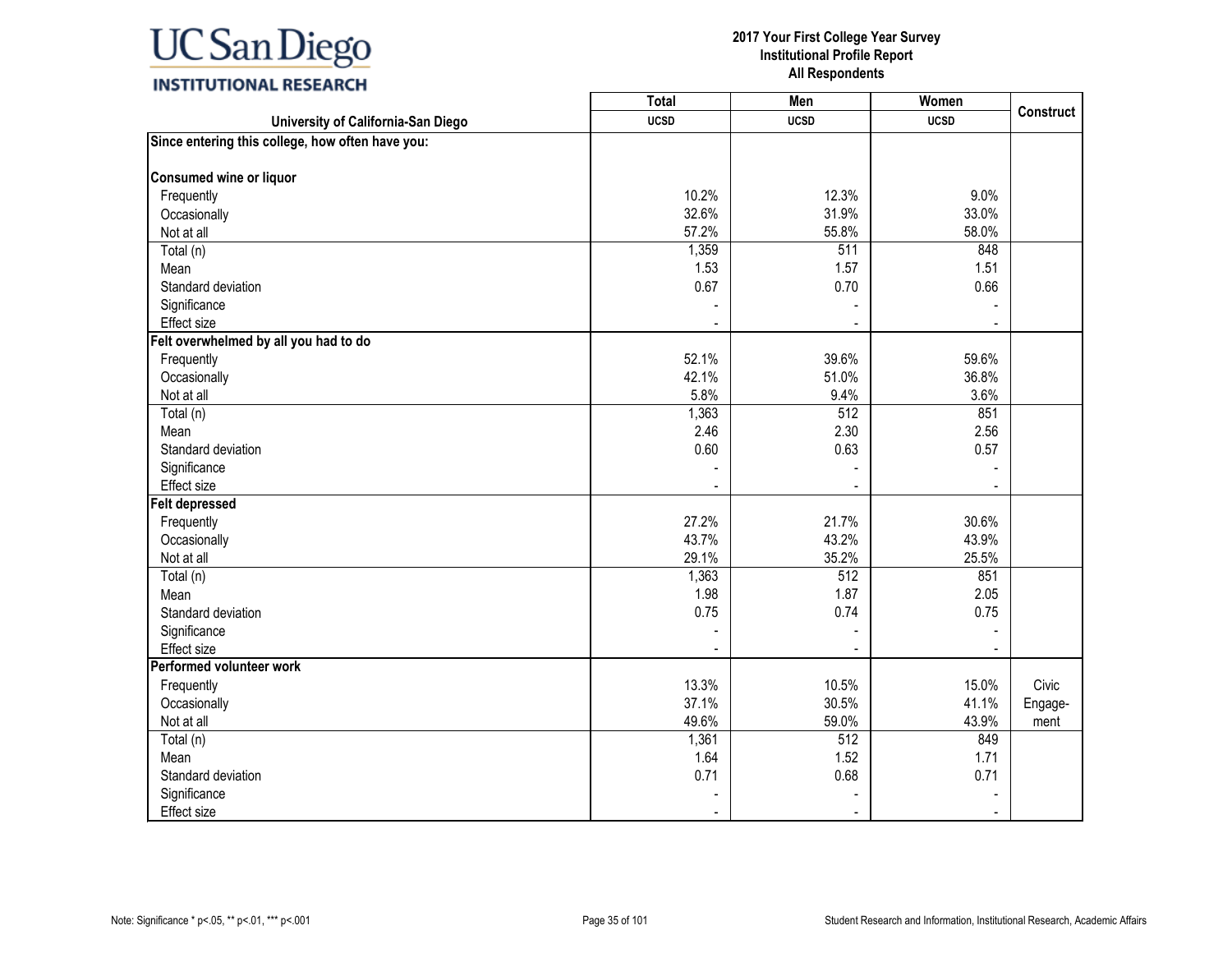|                                                          | <b>Total</b> | Men              | Women       |                  |
|----------------------------------------------------------|--------------|------------------|-------------|------------------|
| University of California-San Diego                       | <b>UCSD</b>  | <b>UCSD</b>      | <b>UCSD</b> | <b>Construct</b> |
| Contributed money to help support my family              |              |                  |             |                  |
| Frequently                                               | 7.9%         | 6.6%             | 8.6%        | Civic            |
| Occasionally                                             | 21.5%        | 20.9%            | 21.9%       | Engage-          |
| Not at all                                               | 70.6%        | 72.5%            | 69.5%       | ment             |
| Total (n)                                                | 1,358        | $\overline{512}$ | 846         |                  |
| Mean                                                     | 1.37         | 1.34             | 1.39        |                  |
| Standard deviation                                       | 0.63         | 0.60             | 0.64        |                  |
| Significance                                             |              |                  |             |                  |
| <b>Effect size</b>                                       |              |                  |             |                  |
| Since entering this college, how often have you:         |              |                  |             |                  |
| Asked a professor for advice after class                 |              |                  |             |                  |
| Frequently                                               | 9.3%         | 9.0%             | 9.4%        |                  |
| Occasionally                                             | 50.8%        | 55.8%            | 47.8%       | Faculty          |
| Not at all                                               | 39.9%        | 35.2%            | 42.7%       | Interaction      |
| Total (n)                                                | 1,358        | 511              | 847         |                  |
| Mean                                                     | 1.69         | 1.74             | 1.67        |                  |
| Standard deviation                                       | 0.63         | 0.61             | 0.64        |                  |
| Significance                                             |              |                  |             |                  |
| Effect size                                              |              |                  |             |                  |
| Worked on a local, state, or national political campaign |              |                  |             |                  |
| Frequently                                               | 1.6%         | 1.4%             | 1.8%        | Civic            |
| Occasionally                                             | 7.5%         | 10.6%            | 5.7%        | Engage-          |
| Not at all                                               | 90.9%        | 88.1%            | 92.5%       | ment             |
| Total (n)                                                | 1,356        | 511              | 845         |                  |
| Mean                                                     | 1.11         | 1.13             | 1.09        |                  |
| Standard deviation                                       | 0.36         | 0.38             | 0.35        |                  |
| Significance                                             |              |                  |             |                  |
| <b>Effect size</b>                                       |              |                  |             |                  |
| Socialized with someone of another sexual orientation    |              |                  |             |                  |
| Frequently                                               | 38.6%        | 31.2%            | 43.1%       |                  |
| Occasionally                                             | 40.6%        | 42.7%            | 39.3%       |                  |
| Not at all                                               | 20.8%        | 26.1%            | 17.6%       |                  |
| Total (n)                                                | 1,359        | 510              | 849         |                  |
| Mean                                                     | 2.18         | 2.05             | 2.26        |                  |
| Standard deviation                                       | 0.75         | 0.76             | 0.74        |                  |
| Significance                                             |              |                  |             |                  |
| Effect size                                              |              |                  |             |                  |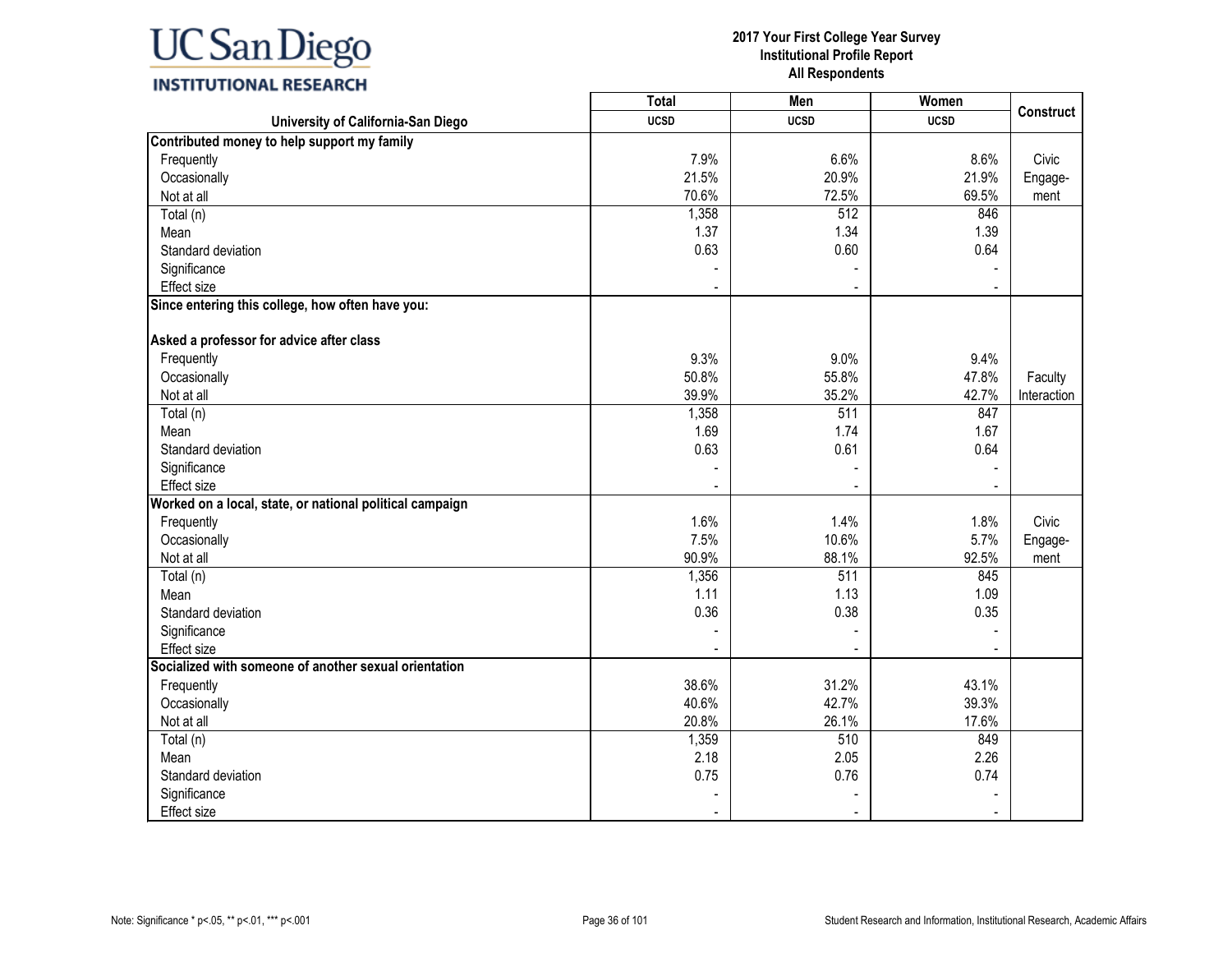#### **2017 Your First College Year Survey Institutional Profile Report All Respondents**

┑

T

| INSTITUTIONAL RESEARCH |
|------------------------|
|------------------------|

|                                                     | Total       | Men              | Women       | <b>Construct</b> |
|-----------------------------------------------------|-------------|------------------|-------------|------------------|
| University of California-San Diego                  | <b>UCSD</b> | <b>UCSD</b>      | <b>UCSD</b> |                  |
| Since entering this college, how often have you:    |             |                  |             |                  |
|                                                     |             |                  |             |                  |
| Been late to class                                  |             |                  |             |                  |
| Frequently                                          | 11.5%       | 10.9%            | 11.9%       | Academic         |
| Occasionally                                        | 57.9%       | 59.2%            | 57.1%       | Disengage-       |
| Not at all                                          | 30.6%       | 29.9%            | 31.1%       | ment             |
| Total (n)                                           | 1,362       | 512              | 850         |                  |
| Mean                                                | 1.81        | 1.81             | 1.81        |                  |
| Standard deviation                                  |             |                  |             |                  |
|                                                     | 0.62        | 0.61             | 0.63        |                  |
| Significance                                        |             |                  |             |                  |
| Effect size                                         |             |                  |             |                  |
| Posted on a course-related on-line discussion board |             |                  |             |                  |
| Frequently                                          | 12.1%       | 13.1%            | 11.5%       |                  |
| Occasionally                                        | 51.0%       | 51.5%            | 50.6%       |                  |
| Not at all                                          | 37.0%       | 35.4%            | 37.9%       |                  |
| Total (n)                                           | 1,358       | $\overline{511}$ | 847         |                  |
| Mean                                                | 1.75        | 1.78             | 1.74        |                  |
| Standard deviation                                  | 0.65        | 0.66             | 0.65        |                  |
| Significance                                        |             |                  |             |                  |
| Effect size                                         |             |                  |             |                  |
| Performed community service as part of a class      |             |                  |             |                  |
| Frequently                                          | 2.1%        | 2.7%             | 1.8%        |                  |
| Occasionally                                        | 11.3%       | 14.1%            | 9.6%        |                  |
| Not at all                                          | 86.6%       | 83.2%            | 88.7%       |                  |
| Total (n)                                           | 1,358       | 511              | 847         |                  |
| Mean                                                | 1.16        | 1.20             | 1.13        |                  |
| Standard deviation                                  | 0.42        | 0.46             | 0.39        |                  |
| Significance                                        |             |                  |             |                  |
| Effect size                                         |             |                  |             |                  |
| <b>Discussed religion</b>                           |             |                  |             |                  |
| Frequently                                          | 19.1%       | 17.6%            | 20.0%       |                  |
| Occasionally                                        | 52.1%       | 50.4%            | 53.1%       |                  |
| Not at all                                          | 28.8%       | 32.0%            | 26.9%       |                  |
| Total (n)                                           | 1,359       | 512              | 847         |                  |
| Mean                                                | 1.90        | 1.86             | 1.93        |                  |
| Standard deviation                                  | 0.69        | 0.69             | 0.68        |                  |
| Significance                                        |             |                  |             |                  |
| Effect size                                         |             |                  |             |                  |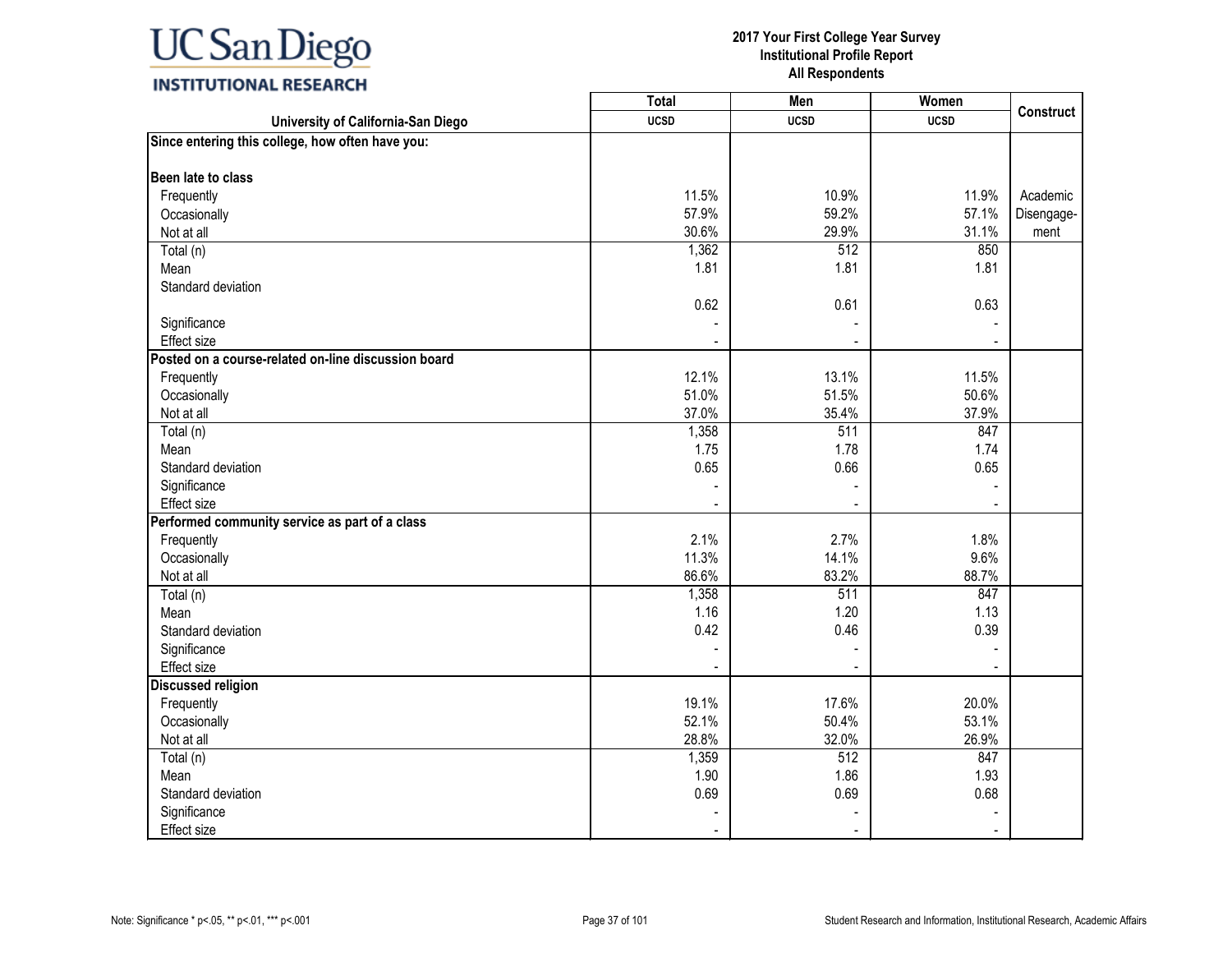#### **2017 Your First College Year Survey Institutional Profile Report All Respondents**

**Construct**

| <b>INSITUTIONAL RESEARCH</b>                     |                          |             |             |
|--------------------------------------------------|--------------------------|-------------|-------------|
|                                                  | Total                    | Men         | Women       |
| University of California-San Diego               | <b>UCSD</b>              | <b>UCSD</b> | <b>UCSD</b> |
| Since entering this college, how often have you: |                          |             |             |
| <b>Discussed politics</b>                        |                          |             |             |
| Frequently                                       | 27.2%                    | 26.6%       |             |
| Occasionally                                     | 55.3%                    | 53.2%       |             |
| Not at all                                       | 17.5%                    | 20.2%       |             |
| Total (n)                                        | 1,358                    | 511         |             |
| Mean                                             | 2.10                     | 2.06        |             |
| Standard deviation                               | 0.66                     | 0.68        |             |
| Significance                                     |                          |             |             |
| Effect size                                      | $\overline{\phantom{a}}$ |             |             |
| Maintained a healthy diet                        |                          |             |             |
| Frequently                                       | 22.8%                    | 24.0%       |             |
| Occasionally                                     | 59.2%                    | 57.6%       |             |
| Not at all                                       | 18.0%                    | 18.4%       |             |
| Total (n)                                        | 1,359                    | 512         |             |
| Mean                                             | 2.05                     | 2.06        |             |
|                                                  |                          |             |             |

| <b>Discussed politics</b>                  |       |                  |       |         |
|--------------------------------------------|-------|------------------|-------|---------|
| Frequently                                 | 27.2% | 26.6%            | 27.5% |         |
| Occasionally                               | 55.3% | 53.2%            | 56.6% |         |
| Not at all                                 | 17.5% | 20.2%            | 15.9% |         |
| Total (n)                                  | 1,358 | $\overline{511}$ | 847   |         |
| Mean                                       | 2.10  | 2.06             | 2.12  |         |
| Standard deviation                         | 0.66  | 0.68             | 0.65  |         |
| Significance                               |       |                  |       |         |
| Effect size                                |       |                  |       |         |
| Maintained a healthy diet                  |       |                  |       |         |
| Frequently                                 | 22.8% | 24.0%            | 22.1% |         |
| Occasionally                               | 59.2% | 57.6%            | 60.2% |         |
| Not at all                                 | 18.0% | 18.4%            | 17.7% |         |
| Total (n)                                  | 1,359 | 512              | 847   |         |
| Mean                                       | 2.05  | 2.06             | 2.04  |         |
| Standard deviation                         | 0.64  | 0.65             | 0.63  |         |
| Significance                               |       |                  |       |         |
| Effect size                                |       |                  |       |         |
| Had adequate sleep                         |       |                  |       |         |
| Frequently                                 | 20.8% | 22.7%            | 19.6% |         |
| Occasionally                               | 58.1% | 55.6%            | 59.6% |         |
| Not at all                                 | 21.1% | 21.7%            | 20.8% |         |
| Total (n)                                  | 1,362 | $\overline{511}$ | 851   |         |
| Mean                                       | 2.00  | 2.01             | 1.99  |         |
| Standard deviation                         | 0.65  | 0.67             | 0.64  |         |
| Significance                               |       |                  |       |         |
| Effect size                                |       |                  |       |         |
| Helped raise money for a cause or campaign |       |                  |       |         |
| Frequently                                 | 4.9%  | 3.5%             | 5.8%  | Civic   |
| Occasionally                               | 20.1% | 19.6%            | 20.4% | Engage- |
| Not at all                                 | 75.0% | 76.8%            | 73.9% | ment    |
| Total (n)                                  | 1,358 | 509              | 849   |         |
| Mean                                       | 1.30  | 1.27             | 1.32  |         |
| Standard deviation                         | 0.56  | 0.52             | 0.58  |         |
| Significance                               |       |                  |       |         |
| Effect size                                |       |                  |       |         |
|                                            |       |                  |       |         |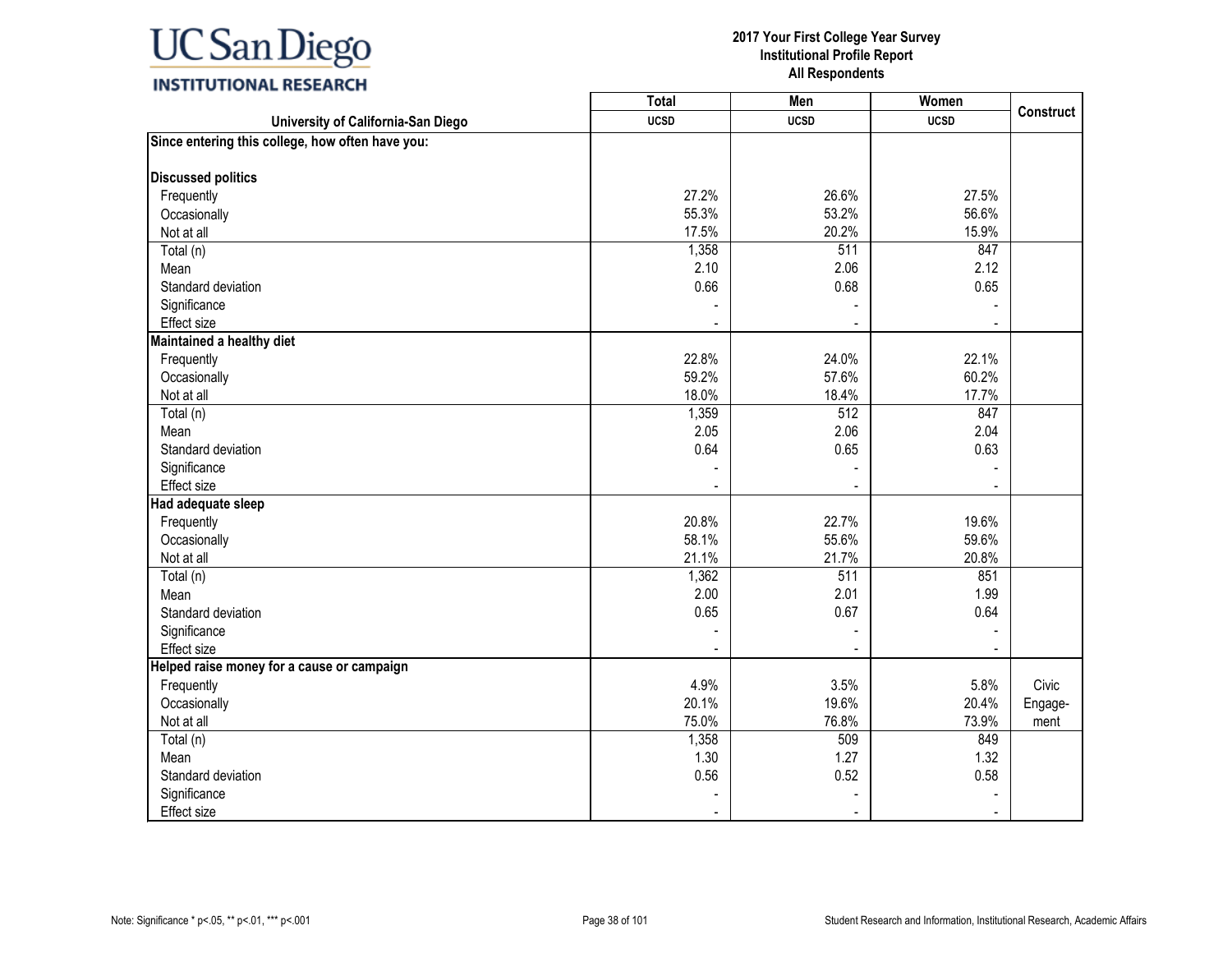

|                                                                      | <b>Total</b> | Men         | Women          |                  |
|----------------------------------------------------------------------|--------------|-------------|----------------|------------------|
| University of California-San Diego                                   | <b>UCSD</b>  | <b>UCSD</b> | <b>UCSD</b>    | <b>Construct</b> |
| Since entering this college, how often have you:                     |              |             |                |                  |
|                                                                      |              |             |                |                  |
| Publicly communicated your opinion about a cause (e.g., blog, email, |              |             |                |                  |
| petition)                                                            |              |             |                |                  |
| Frequently                                                           | 8.2%         | 6.8%        | 9.1%           | Civic            |
| Occasionally                                                         | 27.3%        | 27.5%       | 27.2%          | Engage-          |
| Not at all                                                           | 64.4%        | 65.6%       | 63.7%          | ment             |
| Total (n)                                                            | 1,361        | 512         | 849            |                  |
| Mean                                                                 | 1.44         | 1.41        | 1.45           |                  |
| Standard deviation                                                   | 0.64         | 0.62        | 0.66           |                  |
| Significance                                                         |              |             |                |                  |
| Effect size                                                          |              |             | $\blacksquare$ |                  |
| <b>Felt anxious</b>                                                  |              |             |                |                  |
| Frequently                                                           | 42.6%        | 32.4%       | 48.7%          | Civic            |
| Occasionally                                                         | 46.9%        | 53.5%       | 42.9%          | Engage-          |
| Not at all                                                           | 10.5%        | 14.1%       | 8.4%           | ment             |
| Total (n)                                                            | 1,362        | 512         | 850            |                  |
| Mean                                                                 | 2.32         | 2.18        | 2.40           |                  |
| Standard deviation                                                   | 0.65         | 0.66        | 0.64           |                  |
| Significance                                                         |              |             |                |                  |
| Effect size                                                          |              |             |                |                  |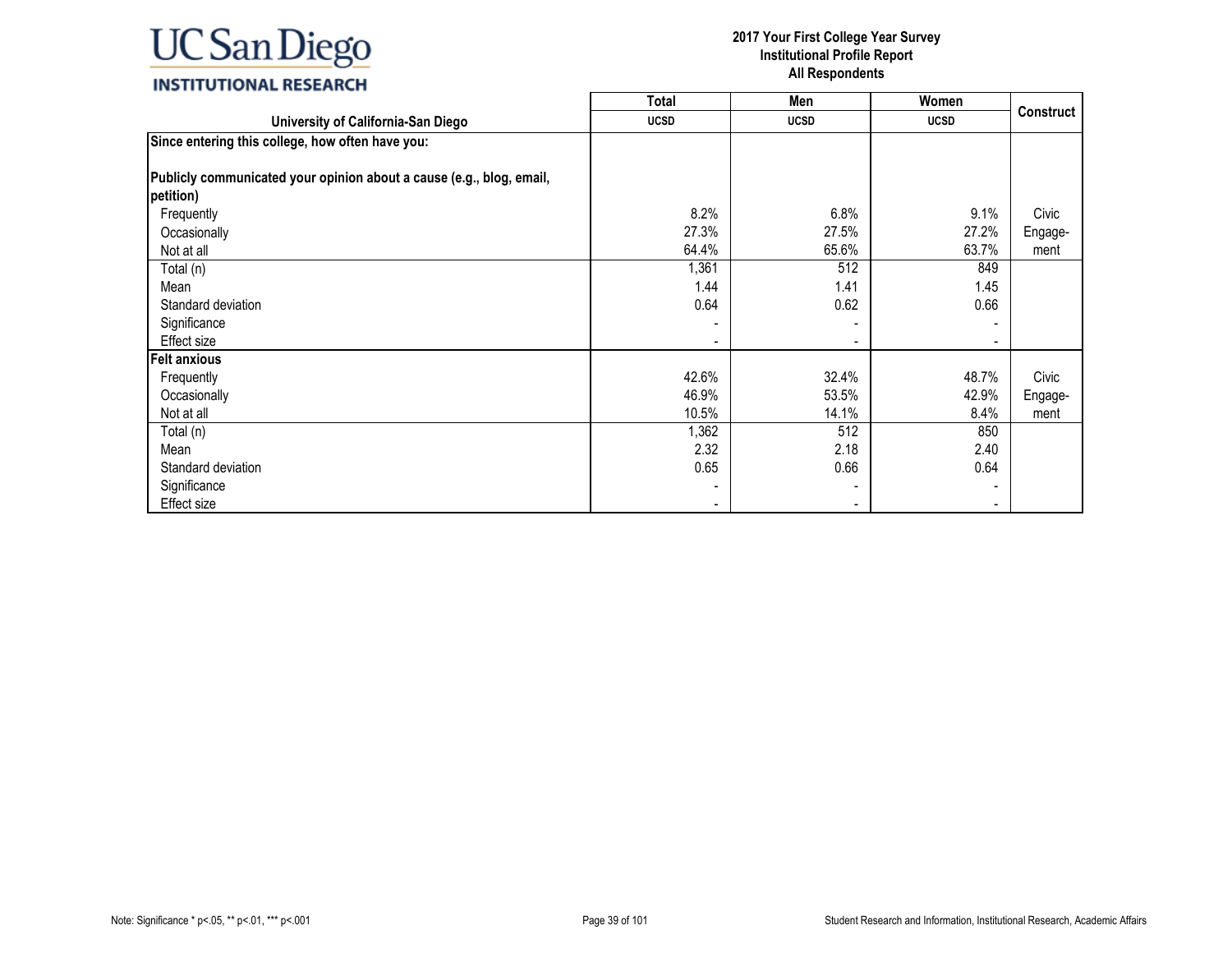|                                                                              | <b>Total</b> | Men         | Women       |                  |
|------------------------------------------------------------------------------|--------------|-------------|-------------|------------------|
| University of California-San Diego                                           | <b>UCSD</b>  | <b>UCSD</b> | <b>UCSD</b> | <b>Construct</b> |
| Please indicate the extent to which you agree or disagree with the following |              |             |             |                  |
| statements:                                                                  |              |             |             |                  |
|                                                                              |              |             |             |                  |
| I have felt discriminated against at this institution because of my          |              |             |             |                  |
| race/ethnicity, gender, sexual orientation, religion, or disability status   |              |             |             |                  |
| Strongly agree                                                               | 4.6%         | 4.0%        | 5.0%        |                  |
| Agree                                                                        | 16.3%        | 16.0%       | 16.4%       |                  |
| Disagree                                                                     | 41.0%        | 37.2%       | 43.2%       |                  |
| Strongly disagree                                                            | 38.1%        | 42.8%       | 35.3%       |                  |
| Total (n)                                                                    | 1,338        | 505         | 833         |                  |
| Mean                                                                         | 1.87         | 1.81        | 1.91        |                  |
| Standard deviation                                                           | 0.85         | 0.84        | 0.84        |                  |
| Significance                                                                 |              |             |             |                  |
| <b>Effect size</b>                                                           |              |             |             |                  |
| see myself as part of the campus community                                   |              |             |             |                  |
| Strongly agree                                                               | 9.8%         | 9.5%        | 9.9%        |                  |
| Agree                                                                        | 61.1%        | 57.9%       | 63.1%       |                  |
| Disagree                                                                     | 22.1%        | 22.5%       | 21.9%       | Sense of         |
| Strongly disagree                                                            | 7.0%         | 10.1%       | 5.1%        | Belonging        |
| Total (n)                                                                    | 1,333        | 503         | 830         |                  |
| Mean                                                                         | 2.74         | 2.67        | 2.78        |                  |
| Standard deviation                                                           | 0.73         | 0.79        | 0.69        |                  |
| Significance                                                                 |              |             |             |                  |
| <b>Effect size</b>                                                           |              |             |             |                  |
| There is a lot of racial tension on this campus                              |              |             |             |                  |
| Strongly agree                                                               | 5.3%         | 4.0%        | 6.0%        |                  |
| Agree                                                                        | 19.8%        | 19.5%       | 19.9%       |                  |
| Disagree                                                                     | 54.9%        | 51.7%       | 56.9%       |                  |
| Strongly disagree                                                            | 20.1%        | 24.9%       | 17.1%       |                  |
| Total (n)                                                                    | 1,331        | 503         | 828         |                  |
| Mean                                                                         | 2.10         | 2.03        | 2.15        |                  |
| Standard deviation                                                           | 0.77         | 0.78        | 0.77        |                  |
| Significance                                                                 |              |             |             |                  |
| <b>Effect size</b>                                                           |              |             |             |                  |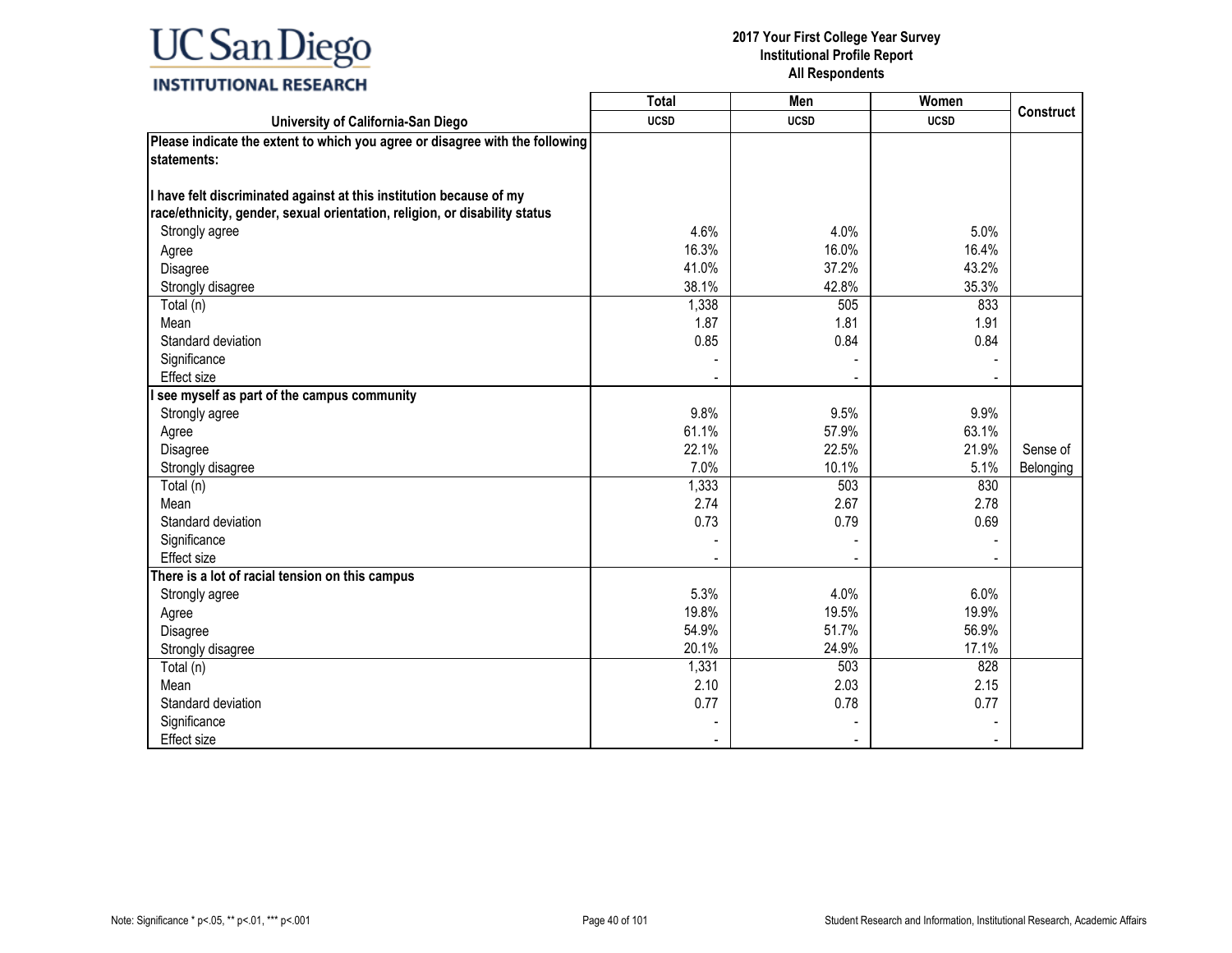### **INSTITUTIONAL RESEARCH**

|                                                                          | <b>Total</b> | Men         | Women       |                  |
|--------------------------------------------------------------------------|--------------|-------------|-------------|------------------|
| University of California-San Diego                                       | <b>UCSD</b>  | <b>UCSD</b> | <b>UCSD</b> | <b>Construct</b> |
| There is little that a person can do to be better at math-you are either |              |             |             |                  |
| "good" or "bad" at math                                                  |              |             |             |                  |
| Strongly agree                                                           | 2.7%         | 2.8%        | 2.6%        |                  |
| Agree                                                                    | 20.1%        | 20.9%       | 19.6%       |                  |
| Disagree                                                                 | 52.2%        | 48.0%       | 54.7%       |                  |
| Strongly disagree                                                        | 25.0%        | 28.3%       | 23.1%       |                  |
| Total (n)                                                                | 1,338        | 506         | 832         |                  |
| Mean                                                                     | 2.00         | 1.98        | 2.02        |                  |
| Standard deviation                                                       | 0.75         | 0.78        | 0.73        |                  |
| Significance                                                             |              |             |             |                  |
| <b>Effect size</b>                                                       |              |             |             |                  |
| Sexual violence is prevalent on this campus                              |              |             |             |                  |
| Strongly agree                                                           | 2.0%         | 1.2%        | 2.5%        |                  |
| Agree                                                                    | 17.9%        | 14.1%       | 20.2%       |                  |
| Disagree                                                                 | 56.2%        | 53.2%       | 58.1%       |                  |
| Strongly disagree                                                        | 23.8%        | 31.5%       | 19.1%       |                  |
| Total (n)                                                                | 1,330        | 504         | 826         |                  |
| Mean                                                                     | 1.98         | 1.85        | 2.06        |                  |
| Standard deviation                                                       | 0.71         | 0.69        | 0.70        |                  |
| Significance                                                             |              |             |             |                  |
| <b>Effect size</b>                                                       |              |             |             |                  |
| I have been able to find a balance between academics and extracurricular |              |             |             |                  |
| activities                                                               |              |             |             |                  |
| Strongly agree                                                           | 7.1%         | 9.1%        | 5.9%        |                  |
| Agree                                                                    | 56.7%        | 54.9%       | 57.7%       |                  |
| Disagree                                                                 | 28.1%        | 27.1%       | 28.7%       |                  |
| Strongly disagree                                                        | 8.2%         | 8.9%        | 7.7%        |                  |
| Total (n)                                                                | 1,336        | 506         | 830         |                  |
| Mean                                                                     | 2.63         | 2.64        | 2.62        |                  |
| Standard deviation                                                       | 0.73         | 0.77        | 0.71        |                  |
| Significance                                                             |              |             |             |                  |
| <b>Effect size</b>                                                       |              |             |             |                  |
| Faculty empower me to learn here                                         |              |             |             |                  |
| Strongly agree                                                           | 12.4%        | 15.4%       | 10.5%       |                  |
| Agree                                                                    | 64.4%        | 61.2%       | 66.4%       |                  |
| Disagree                                                                 | 19.4%        | 19.6%       | 19.3%       |                  |
| Strongly disagree                                                        | 3.8%         | 3.8%        | 3.7%        |                  |
| Total (n)                                                                | 1,332        | 505         | 827         |                  |
| Mean                                                                     | 2.85         | 2.88        | 2.84        |                  |
| Standard deviation                                                       | 0.67         | 0.70        | 0.65        |                  |
| Significance                                                             |              |             |             |                  |
| Effect size                                                              |              |             |             |                  |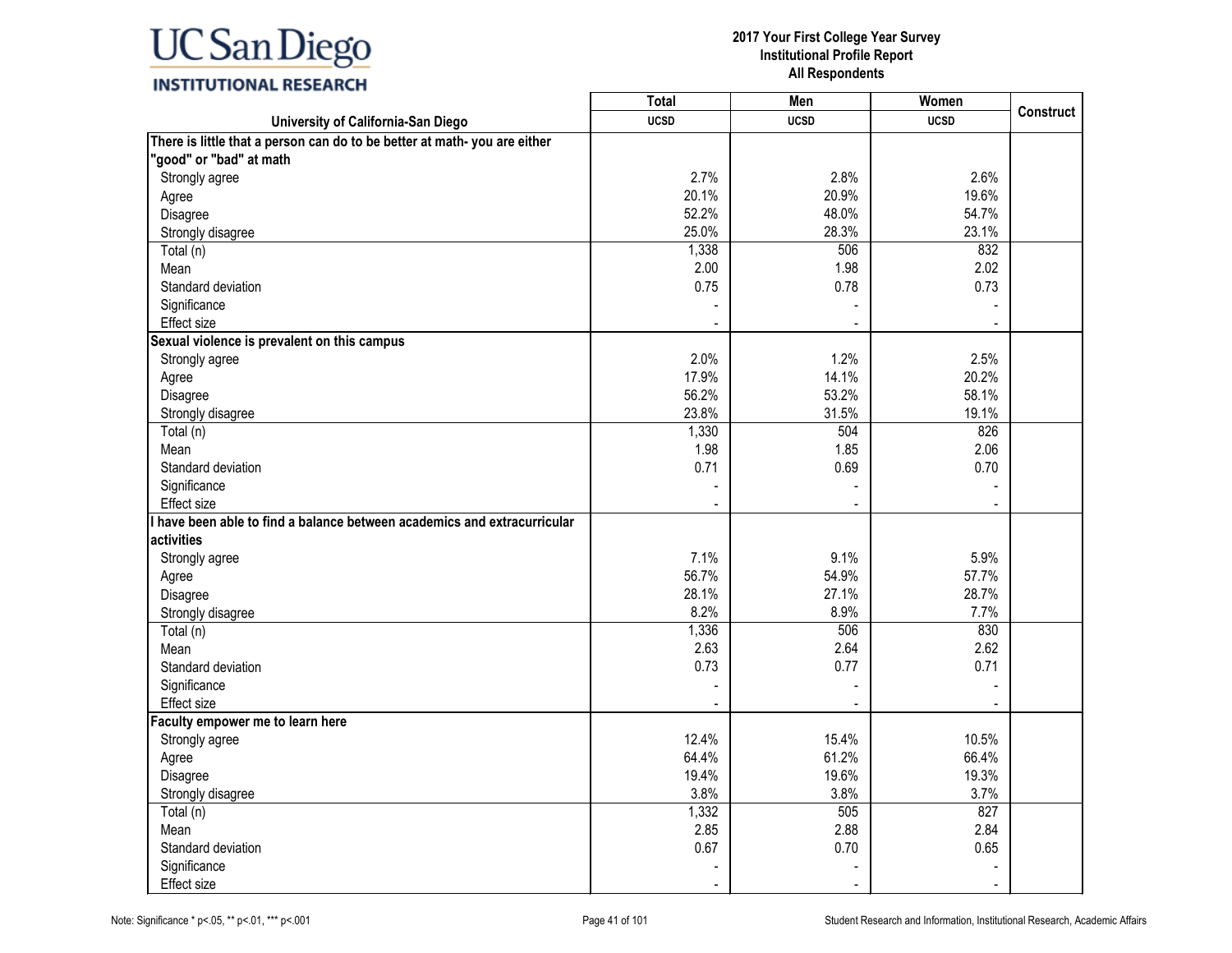

## **INSTITUTIONAL RESEARCH**

|                                                    | <b>Total</b> | Men         | Women       |           |
|----------------------------------------------------|--------------|-------------|-------------|-----------|
| University of California-San Diego                 | <b>UCSD</b>  | <b>UCSD</b> | <b>UCSD</b> | Construct |
| If asked, I would recommend this college to others |              |             |             |           |
| Strongly agree                                     | 27.4%        | 26.2%       | 28.1%       |           |
| Agree                                              | 54.9%        | 52.4%       | 56.4%       |           |
| Disagree                                           | 12.6%        | 14.7%       | 11.4%       | Sense of  |
| Strongly disagree                                  | 5.1%         | 6.7%        | 4.1%        | Belonging |
| Total (n)                                          | ,330         | 504         | 826         |           |
| Mean                                               | 3.05         | 2.98        | 3.08        |           |
| Standard deviation                                 | 0.78         | 0.82        | 0.74        |           |
| Significance                                       |              | -           | -           |           |
| Effect size                                        | -            | . .         | -           |           |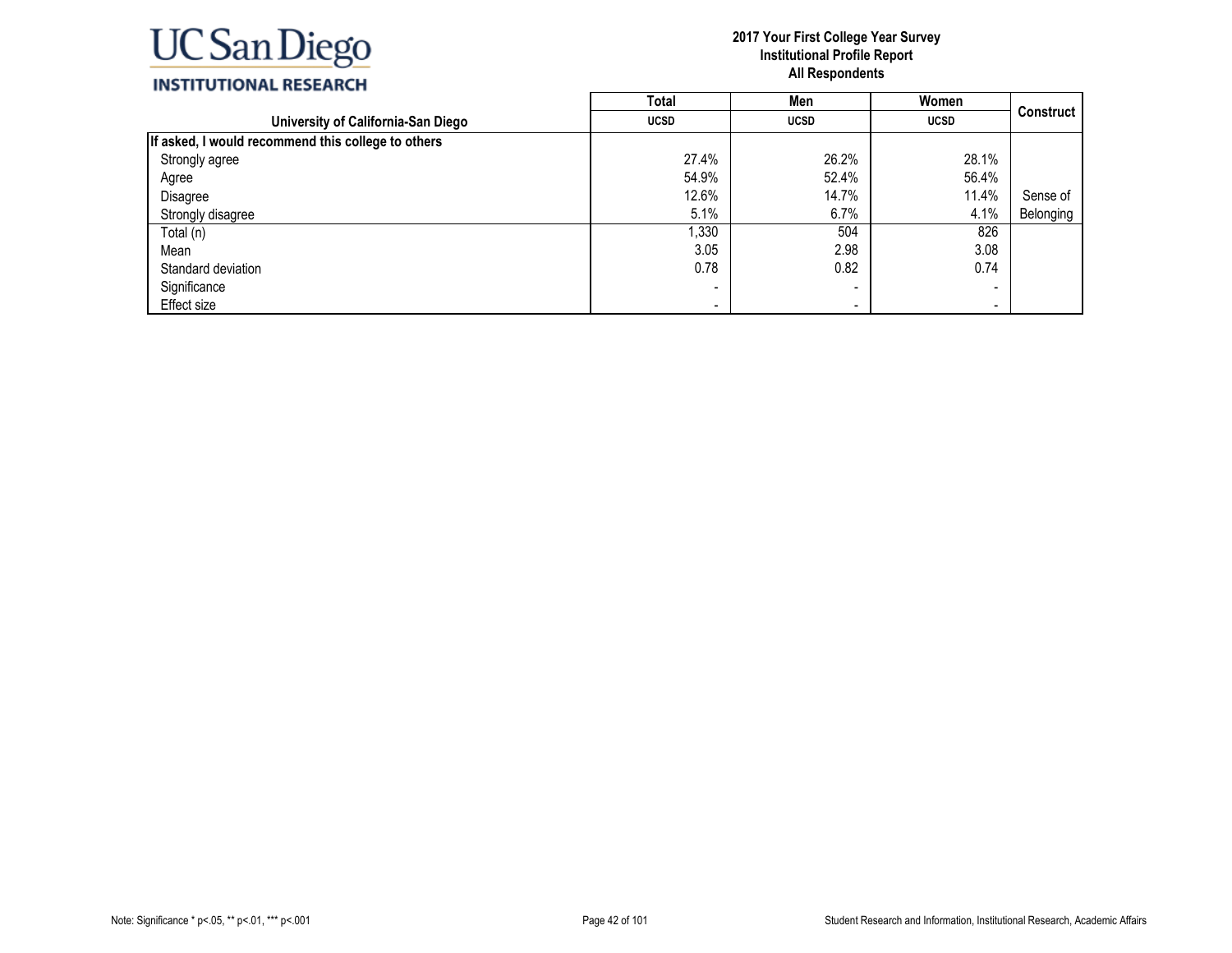### **INSTITUTIONAL RESEARCH**

|                                                                              | <b>Total</b> | Men         | Women       |                  |
|------------------------------------------------------------------------------|--------------|-------------|-------------|------------------|
| University of California-San Diego                                           | <b>UCSD</b>  | <b>UCSD</b> | <b>UCSD</b> | <b>Construct</b> |
| Please indicate the extent to which you agree or disagree with the following |              |             |             |                  |
| statements:                                                                  |              |             |             |                  |
|                                                                              |              |             |             |                  |
| At least one staff member has taken an interest in my development            |              |             |             |                  |
| Strongly agree                                                               | 16.4%        | 15.2%       | 17.1%       |                  |
| Agree                                                                        | 40.8%        | 40.4%       | 41.1%       |                  |
| Disagree                                                                     | 29.3%        | 27.9%       | 30.1%       |                  |
| Strongly disagree                                                            | 13.5%        | 16.4%       | 11.7%       |                  |
| Total (n)                                                                    | 1,333        | 505         | 828         |                  |
| Mean                                                                         | 2.60         | 2.54        | 2.64        |                  |
| Standard deviation                                                           | 0.92         | 0.94        | 0.90        |                  |
| Significance                                                                 |              |             |             |                  |
| <b>Effect size</b>                                                           |              |             |             |                  |
| I feel valued at this institution                                            |              |             |             |                  |
| Strongly agree                                                               | 9.3%         | 9.3%        | 9.3%        |                  |
| Agree                                                                        | 45.2%        | 44.2%       | 45.8%       |                  |
| Disagree                                                                     | 34.5%        | 32.3%       | 35.9%       |                  |
| Strongly disagree                                                            | 11.0%        | 14.3%       | 9.1%        |                  |
| Total (n)                                                                    | 1,333        | 505         | 828         |                  |
| Mean                                                                         | 2.53         | 2.49        | 2.55        |                  |
| Standard deviation                                                           | 0.81         | 0.85        | 0.78        |                  |
| Significance                                                                 |              |             |             |                  |
| Effect size                                                                  |              |             |             |                  |
| Intelligence is something that can be improved by studying or working        |              |             |             |                  |
| harder                                                                       |              |             |             |                  |
| Strongly agree                                                               | 35.2%        | 35.0%       | 35.3%       |                  |
| Agree                                                                        | 53.9%        | 51.8%       | 55.1%       |                  |
| Disagree                                                                     | 9.2%         | 11.1%       | 8.1%        |                  |
| Strongly disagree                                                            | 1.7%         | 2.2%        | 1.5%        |                  |
| Total (n)                                                                    | 1,333        | 506         | 827         |                  |
| Mean                                                                         | 3.23         | 3.20        | 3.24        |                  |
| Standard deviation                                                           | 0.68         | 0.71        | 0.66        |                  |
| Significance                                                                 |              |             |             |                  |
| <b>Effect size</b>                                                           |              |             |             |                  |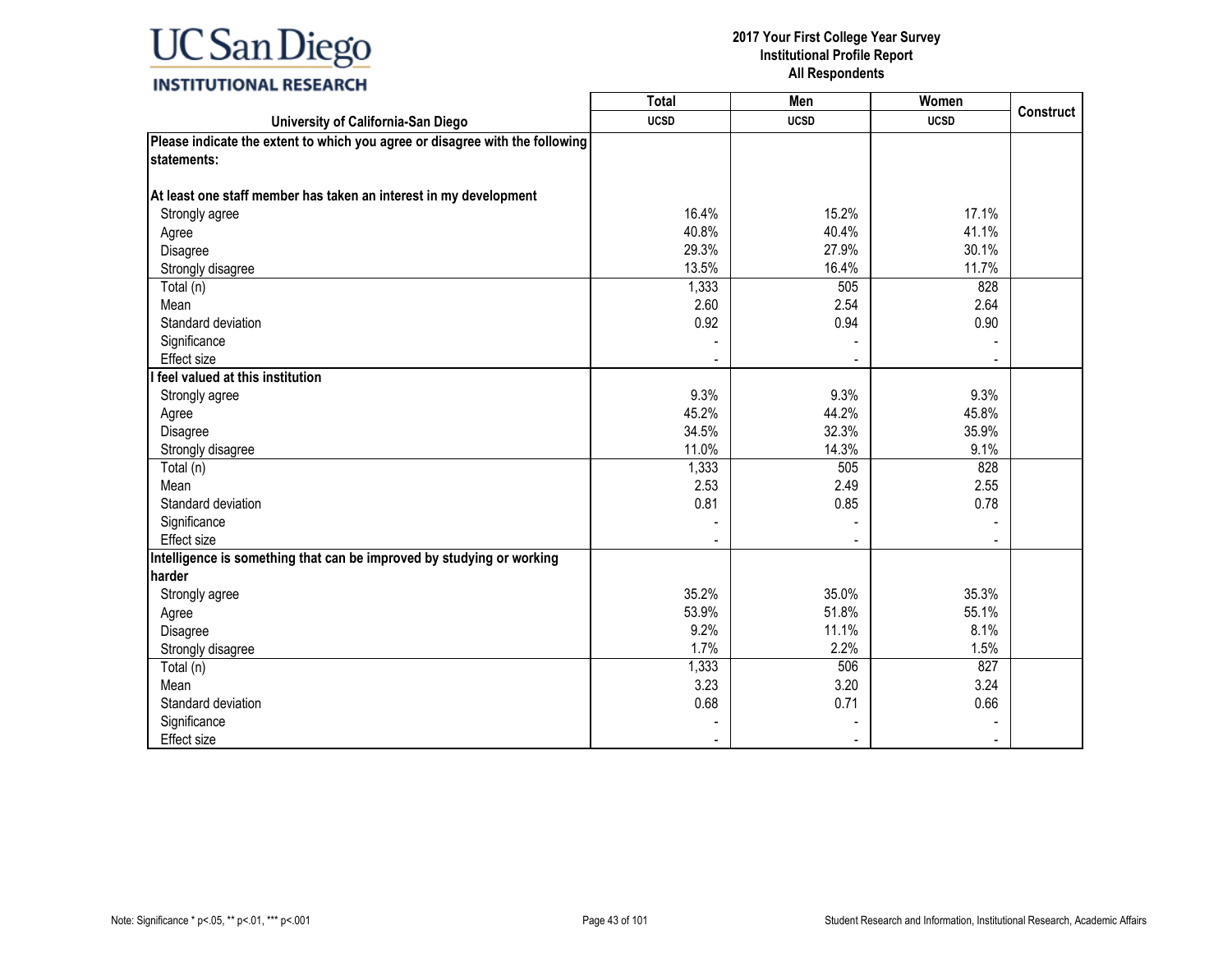### **INSTITUTIONAL RESEARCH**

|                                                                             | <b>Total</b> | Men         | Women       |                  |
|-----------------------------------------------------------------------------|--------------|-------------|-------------|------------------|
| University of California-San Diego                                          | <b>UCSD</b>  | <b>UCSD</b> | <b>UCSD</b> | <b>Construct</b> |
| In class, I have heard faculty express stereotypes based on race/ethnicity, |              |             |             |                  |
| gender, sexual orientation, or religion, or disability status               |              |             |             |                  |
| Strongly agree                                                              |              |             |             |                  |
|                                                                             | 5.9%         | 6.1%        | 5.8%        |                  |
| Agree                                                                       | 19.5%        | 19.0%       | 19.8%       |                  |
| Disagree                                                                    | 40.6%        | 37.6%       | 42.3%       |                  |
| Strongly disagree                                                           | 34.0%        | 37.2%       | 32.1%       |                  |
| Total (n)                                                                   | 1,334        | 505         | 829         |                  |
| Mean                                                                        | 1.97         | 1.94        | 1.99        |                  |
| Standard deviation                                                          | 0.88         | 0.90        | 0.87        |                  |
| Significance                                                                |              |             |             |                  |
| Effect size                                                                 |              |             |             |                  |
| am interested in seeking information about current social and political     |              |             |             |                  |
| lissues                                                                     |              |             |             |                  |
| Strongly agree                                                              | 18.3%        | 17.2%       | 19.0%       |                  |
| Agree                                                                       | 48.1%        | 46.1%       | 49.3%       | Civic            |
| Disagree                                                                    | 25.5%        | 26.1%       | 25.0%       | Engage-          |
| Strongly disagree                                                           | 8.1%         | 10.5%       | 6.7%        | ment             |
| Total (n)                                                                   | 1,332        | 505         | 827         |                  |
| Mean                                                                        | 2.77         | 2.70        | 2.81        |                  |
| Standard deviation                                                          | 0.84         | 0.87        | 0.82        |                  |
| Significance                                                                |              |             |             |                  |
| Effect size                                                                 |              |             |             |                  |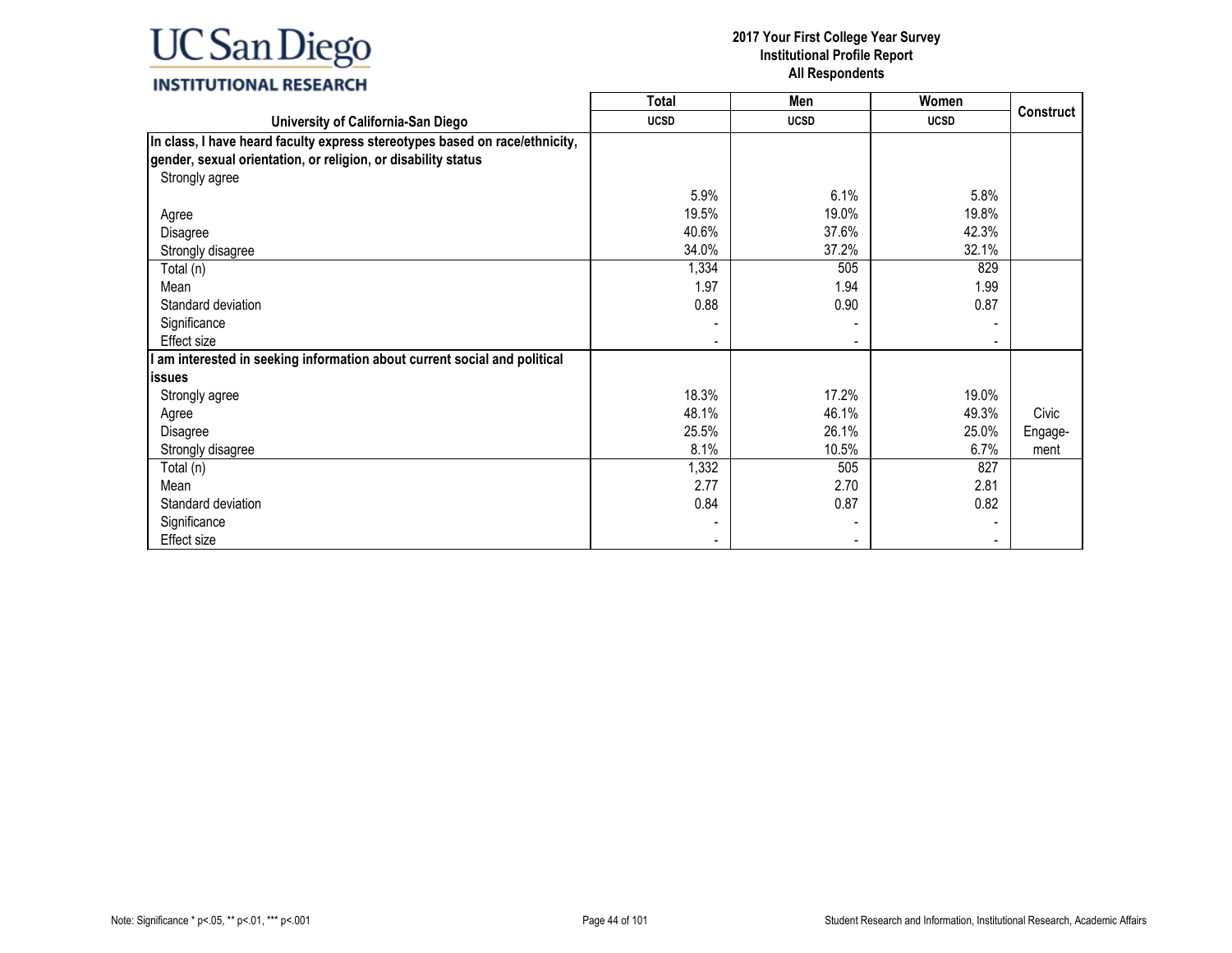### **INSTITUTIONAL RESEARCH**

|                                                                              | Total       | <b>Men</b>     | Women       |                  |
|------------------------------------------------------------------------------|-------------|----------------|-------------|------------------|
| University of California-San Diego                                           | <b>UCSD</b> | <b>UCSD</b>    | <b>UCSD</b> | <b>Construct</b> |
| Please indicate the extent to which you agree or disagree with the following |             |                |             |                  |
| statements:                                                                  |             |                |             |                  |
|                                                                              |             |                |             |                  |
| I feel a sense of belonging to this campus                                   |             |                |             |                  |
| Strongly agree                                                               | 9.7%        | 9.9%           | 9.6%        |                  |
| Agree                                                                        | 57.3%       | 54.5%          | 59.0%       |                  |
| Disagree                                                                     | 23.6%       | 23.3%          | 23.8%       | Sense of         |
| Strongly disagree                                                            | 9.4%        | 12.3%          | 7.6%        | Belonging        |
| Total (n)                                                                    | 1,332       | 506            | 826         |                  |
| Mean                                                                         | 2.67        | 2.62           | 2.70        |                  |
| Standard deviation                                                           | 0.78        | 0.82           | 0.74        |                  |
| Significance                                                                 |             |                |             |                  |
| Effect size                                                                  |             | $\blacksquare$ |             |                  |
| At least one faculty member has taken an interest in my development          |             |                |             |                  |
| Strongly agree                                                               | 14.7%       | 14.3%          | 14.9%       |                  |
| Agree                                                                        | 38.9%       | 38.2%          | 39.3%       |                  |
| Disagree                                                                     | 32.9%       | 32.1%          | 33.5%       |                  |
| Strongly disagree                                                            | 13.5%       | 15.4%          | 12.4%       |                  |
| Total (n)                                                                    | 1,330       | 505            | 825         |                  |
| Mean                                                                         | 2.55        | 2.51           | 2.57        |                  |
| Standard deviation                                                           | 0.90        | 0.92           | 0.89        |                  |
| Significance                                                                 |             |                |             |                  |
| <b>Effect size</b>                                                           |             |                |             |                  |
| I feel I am a member of this college                                         |             |                |             |                  |
| Strongly agree                                                               | 12.1%       | 11.5%          | 12.5%       |                  |
| Agree                                                                        | 60.3%       | 58.3%          | 61.4%       |                  |
| Disagree                                                                     | 19.5%       | 20.2%          | 19.0%       | Sense of         |
| Strongly disagree                                                            | 8.2%        | 9.9%           | 7.1%        | Belonging        |
| Total (n)                                                                    | 1,331       | 504            | 827         |                  |
| Mean                                                                         | 2.76        | 2.71           | 2.79        |                  |
| Standard deviation                                                           | 0.77        | 0.80           | 0.75        |                  |
| Significance                                                                 |             |                |             |                  |
| <b>Effect size</b>                                                           |             |                |             |                  |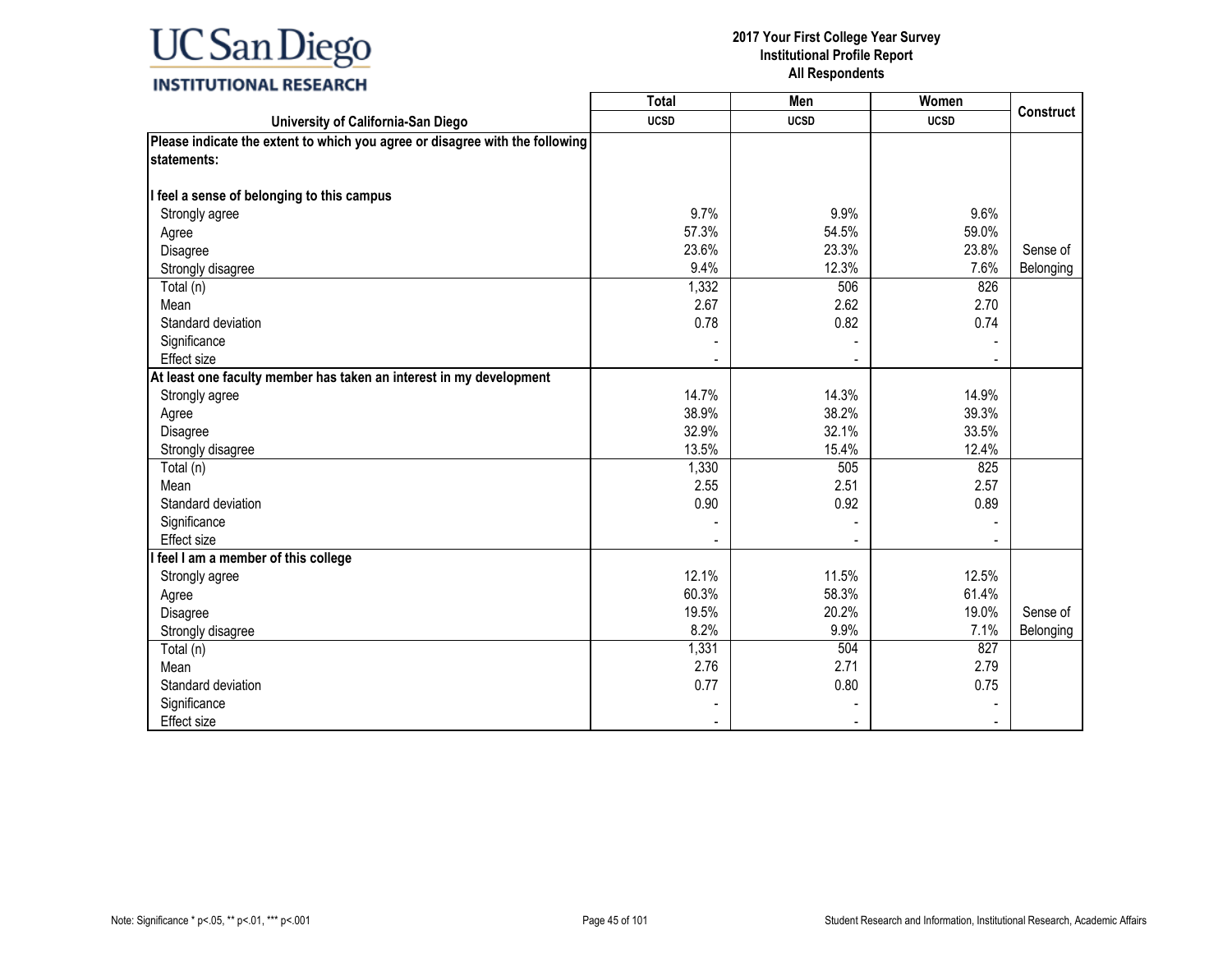### **INSTITUTIONAL RESEARCH**

|                                                                              | <b>Total</b> | Men         | Women       |                  |
|------------------------------------------------------------------------------|--------------|-------------|-------------|------------------|
| University of California-San Diego                                           | <b>UCSD</b>  | <b>UCSD</b> | <b>UCSD</b> | <b>Construct</b> |
| Please indicate the extent to which you agree or disagree with the following |              |             |             |                  |
| <b>Istatements:</b>                                                          |              |             |             |                  |
|                                                                              |              |             |             |                  |
| I have effectively led a group to a common purpose                           |              |             |             |                  |
| Strongly agree                                                               | 8.7%         | 11.5%       | 7.0%        |                  |
| Agree                                                                        | 34.7%        | 34.2%       | 35.0%       |                  |
| Disagree                                                                     | 41.3%        | 37.4%       | 43.7%       |                  |
| Strongly disagree                                                            | 15.2%        | 16.9%       | 14.2%       | Leadership       |
| Total (n)                                                                    | 1,326        | 503         | 823         |                  |
| Mean                                                                         | 2.37         | 2.40        | 2.35        |                  |
| Standard deviation                                                           | 0.84         | 0.90        | 0.81        |                  |
| Significance                                                                 |              |             |             |                  |
| Effect size                                                                  |              |             |             |                  |
| It's important for me to be thinking about my career path after college      |              |             |             |                  |
| Strongly agree                                                               | 60.6%        | 58.3%       | 62.0%       |                  |
| Agree                                                                        | 36.0%        | 37.9%       | 34.9%       |                  |
| Disagree                                                                     | 2.9%         | 3.6%        | 2.5%        |                  |
| Strongly disagree                                                            | 0.5%         | 0.2%        | 0.6%        |                  |
| Total (n)                                                                    | 1,333        | 504         | 829         |                  |
| Mean                                                                         | 3.57         | 3.54        | 3.58        |                  |
| Standard deviation                                                           | 0.58         | 0.58        | 0.57        |                  |
| Significance                                                                 |              |             |             |                  |
| <b>Effect size</b>                                                           |              |             |             |                  |
| I have a clear idea of how to achieve my career goals                        |              |             |             |                  |
| Strongly agree                                                               | 16.0%        | 19.0%       | 14.2%       |                  |
| Agree                                                                        | 39.7%        | 39.2%       | 40.0%       |                  |
| Disagree                                                                     | 34.2%        | 33.1%       | 34.9%       |                  |
| Strongly disagree                                                            | 10.0%        | 8.7%        | 10.8%       |                  |
| Total (n)                                                                    | 1,335        | 505         | 830         |                  |
| Mean                                                                         | 2.62         | 2.69        | 2.58        |                  |
| Standard deviation                                                           | 0.87         | 0.88        | 0.86        |                  |
| Significance                                                                 |              |             |             |                  |
| Effect size                                                                  |              |             |             |                  |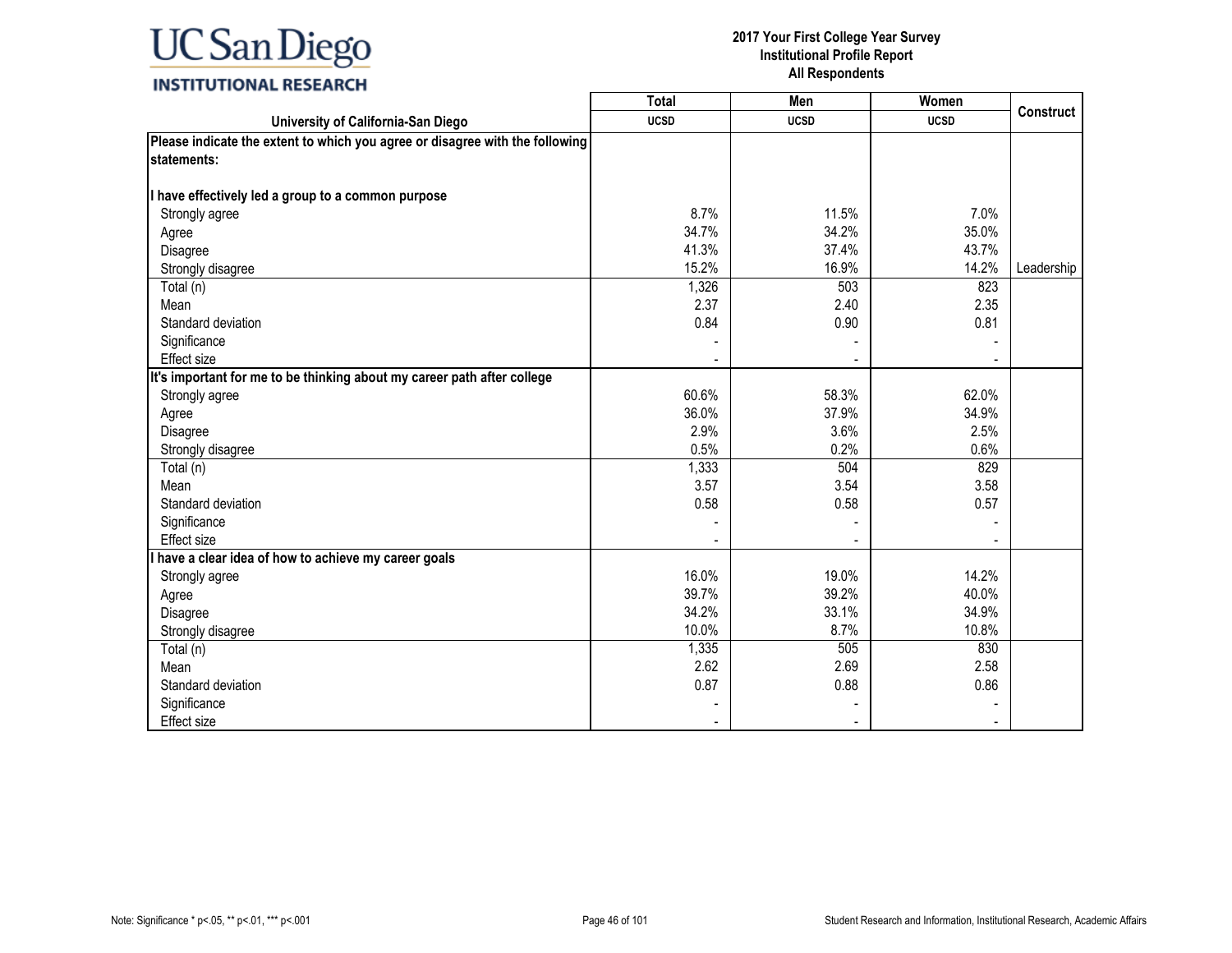### **INSTITUTIONAL RESEARCH**

|                                                                               | <b>Total</b> | Men         | Women       |             |
|-------------------------------------------------------------------------------|--------------|-------------|-------------|-------------|
| University of California-San Diego                                            | <b>UCSD</b>  | <b>UCSD</b> | <b>UCSD</b> | Construct   |
| Please rate your satisfaction with this institution on each of the aspects of |              |             |             |             |
| college life listed below:                                                    |              |             |             |             |
|                                                                               |              |             |             |             |
| Amount of contact with faculty                                                |              |             |             |             |
| Very satisfied                                                                | 8.5%         | 10.4%       | 7.3%        |             |
| Satisfied                                                                     | 35.7%        | 38.0%       | 34.3%       |             |
| <b>Neutral</b>                                                                | 40.6%        | 36.2%       | 43.3%       |             |
| Dissatisfied                                                                  | 12.9%        | 12.2%       | 13.3%       | Faculty     |
| Very dissatisfied                                                             | 2.3%         | 3.2%        | 1.8%        | Interaction |
| Total (n)                                                                     | 1,322        | 500         | 822         |             |
| Mean                                                                          | 3.35         | 3.40        | 3.32        |             |
| Standard deviation                                                            | 0.89         | 0.94        | 0.86        |             |
| Significance                                                                  |              |             |             |             |
| Effect size                                                                   |              |             |             |             |
| Ability to find a faculty or staff member                                     |              |             |             |             |
| Very satisfied                                                                | 9.5%         | 10.2%       | 9.0%        |             |
| Satisfied                                                                     | 40.2%        | 42.0%       | 39.1%       |             |
| Neutral                                                                       | 35.8%        | 34.7%       | 36.5%       |             |
| <b>Dissatisfied</b>                                                           | 10.8%        | 8.8%        | 12.1%       |             |
| Very dissatisfied                                                             | 3.6%         | 4.2%        | 3.3%        |             |
| Total (n)                                                                     | 1,318        | 498         | 820         |             |
| Mean                                                                          | 3.41         | 3.45        | 3.39        |             |
| Standard deviation                                                            | 0.93         | 0.94        | 0.93        |             |
| Significance                                                                  |              |             |             |             |
| Effect size                                                                   |              |             |             |             |
| Racial/ethnic diversity of faculty                                            |              |             |             |             |
| Very satisfied                                                                | 10.0%        | 13.3%       | 8.0%        |             |
| Satisfied                                                                     | 38.2%        | 40.4%       | 36.8%       |             |
| <b>Neutral</b>                                                                | 40.3%        | 40.0%       | 40.5%       |             |
| Dissatisfied                                                                  | 7.7%         | 3.8%        | 10.0%       |             |
| Very dissatisfied                                                             | 3.9%         | 2.6%        | 4.6%        |             |
| Total (n)                                                                     | 1,318        | 498         | 820         |             |
| Mean                                                                          | 3.43         | 3.58        | 3.34        |             |
| Standard deviation                                                            | 0.91         | 0.86        | 0.93        |             |
| Significance                                                                  |              |             |             |             |
| Effect size                                                                   |              |             |             |             |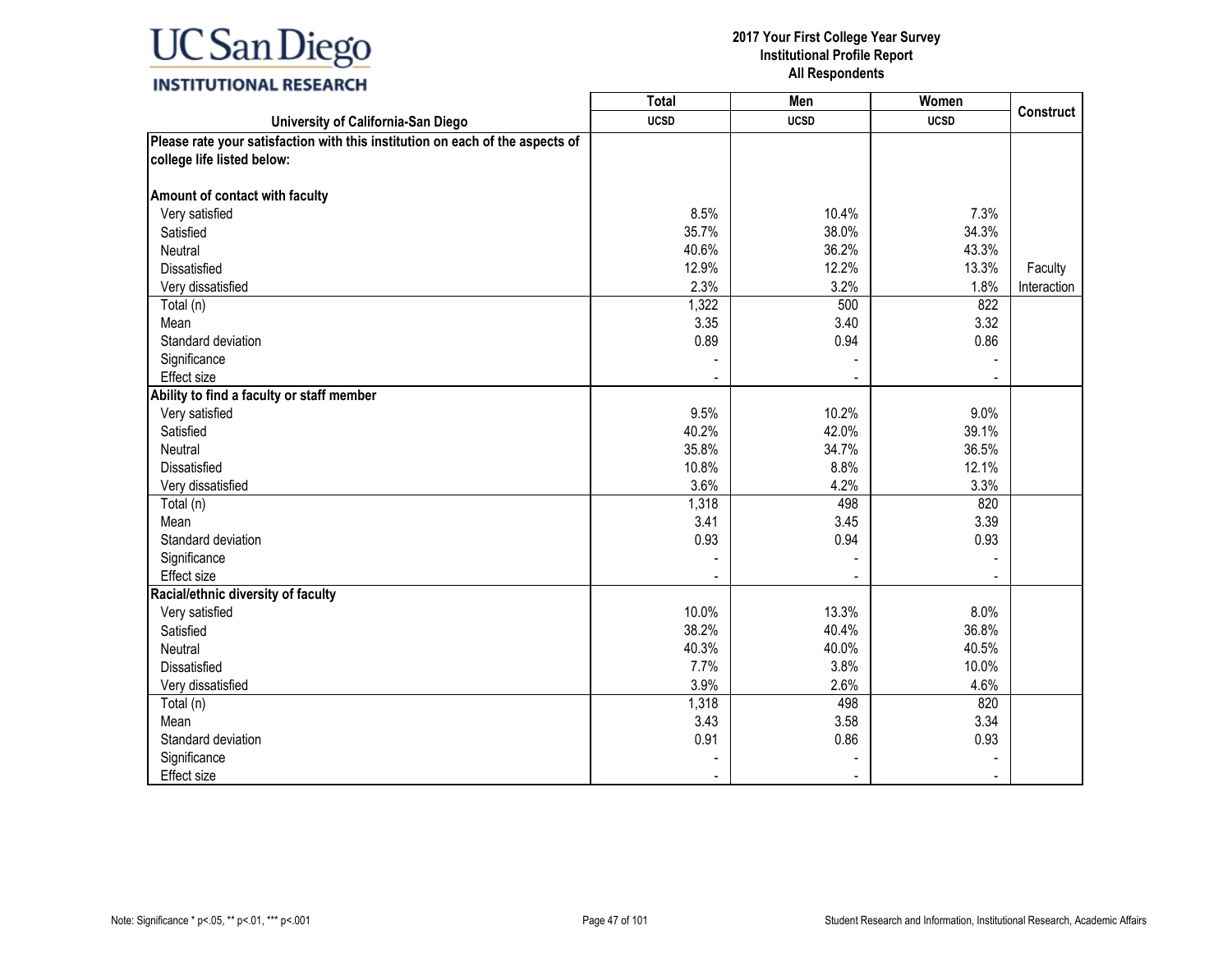### **INSTITUTIONAL RESEARCH**

|                                         | <b>Total</b>             | Men                      | Women       |                  |
|-----------------------------------------|--------------------------|--------------------------|-------------|------------------|
| University of California-San Diego      | <b>UCSD</b>              | <b>UCSD</b>              | <b>UCSD</b> | <b>Construct</b> |
| Racial/ethnic diversity of student body |                          |                          |             |                  |
| Very satisfied                          | 10.6%                    | 12.2%                    | 9.6%        |                  |
| Satisfied                               | 33.1%                    | 35.0%                    | 32.0%       |                  |
| Neutral                                 | 35.5%                    | 36.0%                    | 35.2%       |                  |
| Dissatisfied                            | 13.7%                    | 9.6%                     | 16.2%       |                  |
| Very dissatisfied                       | 7.0%                     | 7.2%                     | 7.0%        |                  |
| Total (n)                               | 1,320                    | 500                      | 820         |                  |
| Mean                                    | 3.27                     | 3.35                     | 3.21        |                  |
| Standard deviation                      | 1.05                     | 1.05                     | 1.05        |                  |
| Significance                            |                          |                          |             |                  |
| Effect size                             |                          | $\overline{\phantom{a}}$ |             |                  |
| <b>Gender diversity of faculty</b>      |                          |                          |             |                  |
| Very satisfied                          | 11.2%                    | 13.3%                    | 9.9%        |                  |
| Satisfied                               | 41.9%                    | 40.2%                    | 42.9%       |                  |
| Neutral                                 | 38.8%                    | 41.4%                    | 37.3%       |                  |
| Dissatisfied                            | 5.9%                     | 3.4%                     | 7.4%        |                  |
| Very dissatisfied                       | 2.2%                     | 1.8%                     | 2.4%        |                  |
| Total (n)                               | 1,318                    | 498                      | 820         |                  |
| Mean                                    | 3.54                     | 3.60                     | 3.50        |                  |
| Standard deviation                      | 0.85                     | 0.83                     | 0.86        |                  |
| Significance                            |                          |                          |             |                  |
| Effect size                             | $\overline{\phantom{a}}$ | $\overline{\phantom{a}}$ |             |                  |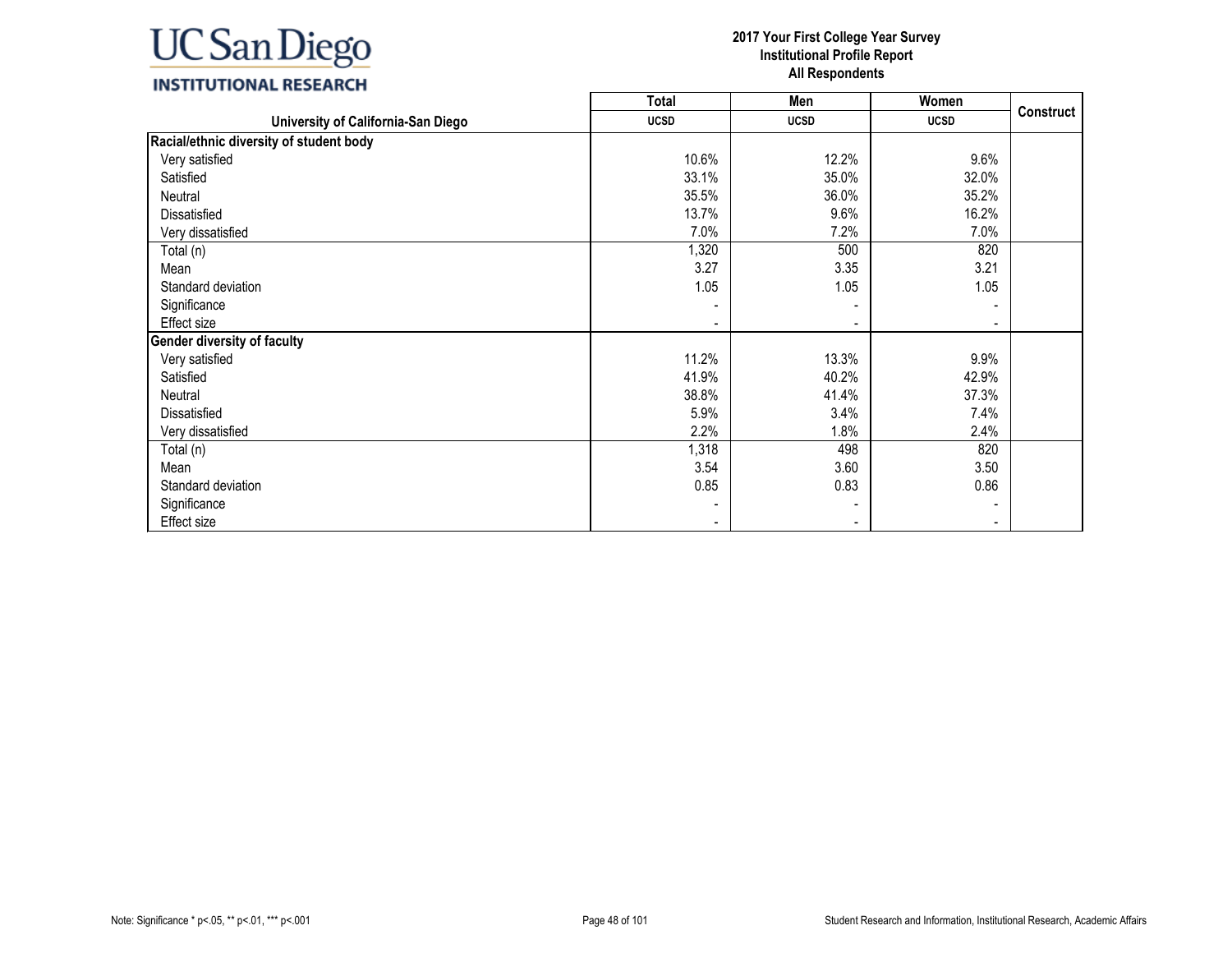### **INSTITUTIONAL RESEARCH**

|                                                                                                             | <b>Total</b> | Men         | Women       |              |
|-------------------------------------------------------------------------------------------------------------|--------------|-------------|-------------|--------------|
| University of California-San Diego                                                                          | <b>UCSD</b>  | <b>UCSD</b> | <b>UCSD</b> | Construct    |
| Please rate your satisfaction with this institution on each of the aspects of<br>college life listed below: |              |             |             |              |
| <b>Class size</b>                                                                                           |              |             |             |              |
| Very satisfied                                                                                              | 5.7%         | 6.0%        | 5.6%        |              |
| Satisfied                                                                                                   | 33.4%        | 31.5%       | 34.6%       |              |
| Neutral                                                                                                     | 32.1%        | 33.1%       | 31.6%       |              |
| Dissatisfied                                                                                                | 21.1%        | 20.6%       | 21.4%       |              |
| Very dissatisfied                                                                                           | 7.6%         | 8.8%        | 6.9%        |              |
| Total (n)                                                                                                   | 1,323        | 499         | 824         |              |
| Mean                                                                                                        | 3.09         | 3.05        | 3.11        |              |
| Standard deviation                                                                                          | 1.04         | 1.06        | 1.02        |              |
| Significance                                                                                                |              |             |             |              |
| Effect size                                                                                                 |              |             |             |              |
| Relevance of coursework to everyday life                                                                    |              |             |             |              |
| Very satisfied                                                                                              | 8.5%         | 9.2%        | 8.0%        |              |
| Satisfied                                                                                                   | 33.3%        | 34.0%       | 32.9%       |              |
| Neutral                                                                                                     | 34.8%        | 34.0%       | 35.4%       | Satisfaction |
| <b>Dissatisfied</b>                                                                                         | 18.7%        | 18.2%       | 19.0%       | with         |
| Very dissatisfied                                                                                           | 4.7%         | 4.6%        | 4.7%        | Coursework   |
| Total (n)                                                                                                   | 1,323        | 500         | 823         |              |
| Mean                                                                                                        | 3.22         | 3.25        | 3.21        |              |
| Standard deviation                                                                                          | 1.00         | 1.01        | 0.99        |              |
| Significance                                                                                                |              |             |             |              |
| Effect size                                                                                                 |              |             |             |              |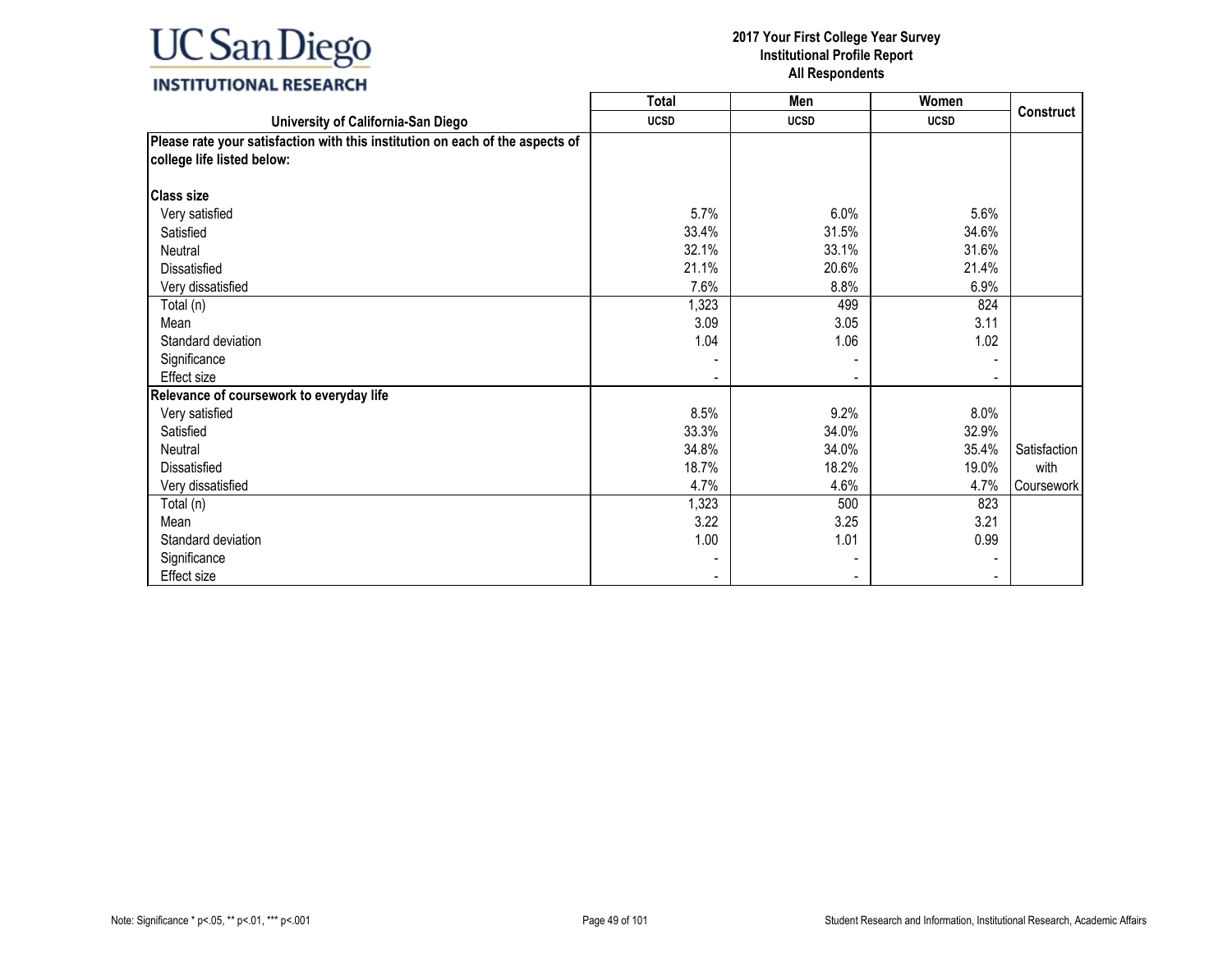|                                                                                                             | Total       | Men         | Women       | <b>Construct</b> |
|-------------------------------------------------------------------------------------------------------------|-------------|-------------|-------------|------------------|
| University of California-San Diego                                                                          | <b>UCSD</b> | <b>UCSD</b> | <b>UCSD</b> |                  |
| Please rate your satisfaction with this institution on each of the aspects of<br>college life listed below: |             |             |             |                  |
| Relevance of coursework to future career plans                                                              |             |             |             |                  |
| Very satisfied                                                                                              | 12.9%       | 14.9%       | 11.6%       |                  |
| Satisfied                                                                                                   | 38.4%       | 42.6%       | 35.9%       |                  |
| Neutral                                                                                                     | 29.2%       | 24.3%       | 32.2%       | Satisfaction     |
| <b>Dissatisfied</b>                                                                                         | 15.5%       | 14.3%       | 16.3%       | with             |
| Very dissatisfied                                                                                           | 4.0%        | 4.0%        | 4.0%        | Coursework       |
| Total (n)                                                                                                   | 1,315       | 498         | 817         |                  |
| Mean                                                                                                        | 3.41        | 3.50        | 3.35        |                  |
| Standard deviation                                                                                          | 1.03        | 1.04        | 1.01        |                  |
| Significance                                                                                                |             |             |             |                  |
| Effect size                                                                                                 |             |             |             |                  |
| Overall quality of instruction                                                                              |             |             |             |                  |
| Very satisfied                                                                                              | 16.0%       | 17.6%       | 15.0%       |                  |
| Satisfied                                                                                                   | 51.1%       | 50.8%       | 51.3%       |                  |
| Neutral                                                                                                     | 25.5%       | 22.8%       | 27.2%       |                  |
| <b>Dissatisfied</b>                                                                                         | 6.1%        | 7.6%        | 5.2%        | Overall          |
| Very dissatisfied                                                                                           | 1.2%        | 1.2%        | 1.2%        | Satisfaction     |
| Total (n)                                                                                                   | 1,320       | 500         | 820         |                  |
| Mean                                                                                                        | 3.75        | 3.76        | 3.74        |                  |
| Standard deviation                                                                                          | 0.84        | 0.87        | 0.82        |                  |
| Significance                                                                                                |             |             |             |                  |
| <b>Effect size</b>                                                                                          |             |             |             |                  |
| Respect for the expression of diverse beliefs                                                               |             |             |             |                  |
| Very satisfied                                                                                              | 20.8%       | 21.2%       | 20.5%       |                  |
| Satisfied                                                                                                   | 48.5%       | 46.3%       | 49.9%       |                  |
| Neutral                                                                                                     | 24.4%       | 25.3%       | 23.9%       |                  |
| Dissatisfied                                                                                                | 5.0%        | 5.2%        | 4.9%        |                  |
| Very dissatisfied                                                                                           | 1.3%        | 2.0%        | 0.9%        |                  |
| Total (n)                                                                                                   | 1,319       | 499         | 820         |                  |
| Mean                                                                                                        | 3.82        | 3.80        | 3.84        |                  |
| Standard deviation                                                                                          | 0.86        | 0.90        | 0.83        |                  |
| Significance                                                                                                |             |             |             |                  |
| Effect size                                                                                                 |             |             |             |                  |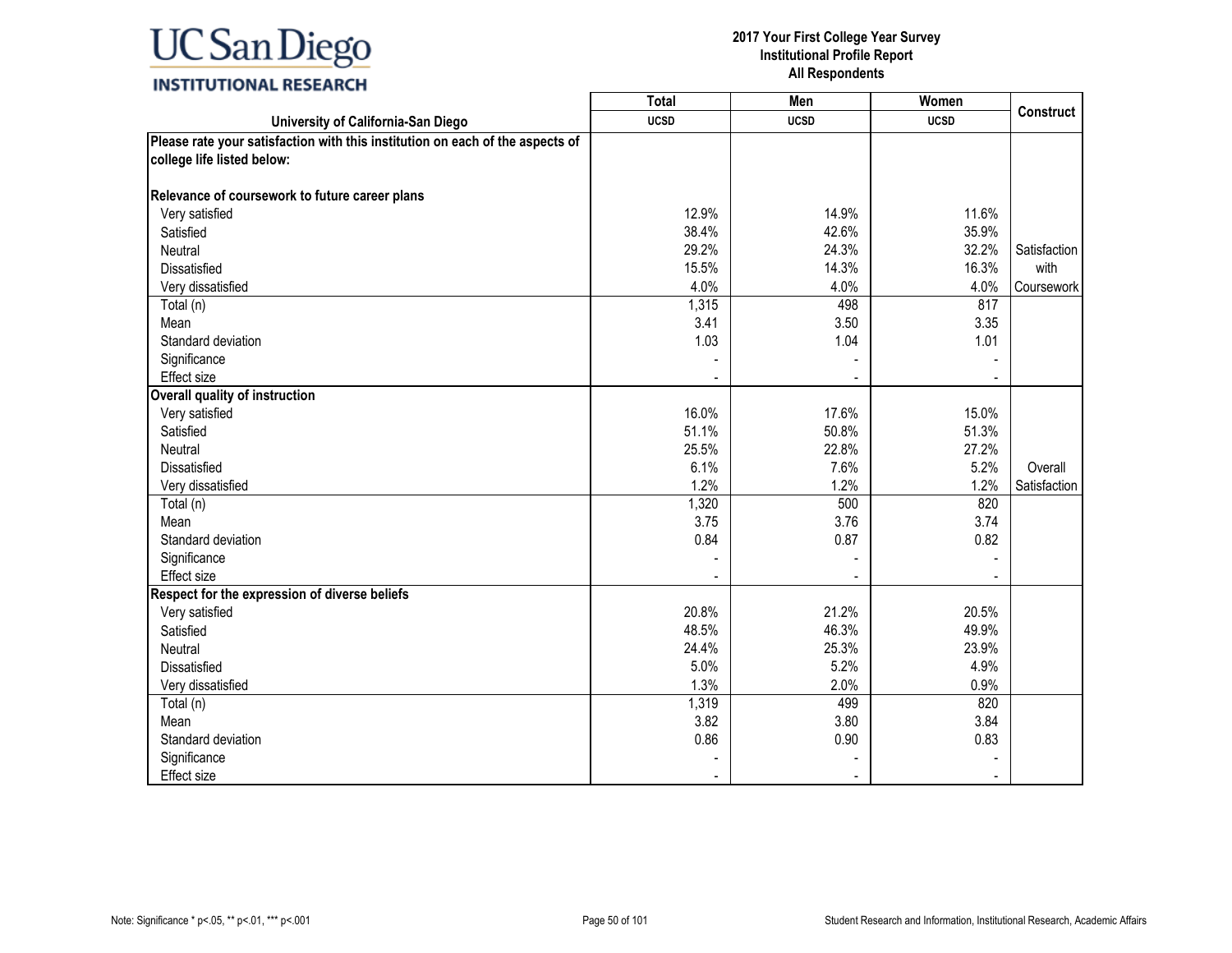### **INSTITUTIONAL RESEARCH**

|                                                                                                             | <b>Total</b> | Men         | Women       |           |
|-------------------------------------------------------------------------------------------------------------|--------------|-------------|-------------|-----------|
| University of California-San Diego                                                                          | <b>UCSD</b>  | <b>UCSD</b> | <b>UCSD</b> | Construct |
| Please rate your satisfaction with this institution on each of the aspects of<br>college life listed below: |              |             |             |           |
| Availability of campus social activities                                                                    |              |             |             |           |
| Very satisfied                                                                                              | 16.1%        | 15.0%       | 16.8%       |           |
| Satisfied                                                                                                   | 40.2%        | 37.2%       | 42.1%       |           |
| Neutral                                                                                                     | 31.9%        | 34.0%       | 30.6%       |           |
| Dissatisfied                                                                                                | 8.4%         | 8.8%        | 8.2%        |           |
| Very dissatisfied                                                                                           | 3.3%         | 5.0%        | 2.3%        |           |
| Total (n)                                                                                                   | 1,320        | 500         | 820         |           |
| Mean                                                                                                        | 3.57         | 3.48        | 3.63        |           |
| Standard deviation                                                                                          | 0.97         | 1.01        | 0.93        |           |
| Significance                                                                                                |              |             |             |           |
| Effect size                                                                                                 |              |             |             |           |
| Overall sense of community among students                                                                   |              |             |             |           |
| Very satisfied                                                                                              | 10.2%        | 10.6%       | 10.0%       |           |
| Satisfied                                                                                                   | 34.7%        | 34.1%       | 35.2%       |           |
| Neutral                                                                                                     | 31.1%        | 27.3%       | 33.5%       |           |
| <b>Dissatisfied</b>                                                                                         | 15.4%        | 18.2%       | 13.7%       |           |
| Very dissatisfied                                                                                           | 8.5%         | 9.8%        | 7.7%        |           |
| Total (n)                                                                                                   | 1,318        | 499         | 819         |           |
| Mean                                                                                                        | 3.23         | 3.17        | 3.26        |           |
| Standard deviation                                                                                          | 1.10         | 1.15        | 1.06        |           |
| Significance                                                                                                |              |             |             |           |
| <b>Effect size</b>                                                                                          |              |             |             |           |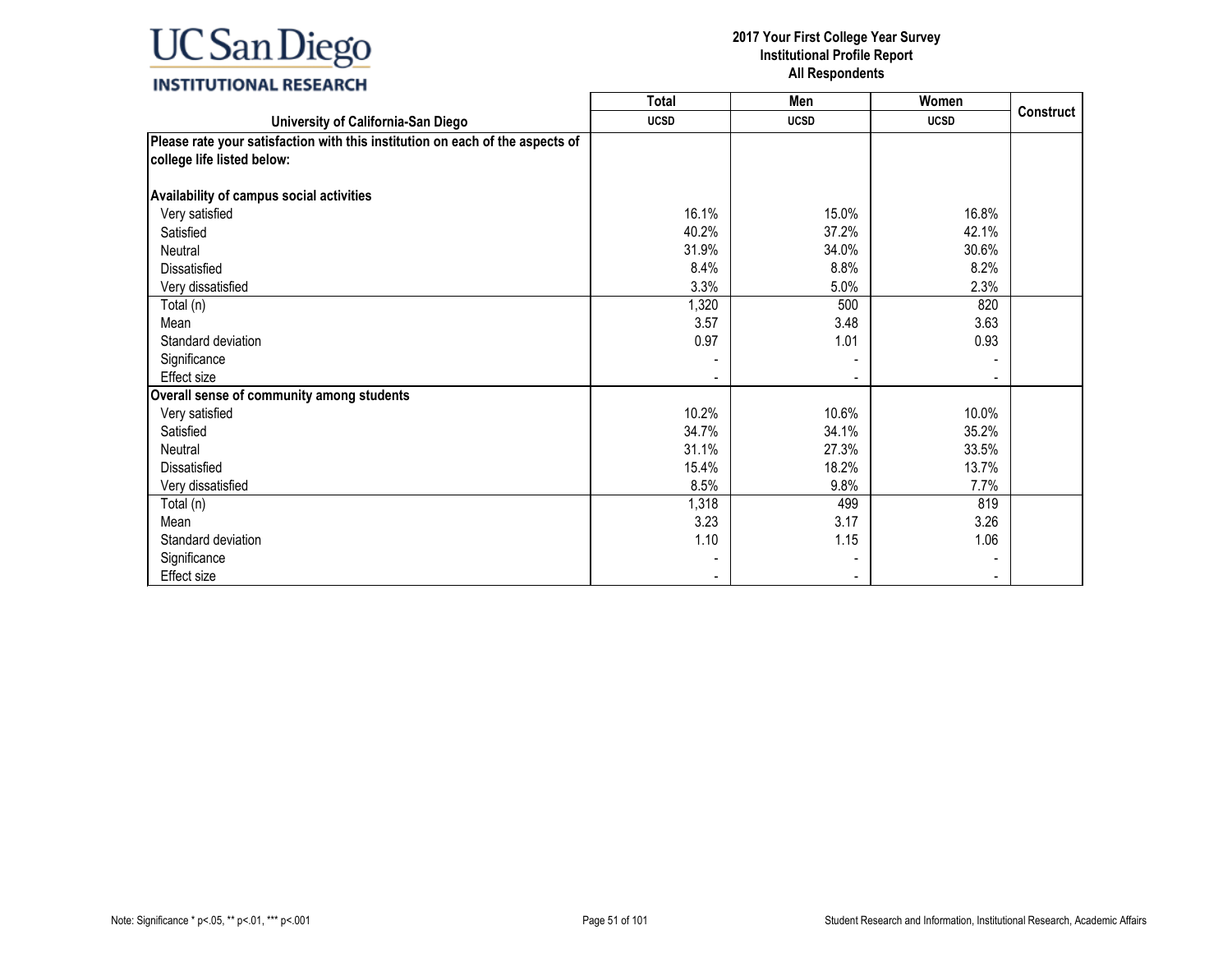### **INSTITUTIONAL RESEARCH**

|                                                                               | <b>Total</b> | Men         | Women       |                  |
|-------------------------------------------------------------------------------|--------------|-------------|-------------|------------------|
| University of California-San Diego                                            | <b>UCSD</b>  | <b>UCSD</b> | <b>UCSD</b> | <b>Construct</b> |
| Please rate your satisfaction with this institution on each of the aspects of |              |             |             |                  |
| college life listed below:                                                    |              |             |             |                  |
|                                                                               |              |             |             |                  |
| Overall college experience                                                    |              |             |             |                  |
| Very satisfied                                                                | 15.3%        | 15.6%       | 15.2%       |                  |
| Satisfied                                                                     | 46.8%        | 47.5%       | 46.3%       |                  |
| Neutral                                                                       | 25.4%        | 21.0%       | 28.0%       |                  |
| Dissatisfied                                                                  | 8.4%         | 10.6%       | 7.1%        | Overall          |
| Very dissatisfied                                                             | 4.1%         | 5.2%        | 3.4%        | Satisfaction     |
| Total (n)                                                                     | 1,317        | 499         | 818         |                  |
| Mean                                                                          | 3.61         | 3.58        | 3.63        |                  |
| Standard deviation                                                            | 0.98         | 1.04        | 0.94        |                  |
| Significance                                                                  |              |             |             |                  |
| Effect size                                                                   |              |             |             |                  |
| Administrative response to incidents of: Campus emergencies                   |              |             |             |                  |
| Very satisfied                                                                | 17.5%        | 17.4%       | 17.5%       |                  |
| Satisfied                                                                     | 41.1%        | 42.7%       | 40.2%       |                  |
| Neutral                                                                       | 37.0%        | 35.5%       | 38.0%       |                  |
| Dissatisfied                                                                  | 3.5%         | 3.4%        | 3.5%        | Overall          |
| Very dissatisfied                                                             | 0.9%         | 1.0%        | 0.9%        | Satisfaction     |
| Total (n)                                                                     | 1,318        | 499         | 819         |                  |
| Mean                                                                          | 3.71         | 3.72        | 3.70        |                  |
| Standard deviation                                                            | 0.83         | 0.82        | 0.83        |                  |
| Significance                                                                  |              |             |             |                  |
| <b>Effect size</b>                                                            |              |             |             |                  |
| Administrative response to incidents of: Discrimination                       |              |             |             |                  |
| Very satisfied                                                                | 14.6%        | 14.0%       | 14.9%       |                  |
| Satisfied                                                                     | 33.3%        | 36.8%       | 31.2%       |                  |
| Neutral                                                                       | 43.2%        | 41.6%       | 44.1%       |                  |
| Dissatisfied                                                                  | 5.9%         | 5.6%        | 6.1%        | Overall          |
| Very dissatisfied                                                             | 3.0%         | 2.0%        | 3.7%        | Satisfaction     |
| Total (n)                                                                     | 1,318        | 500         | 818         |                  |
| Mean                                                                          | 3.50         | 3.55        | 3.48        |                  |
| Standard deviation                                                            | 0.92         | 0.87        | 0.94        |                  |
| Significance                                                                  |              |             |             |                  |
| Effect size                                                                   |              |             |             |                  |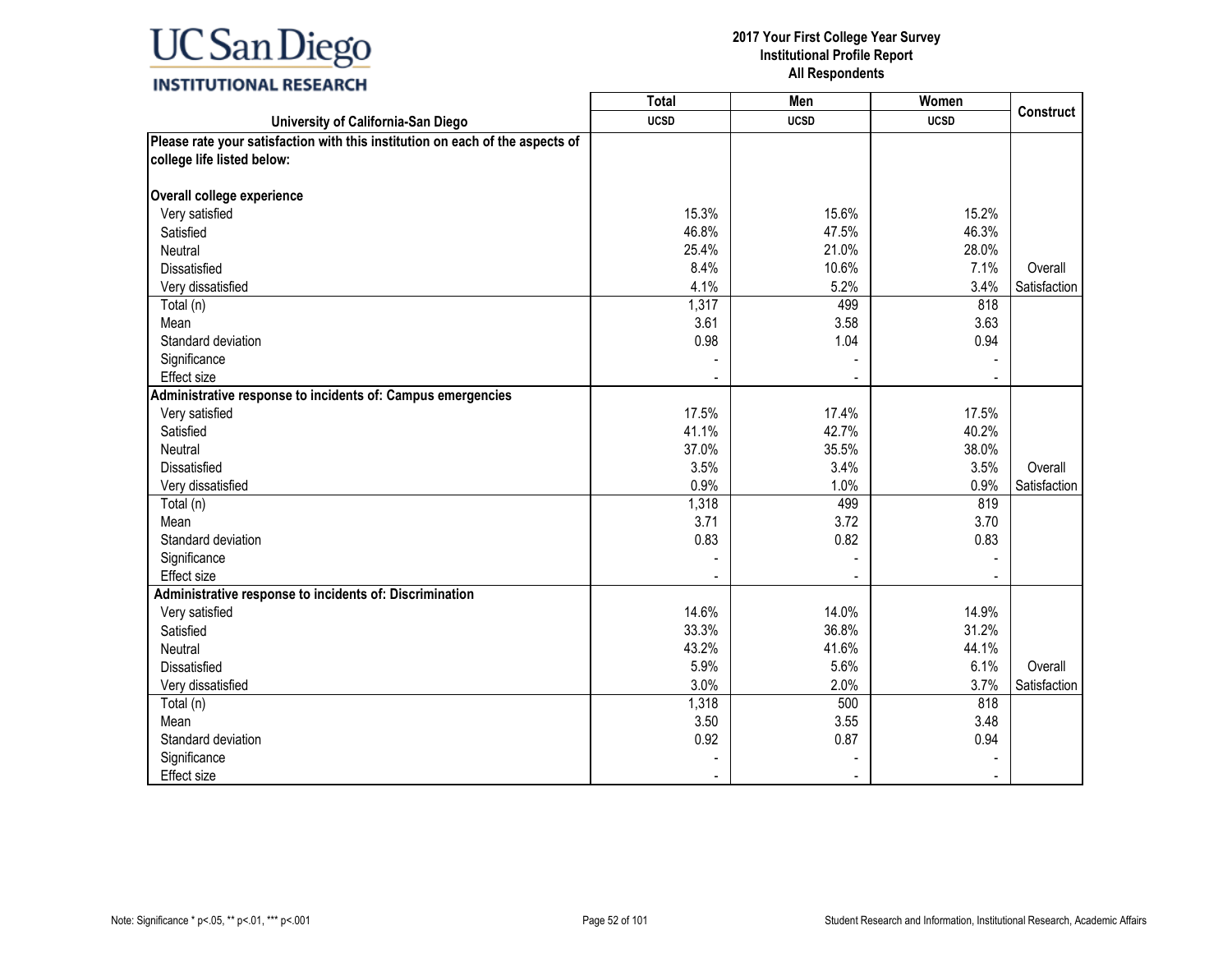### **INSTITUTIONAL RESEARCH**

|                                                                        | Total       | Men         | Women       |                  |
|------------------------------------------------------------------------|-------------|-------------|-------------|------------------|
| University of California-San Diego                                     | <b>UCSD</b> | <b>UCSD</b> | <b>UCSD</b> | <b>Construct</b> |
| Administrative response to incidents of: Sexual assaults               |             |             |             |                  |
| Very satisfied                                                         | 15.1%       | 14.8%       | 15.3%       |                  |
| Satisfied                                                              | 33.6%       | 37.1%       | 31.4%       |                  |
| Neutral                                                                | 43.3%       | 42.1%       | 44.0%       |                  |
| <b>Dissatisfied</b>                                                    | 5.6%        | 3.2%        | 7.1%        | Overall          |
| Very dissatisfied                                                      | 2.4%        | 2.8%        | 2.2%        | Satisfaction     |
| Total (n)                                                              | 1,317       | 499         | 818         |                  |
| Mean                                                                   | 3.53        | 3.58        | 3.50        |                  |
| Standard deviation                                                     | 0.90        | 0.88        | 0.91        |                  |
| Significance                                                           |             |             |             |                  |
| <b>Effect size</b>                                                     |             |             |             |                  |
| What is your overall grade average (as of your most recently completed |             |             |             |                  |
| academic term)?                                                        |             |             |             |                  |
| A or A+                                                                | 15.8%       | 15.9%       | 15.7%       |                  |
| А-                                                                     | 23.5%       | 24.4%       | 22.9%       |                  |
| $B+$                                                                   | 17.8%       | 15.7%       | 19.0%       |                  |
| B                                                                      | 19.8%       | 18.7%       | 20.4%       |                  |
| <b>B-</b>                                                              | 9.4%        | 9.1%        | 9.6%        |                  |
| $C+$                                                                   | 7.0%        | 8.3%        | 6.2%        |                  |
| С                                                                      | 5.5%        | 6.7%        | 4.8%        |                  |
| D                                                                      | 1.3%        | 1.0%        | 1.4%        |                  |
| I did not receive grades in my courses                                 | 0.1%        | 0.2%        | 0.0%        |                  |
| Total (n)                                                              | 1,345       | 508         | 837         |                  |
| Mean                                                                   | 6.67        | 6.62        | 6.70        |                  |
| Standard deviation                                                     | 1.78        | 1.85        | 1.74        |                  |
| Significance                                                           |             |             |             |                  |
| Effect size                                                            |             |             |             |                  |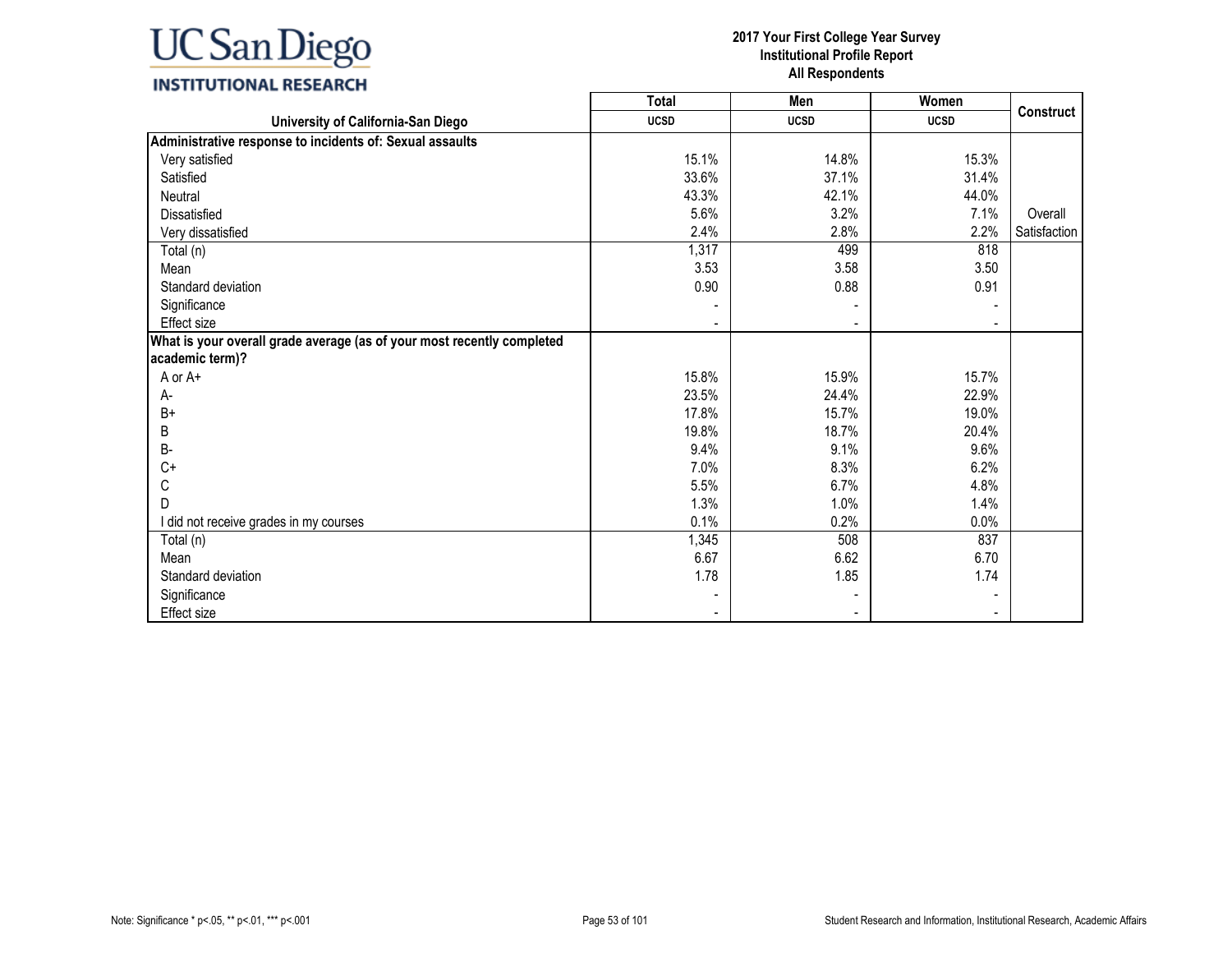### **INSTITUTIONAL RESEARCH**

|                                                                                                      | <b>Total</b> | Men         | Women       |                  |
|------------------------------------------------------------------------------------------------------|--------------|-------------|-------------|------------------|
| University of California-San Diego                                                                   | <b>UCSD</b>  | <b>UCSD</b> | <b>UCSD</b> | <b>Construct</b> |
| Please rate your agreement with the following statements: This institution<br>has contributed to my: |              |             |             |                  |
| Knowledge of a particular field or discipline                                                        |              |             |             |                  |
| Strongly agree                                                                                       | 34.1%        | 38.6%       | 31.4%       |                  |
| Agree                                                                                                | 60.5%        | 55.8%       | 63.4%       |                  |
| Disagree                                                                                             | 4.2%         | 3.4%        | 4.7%        |                  |
| Strongly disagree                                                                                    | 1.1%         | 2.2%        | 0.5%        |                  |
| Total (n)                                                                                            | 1,312        | 498         | 814         |                  |
| Mean                                                                                                 | 3.28         | 3.31        | 3.26        |                  |
| Standard deviation                                                                                   | 0.59         | 0.64        | 0.56        |                  |
| Significance                                                                                         |              |             |             |                  |
| Effect size                                                                                          |              |             |             |                  |
| Knowledge of people from different races/cultures                                                    |              |             |             |                  |
| Strongly agree                                                                                       | 22.8%        | 21.4%       | 23.6%       |                  |
| Agree                                                                                                | 61.5%        | 60.1%       | 62.3%       |                  |
| Disagree                                                                                             | 13.3%        | 15.2%       | 12.2%       |                  |
| Strongly disagree                                                                                    | 2.4%         | 3.2%        | 1.8%        |                  |
| Total (n)                                                                                            | 1,311        | 499         | 812         |                  |
| Mean                                                                                                 | 3.05         | 3.00        | 3.08        |                  |
| Standard deviation                                                                                   | 0.67         | 0.70        | 0.65        |                  |
| Significance                                                                                         |              |             |             |                  |
| Effect size                                                                                          |              |             |             |                  |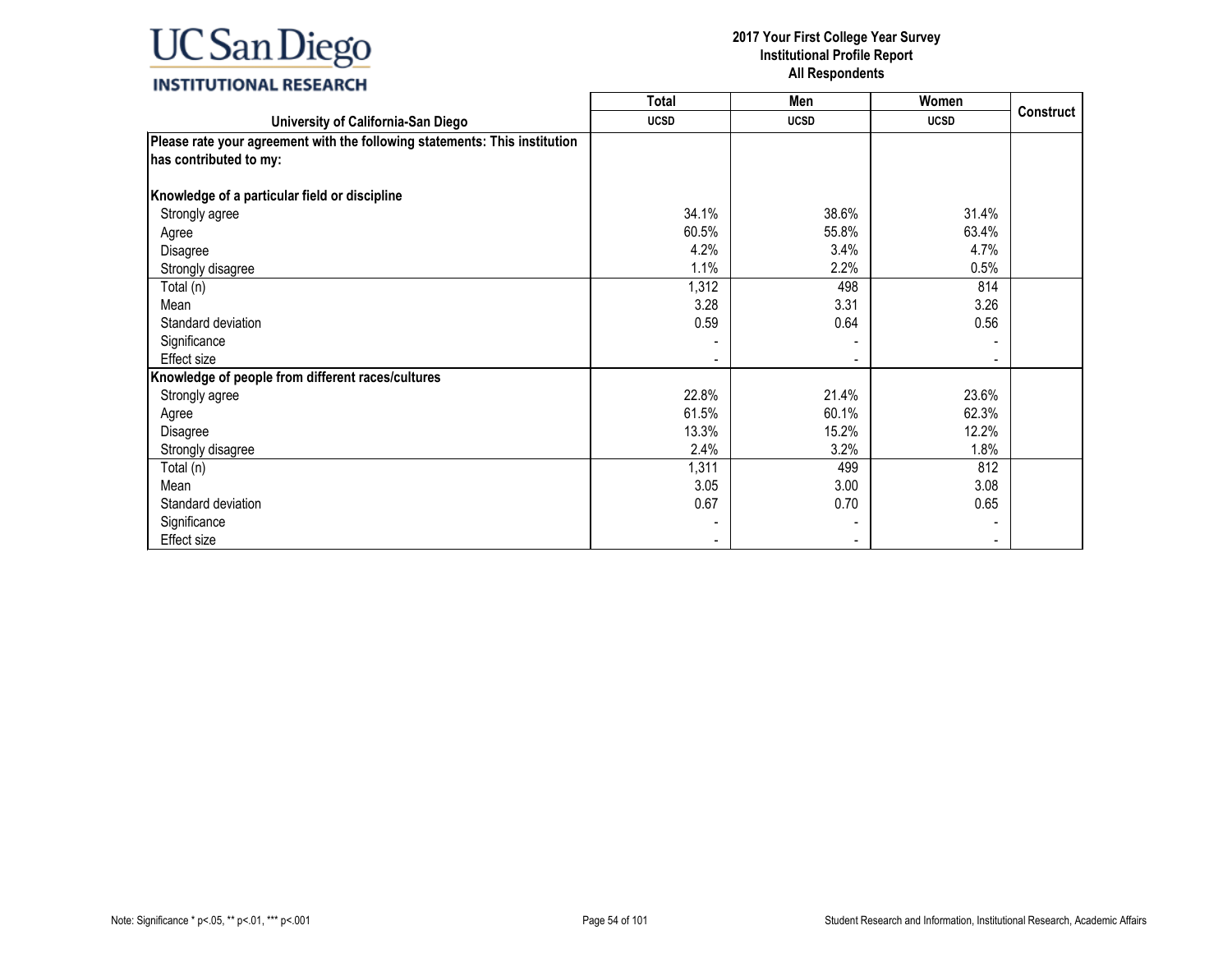### **INSTITUTIONAL RESEARCH**

|                                                                            | <b>Total</b> | Men         | Women       |                  |
|----------------------------------------------------------------------------|--------------|-------------|-------------|------------------|
| University of California-San Diego                                         | <b>UCSD</b>  | <b>UCSD</b> | <b>UCSD</b> | <b>Construct</b> |
| Please rate your agreement with the following statements: This institution |              |             |             |                  |
| has contributed to my:                                                     |              |             |             |                  |
|                                                                            |              |             |             |                  |
| Understanding of the problems facing your community                        |              |             |             |                  |
| Strongly agree                                                             | 17.0%        | 17.1%       | 17.0%       |                  |
| Agree                                                                      | 56.5%        | 54.8%       | 57.6%       |                  |
| Disagree                                                                   | 23.2%        | 23.5%       | 23.1%       | Civic            |
| Strongly disagree                                                          | 3.2%         | 4.6%        | 2.3%        | Awareness        |
| Total (n)                                                                  | 1,309        | 498         | 811         |                  |
| Mean                                                                       | 2.87         | 2.84        | 2.89        |                  |
| Standard deviation                                                         | 0.72         | 0.75        | 0.70        |                  |
| Significance                                                               |              |             |             |                  |
| Effect size                                                                |              |             |             |                  |
| <b>Understanding of national issues</b>                                    |              |             |             |                  |
| Strongly agree                                                             | 15.7%        | 16.6%       | 15.1%       |                  |
| Agree                                                                      | 55.2%        | 52.1%       | 57.1%       |                  |
| Disagree                                                                   | 25.7%        | 25.9%       | 25.6%       | Civic            |
| Strongly disagree                                                          | 3.4%         | 5.4%        | 2.2%        | Awareness        |
| Total (n)                                                                  | 1,313        | 499         | 814         |                  |
| Mean                                                                       | 2.83         | 2.80        | 2.85        |                  |
| Standard deviation                                                         | 0.72         | 0.78        | 0.69        |                  |
| Significance                                                               |              |             |             |                  |
| Effect size                                                                |              |             |             |                  |
| <b>Understanding of global issues</b>                                      |              |             |             |                  |
| Strongly agree                                                             | 15.5%        | 16.3%       | 15.0%       |                  |
| Agree                                                                      | 53.5%        | 50.2%       | 55.5%       |                  |
| Disagree                                                                   | 27.2%        | 27.5%       | 27.0%       | Civic            |
| Strongly disagree                                                          | 3.8%         | 6.0%        | 2.5%        | Awareness        |
| Total (n)                                                                  | 1,310        | 498         | 812         |                  |
| Mean                                                                       | 2.81         | 2.77        | 2.83        |                  |
| Standard deviation                                                         | 0.74         | 0.79        | 0.70        |                  |
| Significance                                                               |              |             |             |                  |
| <b>Effect size</b>                                                         |              |             |             |                  |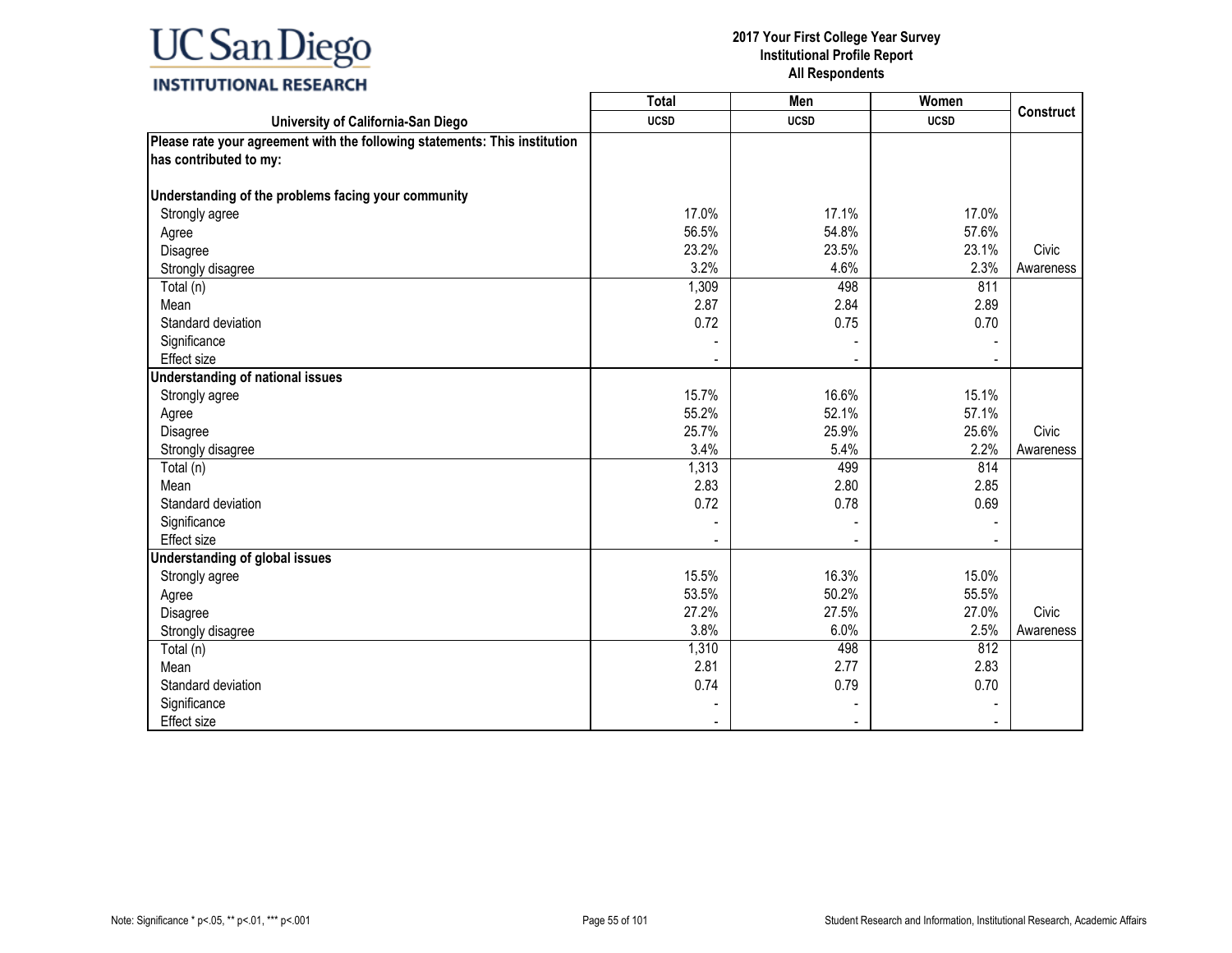### **INSTITUTIONAL RESEARCH**

|                                                                            | <b>Total</b> | Men         | Women       |           |
|----------------------------------------------------------------------------|--------------|-------------|-------------|-----------|
| University of California-San Diego                                         | <b>UCSD</b>  | <b>UCSD</b> | <b>UCSD</b> | Construct |
| Please rate your agreement with the following statements: This institution |              |             |             |           |
| has contributed to my:                                                     |              |             |             |           |
|                                                                            |              |             |             |           |
| Ability to conduct research                                                |              |             |             |           |
| Strongly agree                                                             | 18.1%        | 19.2%       | 17.4%       |           |
| Agree                                                                      | 55.9%        | 54.7%       | 56.7%       |           |
| Disagree                                                                   | 22.9%        | 22.0%       | 23.4%       |           |
| Strongly disagree                                                          | 3.1%         | 4.0%        | 2.6%        |           |
| Total (n)                                                                  | 1,311        | 499         | 812         |           |
| Mean                                                                       | 2.89         | 2.89        | 2.89        |           |
| Standard deviation                                                         | 0.72         | 0.75        | 0.71        |           |
| Significance                                                               |              |             |             |           |
| Effect size                                                                |              |             |             |           |
| Ability to work as part of a team                                          |              |             |             |           |
| Strongly agree                                                             | 18.2%        | 18.9%       | 17.9%       |           |
| Agree                                                                      | 56.9%        | 55.4%       | 57.8%       |           |
| Disagree                                                                   | 21.9%        | 22.3%       | 21.7%       |           |
| Strongly disagree                                                          | 3.0%         | 3.4%        | 2.7%        |           |
| Total (n)                                                                  | 1,310        | 498         | 812         |           |
| Mean                                                                       | 2.90         | 2.90        | 2.91        |           |
| Standard deviation                                                         | 0.72         | 0.73        | 0.70        |           |
| Significance                                                               |              |             |             |           |
| Effect size                                                                |              |             |             |           |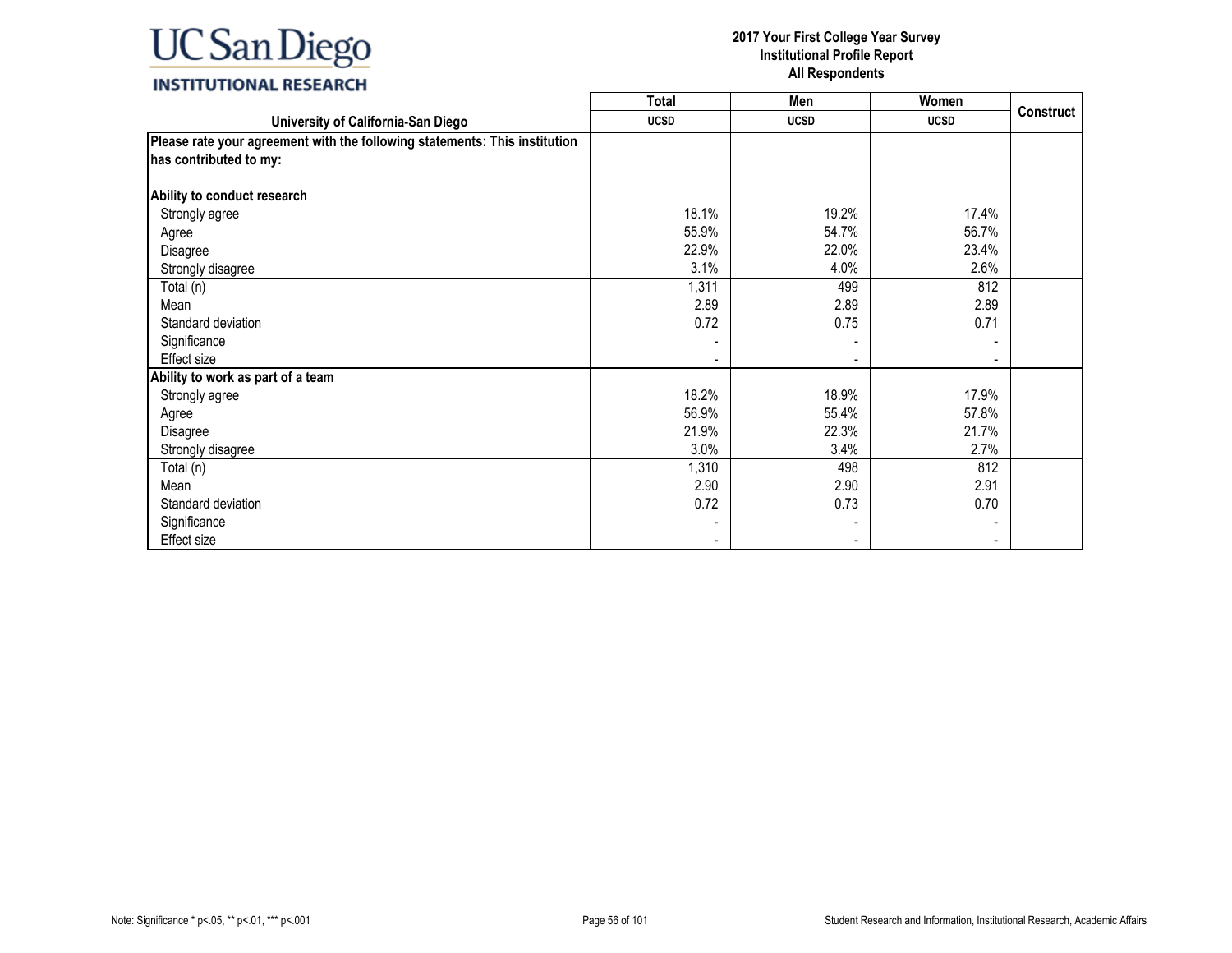### **INSTITUTIONAL RESEARCH**

|                                                                            | <b>Total</b> | Men         | Women       |                  |
|----------------------------------------------------------------------------|--------------|-------------|-------------|------------------|
| University of California-San Diego                                         | <b>UCSD</b>  | <b>UCSD</b> | <b>UCSD</b> | <b>Construct</b> |
| Please rate your agreement with the following statements: This institution |              |             |             |                  |
| has contributed to my:                                                     |              |             |             |                  |
| Problem-solving skills                                                     |              |             |             |                  |
| Strongly agree                                                             | 22.3%        | 26.5%       | 19.7%       |                  |
| Agree                                                                      | 63.9%        | 59.2%       | 66.7%       |                  |
| Disagree                                                                   | 12.4%        | 11.8%       | 12.7%       |                  |
| Strongly disagree                                                          | 1.5%         | 2.4%        | 0.9%        |                  |
| Total (n)                                                                  | 1,310        | 498         | 812         |                  |
| Mean                                                                       | 3.07         | 3.10        | 3.05        |                  |
| Standard deviation                                                         | 0.63         | 0.69        | 0.60        |                  |
| Significance                                                               |              |             |             |                  |
| Effect size                                                                |              |             |             |                  |
| Foreign language ability                                                   |              |             |             |                  |
| Strongly agree                                                             | 10.2%        | 9.2%        | 10.8%       |                  |
| Agree                                                                      | 35.5%        | 33.5%       | 36.7%       |                  |
| Disagree                                                                   | 41.1%        | 41.4%       | 40.9%       |                  |
| Strongly disagree                                                          | 13.2%        | 15.9%       | 11.5%       |                  |
| Total (n)                                                                  | 1,312        | 498         | 814         |                  |
| Mean                                                                       | 2.43         | 2.36        | 2.47        |                  |
| Standard deviation                                                         | 0.84         | 0.86        | 0.83        |                  |
| Significance                                                               |              |             |             |                  |
| Effect size                                                                |              |             |             |                  |
| Where did you primarily live while attending college this past year?       |              |             |             |                  |
|                                                                            |              |             |             |                  |
| On campus special interest housing                                         |              |             |             |                  |
| First-year student housing                                                 | 15.7%        | 16.5%       | 15.2%       |                  |
| Cultural or minority student housing                                       | 1.1%         | 1.2%        | 1.0%        |                  |
| Single-sex housing                                                         | 0.1%         | 0.2%        | 0.0%        |                  |
| Special academic program housing                                           | 0.6%         | 0.4%        | 0.7%        |                  |
| Other special interest housing                                             | 0.3%         | 0.2%        | 0.4%        |                  |
| On campus regular college housing                                          |              |             |             |                  |
| Residence hall                                                             | 35.8%        | 33.5%       | 37.1%       |                  |
| Apartment                                                                  | 21.5%        | 20.7%       | 22.0%       |                  |
| Fraternity or sorority housing                                             | $0.0\%$      | $0.0\%$     | 0.0%        |                  |
| Other residential housing                                                  | 1.2%         | 1.0%        | 1.4%        |                  |
| Off campus                                                                 |              |             |             |                  |
| At home with family                                                        | 10.4%        | 11.2%       | 10.0%       |                  |
| Fraternity or sorority                                                     | 0.0%         | 0.0%        | 0.0%        |                  |
| Rented apartment or house                                                  | 12.8%        | 14.4%       | 11.8%       |                  |
| Other                                                                      | 0.5%         | 0.6%        | 0.5%        |                  |
| Total (n)                                                                  | 1,306        | 492         | 814         |                  |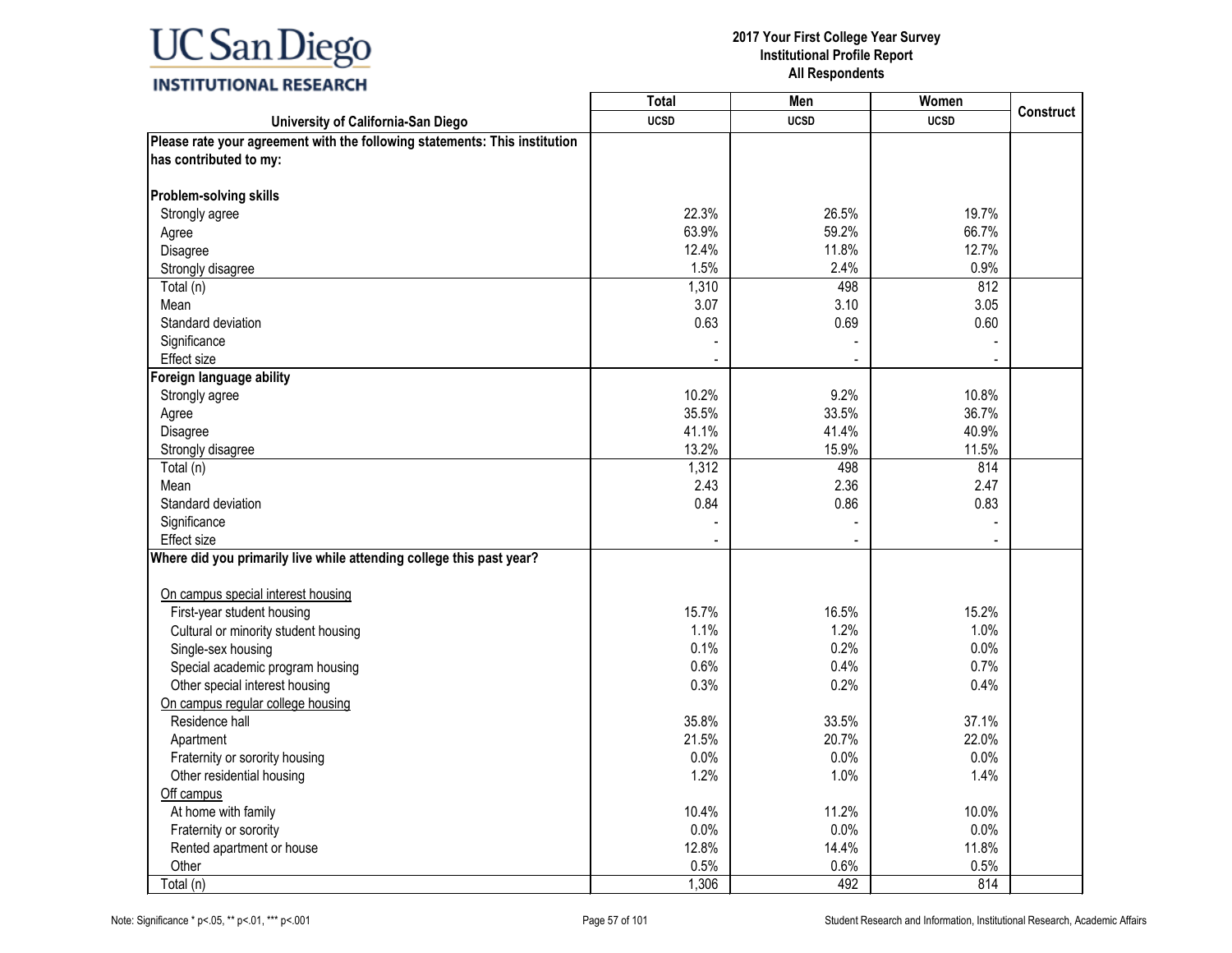|                                                                       | Total                    | Men         | Women          |                  |
|-----------------------------------------------------------------------|--------------------------|-------------|----------------|------------------|
| University of California-San Diego                                    | <b>UCSD</b>              | <b>UCSD</b> | <b>UCSD</b>    | <b>Construct</b> |
| Indicate the importance to you personally of each of the following:   |                          |             |                |                  |
| Becoming accomplished in one of the performing arts (acting, dancing, |                          |             |                |                  |
| etc.)                                                                 |                          |             |                |                  |
| Essential                                                             | 7.2%                     | 8.1%        | 6.7%           |                  |
| Very important                                                        | 15.1%                    | 15.4%       | 14.8%          |                  |
| Somewhat important                                                    | 33.9%                    | 30.2%       | 36.1%          |                  |
| Not important                                                         | 43.8%                    | 46.3%       | 42.4%          |                  |
| Total (n)                                                             | 1,275                    | 480         | 795            |                  |
| Mean                                                                  | 1.86                     | 1.85        | 1.86           |                  |
| Standard deviation                                                    | 0.93                     | 0.96        | 0.91           |                  |
| Significance                                                          |                          |             |                |                  |
| Effect size                                                           | $\overline{\phantom{a}}$ |             | $\blacksquare$ |                  |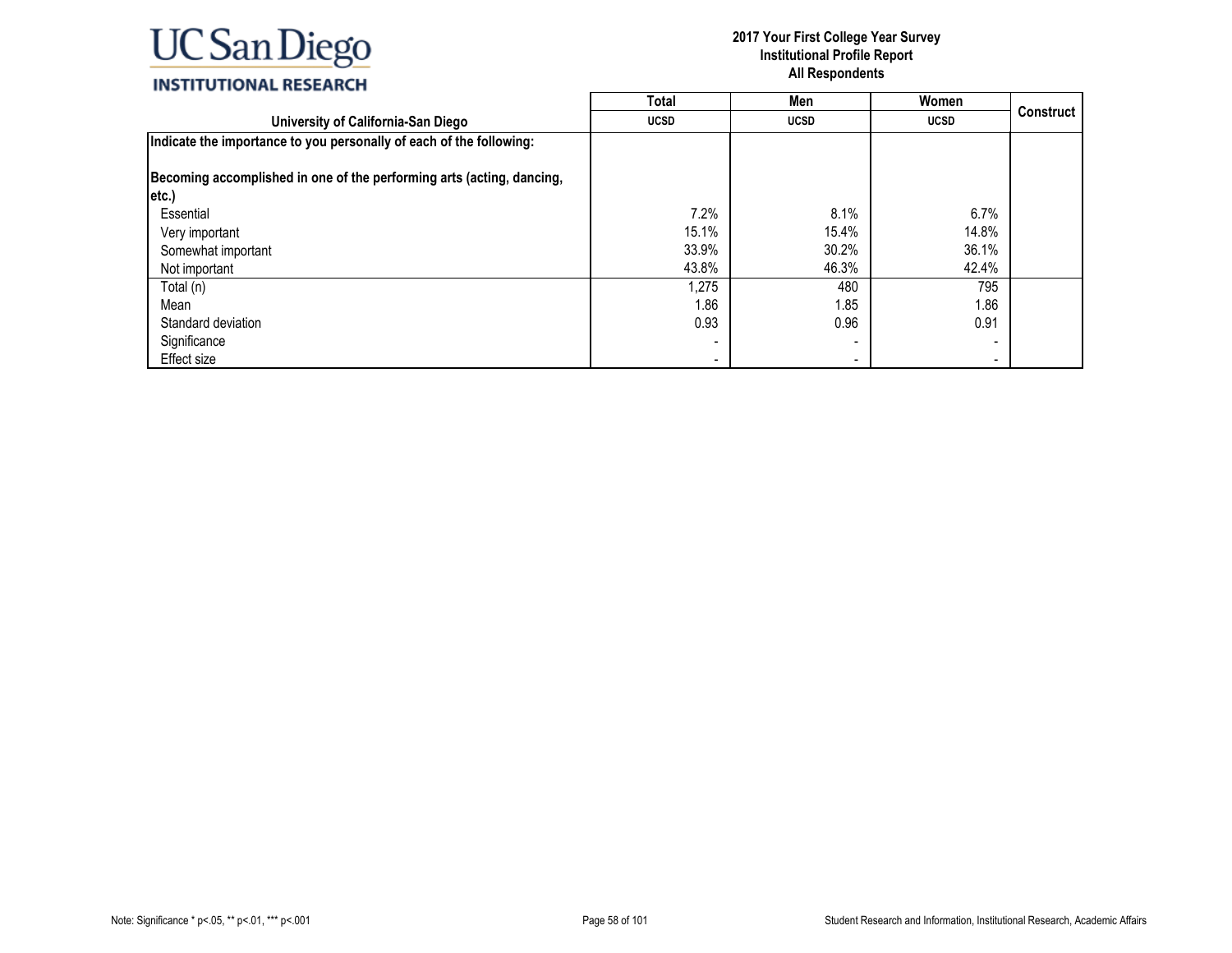|                                                                     | Total       | Men         | Women       |                  |
|---------------------------------------------------------------------|-------------|-------------|-------------|------------------|
| University of California-San Diego                                  | <b>UCSD</b> | <b>UCSD</b> | <b>UCSD</b> | <b>Construct</b> |
| Indicate the importance to you personally of each of the following: |             |             |             |                  |
|                                                                     |             |             |             |                  |
| Becoming an authority in my field                                   |             |             |             |                  |
| Essential                                                           | 20.1%       | 24.4%       | 17.5%       |                  |
| Very important                                                      | 38.0%       | 34.9%       | 39.9%       |                  |
| Somewhat important                                                  | 32.5%       | 31.9%       | 32.8%       |                  |
| Not important                                                       | 9.4%        | 8.8%        | 9.8%        |                  |
| Total (n)                                                           | 1,274       | 479         | 795         |                  |
| Mean                                                                | 2.69        | 2.75        | 2.65        |                  |
| Standard deviation                                                  | 0.90        | 0.92        | 0.88        |                  |
| Significance                                                        |             |             |             |                  |
| Effect size                                                         |             |             |             |                  |
| Indicate the importance to you personally of each of the following: |             |             |             |                  |
|                                                                     |             |             |             |                  |
| Integrating spirtuality into my life                                |             |             |             |                  |
| Essential                                                           | 13.8%       | 13.0%       | 14.2%       |                  |
| Very important                                                      | 19.2%       | 18.8%       | 19.4%       |                  |
| Somewhat important                                                  | 28.1%       | 29.3%       | 27.4%       |                  |
| Not important                                                       | 38.9%       | 38.9%       | 39.0%       |                  |
| Total (n)                                                           | 1,271       | 478         | 793         |                  |
| Mean                                                                | 2.08        | 2.06        | 2.09        |                  |
| Standard deviation                                                  | 1.06        | 1.05        | 1.07        |                  |
| Significance                                                        |             |             |             |                  |
| Effect size                                                         |             |             |             |                  |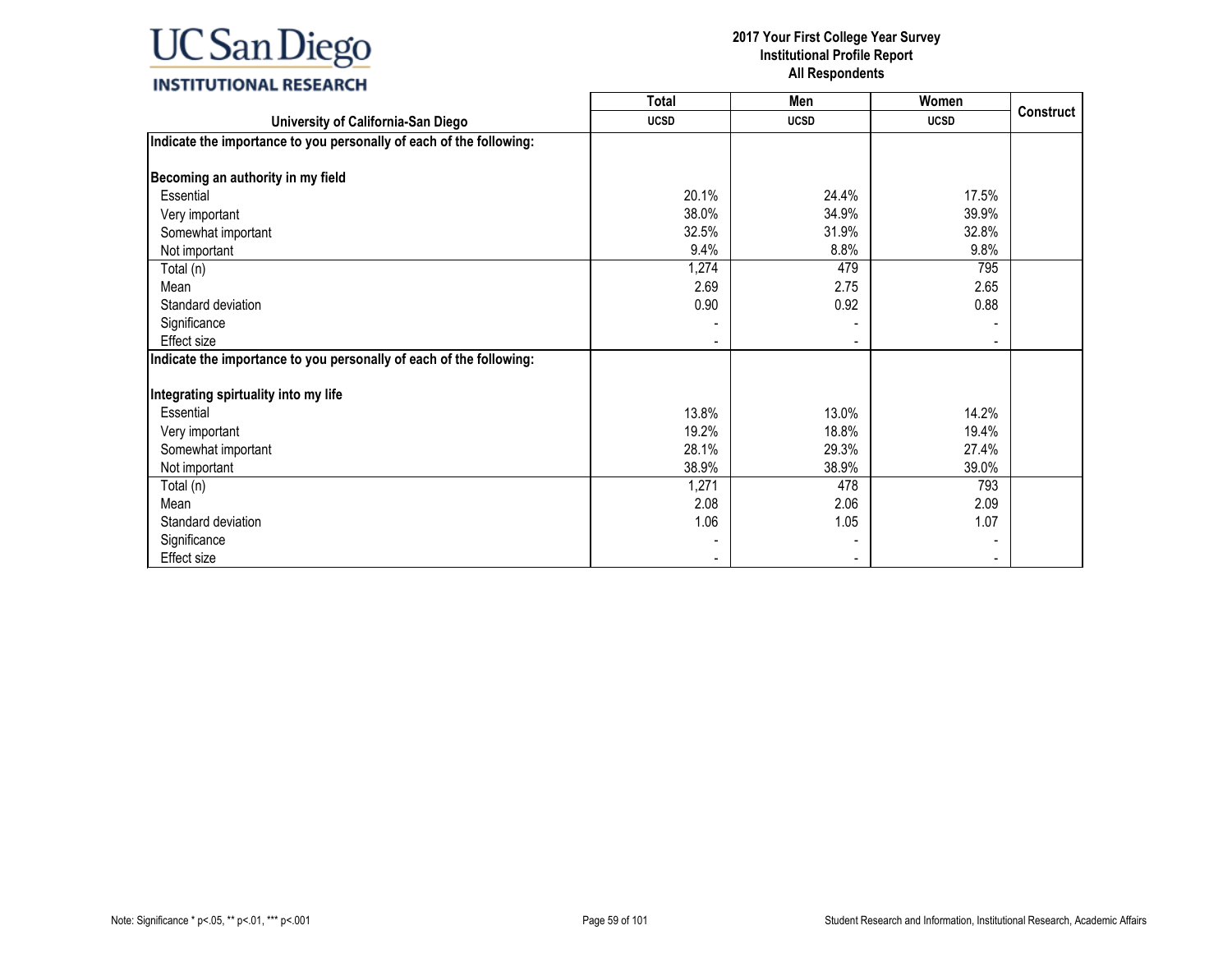|                                                                     | <b>Total</b>             | Men         | Women                    |                  |
|---------------------------------------------------------------------|--------------------------|-------------|--------------------------|------------------|
| University of California-San Diego                                  | <b>UCSD</b>              | <b>UCSD</b> | <b>UCSD</b>              | <b>Construct</b> |
| Indicate the importance to you personally of each of the following: |                          |             |                          |                  |
| Becoming successful in a business of my own                         |                          |             |                          |                  |
| Essential                                                           | 13.3%                    | 17.7%       | 10.6%                    |                  |
| Very important                                                      | 24.4%                    | 28.1%       | 22.2%                    |                  |
| Somewhat important                                                  | 36.8%                    | 33.1%       | 39.1%                    |                  |
| Not important                                                       | 25.5%                    | 21.2%       | 28.0%                    |                  |
| Total (n)                                                           | 1,273                    | 481         | 792                      |                  |
| Mean                                                                | 2.26                     | 2.42        | 2.15                     |                  |
| Standard deviation                                                  | 0.98                     | 1.01        | 0.95                     |                  |
| Significance                                                        |                          |             |                          |                  |
| Effect size                                                         | $\overline{\phantom{a}}$ |             | $\overline{\phantom{0}}$ |                  |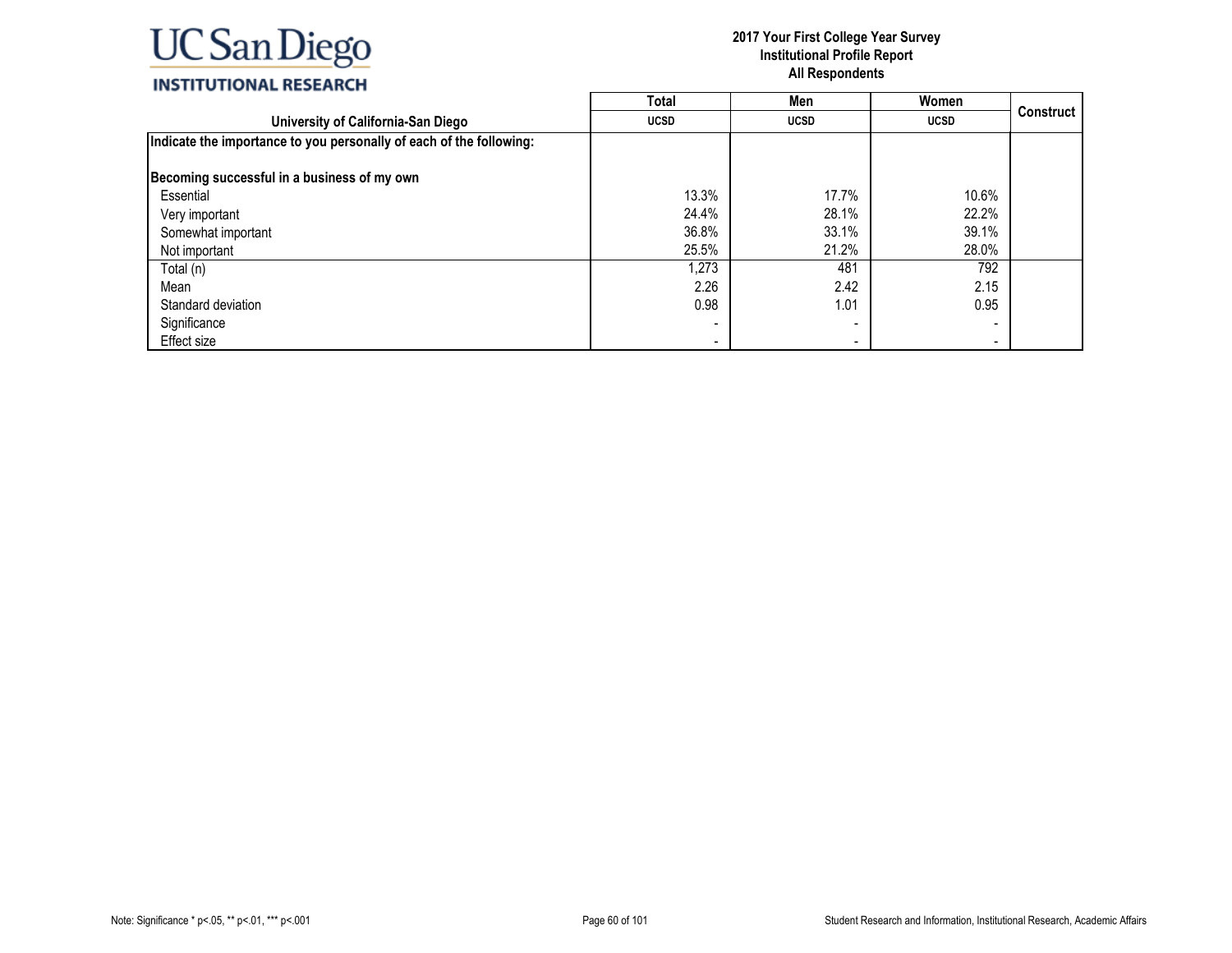|                                                                          | <b>Total</b> | Men         | Women       |                  |
|--------------------------------------------------------------------------|--------------|-------------|-------------|------------------|
| University of California-San Diego                                       | <b>UCSD</b>  | <b>UCSD</b> | <b>UCSD</b> | <b>Construct</b> |
| Indicate the importance to you personally of each of the following:      |              |             |             |                  |
|                                                                          |              |             |             |                  |
| Obtaining recognition from my colleagues for contributions to my special |              |             |             |                  |
| field                                                                    |              |             |             |                  |
| Essential                                                                | 17.1%        | 20.6%       | 15.0%       |                  |
| Very important                                                           | 36.4%        | 34.0%       | 37.8%       |                  |
| Somewhat important                                                       | 34.7%        | 32.3%       | 36.2%       |                  |
| Not important                                                            | 11.8%        | 13.1%       | 11.0%       |                  |
| Total (n)                                                                | 1,273        | 480         | 793         |                  |
| Mean                                                                     | 2.59         | 2.62        | 2.57        |                  |
| Standard deviation                                                       | 0.91         | 0.96        | 0.88        |                  |
| Significance                                                             |              |             |             |                  |
| Effect size                                                              |              |             |             |                  |
| Influencing the political structure                                      |              |             |             |                  |
| Essential                                                                | 11.1%        | 12.3%       | 10.4%       |                  |
| Very important                                                           | 18.3%        | 18.2%       | 18.5%       |                  |
| Somewhat important                                                       | 34.7%        | 34.0%       | 35.1%       |                  |
| Not important                                                            | 35.8%        | 35.5%       | 36.0%       |                  |
| Total (n)                                                                | 1,270        | 479         | 791         |                  |
| Mean                                                                     | 2.05         | 2.07        | 2.03        |                  |
| Standard deviation                                                       | 0.99         | 1.01        | 0.98        |                  |
| Significance                                                             |              |             |             |                  |
| Effect size                                                              |              |             |             |                  |
| Influencing social values                                                |              |             |             |                  |
| Essential                                                                | 18.7%        | 19.3%       | 18.3%       |                  |
| Very important                                                           | 31.3%        | 28.9%       | 32.7%       |                  |
| Somewhat important                                                       | 34.0%        | 31.8%       | 35.4%       | Social           |
| Not important                                                            | 16.1%        | 20.0%       | 13.7%       | Agency           |
| Total (n)                                                                | 1,270        | 481         | 789         |                  |
| Mean                                                                     | 2.53         | 2.48        | 2.56        |                  |
| Standard deviation                                                       | 0.97         | 1.02        | 0.94        | Civic            |
| Significance                                                             |              |             |             | Engage-          |
| Effect size                                                              |              |             |             | ment             |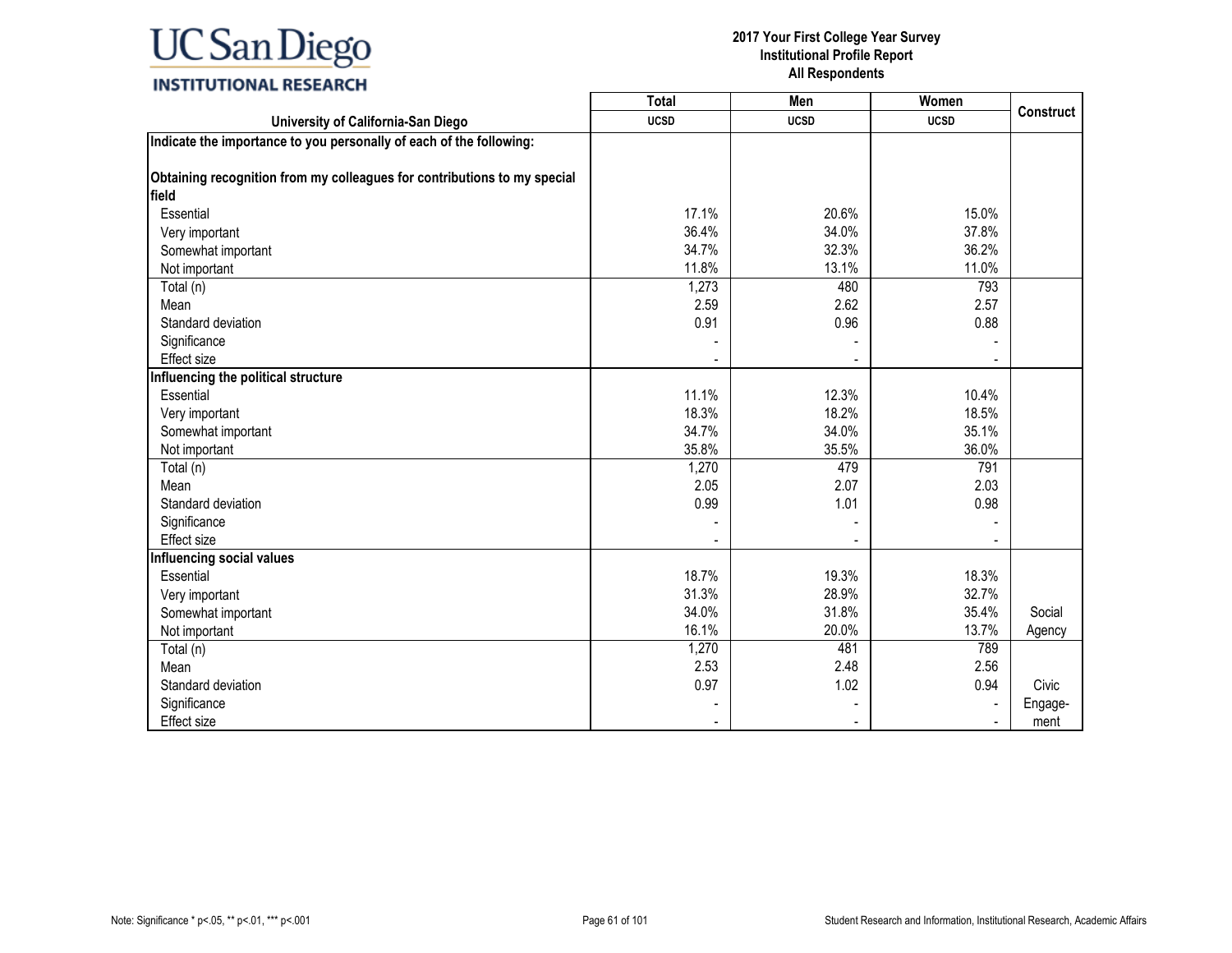|                                                                     | <b>Total</b> | Men         | Women       |                  |
|---------------------------------------------------------------------|--------------|-------------|-------------|------------------|
| University of California-San Diego                                  | <b>UCSD</b>  | <b>UCSD</b> | <b>UCSD</b> | <b>Construct</b> |
| Indicate the importance to you personally of each of the following: |              |             |             |                  |
|                                                                     |              |             |             |                  |
| Raising a family                                                    |              |             |             |                  |
| Essential                                                           | 31.2%        | 34.5%       | 29.3%       |                  |
| Very important                                                      | 26.8%        | 28.3%       | 26.0%       |                  |
| Somewhat important                                                  | 24.8%        | 24.9%       | 24.7%       |                  |
| Not important                                                       | 17.1%        | 12.3%       | 20.1%       |                  |
| Total (n)                                                           | 1,274        | 481         | 793         |                  |
| Mean                                                                | 2.72         | 2.85        | 2.64        |                  |
| Standard deviation                                                  | 1.08         | 1.03        | 1.10        |                  |
| Significance                                                        |              |             |             |                  |
| Effect size                                                         |              |             |             |                  |
| Being very well off financially                                     |              |             |             |                  |
| Essential                                                           | 43.3%        | 43.6%       | 43.1%       |                  |
| Very important                                                      | 35.0%        | 35.7%       | 34.6%       |                  |
| Somewhat important                                                  | 19.4%        | 17.3%       | 20.7%       |                  |
| Not important                                                       | 2.3%         | 3.3%        | 1.6%        |                  |
| Total (n)                                                           | 1,273        | 479         | 794         |                  |
| Mean                                                                | 3.19         | 3.20        | 3.19        |                  |
| Standard deviation                                                  | 0.83         | 0.84        | 0.82        |                  |
| Significance                                                        |              |             |             |                  |
| Effect size                                                         |              |             |             |                  |
| Helping others who are in difficulty                                |              |             |             |                  |
| Essential                                                           | 36.6%        | 30.6%       | 40.3%       |                  |
| Very important                                                      | 41.2%        | 40.5%       | 41.6%       |                  |
| Somewhat important                                                  | 19.9%        | 24.7%       | 17.0%       | Social           |
| Not important                                                       | 2.3%         | 4.2%        | 1.1%        | Agency           |
| Total (n)                                                           | 1,276        | 481         | 795         |                  |
| Mean                                                                | 3.12         | 2.98        | 3.21        |                  |
| Standard deviation                                                  | 0.80         | 0.85        | 0.76        |                  |
| Significance                                                        |              |             |             |                  |
| <b>Effect size</b>                                                  |              |             |             |                  |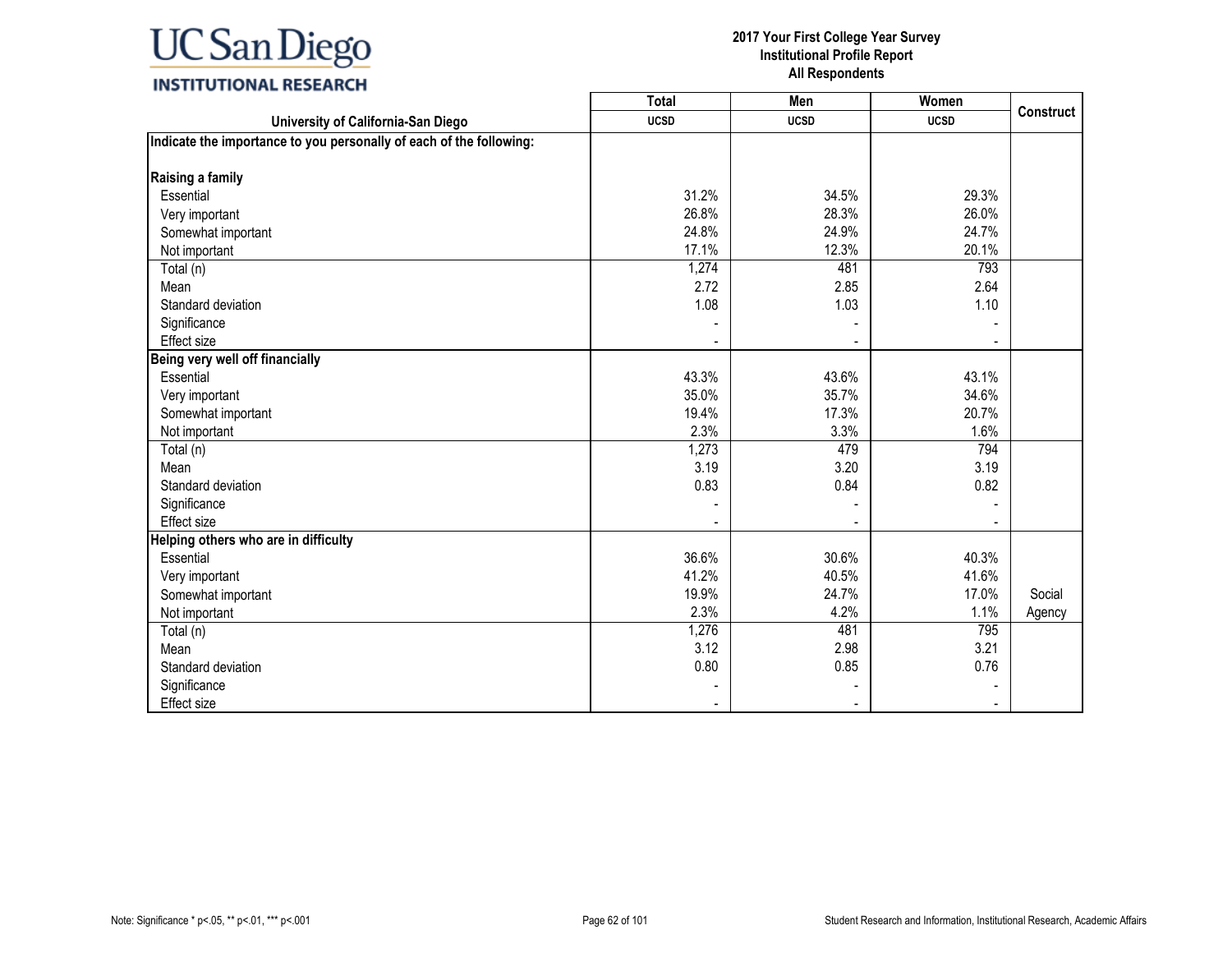|                                                                     | <b>Total</b> | Men         | Women       |                  |
|---------------------------------------------------------------------|--------------|-------------|-------------|------------------|
| University of California-San Diego                                  | <b>UCSD</b>  | <b>UCSD</b> | <b>UCSD</b> | <b>Construct</b> |
| Indicate the importance to you personally of each of the following: |              |             |             |                  |
|                                                                     |              |             |             |                  |
| Making a theoretical contribution to science                        |              |             |             |                  |
| Essential                                                           | 13.7%        | 13.7%       | 13.7%       |                  |
| Very important                                                      | 26.0%        | 28.1%       | 24.8%       |                  |
| Somewhat important                                                  | 33.0%        | 32.6%       | 33.2%       |                  |
| Not important                                                       | 27.3%        | 25.6%       | 28.3%       |                  |
| Total (n)                                                           | 1,272        | 481         | 791         |                  |
| Mean                                                                | 2.26         | 2.30        | 2.24        |                  |
| Standard deviation                                                  | 1.01         | 1.00        | 1.01        |                  |
| Significance                                                        |              |             |             |                  |
| Effect size                                                         |              |             |             |                  |
| Writing original works (poems, novels, etc.)                        |              |             |             |                  |
| Essential                                                           | 8.4%         | 7.5%        | 8.9%        |                  |
| Very important                                                      | 10.8%        | 13.9%       | 8.9%        |                  |
| Somewhat important                                                  | 33.2%        | 31.2%       | 34.5%       |                  |
| Not important                                                       | 47.6%        | 47.4%       | 47.7%       |                  |
| Total (n)                                                           | 1,276        | 481         | 795         |                  |
| Mean                                                                | 1.80         | 1.81        | 1.79        |                  |
| Standard deviation                                                  | 0.94         | 0.94        | 0.94        |                  |
| Significance                                                        |              |             |             |                  |
| Effect size                                                         |              |             |             |                  |
| Creating artistic works (painting, sculpture, etc.)                 |              |             |             |                  |
| Essential                                                           | 8.4%         | 9.4%        | 7.8%        |                  |
| Very important                                                      | 11.3%        | 11.2%       | 11.3%       |                  |
| Somewhat important                                                  | 30.3%        | 27.7%       | 31.9%       |                  |
| Not important                                                       | 50.0%        | 51.8%       | 49.0%       |                  |
| Total (n)                                                           | 1,275        | 481         | 794         |                  |
| Mean                                                                | 1.78         | 1.78        | 1.78        |                  |
| Standard deviation                                                  | 0.95         | 0.98        | 0.93        |                  |
| Significance                                                        |              |             |             |                  |
| <b>Effect size</b>                                                  |              |             |             |                  |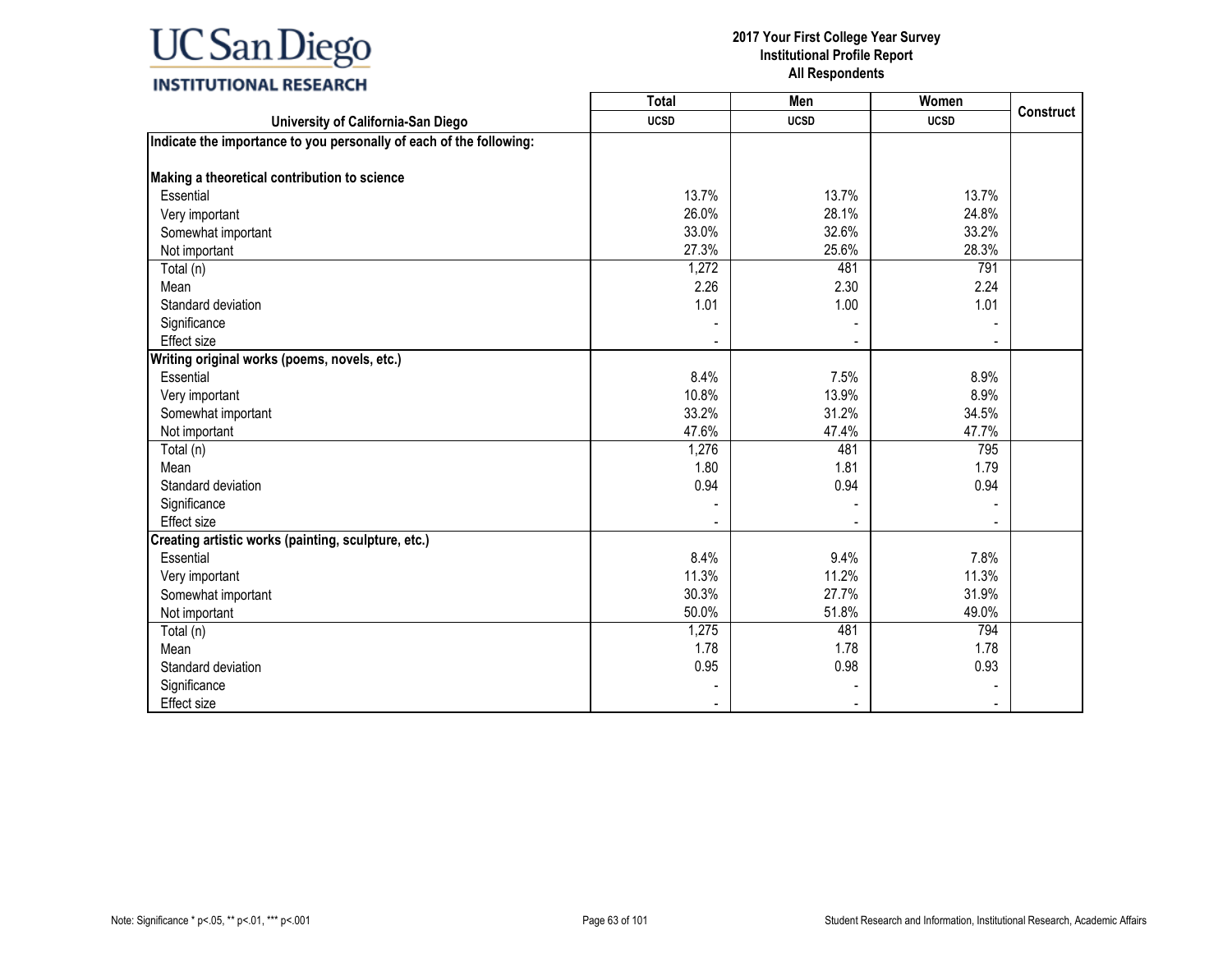|                                                                     | <b>Total</b> | Men         | Women       |                  |
|---------------------------------------------------------------------|--------------|-------------|-------------|------------------|
| University of California-San Diego                                  | <b>UCSD</b>  | <b>UCSD</b> | <b>UCSD</b> | <b>Construct</b> |
| Indicate the importance to you personally of each of the following: |              |             |             |                  |
|                                                                     |              |             |             |                  |
| Developing a meaningful philosophy of life                          |              |             |             |                  |
| Essential                                                           | 22.4%        | 26.4%       | 20.0%       |                  |
| Very important                                                      | 24.5%        | 23.5%       | 25.1%       |                  |
| Somewhat important                                                  | 34.4%        | 33.1%       | 35.3%       |                  |
| Not important                                                       | 18.7%        | 17.0%       | 19.6%       |                  |
| Total (n)                                                           | 1,275        | 481         | 794         |                  |
| Mean                                                                | 2.51         | 2.59        | 2.45        |                  |
| Standard deviation                                                  | 1.04         | 1.05        | 1.02        |                  |
| Significance                                                        |              |             |             |                  |
| <b>Effect size</b>                                                  |              |             |             |                  |
| Participating in a community action program                         |              |             |             |                  |
| Essential                                                           | 12.1%        | 9.8%        | 13.5%       |                  |
| Very important                                                      | 27.8%        | 23.0%       | 30.6%       |                  |
| Somewhat important                                                  | 39.9%        | 40.9%       | 39.3%       | Social           |
| Not important                                                       | 20.2%        | 26.3%       | 16.5%       | Agency           |
| Total (n)                                                           | 1,272        | 479         | 793         |                  |
| Mean                                                                | 2.32         | 2.16        | 2.41        |                  |
| Standard deviation                                                  | 0.93         | 0.93        | 0.92        |                  |
| Significance                                                        |              |             |             |                  |
| Effect size                                                         |              |             |             |                  |
| Helping to promote racial understanding                             |              |             |             |                  |
| Essential                                                           | 19.0%        | 14.8%       | 21.5%       |                  |
| Very important                                                      | 30.9%        | 27.5%       | 33.0%       |                  |
| Somewhat important                                                  | 36.3%        | 38.5%       | 34.9%       | Social           |
| Not important                                                       | 13.8%        | 19.2%       | 10.6%       | Agency           |
| Total (n)                                                           | 1,271        | 480         | 791         |                  |
| Mean                                                                | 2.55         | 2.38        | 2.65        |                  |
| Standard deviation                                                  | 0.95         | 0.96        | 0.93        |                  |
| Significance                                                        |              |             |             |                  |
| Effect size                                                         |              |             |             |                  |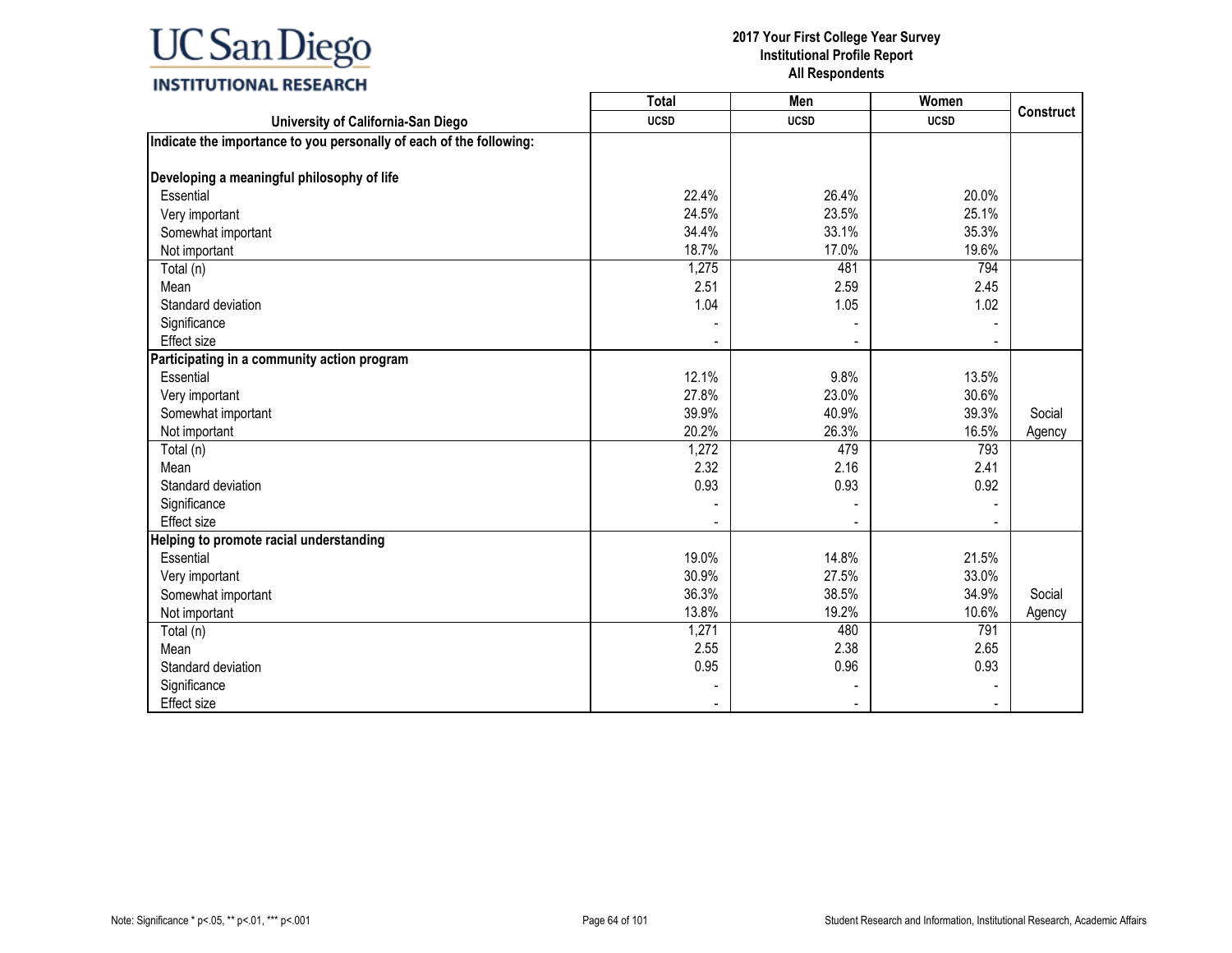|                                                                     | <b>Total</b> | Men         | Women       |                  |
|---------------------------------------------------------------------|--------------|-------------|-------------|------------------|
| University of California-San Diego                                  | <b>UCSD</b>  | <b>UCSD</b> | <b>UCSD</b> | <b>Construct</b> |
| Indicate the importance to you personally of each of the following: |              |             |             |                  |
|                                                                     |              |             |             |                  |
| Keeping up to date with political affairs                           |              |             |             |                  |
| Essential                                                           | 18.8%        | 20.5%       | 17.7%       |                  |
| Very important                                                      | 30.3%        | 28.7%       | 31.3%       |                  |
| Somewhat important                                                  | 36.4%        | 36.0%       | 36.7%       | Social           |
| Not important                                                       | 14.5%        | 14.9%       | 14.2%       | Agency           |
| Total (n)                                                           | 1,273        | 478         | 795         |                  |
| Mean                                                                | 2.53         | 2.55        | 2.53        |                  |
| Standard deviation                                                  | 0.96         | 0.98        | 0.94        | Civic            |
| Significance                                                        |              |             |             | Engage-          |
| Effect size                                                         |              |             |             | ment             |
| <b>Becoming a community leader</b>                                  |              |             |             |                  |
| Essential                                                           | 14.4%        | 14.8%       | 14.1%       |                  |
| Very important                                                      | 24.3%        | 23.6%       | 24.8%       |                  |
| Somewhat important                                                  | 39.5%        | 38.4%       | 40.1%       | Social           |
| Not important                                                       | 21.8%        | 23.2%       | 21.0%       | Agency           |
| Total (n)                                                           | 1,274        | 479         | 795         |                  |
| Mean                                                                | 2.31         | 2.30        | 2.32        |                  |
| Standard deviation                                                  | 0.97         | 0.99        | 0.96        |                  |
| Significance                                                        |              |             |             |                  |
| <b>Effect size</b>                                                  |              |             |             |                  |
| Improving my understanding of other countries and cultures          |              |             |             |                  |
| Essential                                                           | 27.5%        | 21.5%       | 31.2%       |                  |
| Very important                                                      | 39.8%        | 38.1%       | 40.9%       |                  |
| Somewhat important                                                  | 26.9%        | 30.6%       | 24.7%       |                  |
| Not important                                                       | 5.7%         | 9.8%        | 3.3%        |                  |
| Total (n)                                                           | 1,275        | 480         | 795         |                  |
| Mean                                                                | 2.89         | 2.71        | 3.00        |                  |
| Standard deviation                                                  | 0.87         | 0.91        | 0.83        |                  |
| Significance                                                        |              |             |             |                  |
| <b>Effect size</b>                                                  |              |             |             |                  |
| Becoming involved in programs to clean up the environment           |              |             |             |                  |
| Essential                                                           | 21.6%        | 19.4%       | 23.0%       |                  |
| Very important                                                      | 31.8%        | 31.0%       | 32.3%       |                  |
| Somewhat important                                                  | 35.2%        | 35.4%       | 35.1%       |                  |
| Not important                                                       | 11.4%        | 14.2%       | 9.7%        |                  |
| Total (n)                                                           | 1,273        | 480         | 793         |                  |
| Mean                                                                | 2.64         | 2.56        | 2.68        |                  |
| Standard deviation                                                  | 0.94         | 0.96        | 0.93        |                  |
| Significance                                                        |              |             |             |                  |
| Effect size                                                         |              |             |             |                  |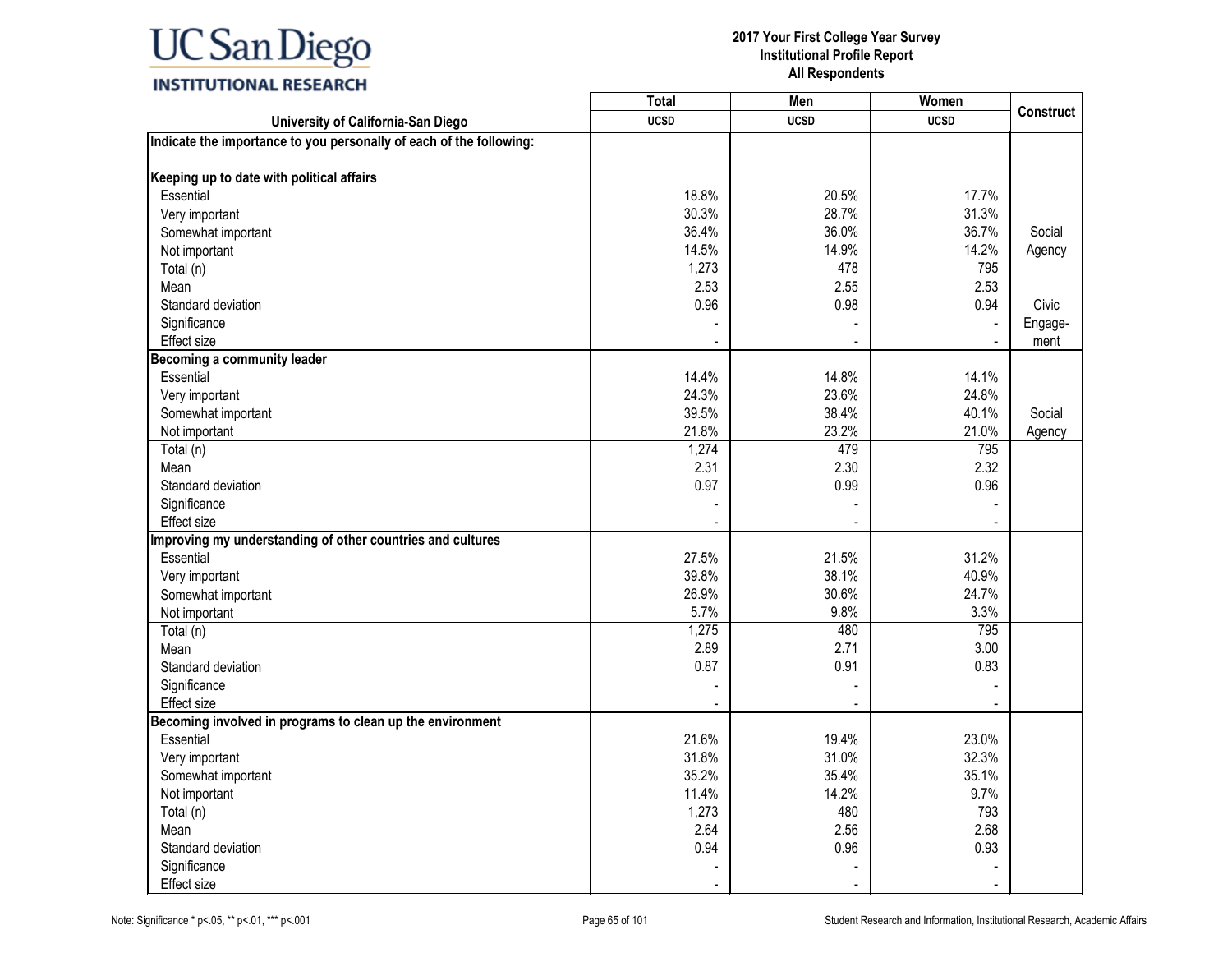### **INSTITUTIONAL RESEARCH**

|                                                                           | <b>Total</b> | Men         | Women       |                  |
|---------------------------------------------------------------------------|--------------|-------------|-------------|------------------|
| University of California-San Diego                                        | <b>UCSD</b>  | <b>UCSD</b> | <b>UCSD</b> | <b>Construct</b> |
| To what extent have you experienced the following with students from a    |              |             |             |                  |
| racial/ethnic group other than your own?                                  |              |             |             |                  |
|                                                                           |              |             |             |                  |
| Dined or shared a meal                                                    |              |             |             |                  |
| Very often                                                                | 34.8%        | 32.4%       | 36.3%       |                  |
| Often                                                                     | 26.9%        | 26.3%       | 27.3%       | Positive         |
| Sometimes                                                                 | 21.0%        | 21.2%       | 20.9%       | Cross-           |
| Seldom                                                                    | 9.5%         | 10.4%       | 8.9%        | Racial           |
| Never                                                                     | 7.8%         | 9.8%        | 6.7%        | Interaction      |
| Total (n)                                                                 | 1,301        | 491         | 810         |                  |
| Mean                                                                      | 3.71         | 3.61        | 3.78        |                  |
| Standard deviation                                                        | 1.25         | 1.30        | 1.22        |                  |
| Significance                                                              |              |             |             |                  |
| Effect size                                                               |              |             |             |                  |
| Had meaningful and honest discussions about race/ethnic relations outside |              |             |             |                  |
| of class                                                                  |              |             |             |                  |
| Very often                                                                | 18.6%        | 17.9%       | 19.1%       |                  |
| Often                                                                     | 25.4%        | 25.5%       | 25.4%       | Positive         |
| Sometimes                                                                 | 25.9%        | 25.5%       | 26.2%       | Cross-           |
| Seldom                                                                    | 15.5%        | 13.8%       | 16.5%       | Racial           |
| Never                                                                     | 14.5%        | 17.3%       | 12.9%       | Interaction      |
| Total (n)                                                                 | 1,299        | 491         | 808         |                  |
| Mean                                                                      | 3.18         | 3.13        | 3.21        |                  |
| Standard deviation                                                        | 1.31         | 1.34        | 1.29        |                  |
| Significance                                                              |              |             |             |                  |
| <b>Effect size</b>                                                        |              |             |             |                  |
| Had guarded, cautious interactions                                        | 5.7%         | 6.1%        | 5.5%        |                  |
| Often                                                                     | 11.3%        | 12.4%       | 10.7%       | Negative         |
| Sometimes                                                                 | 25.0%        | 27.3%       | 23.6%       | Cross-           |
| Seldom                                                                    | 25.1%        | 24.0%       | 25.8%       | Racial           |
| Never                                                                     | 32.8%        | 30.1%       | 34.5%       | Interaction      |
| Total (n)                                                                 | 1,297        | 491         | 806         |                  |
| Mean                                                                      | 2.32         | 2.40        | 2.27        |                  |
| Standard deviation                                                        | 1.20         | 1.21        | 1.20        |                  |
| Significance                                                              |              |             |             |                  |
| <b>Effect size</b>                                                        |              |             |             |                  |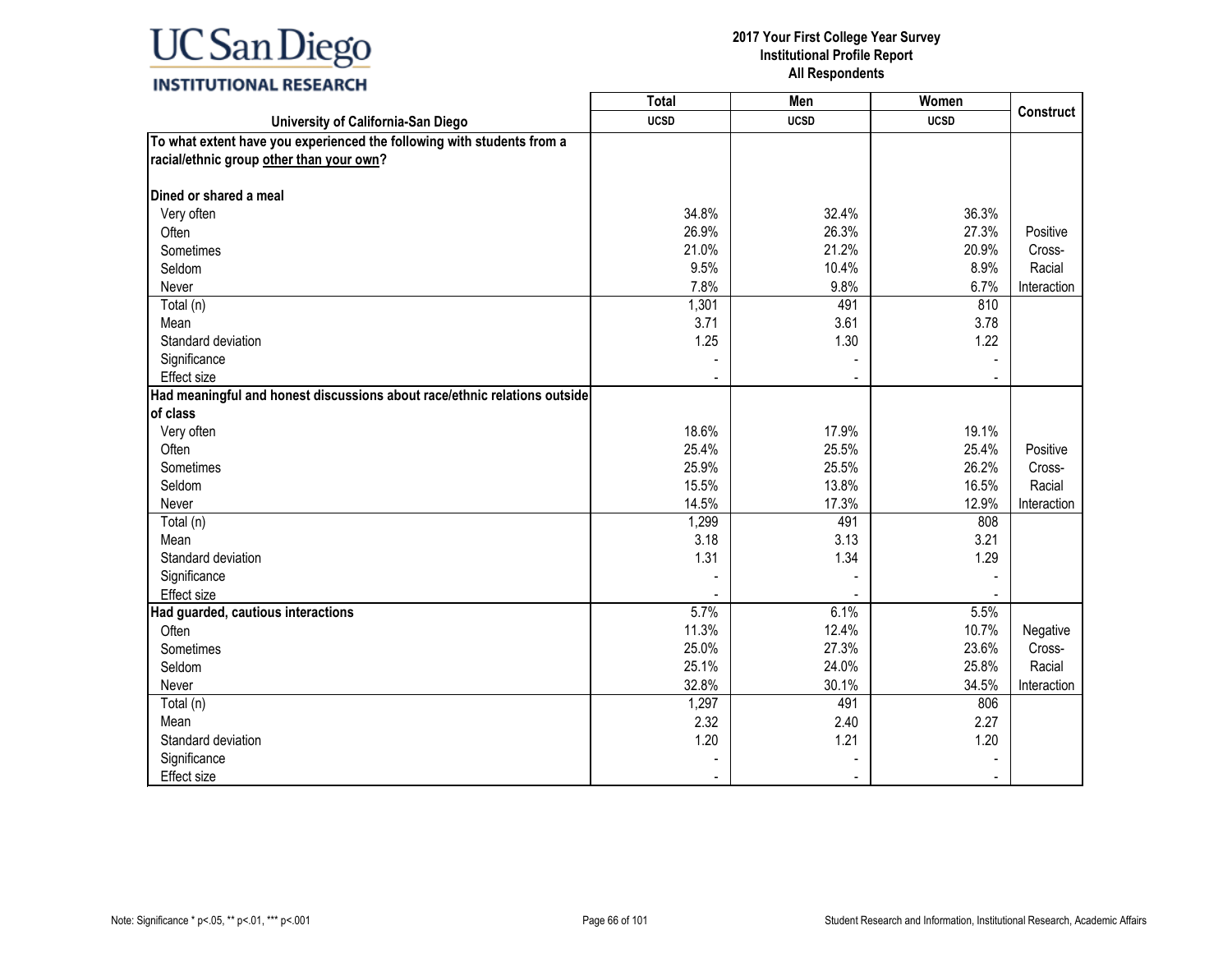### **INSTITUTIONAL RESEARCH**

|                                                                        | <b>Total</b>   | Men            | Women          |                  |
|------------------------------------------------------------------------|----------------|----------------|----------------|------------------|
| University of California-San Diego                                     | <b>UCSD</b>    | <b>UCSD</b>    | <b>UCSD</b>    | <b>Construct</b> |
| To what extent have you experienced the following with students from a |                |                |                |                  |
| racial/ethnic group other than your own?                               |                |                |                |                  |
|                                                                        |                |                |                |                  |
| Shared personal feelings and problems                                  |                |                |                |                  |
| Very often                                                             | 19.8%          | 15.3%          | 22.4%          |                  |
| Often                                                                  | 26.6%          | 25.8%          | 27.1%          | Positive         |
| Sometimes                                                              | 28.3%          | 30.5%          | 27.0%          | Cross-           |
| Seldom                                                                 | 14.3%          | 16.2%          | 13.1%          | Racial           |
| Never                                                                  | 11.0%          | 12.3%          | 10.3%          | Interaction      |
| Total (n)                                                              | 1,296          | 489            | 807            |                  |
| Mean                                                                   | 3.30           | 3.16           | 3.38           |                  |
| Standard deviation                                                     | 1.25           | 1.23           | 1.25           |                  |
| Significance                                                           |                |                |                |                  |
| Effect size                                                            |                |                |                |                  |
| Had tense, somewhat hostile interactions                               |                |                |                |                  |
| Very often                                                             | 2.6%           | 2.4%           | 2.7%           |                  |
| Often                                                                  | 5.9%           | 6.3%           | 5.7%           | Negative         |
| Sometimes                                                              | 11.1%          | 13.7%          | 9.6%           | Cross-           |
| Seldom                                                                 | 24.2%          | 25.9%          | 23.2%          | Racial           |
| Never                                                                  | 56.1%          | 51.6%          | 58.8%          | Interaction      |
| Total (n)                                                              | 1,296          | 490            | 806            |                  |
| Mean                                                                   | 1.75           | 1.82           | 1.70           |                  |
| Standard deviation                                                     | 1.04           | 1.05           | 1.03           |                  |
| Significance                                                           |                |                |                |                  |
| Effect size                                                            |                | $\blacksquare$ |                |                  |
| Had intellectual discussions outside of class                          |                |                |                |                  |
| Very often                                                             | 21.6%          | 20.2%          | 22.4%          |                  |
| Often                                                                  | 30.8%          | 31.2%          | 30.6%          | Positive         |
| Sometimes                                                              | 27.8%          | 28.0%          | 27.8%          | Cross-           |
| Seldom                                                                 | 10.6%          | 11.6%          | 9.9%           | Racial           |
| Never                                                                  | 9.2%           | 9.0%           | 9.3%           | Interaction      |
| Total (n)                                                              | 1,297          | 490            | 807            |                  |
| Mean                                                                   | 3.45           | 3.42           | 3.47           |                  |
| Standard deviation                                                     | 1.20           | 1.19           | 1.21           |                  |
| Significance                                                           |                |                |                |                  |
| <b>Effect size</b>                                                     | $\blacksquare$ | $\blacksquare$ | $\blacksquare$ |                  |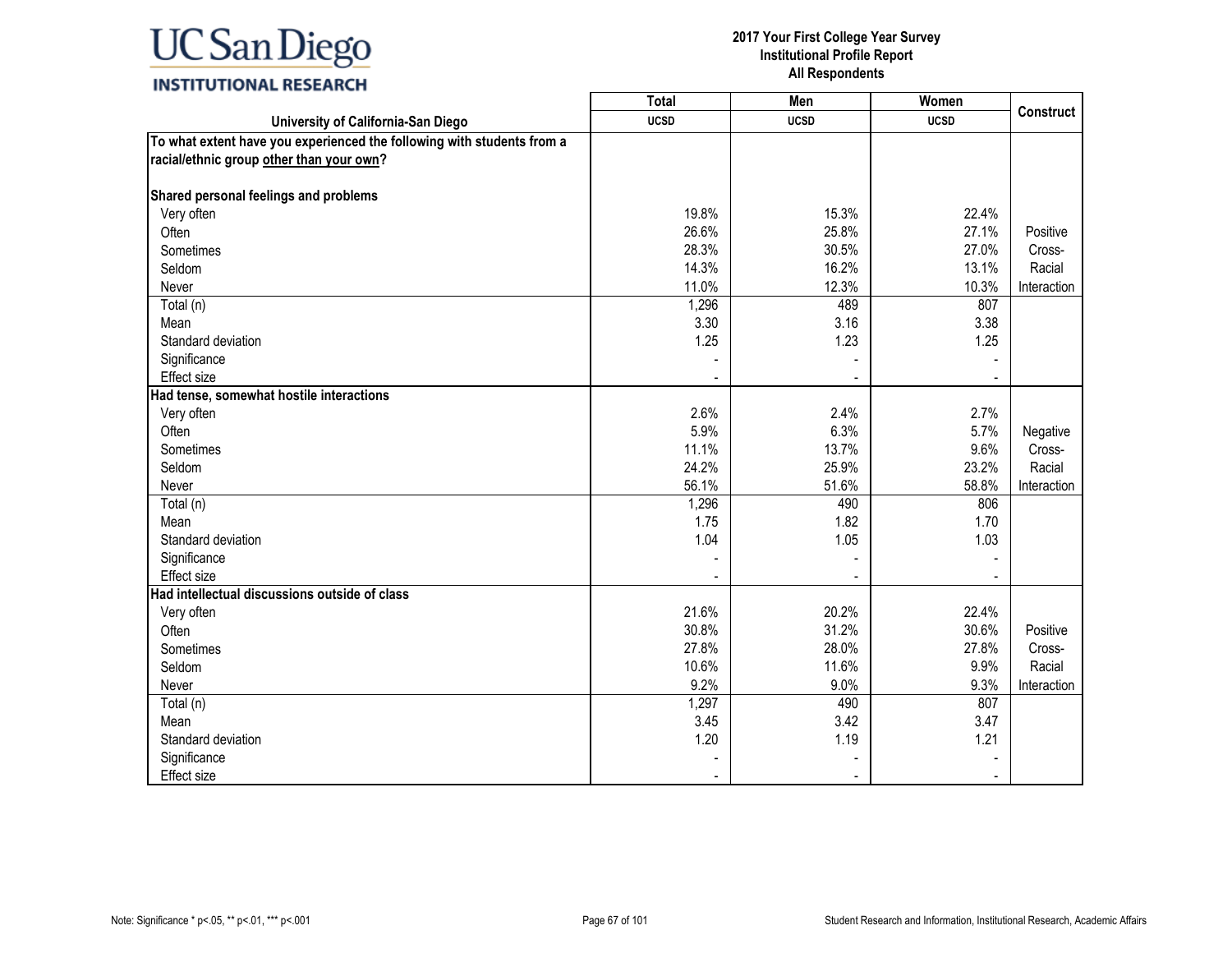#### **2017 Your First College Year Survey Institutional Profile Report All Respondents**

┑

┰

### **INSTITUTIONAL RESEARCH**

|                                                                        | Total       | Men         | Women       | <b>Construct</b> |
|------------------------------------------------------------------------|-------------|-------------|-------------|------------------|
| University of California-San Diego                                     | <b>UCSD</b> | <b>UCSD</b> | <b>UCSD</b> |                  |
| To what extent have you experienced the following with students from a |             |             |             |                  |
| racial/ethnic group other than your own?                               |             |             |             |                  |
|                                                                        |             |             |             |                  |
| Felt insulted or threatened because of your race/ethnicity             |             |             |             |                  |
| Very often                                                             | 2.6%        | 2.2%        | 2.9%        |                  |
| Often                                                                  | 5.5%        | 7.6%        | 4.2%        | Negative         |
| Sometimes                                                              | 11.7%       | 13.9%       | 10.4%       | Cross-           |
| Seldom                                                                 | 20.1%       | 21.6%       | 19.1%       | Racial           |
| Never                                                                  | 60.1%       | 54.7%       | 63.4%       | Interaction      |
| Total (n)                                                              | 1,296       | 490         | 806         |                  |
| Mean                                                                   | 1.70        | 1.81        | 1.64        |                  |
| Standard deviation                                                     | 1.04        | 1.08        | 1.02        |                  |
| Significance                                                           |             |             |             |                  |
| Effect size                                                            |             |             |             |                  |
| Felt ignored or invisible because of your race/ethnicity               |             |             |             |                  |
| Very often                                                             | 4.7%        | 5.3%        | 4.3%        |                  |
| Often                                                                  | 7.3%        | 8.4%        | 6.6%        | Positive         |
| Sometimes                                                              | 14.0%       | 14.7%       | 13.5%       | Cross-           |
| Seldom                                                                 | 19.6%       | 20.2%       | 19.2%       | Racial           |
| Never                                                                  | 54.5%       | 51.3%       | 56.4%       | Interaction      |
| Total (n)                                                              | 1,296       | 489         | 807         |                  |
| Mean                                                                   | 1.88        | 1.96        | 1.83        |                  |
| Standard deviation                                                     | 1.18        | 1.21        | 1.15        |                  |
| Significance                                                           |             |             |             |                  |
| Effect size                                                            |             |             |             |                  |
| Studied or prepared for class                                          |             |             |             |                  |
| Very often                                                             | 28.3%       | 25.4%       | 30.1%       |                  |
| Often                                                                  | 30.8%       | 29.4%       | 31.6%       | Positive         |
| Sometimes                                                              | 23.6%       | 25.2%       | 22.6%       | Cross-           |
| Seldom                                                                 | 9.1%        | 10.0%       | 8.5%        | Racial           |
| Never                                                                  | 8.2%        | 10.0%       | 7.2%        | Interaction      |
| Total (n)                                                              | 1,297       | 489         | 808         |                  |
| Mean                                                                   | 3.62        | 3.50        | 3.69        |                  |
| Standard deviation                                                     | 1.22        | 1.25        | 1.19        |                  |
| Significance                                                           |             |             |             |                  |
| <b>Effect size</b>                                                     |             |             |             |                  |

Г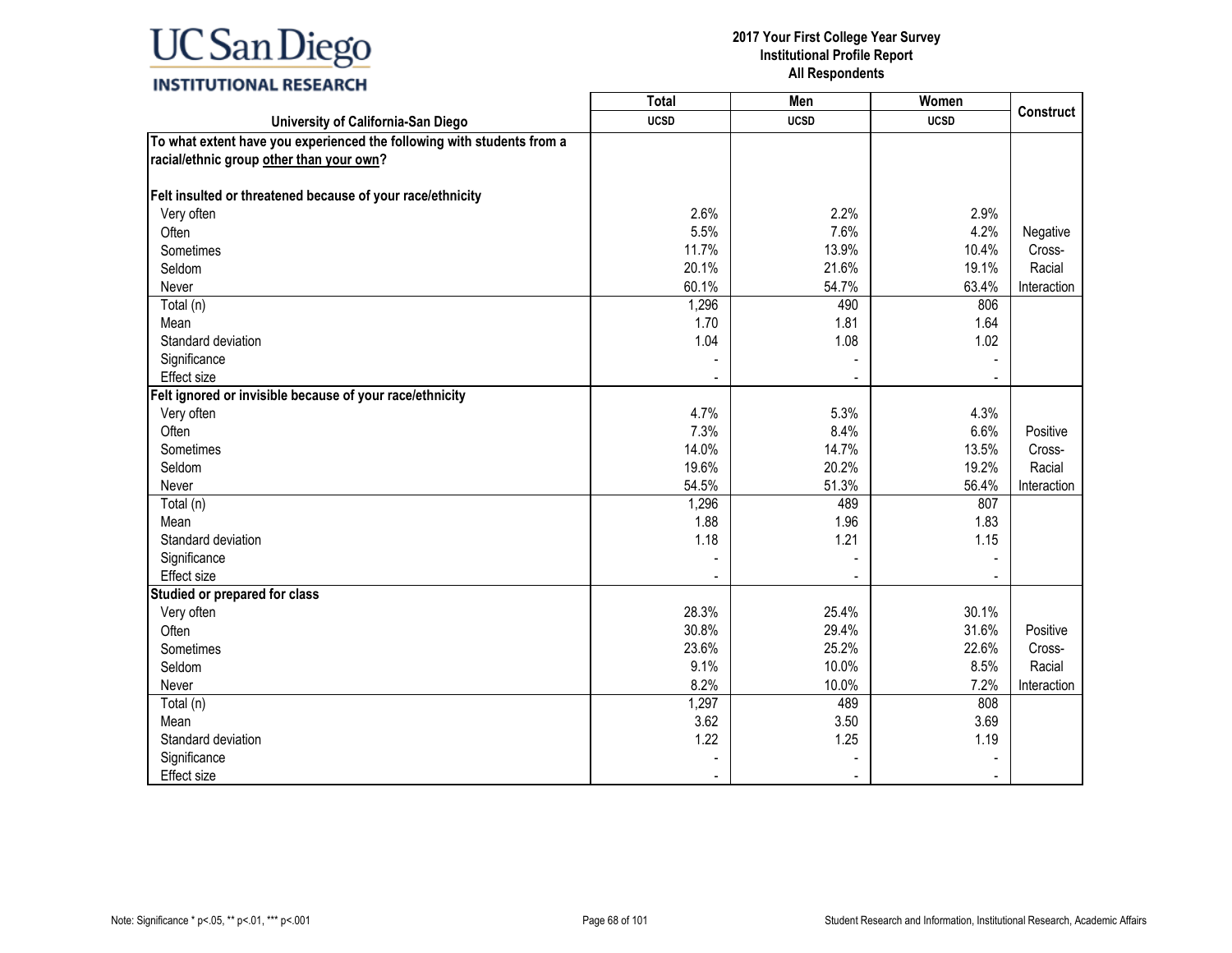

### **INSTITUTIONAL RESEARCH**

|                                                                            | <b>Total</b> | Men            | Women       |                  |
|----------------------------------------------------------------------------|--------------|----------------|-------------|------------------|
| University of California-San Diego                                         | <b>UCSD</b>  | <b>UCSD</b>    | <b>UCSD</b> | <b>Construct</b> |
| Socialized or partied                                                      |              |                |             |                  |
| Very often                                                                 | 22.1%        | 19.2%          | 23.9%       |                  |
| Often                                                                      | 24.7%        | 24.3%          | 24.9%       | Positive         |
| Sometimes                                                                  | 25.3%        | 25.7%          | 25.0%       | Cross-           |
| Seldom                                                                     | 14.9%        | 16.3%          | 14.1%       | Racial           |
| Never                                                                      | 13.0%        | 14.5%          | 12.1%       | Interaction      |
| Total (n)                                                                  | 1,301        | 490            | 811         |                  |
| Mean                                                                       | 3.28         | 3.17           | 3.35        |                  |
| Standard deviation                                                         | 1.31         | 1.31           | 1.31        |                  |
| Significance                                                               |              |                |             |                  |
| <b>Effect size</b>                                                         |              |                |             |                  |
| Since entering this college, how much time have you spent during a typical |              |                |             |                  |
| week doing the following activities?                                       |              |                |             |                  |
| <b>Attending classes/labs</b>                                              |              |                |             |                  |
| Over 20 hrs/wk                                                             | 9.0%         | 8.3%           | 9.5%        |                  |
| 16 to 20 hrs/wk                                                            | 23.1%        | 20.3%          | 24.8%       |                  |
| 11 to 15 hrs/wk                                                            | 34.9%        | 32.0%          | 36.6%       |                  |
| 6 to 10 hrs/wk                                                             | 23.4%        | 25.8%          | 22.0%       |                  |
| 3 to 5 hrs/wk                                                              | 7.4%         | 11.5%          | 5.0%        |                  |
| 1 to 2 hrs/wk                                                              | 1.1%         | 1.3%           | 1.0%        |                  |
| Less than one hr/wk                                                        | 0.7%         | 0.6%           | 0.8%        |                  |
| None                                                                       | 0.2%         | 0.2%           | 0.3%        |                  |
| Total (n)                                                                  | 1,250        | 469            | 781         |                  |
| Mean                                                                       | 5.95         | 5.81           | 6.04        |                  |
| Standard deviation                                                         | 1.18         | 1.22           | 1.15        |                  |
| Significance                                                               |              |                |             |                  |
| Effect size                                                                |              |                |             |                  |
| Studying/homework                                                          |              |                |             |                  |
| Over 20 hrs/wk                                                             | 13.4%        | 12.6%          | 13.8%       |                  |
| 16 to 20 hrs/wk                                                            | 12.9%        | 11.9%          | 13.5%       |                  |
| 11 to 15 hrs/wk                                                            | 21.6%        | 21.1%          | 21.9%       |                  |
| 6 to 10 hrs/wk                                                             | 32.1%        | 30.4%          | 33.1%       |                  |
| 3 to 5 hrs/wk                                                              | 16.3%        | 18.1%          | 15.3%       |                  |
| 1 to 2 hrs/wk                                                              | 3.2%         | 4.9%           | 2.2%        |                  |
| Less than one hr/wk                                                        | 0.6%         | 1.1%           | 0.3%        |                  |
| None                                                                       | 0.0%         | 0.0%           | 0.0%        |                  |
| Total (n)                                                                  | 1,250        | 470            | 780         |                  |
| Mean                                                                       | 5.63         | 5.51           | 5.70        |                  |
| Standard deviation                                                         | 1.37         | 1.42           | 1.33        |                  |
| Significance                                                               |              |                |             |                  |
| Effect size                                                                |              | $\blacksquare$ |             |                  |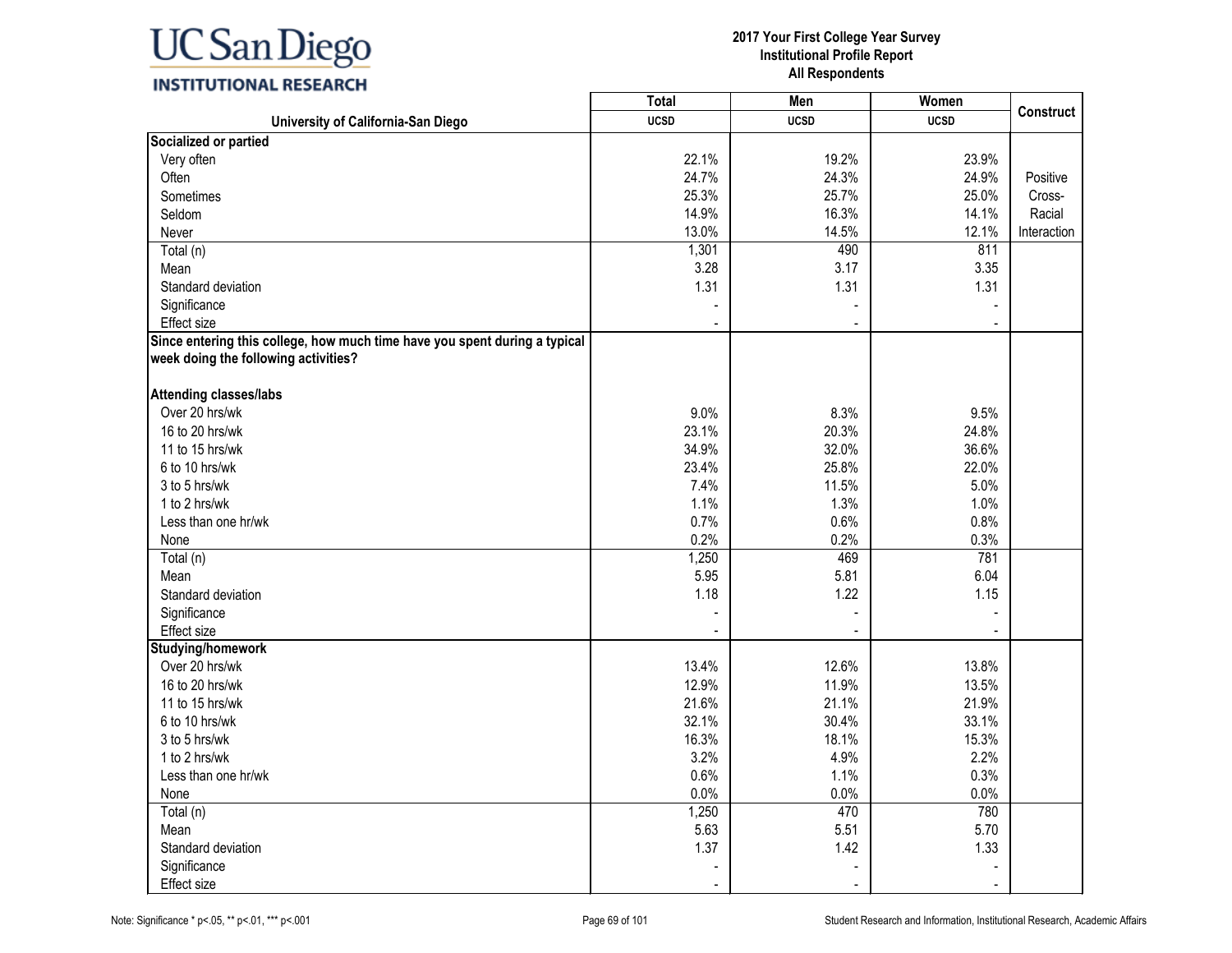#### **2017 Your First College Year Survey Institutional Profile Report All Respondents**

┑

┰

### **INSTITUTIONAL RESEARCH**

|                                                                            | Total       | Men         | Women       | <b>Construct</b> |
|----------------------------------------------------------------------------|-------------|-------------|-------------|------------------|
| University of California-San Diego                                         | <b>UCSD</b> | <b>UCSD</b> | <b>UCSD</b> |                  |
| Since entering this college, how much time have you spent during a typical |             |             |             |                  |
| week doing the following activities?                                       |             |             |             |                  |
|                                                                            |             |             |             |                  |
| Socializing with friends in person                                         |             |             |             |                  |
| Over 20 hrs/wk                                                             | 6.6%        | 6.2%        | 6.8%        |                  |
| 16 to 20 hrs/wk                                                            | 5.2%        | 6.4%        | 4.5%        |                  |
| 11 to 15 hrs/wk                                                            | 12.1%       | 13.4%       | 11.3%       |                  |
| 6 to 10 hrs/wk                                                             | 23.9%       | 23.2%       | 24.4%       |                  |
| 3 to 5 hrs/wk                                                              | 30.4%       | 27.9%       | 31.9%       |                  |
| 1 to 2 hrs/wk                                                              | 12.1%       | 12.2%       | 12.1%       |                  |
| Less than one hr/wk                                                        | 6.4%        | 7.7%        | 5.6%        |                  |
| None                                                                       | 3.3%        | 3.0%        | 3.5%        |                  |
| Total (n)                                                                  | 1,249       | 469         | 780         |                  |
| Mean                                                                       | 4.55        | 4.58        | 4.54        |                  |
| Standard deviation                                                         | 1.62        | 1.65        | 1.60        |                  |
| Significance                                                               |             |             |             |                  |
| Effect size                                                                |             |             |             |                  |
| Since entering this college, how much time have you spent during a typical |             |             |             |                  |
| week doing the following activities?                                       |             |             |             |                  |
|                                                                            |             |             |             |                  |
| Using social media                                                         |             |             |             |                  |
| Over 20 hrs/wk                                                             | 7.9%        | 7.0%        | 8.5%        |                  |
| 16 to 20 hrs/wk                                                            | 5.1%        | 4.7%        | 5.4%        |                  |
| 11 to 15 hrs/wk                                                            | 10.7%       | 8.1%        | 12.3%       |                  |
| 6 to 10 hrs/wk                                                             | 22.9%       | 23.2%       | 22.6%       |                  |
| 3 to 5 hrs/wk                                                              | 29.8%       | 28.8%       | 30.5%       |                  |
| 1 to 2 hrs/wk                                                              | 13.6%       | 14.5%       | 13.1%       |                  |
| Less than one hr/wk                                                        | 6.7%        | 9.0%        | 5.3%        |                  |
| None                                                                       | 3.2%        | 4.7%        | 2.3%        |                  |
| Total (n)                                                                  | 1,247       | 469         | 778         |                  |
| Mean                                                                       | 4.55        | 4.35        | 4.67        |                  |
| Standard deviation                                                         | 1.67        | 1.71        | 1.63        |                  |
| Significance                                                               |             |             |             |                  |
| <b>Effect size</b>                                                         |             |             |             |                  |
|                                                                            |             |             |             |                  |

Г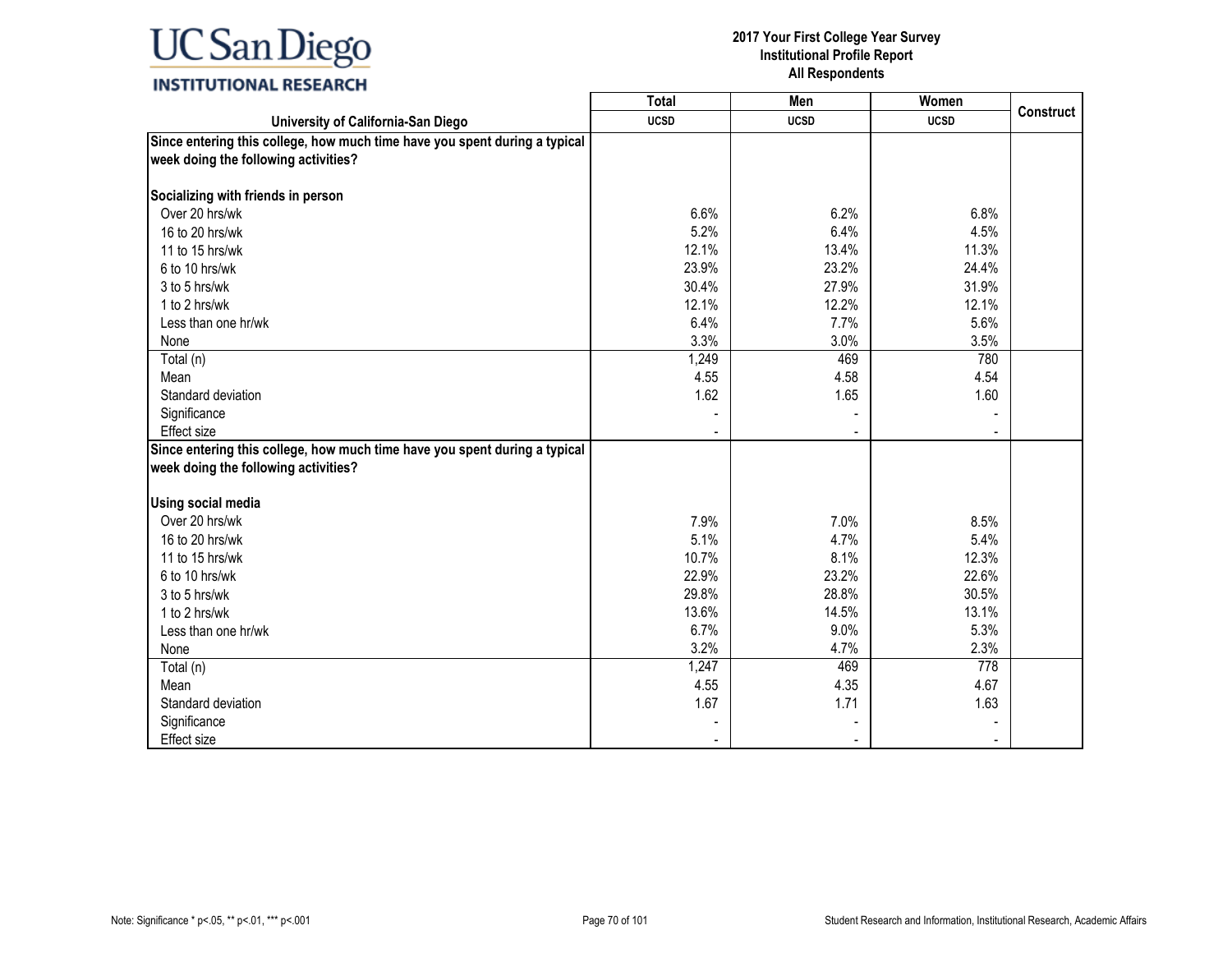### **INSTITUTIONAL RESEARCH**

|                                                                                                                    | <b>Total</b> | Men            | Women       |                  |
|--------------------------------------------------------------------------------------------------------------------|--------------|----------------|-------------|------------------|
| University of California-San Diego                                                                                 | <b>UCSD</b>  | <b>UCSD</b>    | <b>UCSD</b> | <b>Construct</b> |
| Since entering this college, how much time have you spent during a typical<br>week doing the following activities? |              |                |             |                  |
| Partying                                                                                                           |              |                |             |                  |
| Over 20 hrs/wk                                                                                                     | 0.6%         | 0.9%           | 0.4%        |                  |
| 16 to 20 hrs/wk                                                                                                    | 0.0%         | 0.0%           | 0.0%        |                  |
| 11 to 15 hrs/wk                                                                                                    | 1.4%         | 2.6%           | 0.8%        |                  |
| 6 to 10 hrs/wk                                                                                                     | 3.2%         | 3.6%           | 3.0%        |                  |
| 3 to 5 hrs/wk                                                                                                      | 11.3%        | 11.7%          | 11.1%       |                  |
| 1 to 2 hrs/wk                                                                                                      | 13.1%        | 14.5%          | 12.2%       |                  |
| Less than one hr/wk                                                                                                | 20.0%        | 19.4%          | 20.3%       |                  |
| None                                                                                                               | 50.4%        | 47.3%          | 52.3%       |                  |
| Total (n)                                                                                                          | 1,247        | 469            | 778         |                  |
| Mean                                                                                                               | 2.04         | 2.17           | 1.96        |                  |
| Standard deviation                                                                                                 | 1.34         | 1.45           | 1.27        |                  |
| Significance                                                                                                       |              |                |             |                  |
| <b>Effect</b> size                                                                                                 |              | $\blacksquare$ |             |                  |
| Participating in student clubs/groups                                                                              |              |                |             |                  |
| Over 20 hrs/wk                                                                                                     | 1.1%         | 1.3%           | 1.0%        |                  |
| 16 to 20 hrs/wk                                                                                                    | 1.0%         | 1.9%           | 0.4%        |                  |
| 11 to 15 hrs/wk                                                                                                    | 2.5%         | 3.2%           | 2.1%        |                  |
| 6 to 10 hrs/wk                                                                                                     | 8.8%         | 9.0%           | 8.6%        |                  |
| 3 to 5 hrs/wk                                                                                                      | 19.3%        | 16.5%          | 21.0%       |                  |
| 1 to 2 hrs/wk                                                                                                      | 18.0%        | 15.8%          | 19.3%       |                  |
| Less than one hr/wk                                                                                                | 12.8%        | 12.2%          | 13.1%       |                  |
| None                                                                                                               | 36.6%        | 40.2%          | 34.5%       |                  |
| Total (n)                                                                                                          | 1,245        | 468            | 777         |                  |
| Mean                                                                                                               | 2.68         | 2.66           | 2.69        |                  |
| Standard deviation                                                                                                 | 1.64         | 1.75           | 1.57        |                  |
| Significance                                                                                                       |              |                |             |                  |
| Effect size                                                                                                        |              | $\blacksquare$ |             |                  |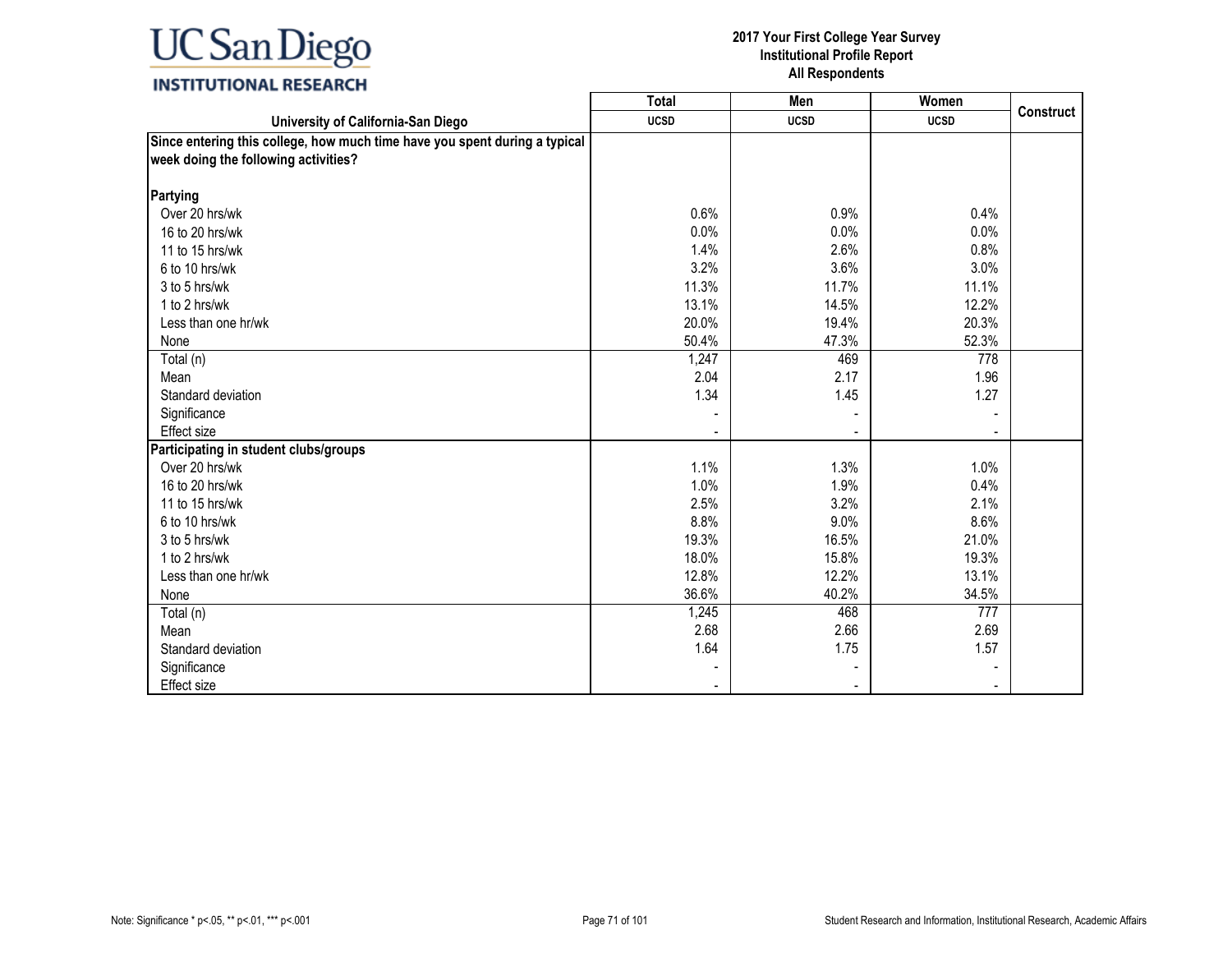

### **INSTITUTIONAL RESEARCH**

|                                    | Total       | Men         | Women       |                  |
|------------------------------------|-------------|-------------|-------------|------------------|
| University of California-San Diego | <b>UCSD</b> | <b>UCSD</b> | <b>UCSD</b> | <b>Construct</b> |
| <b>Exercising/sports</b>           |             |             |             |                  |
| Over 20 hrs/wk                     | 1.3%        | 1.7%        | 1.0%        |                  |
| 16 to 20 hrs/wk                    | 1.2%        | 1.3%        | 1.2%        |                  |
| 11 to 15 hrs/wk                    | 3.4%        | 4.9%        | 2.4%        |                  |
| 6 to 10 hrs/wk                     | 11.6%       | 13.8%       | 10.2%       |                  |
| 3 to 5 hrs/wk                      | 24.2%       | 30.4%       | 20.5%       |                  |
| 1 to 2 hrs/wk                      | 21.7%       | 17.2%       | 24.5%       |                  |
| Less than one hr/wk                | 15.6%       | 12.1%       | 17.7%       |                  |
| None                               | 21.0%       | 18.5%       | 22.6%       |                  |
| Total (n)                          | 1,246       | 470         | 776         |                  |
| Mean                               | 3.11        | 3.37        | 2.95        |                  |
| Standard deviation                 | 1.58        | 1.63        | 1.53        |                  |
| Significance                       |             |             |             |                  |
| Effect size                        |             |             |             |                  |
| Working (for pay) on campus        |             |             |             |                  |
| Over 20 hrs/wk                     | 0.5%        | 0.6%        | 0.4%        |                  |
| 16 to 20 hrs/wk                    | 2.9%        | 3.2%        | 2.7%        |                  |
| 11 to 15 hrs/wk                    | 7.4%        | 6.2%        | 8.1%        |                  |
| 6 to 10 hrs/wk                     | 4.7%        | 4.5%        | 4.9%        |                  |
| 3 to 5 hrs/wk                      | 3.0%        | 2.8%        | 3.1%        |                  |
| 1 to 2 hrs/wk                      | 2.0%        | 2.8%        | 1.5%        |                  |
| Less than one hr/wk                | 1.4%        | 1.9%        | 1.0%        |                  |
| None                               | 78.2%       | 78.0%       | 78.4%       |                  |
| Total (n)                          | 1,250       | 469         | 781         |                  |
| Mean                               | 1.91        | 1.88        | 1.92        |                  |
| Standard deviation                 | 1.85        | 1.83        | 1.86        |                  |
| Significance                       |             |             |             |                  |
| Effect size                        |             |             |             |                  |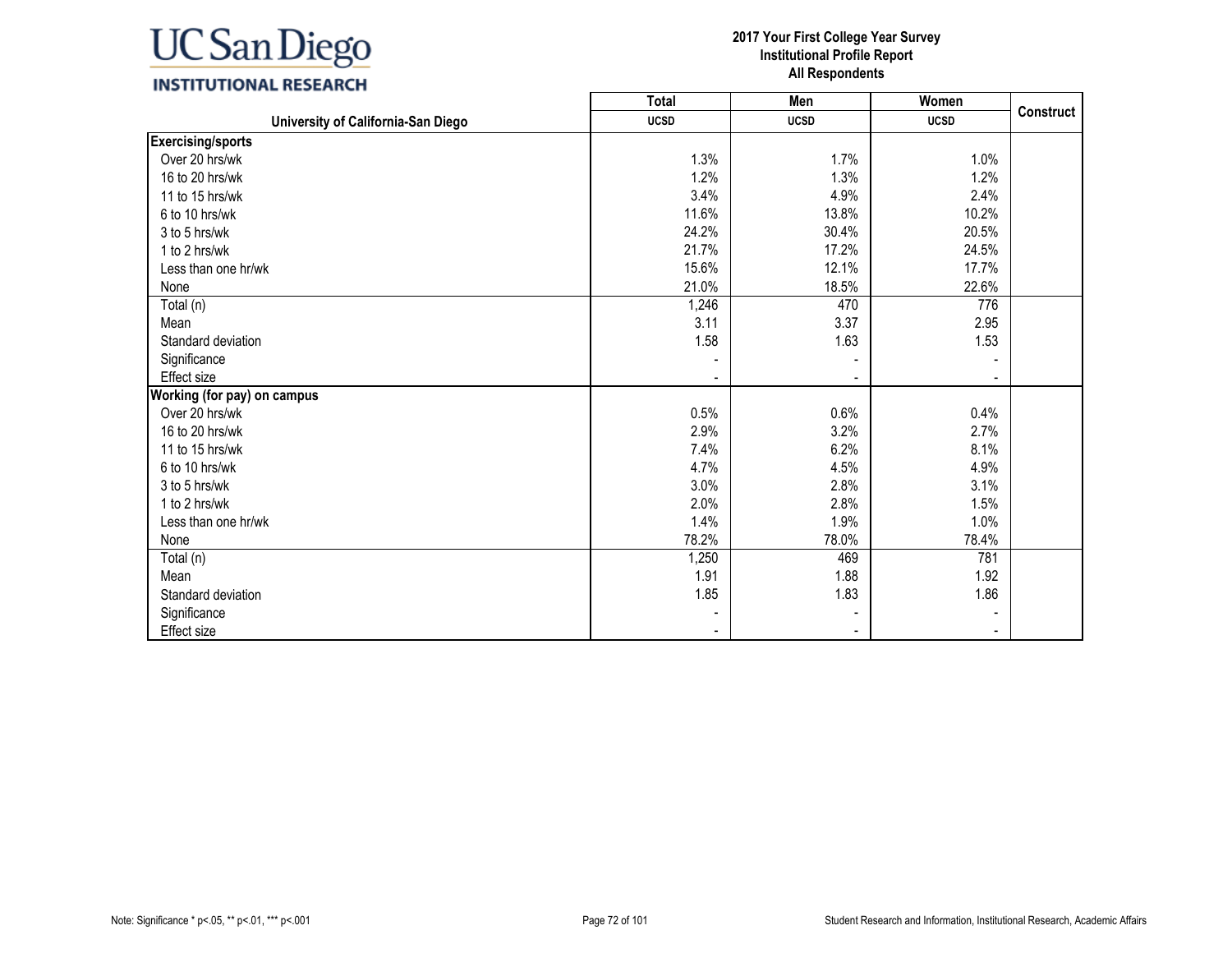|                                                                                                                    | <b>Total</b> | Men         | Women       |                  |
|--------------------------------------------------------------------------------------------------------------------|--------------|-------------|-------------|------------------|
| University of California-San Diego                                                                                 | <b>UCSD</b>  | <b>UCSD</b> | <b>UCSD</b> | <b>Construct</b> |
| Since entering this college, how much time have you spent during a typical<br>week doing the following activities? |              |             |             |                  |
| <b>Working (for pay) off campus</b>                                                                                |              |             |             |                  |
| Over 20 hrs/wk                                                                                                     | 2.9%         | 1.7%        | 3.6%        |                  |
| 16 to 20 hrs/wk                                                                                                    | 3.0%         | 2.6%        | 3.3%        |                  |
| 11 to 15 hrs/wk                                                                                                    | 2.2%         | 2.6%        | 1.9%        |                  |
| 6 to 10 hrs/wk                                                                                                     | 4.6%         | 6.0%        | 3.8%        |                  |
| 3 to 5 hrs/wk                                                                                                      | 3.2%         | 4.3%        | 2.6%        |                  |
| 1 to 2 hrs/wk                                                                                                      | $1.0\%$      | 1.7%        | 0.6%        |                  |
| Less than one hr/wk                                                                                                | 1.5%         | 2.8%        | 0.8%        |                  |
| None                                                                                                               | 81.5%        | 78.5%       | 83.4%       |                  |
| Total (n)                                                                                                          | 1,251        | 470         | 781         |                  |
| Mean                                                                                                               | 1.81         | 1.83        | 1.80        |                  |
| Standard deviation                                                                                                 | 1.86         | 1.77        | 1.92        |                  |
| Significance                                                                                                       |              |             |             |                  |
| Effect size                                                                                                        |              |             |             |                  |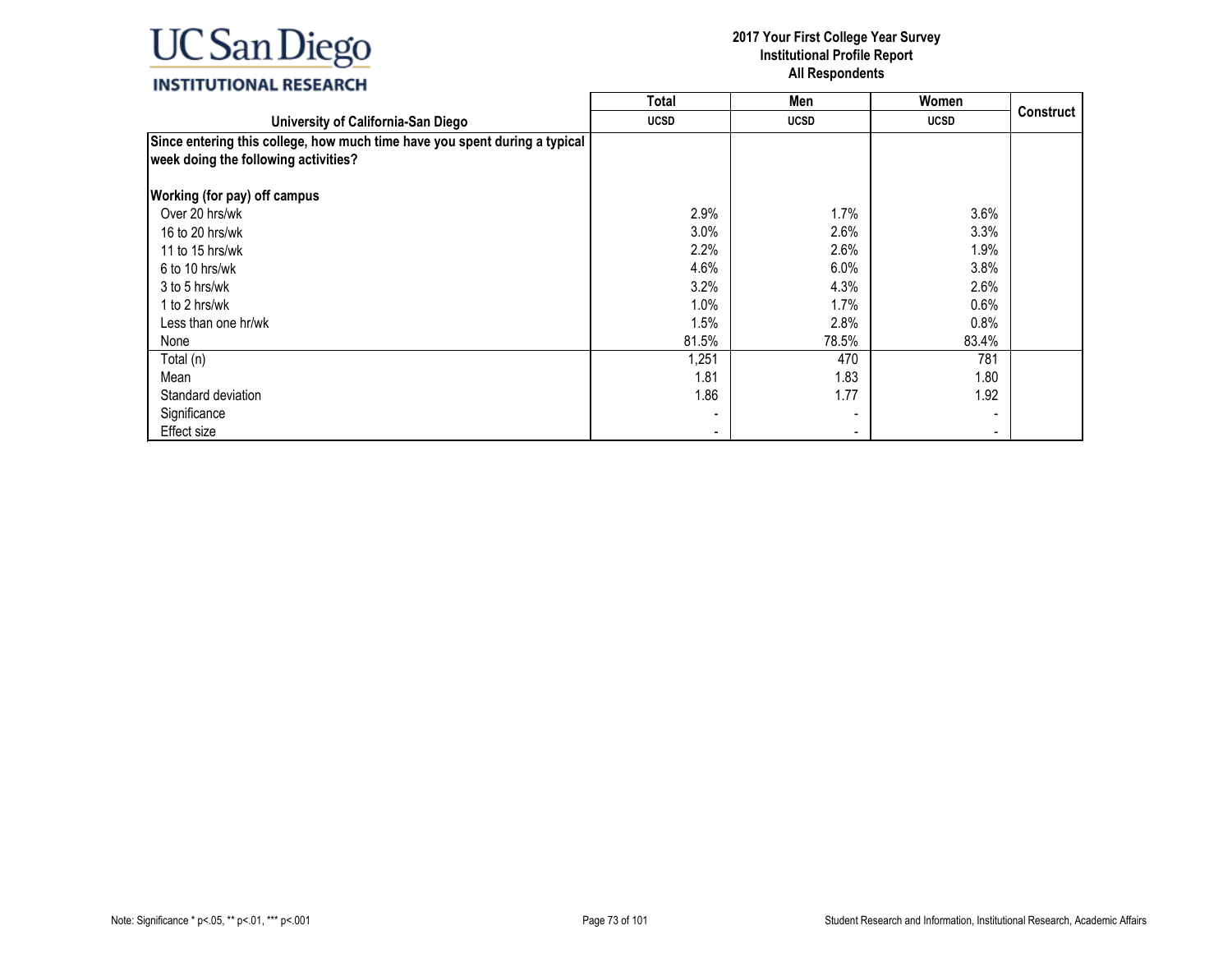### **INSTITUTIONAL RESEARCH**

|                                                                                                                    | <b>Total</b> | Men            | Women       |                  |
|--------------------------------------------------------------------------------------------------------------------|--------------|----------------|-------------|------------------|
| University of California-San Diego                                                                                 | <b>UCSD</b>  | <b>UCSD</b>    | <b>UCSD</b> | <b>Construct</b> |
| Since entering this college, how much time have you spent during a typical<br>week doing the following activities? |              |                |             |                  |
| Performing Household/childcare duties                                                                              |              |                |             |                  |
| Over 20 hrs/wk                                                                                                     | 1.7%         | 1.1%           | 2.1%        |                  |
| 16 to 20 hrs/wk                                                                                                    | 0.3%         | 0.2%           | 0.4%        |                  |
| 11 to 15 hrs/wk                                                                                                    | 1.3%         | 1.3%           | 1.3%        |                  |
| 6 to 10 hrs/wk                                                                                                     | 2.8%         | 2.6%           | 2.9%        |                  |
| 3 to 5 hrs/wk                                                                                                      | 8.9%         | 8.3%           | 9.2%        |                  |
| 1 to 2 hrs/wk                                                                                                      | 14.0%        | 10.9%          | 15.9%       |                  |
| Less than one hr/wk                                                                                                | 13.6%        | 12.6%          | 14.2%       |                  |
| None                                                                                                               | 57.4%        | 63.2%          | 54.0%       |                  |
| Total (n)                                                                                                          | 1,250        | 470            | 780         |                  |
| Mean                                                                                                               | 2.00         | 1.84           | 2.09        |                  |
| Standard deviation                                                                                                 | 1.49         | 1.39           | 1.54        |                  |
| Significance                                                                                                       |              |                |             |                  |
| Effect size                                                                                                        |              | $\blacksquare$ |             |                  |
| <b>Commuting</b>                                                                                                   |              |                |             |                  |
| Over 20 hrs/wk                                                                                                     | 0.8%         | 0.9%           | 0.8%        |                  |
| 16 to 20 hrs/wk                                                                                                    | 0.6%         | 0.4%           | 0.8%        |                  |
| 11 to 15 hrs/wk                                                                                                    | 2.6%         | 3.4%           | 2.2%        |                  |
| 6 to 10 hrs/wk                                                                                                     | 8.6%         | 10.2%          | 7.7%        |                  |
| 3 to 5 hrs/wk                                                                                                      | 12.3%        | 11.9%          | 12.6%       |                  |
| 1 to 2 hrs/wk                                                                                                      | 9.0%         | 10.4%          | 8.2%        |                  |
| Less than one hr/wk                                                                                                | 9.0%         | 8.5%           | 9.2%        |                  |
| None                                                                                                               | 56.9%        | 54.3%          | 58.5%       |                  |
| Total (n)                                                                                                          | 1,249        | 470            | 779         |                  |
| Mean                                                                                                               | 2.21         | 2.31           | 2.15        |                  |
| Standard deviation                                                                                                 | 1.66         | 1.71           | 1.63        |                  |
| Significance                                                                                                       |              |                |             |                  |
| <b>Effect size</b>                                                                                                 |              |                |             |                  |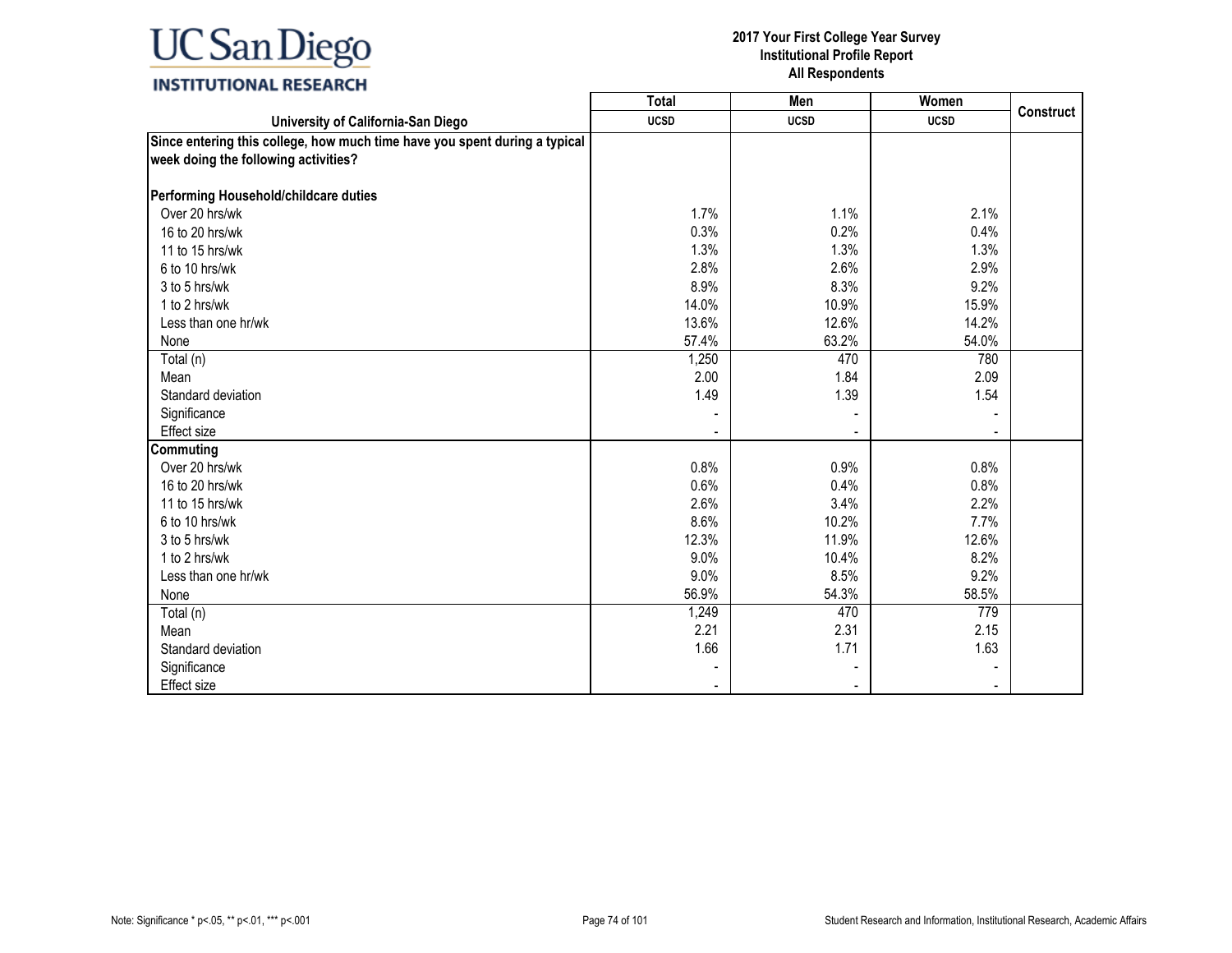### **INSTITUTIONAL RESEARCH**

|                                                                            | <b>Total</b> | Men         | Women       |                  |
|----------------------------------------------------------------------------|--------------|-------------|-------------|------------------|
| University of California-San Diego                                         | <b>UCSD</b>  | <b>UCSD</b> | <b>UCSD</b> | <b>Construct</b> |
| Since entering this college, how much time have you spent during a typical |              |             |             |                  |
| week doing the following activities?                                       |              |             |             |                  |
|                                                                            |              |             |             |                  |
| Praying/meditating                                                         |              |             |             |                  |
| Over 20 hrs/wk                                                             | 0.6%         | 0.2%        | 0.8%        |                  |
| 16 to 20 hrs/wk                                                            | 0.1%         | 0.0%        | 0.1%        |                  |
| 11 to 15 hrs/wk                                                            | 0.6%         | 1.1%        | 0.4%        |                  |
| 6 to 10 hrs/wk                                                             | 1.8%         | 2.8%        | 1.3%        |                  |
| 3 to 5 hrs/wk                                                              | 4.0%         | 4.9%        | 3.5%        |                  |
| 1 to 2 hrs/wk                                                              | 8.0%         | 7.2%        | 8.5%        |                  |
| Less than one hr/wk                                                        | 20.4%        | 18.7%       | 21.4%       |                  |
| None                                                                       | 64.5%        | 65.1%       | 64.1%       |                  |
| Total (n)                                                                  | 1,249        | 470         | 779         |                  |
| Mean                                                                       | 1.63         | 1.66        | 1.62        |                  |
| Standard deviation                                                         | 1.11         | 1.14        | 1.10        |                  |
| Significance                                                               |              |             |             |                  |
| Effect size                                                                |              |             |             |                  |
| Since entering this college, have you:                                     |              |             |             |                  |
|                                                                            |              |             |             |                  |
| Decided to pursue a different major                                        |              |             |             |                  |
| Yes                                                                        | 37.9%        | 38.0%       | 37.9%       |                  |
| No                                                                         | 62.1%        | 62.0%       | 62.1%       |                  |
| Total (n)                                                                  | 1,277        | 482         | 795         |                  |
| Remained undecided about a major                                           |              |             |             |                  |
| Yes                                                                        | 16.5%        | 16.4%       | 16.5%       |                  |
| No                                                                         | 83.5%        | 83.6%       | 83.5%       |                  |
| Total (n)                                                                  | 1,274        | 482         | 792         |                  |
| Failed one or more courses                                                 |              |             |             |                  |
| Yes                                                                        | 15.9%        | 15.3%       | 16.3%       |                  |
| No                                                                         | 84.1%        | 84.7%       | 83.7%       |                  |
| Total (n)                                                                  | 1,280        | 483         | 797         |                  |
| Taken an honors course                                                     |              |             |             |                  |
| Yes                                                                        | 7.1%         | 8.9%        | 6.1%        |                  |
| No                                                                         | 92.9%        | 91.1%       | 93.9%       |                  |
| Total (n)                                                                  | 1,274        | 482         | 792         |                  |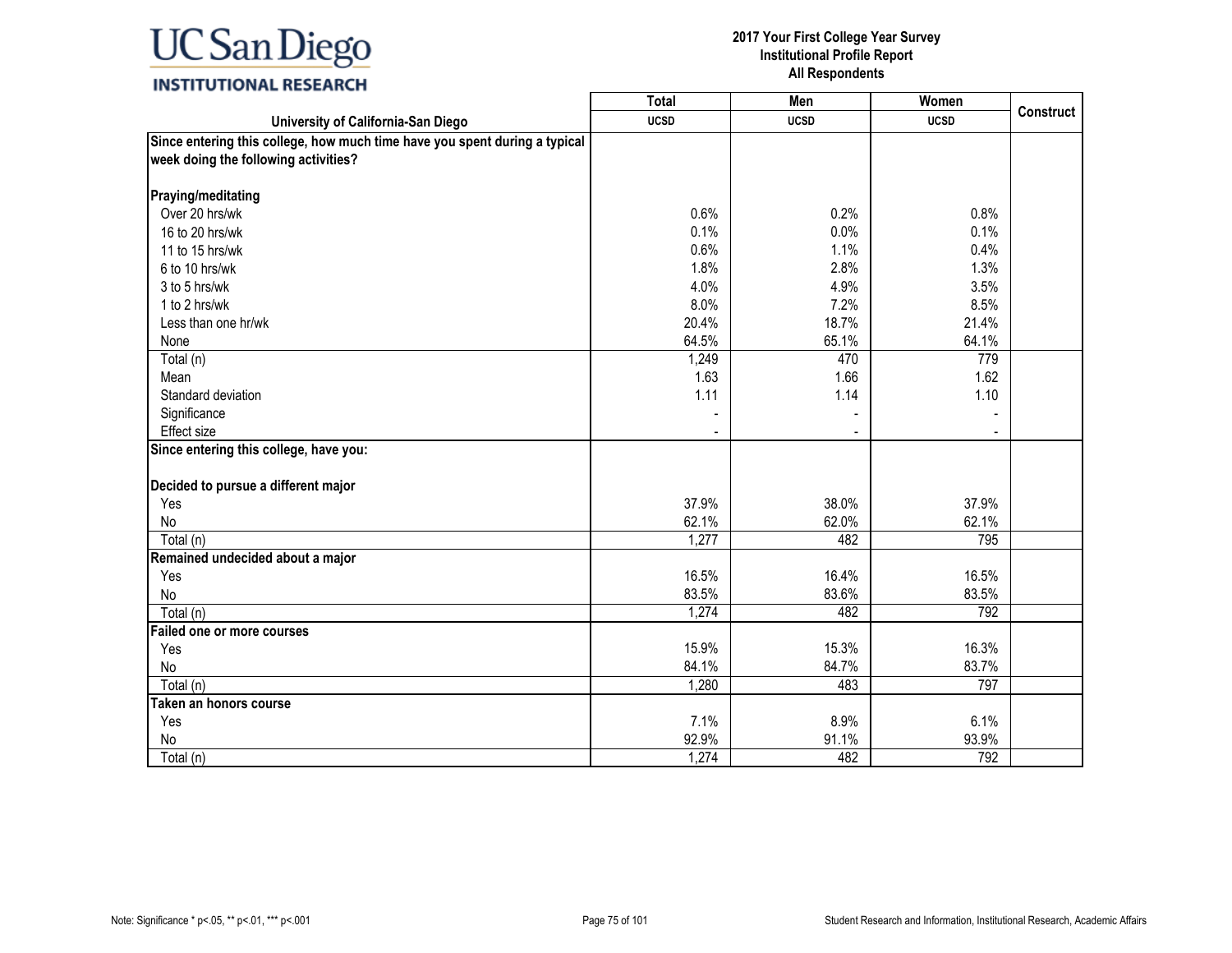|                                                                          | <b>Total</b> | Men         | Women       | <b>Construct</b> |
|--------------------------------------------------------------------------|--------------|-------------|-------------|------------------|
| University of California-San Diego                                       | <b>UCSD</b>  | <b>UCSD</b> | <b>UCSD</b> |                  |
| Since entering this college, have you:                                   |              |             |             |                  |
|                                                                          |              |             |             |                  |
| Taken a remedial or developmental course                                 |              |             |             |                  |
| Yes                                                                      | 8.1%         | 7.2%        | 8.5%        |                  |
| No                                                                       | 91.9%        | 92.8%       | 91.5%       |                  |
| Total (n)                                                                | 1,279        | 483         | 796         |                  |
| Enrolled in a formal program where a group of students takes two or more |              |             |             |                  |
| courses together (e.g., FIG, learning community, linked courses)         |              |             |             |                  |
| Yes                                                                      | 6.1%         | 6.6%        | 5.8%        |                  |
| No                                                                       | 93.9%        | 93.4%       | 94.2%       |                  |
| Total (n)                                                                | 1,275        | 483         | 792         |                  |
| Participated in an academic support program                              |              |             |             |                  |
| Yes                                                                      | 21.1%        | 16.1%       | 24.2%       |                  |
| <b>No</b>                                                                | 78.9%        | 83.9%       | 75.8%       |                  |
| Total (n)                                                                | 1,277        | 483         | 794         |                  |
| Participated in a common book or summer reading program in which all     |              |             |             |                  |
| students read and discuss the material                                   |              |             |             |                  |
| Yes                                                                      | 2.8%         | 2.7%        | 2.9%        |                  |
| No                                                                       | 97.2%        | 97.3%       | 97.1%       |                  |
| Total (n)                                                                | 1,275        | 482         | 793         |                  |
| Taken a course or first-year seminar designed to help students adjust to |              |             |             |                  |
| college                                                                  |              |             |             |                  |
| Yes                                                                      | 20.5%        | 20.4%       | 20.6%       |                  |
| No                                                                       | 79.5%        | 79.6%       | 79.4%       |                  |
| Total (n)                                                                | 1,274        | 481         | 793         |                  |
| Taken courses from more than one institution simultaneously              |              |             |             |                  |
| Yes                                                                      | 6.0%         | 6.6%        | 5.6%        |                  |
| No                                                                       | 94.0%        | 93.4%       | 94.4%       |                  |
| Total (n)                                                                | 1,275        | 483         | 792         |                  |
| Since entering this college, have you:                                   |              |             |             |                  |
|                                                                          |              |             |             |                  |
| Taken a course exclusively online                                        |              |             |             |                  |
| Yes                                                                      | 3.1%         | 3.7%        | 2.6%        |                  |
| No                                                                       | 96.9%        | 96.3%       | 97.4%       |                  |
| Total (n)                                                                | 1,276        | 482         | 794         |                  |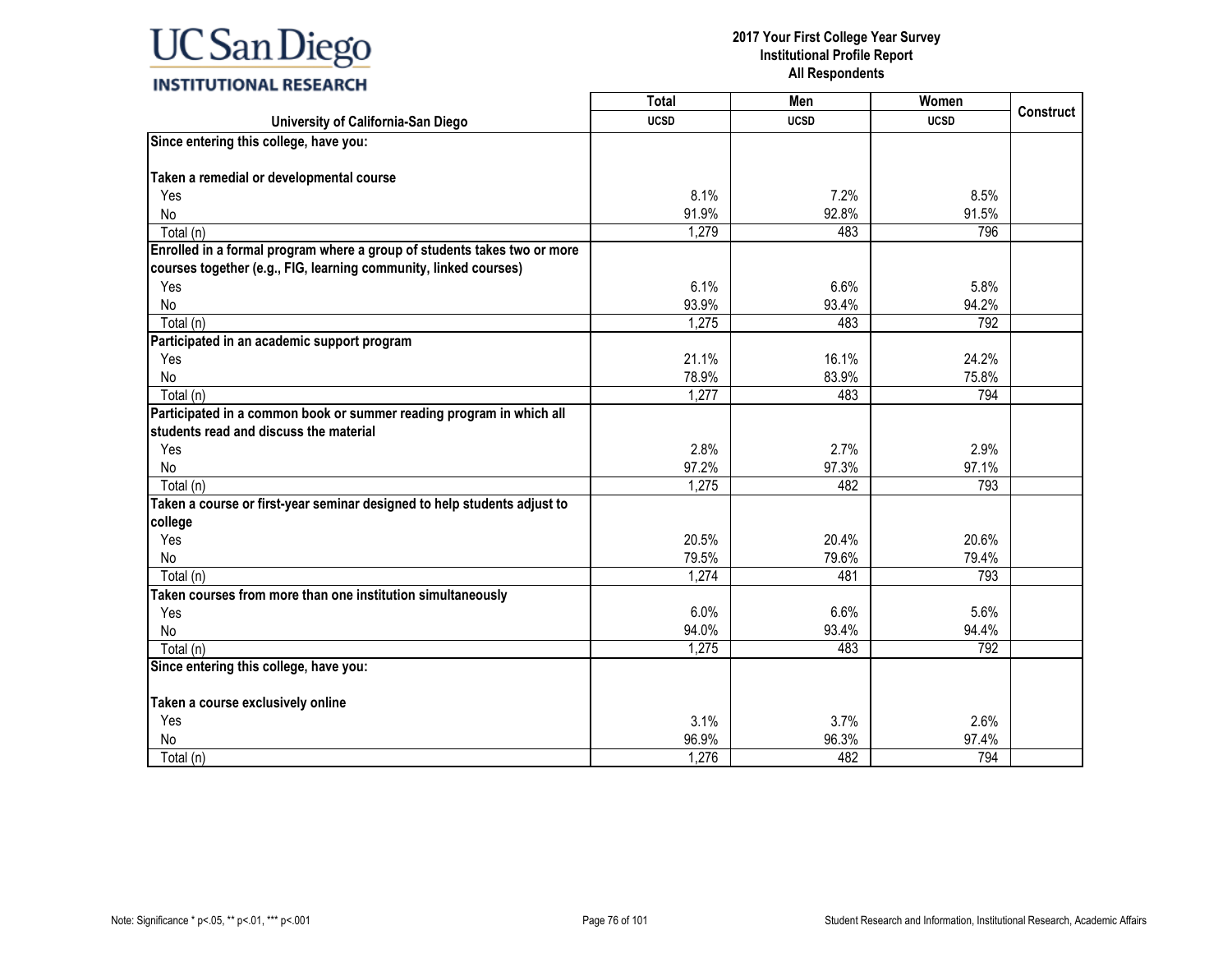|                                                                 | <b>Total</b> | Men         | Women       |                  |
|-----------------------------------------------------------------|--------------|-------------|-------------|------------------|
| University of California-San Diego                              | <b>UCSD</b>  | <b>UCSD</b> | <b>UCSD</b> | <b>Construct</b> |
| Since entering this college have you:                           |              |             |             |                  |
|                                                                 |              |             |             |                  |
| <b>Changed your career choice</b>                               |              |             |             |                  |
| Yes                                                             | 33.1%        | 28.4%       | 35.9%       |                  |
| No                                                              | 66.9%        | 71.6%       | 64.1%       |                  |
| Total (n)                                                       | 1,264        | 475         | 789         |                  |
| Held a full-time job (approx. 40 hours) while taking classes    |              |             |             |                  |
| Yes                                                             | 4.1%         | 3.2%        | 4.7%        |                  |
| No                                                              | 95.9%        | 96.8%       | 95.3%       |                  |
| Total (n)                                                       | 1,261        | 473         | 788         |                  |
| Joined a social fraternity or sorority                          |              |             |             |                  |
| Yes                                                             | 6.7%         | 6.3%        | 6.8%        |                  |
| No                                                              | 93.3%        | 93.7%       | 93.2%       |                  |
| Total (n)                                                       | 1,262        | 473         | 789         |                  |
| Joined a pre-professional or departmental club                  |              |             |             |                  |
| Yes                                                             | 21.0%        | 17.6%       | 23.1%       |                  |
| <b>No</b>                                                       | 79.0%        | 82.4%       | 76.9%       |                  |
| Total (n)                                                       | 1,264        | 476         | 788         |                  |
| Participated in an undergraduate research program               |              |             |             |                  |
| Yes                                                             | 11.6%        | 9.9%        | 12.7%       |                  |
| No                                                              | 88.4%        | 90.1%       | 87.3%       |                  |
| Total (n)                                                       | 1,265        | 476         | 789         |                  |
| Played club, intramural, or recreational sports                 |              |             |             |                  |
| Yes                                                             | 23.1%        | 27.8%       | 20.3%       |                  |
| No                                                              | 76.9%        | 72.2%       | 79.7%       |                  |
| Total (n)                                                       | 1,263        | 474         | 789         |                  |
| Played intercollegiate athletics (e.g., NCAA or NAIA-sponsored) |              |             |             |                  |
| Yes                                                             | 3.3%         | 4.6%        | 2.5%        |                  |
| No                                                              | 96.7%        | 95.4%       | 97.5%       |                  |
| Total (n)                                                       | 1,259        | 474         | 785         |                  |
| Sought personal counseling                                      |              |             |             |                  |
| Yes                                                             | 26.9%        | 24.2%       | 28.5%       |                  |
| No                                                              | 73.1%        | 75.8%       | 71.5%       |                  |
| Total (n)                                                       | 1,262        | 476         | 786         |                  |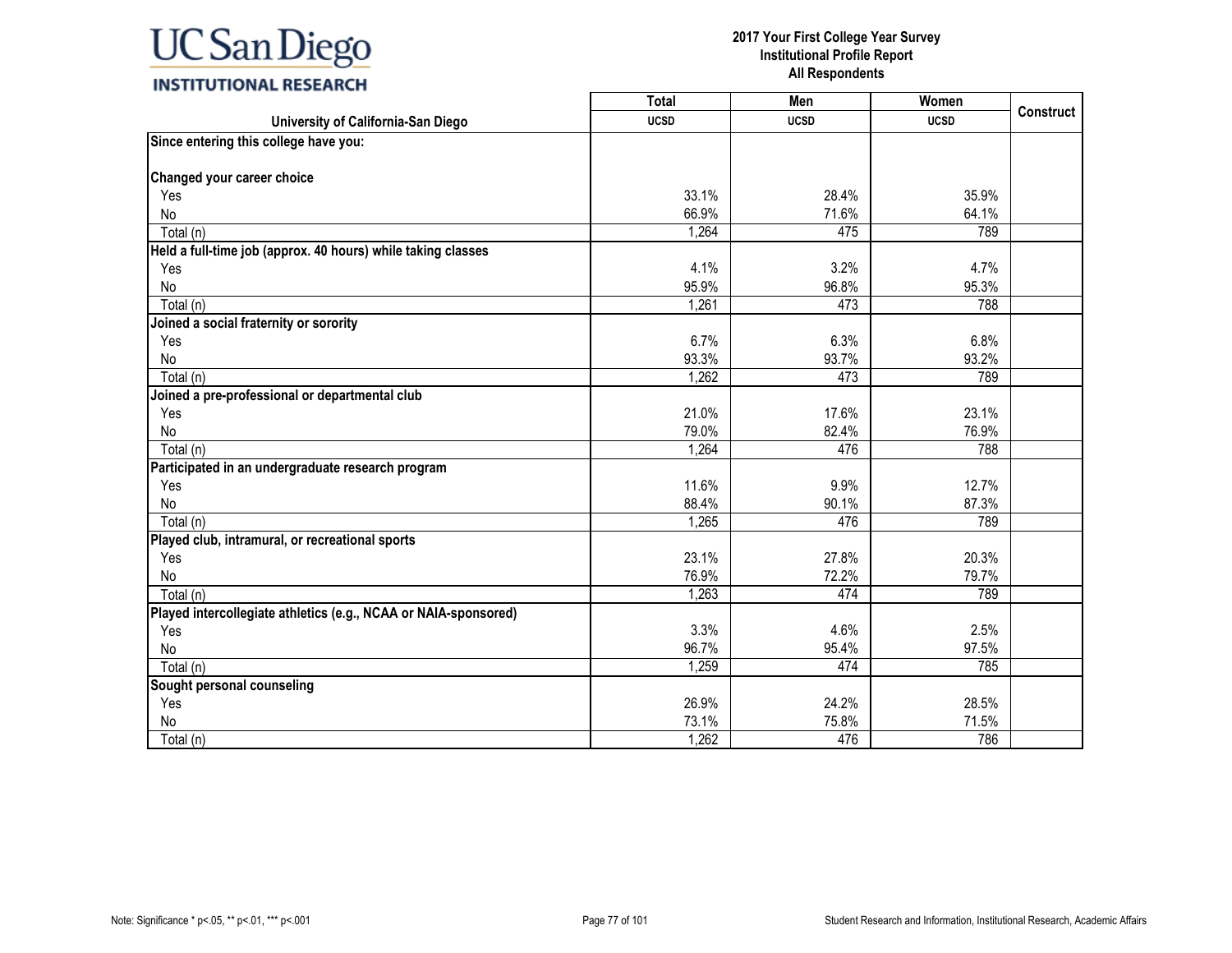|                                                                       | <b>Total</b> | Men         | Women       |                  |
|-----------------------------------------------------------------------|--------------|-------------|-------------|------------------|
| University of California-San Diego                                    | <b>UCSD</b>  | <b>UCSD</b> | <b>UCSD</b> | <b>Construct</b> |
| Since entering this college have you:                                 |              |             |             |                  |
|                                                                       |              |             |             |                  |
| Strengthened your religious or spiritual beliefs/convictions          |              |             |             |                  |
| Yes                                                                   | 21.9%        | 18.3%       | 24.1%       |                  |
| No                                                                    | 78.1%        | 81.7%       | 75.9%       |                  |
| Total (n)                                                             | 1,259        | 475         | 784         |                  |
| Had a roommate of a different race/ethnicity                          |              |             |             |                  |
| Yes                                                                   | 61.2%        | 57.4%       | 63.5%       |                  |
| No                                                                    | 38.8%        | 42.6%       | 36.5%       |                  |
| Total (n)                                                             | 1,265        | 476         | 789         |                  |
| Accumulated excessive credit card debt                                |              |             |             |                  |
| Yes                                                                   | 7.4%         | 7.6%        | 7.2%        |                  |
| No                                                                    | 92.6%        | 92.4%       | 92.8%       |                  |
| Total (n)                                                             | 1,263        | 476         | 787         |                  |
| Been a leader in an organization                                      |              |             |             |                  |
| Yes                                                                   | 18.5%        | 16.6%       | 19.6%       |                  |
| No                                                                    | 81.5%        | 83.4%       | 80.4%       |                  |
| Total (n)                                                             | 1,265        | 476         | 789         |                  |
| Voted in a national, state, or local election                         |              |             |             |                  |
| Yes                                                                   | 56.4%        | 47.6%       | 61.7%       |                  |
| No                                                                    | 43.6%        | 52.4%       | 38.3%       |                  |
| Total (n)                                                             | 1,264        | 475         | 789         |                  |
| Been made aware of your college's sexual harassment/assault reporting |              |             |             |                  |
| policy                                                                |              |             |             |                  |
| Yes                                                                   | 65.9%        | 62.6%       | 67.9%       |                  |
| No                                                                    | 34.1%        | 37.4%       | 32.1%       |                  |
| Total (n)                                                             | 1,263        | 476         | 787         |                  |
| Participated in: Student government                                   |              |             |             |                  |
| Yes                                                                   | 7.5%         | 6.9%        | 7.9%        |                  |
| No                                                                    | 92.5%        | 93.1%       | 92.1%       |                  |
| Total (n)                                                             | 1,262        | 476         | 786         |                  |
| Participated in: Leadership training                                  |              |             |             |                  |
| Yes                                                                   | 14.4%        | 11.1%       | 16.3%       |                  |
| No                                                                    | 85.6%        | 88.9%       | 83.7%       | Leadership       |
| Total (n)                                                             | 1,261        | 476         | 785         |                  |
| Participated in: An ethnic/racial student organization                |              |             |             |                  |
| Yes                                                                   | 13.9%        | 10.3%       | 16.2%       |                  |
| No                                                                    | 86.1%        | 89.7%       | 83.8%       |                  |
| $\overline{\text{Total}}$ (n)                                         | 1,262        | 476         | 786         |                  |
| Participated in: An LGBTQ student organization                        |              |             |             |                  |
| Yes                                                                   | 5.9%         | 4.4%        | 6.7%        |                  |
| No                                                                    | 94.1%        | 95.6%       | 93.3%       |                  |
| Total (n)                                                             | 1,264        | 476         | 788         |                  |
|                                                                       |              |             |             |                  |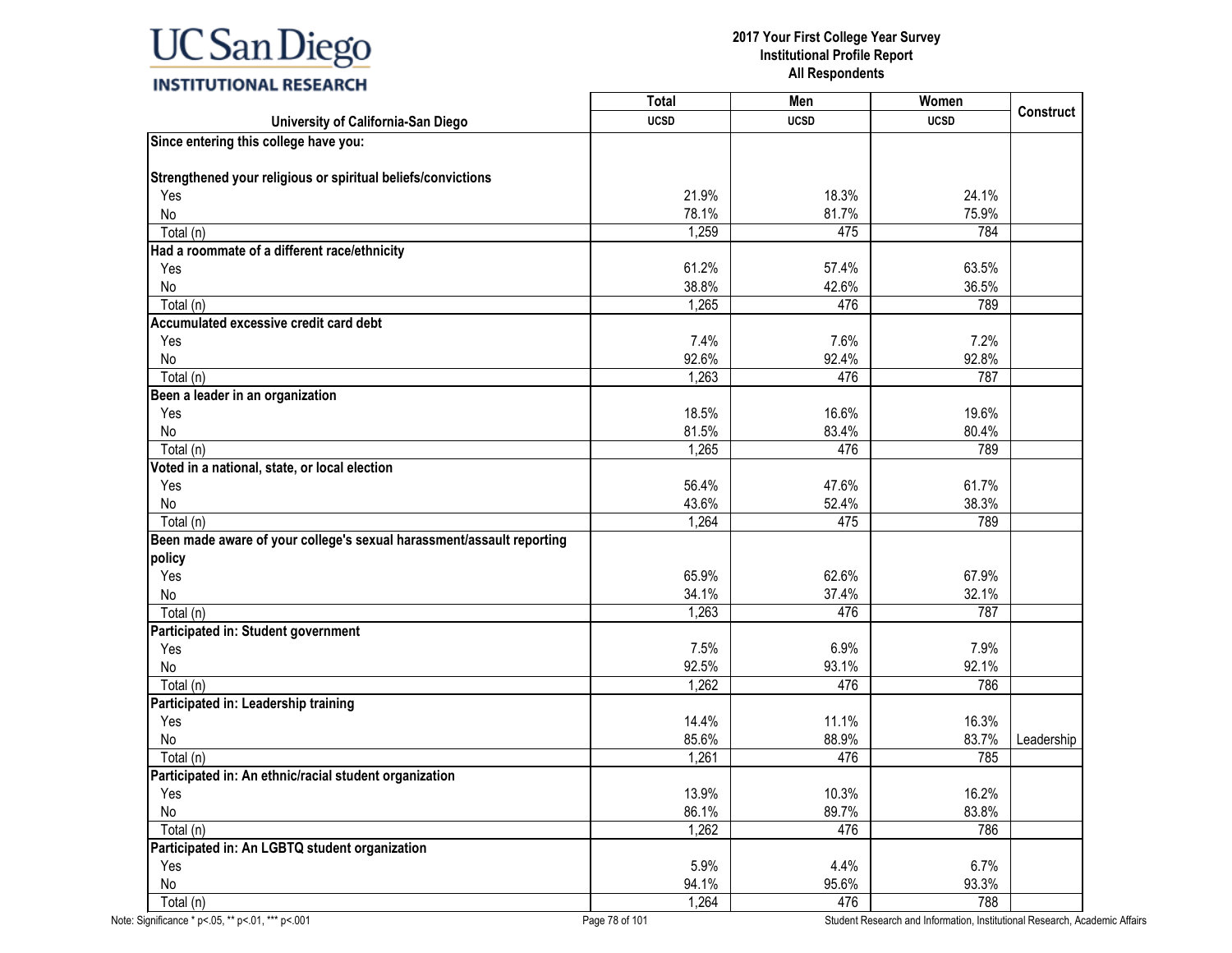

|                                                         | <b>Total</b>   | Men         | Women          |                  |
|---------------------------------------------------------|----------------|-------------|----------------|------------------|
| University of California-San Diego                      | <b>UCSD</b>    | <b>UCSD</b> | <b>UCSD</b>    | <b>Construct</b> |
| Participated in: A women's advocacy group               |                |             |                |                  |
| Yes                                                     | 7.0%           | 3.2%        | 9.3%           |                  |
| No                                                      | 93.0%          | 96.8%       | 90.7%          |                  |
| Total (n)                                               | 1,263          | 476         | 787            |                  |
| Since entering this college, indicate how often you:    |                |             |                |                  |
| Turned in course assignment(s) late                     |                |             |                |                  |
| Frequently                                              | 3.5%           | 4.5%        | 2.8%           | Academic         |
| Occasionally                                            | 27.0%          | 31.4%       | 24.3%          | Disengage-       |
| Not at all                                              | 69.5%          | 64.1%       | 72.8%          | ment             |
| Total (n)                                               | 1,238          | 465         | 773            |                  |
| Mean                                                    | 1.34           | 1.40        | 1.30           |                  |
| Standard deviation                                      | 0.54           | 0.58        | 0.52           |                  |
| Significance                                            |                |             |                |                  |
| <b>Effect</b> size                                      |                |             |                |                  |
| <b>Tutored another student</b>                          |                |             |                |                  |
| Frequently                                              | 6.1%           | 9.3%        | 4.2%           |                  |
| Occasionally                                            | 41.9%          | 46.1%       | 39.3%          |                  |
| Not at all                                              | 52.1%          | 44.6%       | 56.5%          |                  |
| Total (n)                                               | 1,235          | 464         | 771            |                  |
| Mean                                                    | 1.54           | 1.65        | 1.48           |                  |
| Standard deviation                                      | 0.61           | 0.64        | 0.58           |                  |
| Significance                                            |                |             |                |                  |
| <b>Effect size</b>                                      |                |             |                |                  |
| <b>Contributed to class discussions</b>                 |                |             |                |                  |
| Frequently                                              | 24.1%          | 22.7%       | 24.9%          |                  |
| Occasionally                                            | 64.2%          | 64.7%       | 63.9%          |                  |
| Not at all                                              | 11.7%          | 12.6%       | 11.2%          |                  |
| $\overline{\text{Total}}(n)$                            | 1,232          | 462         | 770            |                  |
| Mean                                                    | 2.12           | 2.10        | 2.14           |                  |
| Standard deviation                                      | 0.59           | 0.59        | 0.59           |                  |
| Significance                                            |                |             |                |                  |
| <b>Effect size</b>                                      |                |             |                |                  |
| Discussed course content with students outside of class |                |             |                |                  |
| Frequently                                              | 37.9%          | 34.3%       | 40.1%          |                  |
| Occasionally                                            | 53.4%          | 55.5%       | 52.2%          |                  |
| Not at all                                              | 8.6%           | 10.2%       | 7.8%           |                  |
| Total (n)                                               | 1,237          | 463         | 774            |                  |
| Mean                                                    | 2.29           | 2.24        | 2.32           |                  |
| Standard deviation                                      | 0.62           | 0.62        | 0.61           |                  |
| Significance                                            |                |             |                |                  |
| Effect size                                             | $\blacksquare$ |             | $\blacksquare$ |                  |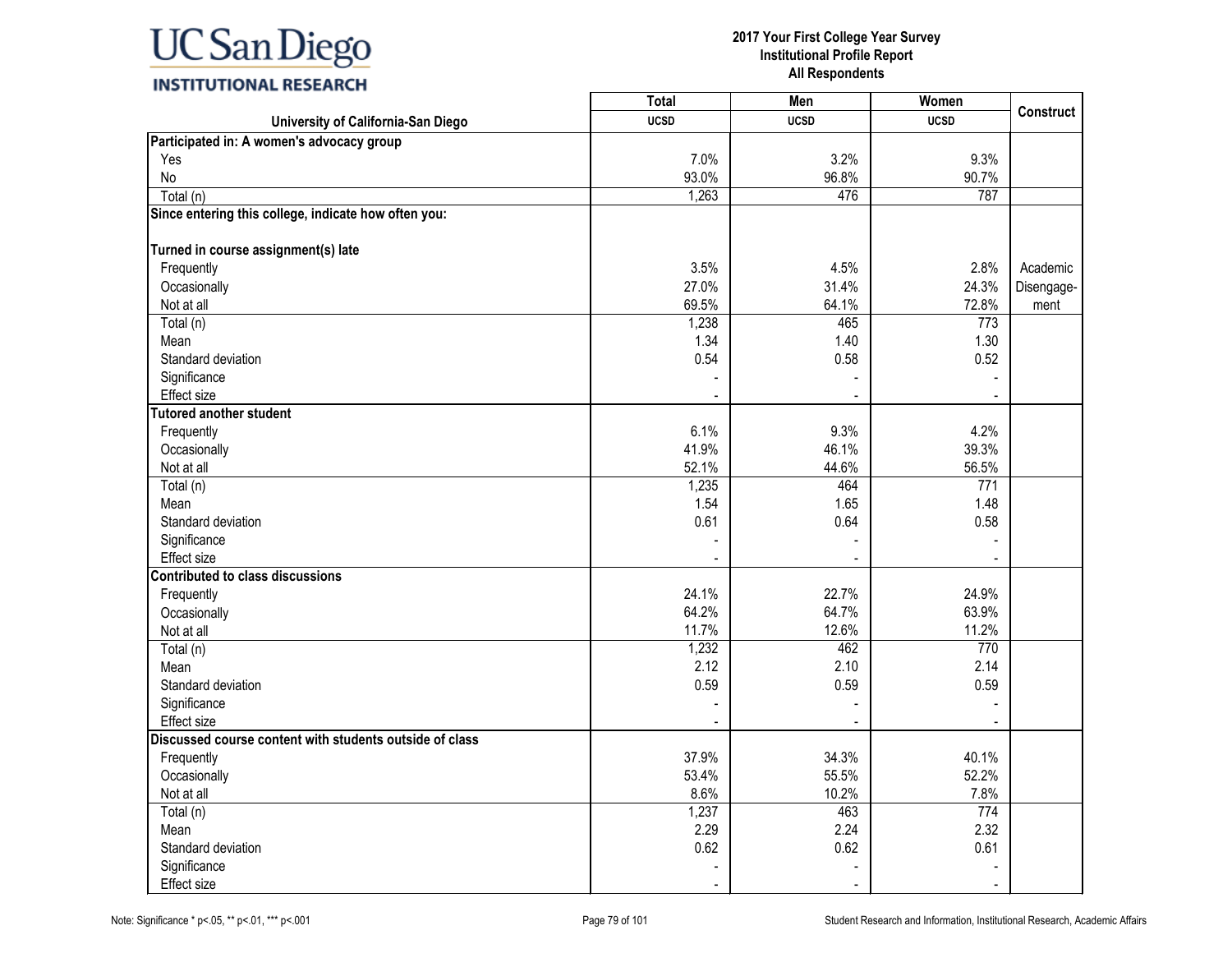#### **2017 Your First College Year Survey Institutional Profile Report All Respondents**

**Construct**

Academic Disengagement

|                                                      | Total       | Men         | Women       |
|------------------------------------------------------|-------------|-------------|-------------|
| University of California-San Diego                   | <b>UCSD</b> | <b>UCSD</b> | <b>UCSD</b> |
| Since entering this college, indicate how often you: |             |             |             |
| <b>Skipped class</b>                                 |             |             |             |
| Frequently                                           | 8.2%        | 9.3%        | 7.5%        |
| Occasionally                                         | 65.5%       | 64.7%       | 66.0%       |
| Not at all                                           | 26.3%       | 26.1%       | 26.5%       |
| Total (n)                                            | 1,238       | 464         | 774         |
| Mean                                                 | 1.82        | 1.83        | 1.81        |
| Standard deviation                                   | 0.56        | 0.57        | 0.55        |
| Significance                                         |             |             |             |
| Effect size                                          |             |             |             |
| <b>Received tutoring</b>                             |             |             |             |
| Frequently                                           | 9.2%        | 7.1%        | 10.5%       |
| Occasionally                                         | 38.6%       | 37.9%       | 39.0%       |
| Not at all                                           | 52.2%       | 55.0%       | 50.6%       |
| Total (n)                                            | 1,239       | 464         | 775         |
| Mean                                                 | 1.57        | 1.52        | 1.60        |
| Standard deviation                                   | 0.66        | 0.63        | 0.67        |
| Significance                                         |             |             |             |
| Effect size                                          |             |             |             |
| Communicated regularly with your professors          |             |             |             |
| Frequently                                           | 6.8%        | 7.8%        | 6.2%        |
| Occasionally                                         | 41.8%       | 43.5%       | 40.7%       |
| Not at all                                           | 51.5%       | 48.7%       | 53.1%       |
| Total (n)                                            | 1,238       | 464         | 774         |
| Mean                                                 | 1.55        | 1.59        | 1.53        |
| Standard deviation                                   | 0.62        | 0.63        | 0.61        |
| Significance                                         |             |             |             |
| <b>Effect size</b>                                   |             |             |             |
| Worked on a professor's research project             |             |             |             |
| Frequently                                           | 2.3%        | 2.6%        | 2.1%        |
| Occasionally                                         | 8.8%        | 11.2%       | 7.4%        |
| Not at all                                           | 88.9%       | 86.2%       | 90.6%       |
| Total (n)                                            | 1,236       | 463         | 773         |
| Mean                                                 | 1.13        | 1.16        | 1.12        |
| Standard deviation                                   | 0.40        | 0.44        | 0.38        |
| Significance                                         |             |             |             |

Significance - - - Effect size - - -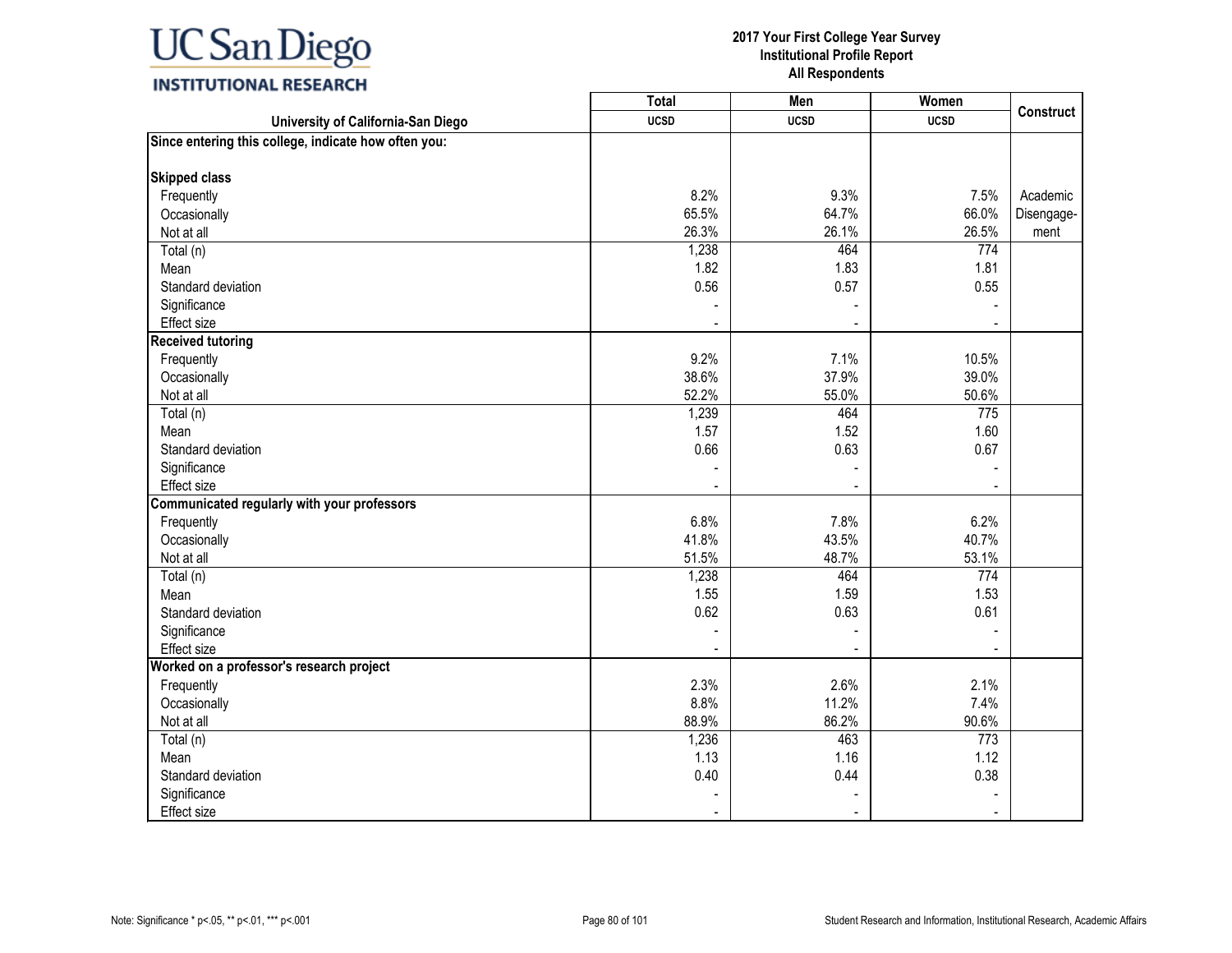|                                                                   | <b>Total</b> | Men         | Women                    |                  |
|-------------------------------------------------------------------|--------------|-------------|--------------------------|------------------|
| University of California-San Diego                                | <b>UCSD</b>  | <b>UCSD</b> | <b>UCSD</b>              | <b>Construct</b> |
| Since entering this college, indicate how often you:              |              |             |                          |                  |
|                                                                   |              |             |                          |                  |
| Turned in course assignments that did not reflect your best work  |              |             |                          |                  |
| Frequently                                                        | 10.8%        | 13.4%       | 9.2%                     | Academic         |
| Occasionally                                                      | 65.2%        | 63.7%       | 66.0%                    | Disengage-       |
| Not at all                                                        | 24.1%        | 22.9%       | 24.8%                    | ment             |
| Total (n)                                                         | 1,237        | 463         | 774                      |                  |
| Mean                                                              | 1.87         | 1.90        | 1.84                     |                  |
| Standard deviation                                                | 0.58         | 0.60        | 0.56                     |                  |
| Significance                                                      |              |             |                          |                  |
| Effect size                                                       |              |             |                          |                  |
| Had difficulty getting along with your roommate(s) / housemate(s) |              |             |                          |                  |
| Frequently                                                        | 12.2%        | 11.0%       | 12.9%                    |                  |
| Occasionally                                                      | 35.7%        | 33.2%       | 37.2%                    |                  |
| Not at all                                                        | 52.1%        | 55.8%       | 49.9%                    |                  |
| Total (n)                                                         | 1,239        | 464         | 775                      |                  |
| Mean                                                              | 1.60         | 1.55        | 1.63                     |                  |
| Standard deviation                                                | 0.70         | 0.68        | 0.70                     |                  |
| Significance                                                      |              |             |                          |                  |
| <b>Effect size</b>                                                |              |             | $\overline{\phantom{a}}$ |                  |
| Since entering this college, indicate how often you:              |              |             |                          |                  |
|                                                                   |              |             |                          |                  |
| Witnessed academic dishonesty/cheating                            |              |             |                          |                  |
| Frequently                                                        | 5.0%         | 6.9%        | 3.9%                     |                  |
| Occasionally                                                      | 26.5%        | 31.5%       | 23.5%                    |                  |
| Not at all                                                        | 68.5%        | 61.6%       | 72.6%                    |                  |
| Total (n)                                                         | 1,237        | 464         | 773                      |                  |
| Mean                                                              | 1.37         | 1.45        | 1.31                     |                  |
| Standard deviation                                                | 0.58         | 0.62        | 0.54                     |                  |
| Significance                                                      |              |             |                          |                  |
| Effect size                                                       |              |             |                          |                  |
| Went home for the weekend                                         |              |             |                          |                  |
| Frequently                                                        | 24.3%        | 23.3%       | 24.9%                    |                  |
| Occasionally                                                      | 36.3%        | 33.3%       | 38.1%                    |                  |
| Not at all                                                        | 39.4%        | 43.4%       | 37.0%                    |                  |
| Total (n)                                                         | 1,235        | 463         | 772                      |                  |
| Mean                                                              | 1.85         | 1.80        | 1.88                     |                  |
| Standard deviation                                                | 0.78         | 0.79        | 0.78                     |                  |
| Significance                                                      |              |             |                          |                  |
| Effect size                                                       |              |             |                          |                  |
|                                                                   |              |             |                          |                  |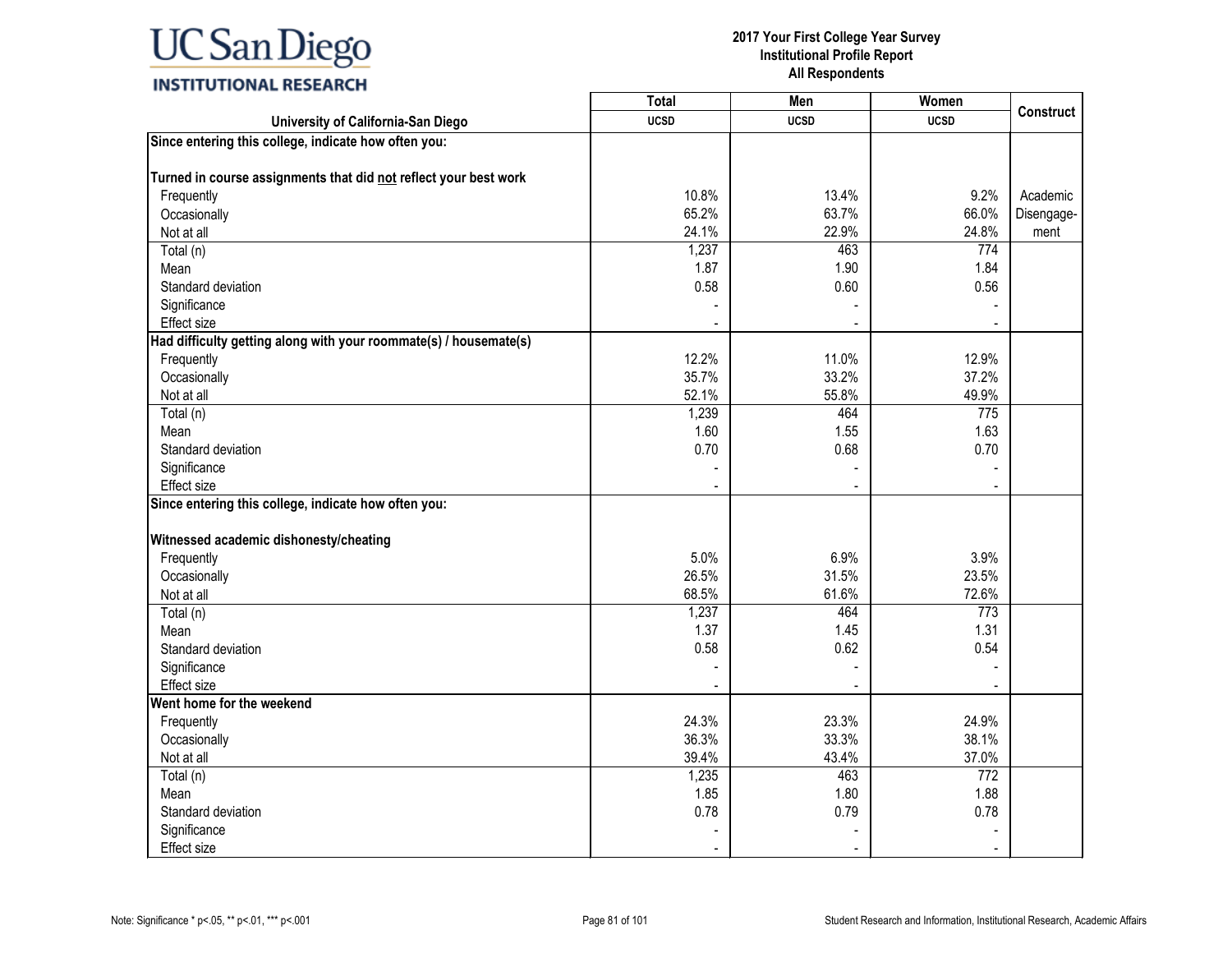|                                                      | <b>Total</b> | Men         | Women       |                  |
|------------------------------------------------------|--------------|-------------|-------------|------------------|
| University of California-San Diego                   | <b>UCSD</b>  | <b>UCSD</b> | <b>UCSD</b> | <b>Construct</b> |
| Received advice/counseling from another student      |              |             |             |                  |
| Frequently                                           | 9.9%         | 6.9%        | 11.6%       |                  |
| Occasionally                                         | 59.1%        | 61.3%       | 57.8%       |                  |
| Not at all                                           | 31.0%        | 31.7%       | 30.6%       |                  |
| Total (n)                                            | 1,238        | 463         | 775         |                  |
| Mean                                                 | 1.79         | 1.75        | 1.81        |                  |
| Standard deviation                                   | 0.60         | 0.57        | 0.62        |                  |
| Significance                                         |              |             |             |                  |
| Effect size                                          |              |             |             |                  |
| Since entering this college, indicate how often you: |              |             |             |                  |
| Fell asleep in class                                 |              |             |             |                  |
| Frequently                                           | 6.2%         | 6.7%        | 5.9%        | Academic         |
| Occasionally                                         | 35.4%        | 37.3%       | 34.3%       | Disengage-       |
| Not at all                                           | 58.4%        | 56.0%       | 59.7%       | ment             |
| Total (n)                                            | 1,239        | 464         | 775         |                  |
| Mean                                                 | 1.48         | 1.51        | 1.46        |                  |
| Standard deviation                                   | 0.61         | 0.62        | 0.61        |                  |
| Significance                                         |              |             |             |                  |
| Effect size                                          |              |             |             |                  |
| Had difficulty getting the courses you need          |              |             |             |                  |
| Frequently                                           | 22.2%        | 19.2%       | 24.1%       |                  |
| Occasionally                                         | 47.5%        | 47.2%       | 47.7%       |                  |
| Not at all                                           | 30.2%        | 33.6%       | 28.2%       |                  |
| Total (n)                                            | 1,237        | 464         | 773         |                  |
| Mean                                                 | 1.92         | 1.86        | 1.96        |                  |
| Standard deviation                                   | 0.72         | 0.71        | 0.72        |                  |
| Significance                                         |              |             |             |                  |
| Effect size                                          |              |             |             |                  |
| Texted or used social media during class             |              |             |             |                  |
| Frequently                                           | 26.8%        | 25.1%       | 27.9%       |                  |
| Occasionally                                         | 57.4%        | 55.1%       | 58.7%       |                  |
| Not at all                                           | 15.8%        | 19.9%       | 13.4%       |                  |
| Total (n)                                            | 1,238        | 463         | 775         |                  |
| Mean                                                 | 2.11         | 2.05        | 2.14        |                  |
| Standard deviation                                   | 0.64         | 0.67        | 0.63        |                  |
| Significance                                         |              |             |             |                  |
| Effect size                                          | $\sim$       | $\sim$      |             |                  |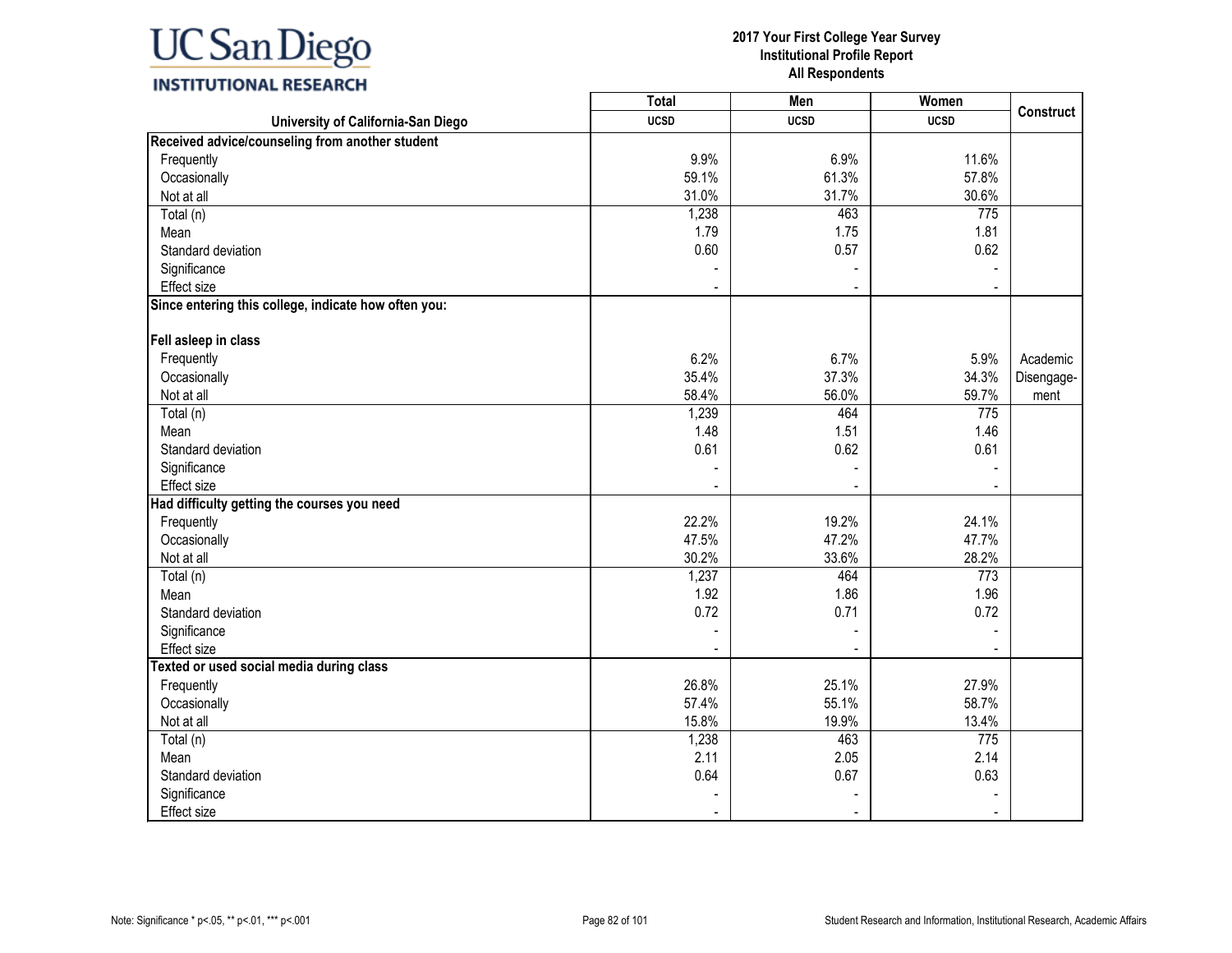

#### **2017 Your First College Year Survey Institutional Profile Report All Respondents**

 $\overline{\mathbf{1}}$ 

T

|  | INSTITUTIONAL RESEARCH |
|--|------------------------|
|  |                        |

|                                                         | <b>Total</b> | Men         | Women       | <b>Construct</b> |
|---------------------------------------------------------|--------------|-------------|-------------|------------------|
| University of California-San Diego                      | <b>UCSD</b>  | <b>UCSD</b> | <b>UCSD</b> |                  |
| Worked with classmates on group projects                |              |             |             |                  |
| Frequently                                              | 14.2%        | 13.8%       | 14.5%       |                  |
| Occasionally                                            | 65.0%        | 62.4%       | 66.5%       |                  |
| Not at all                                              | 20.8%        | 23.8%       | 19.0%       |                  |
| $\overline{T}$ otal (n)                                 | 1,236        | 463         | 773         |                  |
| Mean                                                    | 1.93         | 1.90        | 1.95        |                  |
| Standard deviation                                      | 0.59         | 0.61        | 0.58        |                  |
| Significance                                            |              |             |             |                  |
| Effect size                                             |              |             |             |                  |
| Accessed your campus' library resources electronically  |              |             |             |                  |
| Frequently                                              | 16.0%        | 12.3%       | 18.2%       |                  |
| Occasionally                                            | 54.4%        | 50.6%       | 56.7%       |                  |
| Not at all                                              | 29.6%        | 37.1%       | 25.1%       |                  |
| Total (n)                                               | 1,238        | 464         | 774         |                  |
| Mean                                                    | 1.86         | 1.75        | 1.93        |                  |
| <b>Standard Deviation</b>                               | 0.66         | 0.66        | 0.65        |                  |
| Significance                                            |              |             |             |                  |
| <b>Effect Size</b>                                      |              |             |             |                  |
| Made a presentation in class                            |              |             |             |                  |
| Frequently                                              | 5.9%         | 6.0%        | 5.8%        |                  |
| Occasionally                                            | 57.4%        | 56.4%       | 58.0%       |                  |
| Not at all                                              | 36.7%        | 37.6%       | 36.2%       |                  |
| Total (n)                                               | 1,234        | 463         | 771         |                  |
| Mean                                                    | 1.69         | 1.68        | 1.70        |                  |
| Standard deviation                                      | 0.58         | 0.58        | 0.57        |                  |
| Significance                                            |              |             |             |                  |
| Effect size                                             |              |             |             |                  |
| Used the institution's course catalog (paper or online) |              |             |             |                  |
| Frequently                                              | 23.0%        | 19.8%       | 24.9%       |                  |
| Occasionally                                            | 52.0%        | 51.7%       | 52.2%       |                  |
| Not at all                                              | 25.0%        | 28.4%       | 22.9%       |                  |
| Total (n)                                               | 1,236        | 464         | 772         |                  |
| Mean                                                    | 1.98         | 1.91        | 2.02        |                  |
| Standard deviation                                      | 0.69         | 0.69        | 0.69        |                  |
| Significance                                            |              |             |             |                  |
| Effect size                                             |              |             |             |                  |
| Are you currently registered to vote?                   |              |             |             |                  |
| Ineligible                                              | 13.3%        | 13.5%       | 13.2%       |                  |
| Yes                                                     | 73.1%        | 68.9%       | 75.7%       |                  |
| No                                                      | 13.6%        | 17.6%       | 11.1%       |                  |
| Total (n)                                               | 1,247        | 466         | 781         |                  |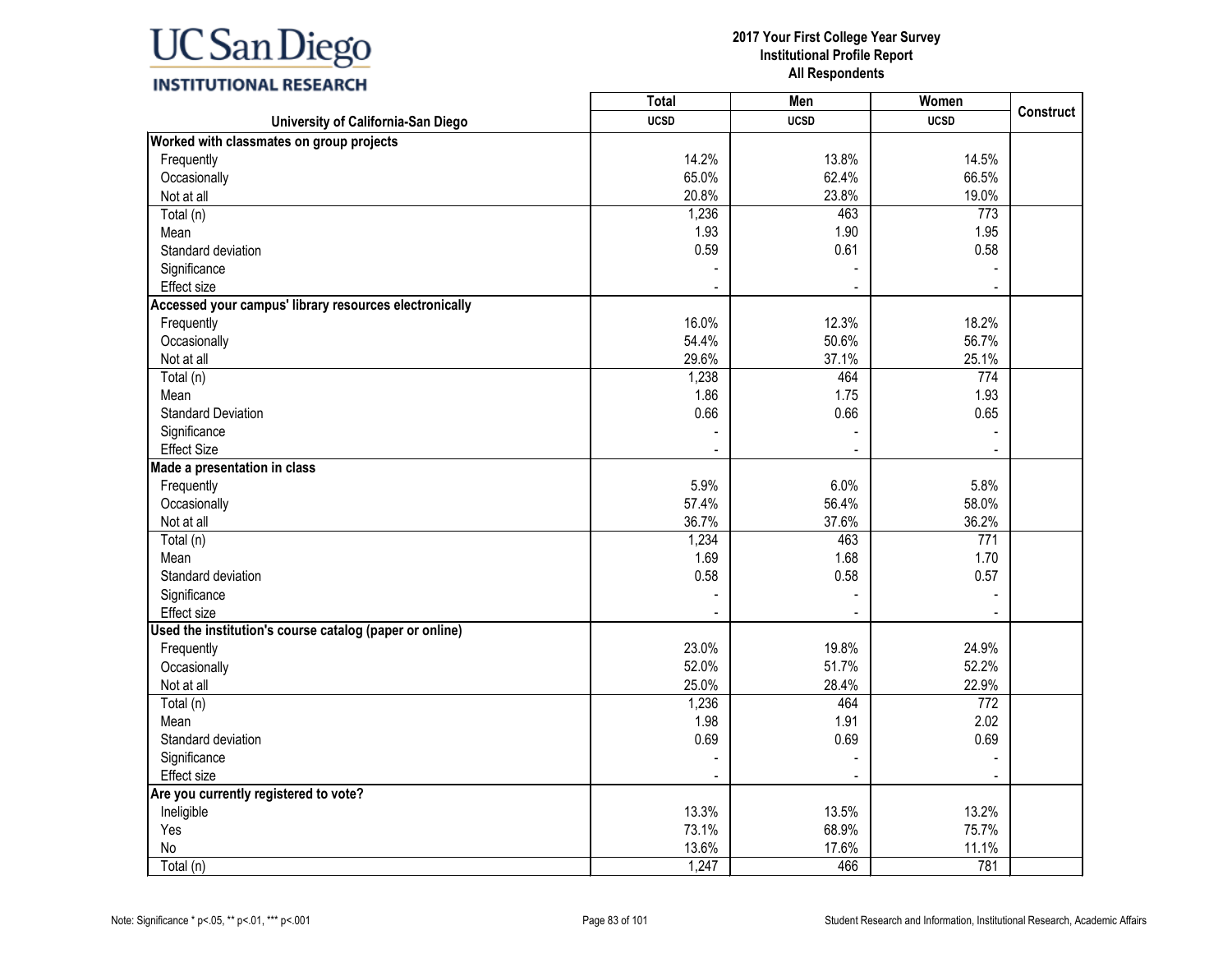### **INSTITUTIONAL RESEARCH**

|                                                                              | <b>Total</b> | Men         | Women       |                  |
|------------------------------------------------------------------------------|--------------|-------------|-------------|------------------|
| University of California-San Diego                                           | <b>UCSD</b>  | <b>UCSD</b> | <b>UCSD</b> | <b>Construct</b> |
| If you could make your college choice over, would you still choose to enroll |              |             |             |                  |
| at your current (or most recent) college?                                    |              |             |             |                  |
| Definitely yes                                                               | 36.1%        | 34.3%       | 37.2%       |                  |
| Probably yes                                                                 | 38.0%        | 35.6%       | 39.5%       |                  |
| Probably not                                                                 | 13.2%        | 14.3%       | 12.5%       |                  |
| Definitely not                                                               | 5.9%         | 8.3%        | 4.5%        | Overall          |
| Not sure yet                                                                 | 6.8%         | 7.5%        | 6.4%        | Satisfaction     |
| Total (n)                                                                    | 1,252        | 469         | 783         |                  |
| Mean                                                                         | 3.91         | 3.81        | 3.97        |                  |
| Standard deviation                                                           | 1.15         | 1.21        | 1.12        |                  |
| Significance                                                                 |              |             |             |                  |
| <b>Effect size</b>                                                           |              |             |             |                  |
| What do you think you will be doing in Fall 2017?                            |              |             |             |                  |
| Attending your current (or most recent) institution                          | 95.6%        | 94.2%       | 96.4%       |                  |
| Attending another institution                                                | 2.4%         | 2.4%        | 2.4%        |                  |
| Don't know / have not decided yet                                            | 1.5%         | 2.6%        | 0.9%        |                  |
| Not attending any institution                                                | 0.5%         | 0.9%        | 0.3%        |                  |
| Total (n)                                                                    | 1,249        | 467         | 782         |                  |
| Do you plan to do any of the following this summer?                          |              |             |             |                  |
|                                                                              |              |             |             |                  |
| Take courses at this institution                                             |              |             |             |                  |
| No                                                                           | 62.3%        | 59.6%       | 63.9%       |                  |
| Yes                                                                          | 37.7%        | 40.4%       | 36.1%       |                  |
| Total (n)                                                                    | 1,208        | 451         | 757         |                  |
| Take courses at another institution                                          |              |             |             |                  |
| No                                                                           | 74.0%        | 76.9%       | 72.3%       |                  |
| Yes                                                                          | 26.0%        | 23.1%       | 27.7%       |                  |
| Total (n)                                                                    | 1,189        | 442         | 747         |                  |
| Work for pay                                                                 |              |             |             |                  |
| No                                                                           | 29.5%        | 33.0%       | 27.5%       |                  |
| Yes                                                                          | 70.5%        | 67.0%       | 72.5%       |                  |
| Total (n)                                                                    | 1,199        | 445         | 754         |                  |
| Do you plan to do any of the following this summer?                          |              |             |             |                  |
| Perform volunteer work                                                       |              |             |             |                  |
| No                                                                           | 54.1%        | 64.9%       | 47.7%       |                  |
| Yes                                                                          | 45.9%        | 35.1%       | 52.3%       |                  |
| Total (n)                                                                    | 1,184        | 439         | 745         |                  |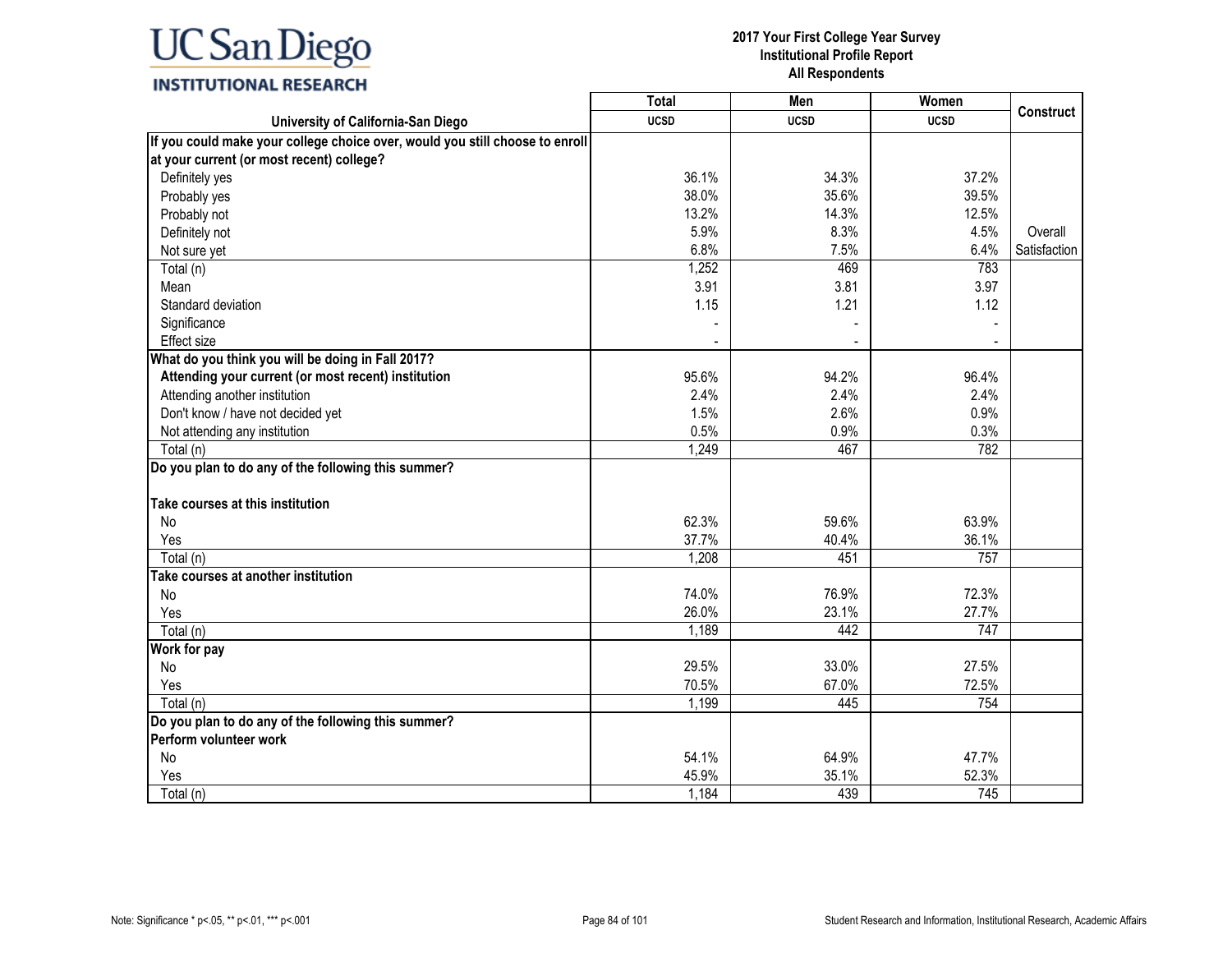|                                                                         | Total       | Men         | Women       | <b>Construct</b> |
|-------------------------------------------------------------------------|-------------|-------------|-------------|------------------|
| University of California-San Diego                                      | <b>UCSD</b> | <b>UCSD</b> | <b>UCSD</b> |                  |
| Do you plan to do any of the following this summer?                     |             |             |             |                  |
|                                                                         |             |             |             |                  |
| Participate in an internship                                            |             |             |             |                  |
| No                                                                      | 67.4%       | 64.9%       | 68.9%       |                  |
| Yes                                                                     | 32.6%       | 35.1%       | 31.1%       |                  |
| Total (n)                                                               | 1,193       | 445         | 748         |                  |
| <b>Travel</b>                                                           |             |             |             |                  |
| No                                                                      | 38.0%       | 44.4%       | 34.2%       |                  |
| Yes                                                                     | 62.0%       | 55.6%       | 65.8%       |                  |
| Total (n)                                                               | 1,197       | 446         | 751         |                  |
| Are you currently a full-time or part-time student?                     |             |             |             |                  |
| Full-time                                                               | 99.3%       | 99.5%       | 99.2%       |                  |
| Part-time                                                               | 0.7%        | 0.5%        | 0.8%        |                  |
| Not enrolled                                                            | 0.0%        | 0.0%        | 0.0%        |                  |
| Total (n)                                                               | 1,515       | 564         | 951         |                  |
| Did you transfer into this institution from another college/university? |             |             |             |                  |
| Yes                                                                     | 29.9%       | 36.2%       | 26.2%       |                  |
| No                                                                      | 70.1%       | 63.8%       | 73.8%       |                  |
| Total (n)                                                               | 1,223       | 459         | 764         |                  |
| What year did you first enter this college:                             |             |             |             |                  |
| 2012 or earlier                                                         | 0.0%        | 0.0%        | 0.0%        |                  |
| 2013                                                                    | 0.0%        | 0.0%        | 0.0%        |                  |
| 2014                                                                    | 0.1%        | 0.0%        | 0.1%        |                  |
| 2015                                                                    | 0.1%        | 0.0%        | 0.1%        |                  |
| 2016 or 2017                                                            | 99.9%       | 100.0%      | 99.8%       |                  |
| Total (n)                                                               | 1,453       | 540         | 913         |                  |
| What year did you first enter your 1st college:                         |             |             |             |                  |
| 2012 or earlier                                                         | 8.3%        | 9.8%        | 7.4%        |                  |
| 2013                                                                    | 7.4%        | 8.1%        | 6.9%        |                  |
| 2014                                                                    | 10.6%       | 11.9%       | 9.7%        |                  |
| 2015                                                                    | 1.1%        | 1.3%        | 1.0%        |                  |
| 2016 or 2017                                                            | 72.7%       | 68.8%       | 75.0%       |                  |
| Total (n)                                                               | 1,412       | 529         | 883         |                  |
| Is English your native language?                                        |             |             |             |                  |
| Yes                                                                     | 78.0%       | 80.2%       | 76.7%       |                  |
| No                                                                      | 22.0%       | 19.8%       | 23.3%       |                  |
| Total (n)                                                               | 1,224       | 460         | 764         |                  |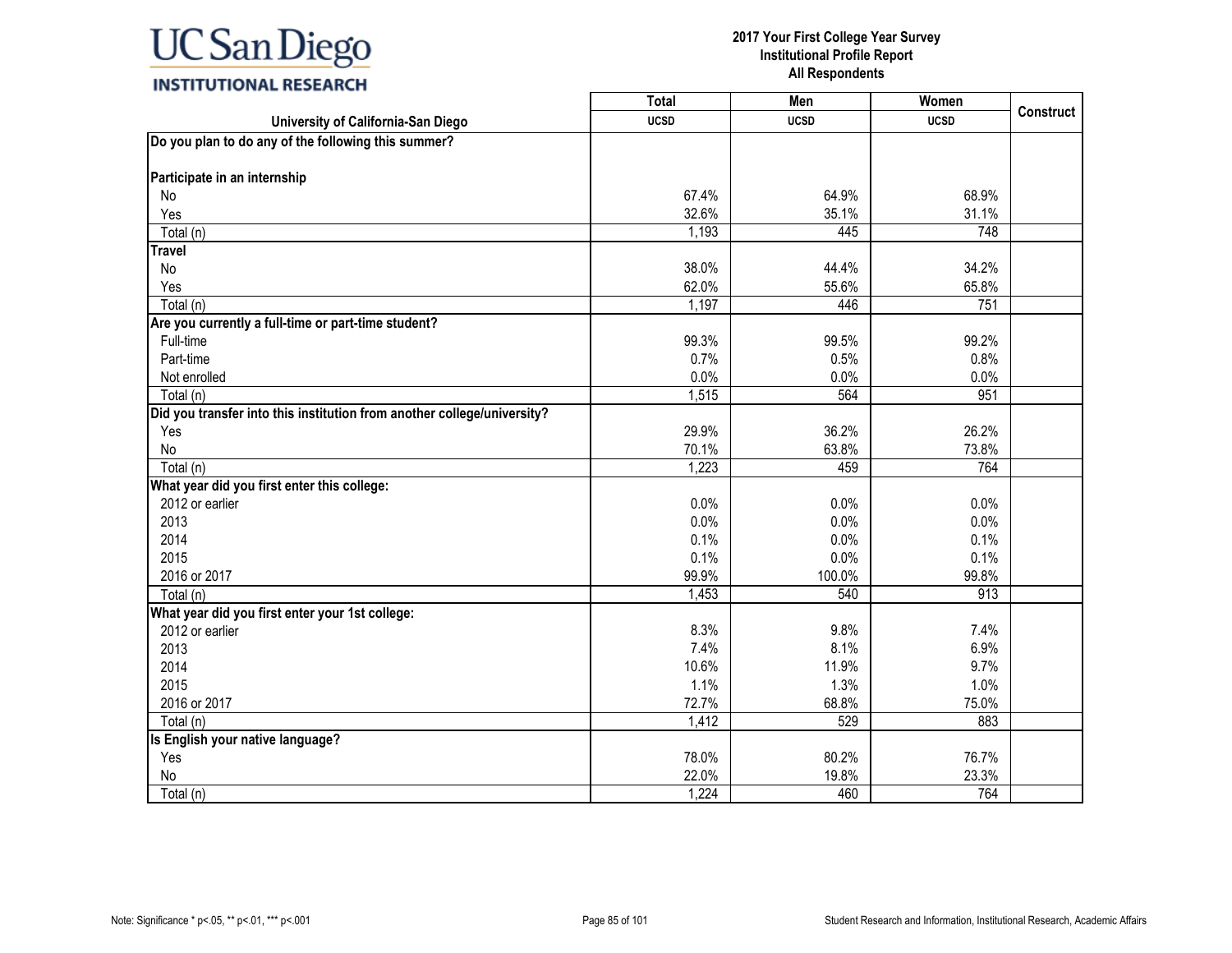

#### **2017 Your First College Year Survey Institutional Profile Report All Respondents**

┑

┰

| <b>INSTITUTIONAL RESEARCH</b> |  |
|-------------------------------|--|
|-------------------------------|--|

|                                                                           | Total       | Men         | Women       | <b>Construct</b> |
|---------------------------------------------------------------------------|-------------|-------------|-------------|------------------|
| University of California-San Diego                                        | <b>UCSD</b> | <b>UCSD</b> | <b>UCSD</b> |                  |
| Do you identify as transgender?                                           |             |             |             |                  |
| Yes                                                                       | 0.8%        | 0.5%        | 0.9%        |                  |
| No                                                                        | 99.2%       | 99.5%       | 99.1%       |                  |
| Total (n)                                                                 | 1,511       | 562         | 949         |                  |
| What is your sexual orientation?                                          |             |             |             |                  |
| Heterosexual/Straight                                                     | 85.4%       | 88.8%       | 83.4%       |                  |
| Gay                                                                       | 2.2%        | 6.0%        | 0.0%        |                  |
| Lesbian                                                                   | 1.1%        | 0.0%        | 1.8%        |                  |
| Bisexual                                                                  | 7.3%        | 3.4%        | 9.7%        |                  |
| Queer                                                                     | 1.7%        | 0.2%        | 2.6%        |                  |
| Other                                                                     | 2.2%        | 1.6%        | 2.5%        |                  |
| Total (n)                                                                 | 1,518       | 565         | 953         |                  |
| To what extent are the following statements true to you:                  |             |             |             |                  |
| I have a strong sense of belonging to a community of scientists           |             |             |             |                  |
| Strongly agree                                                            | 7.7%        | 10.7%       | 5.9%        |                  |
| Agree Somewhat                                                            | 27.1%       | 27.6%       | 26.9%       |                  |
| Neutral                                                                   | 28.2%       | 28.0%       | 28.3%       |                  |
| Disagree Somewhat                                                         | 18.9%       | 16.1%       | 20.5%       |                  |
| <b>Strongly Disagree</b>                                                  | 18.1%       | 17.6%       | 18.3%       |                  |
| Total (n)                                                                 | 1,234       | 460         | 774         |                  |
| Significance                                                              |             |             |             |                  |
| derive a great personal satisfaction from working on a team that is doing |             |             |             |                  |
| important research                                                        |             |             |             |                  |
| Strongly agree                                                            | 15.0%       | 17.0%       | 13.9%       |                  |
| Agree Somewhat                                                            | 34.0%       | 36.5%       | 32.5%       |                  |
| Neutral                                                                   | 31.7%       | 29.3%       | 33.0%       |                  |
| Disagree Somewhat                                                         | 8.8%        | 7.2%        | 9.8%        |                  |
| <b>Strongly Disagree</b>                                                  | 10.5%       | 10.0%       | 10.8%       |                  |
| Total (n)                                                                 | 1,232       | 460         | 772         |                  |
| Mean                                                                      | 3.34        | 3.43        | 3.29        |                  |
| Standard deviation                                                        | 1.15        | 1.15        | 1.15        |                  |
| Significance                                                              |             |             |             |                  |
| <b>Effect size</b>                                                        |             |             |             |                  |

Г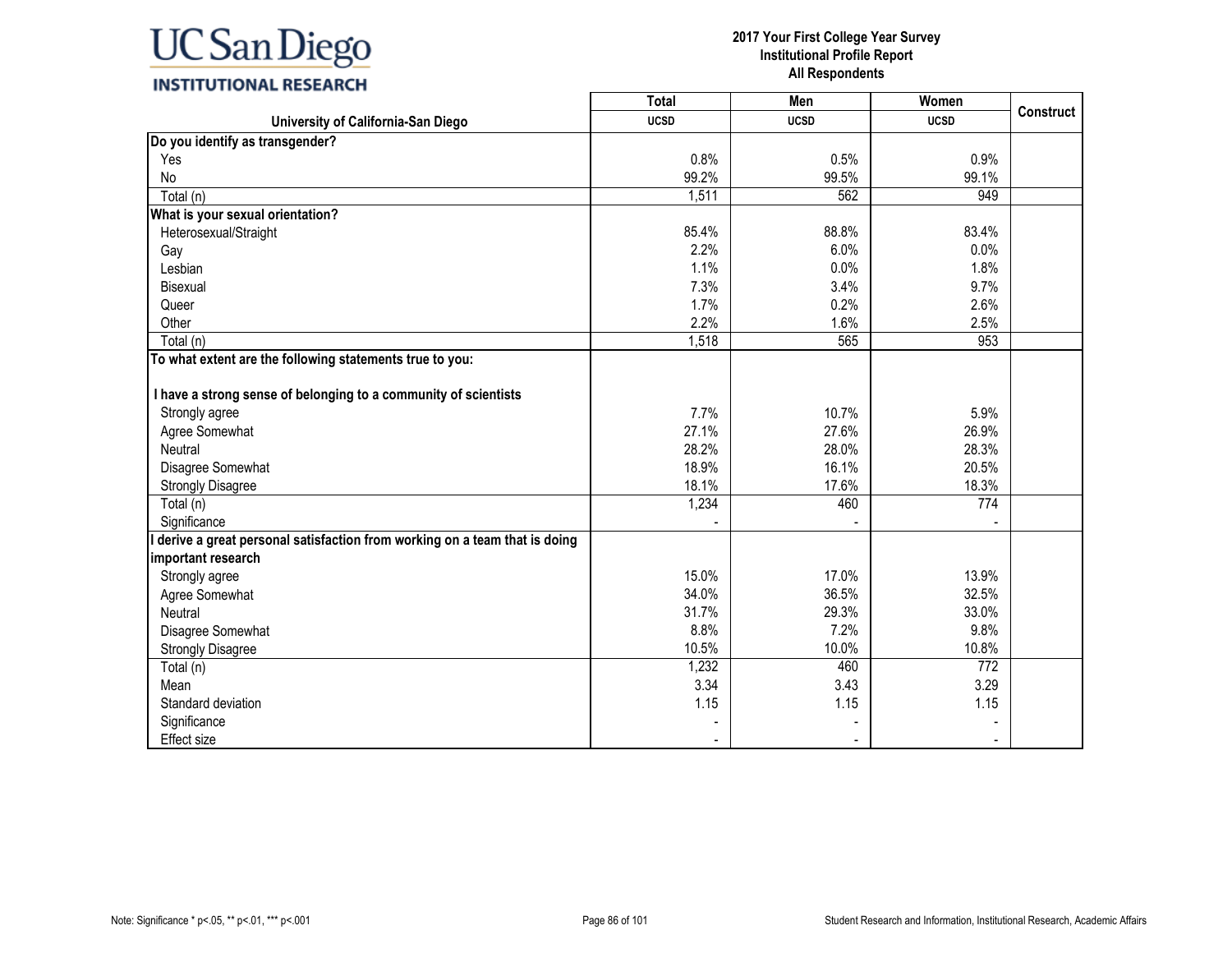## **INSTITUTIONAL RESEARCH**

|                                              | <b>Total</b> | Men         | Women       |                  |
|----------------------------------------------|--------------|-------------|-------------|------------------|
| University of California-San Diego           | <b>UCSD</b>  | <b>UCSD</b> | <b>UCSD</b> | <b>Construct</b> |
| I think of myself as a scientist             |              |             |             |                  |
| Strongly agree                               | 9.7%         | 11.5%       | 8.7%        |                  |
| Agree Somewhat                               | 24.0%        | 29.0%       | 21.1%       |                  |
| Neutral                                      | 29.6%        | 26.1%       | 31.6%       |                  |
| Disagree Somewhat                            | 17.5%        | 16.6%       | 18.1%       |                  |
| <b>Strongly Disagree</b>                     | 19.1%        | 16.8%       | 20.5%       |                  |
| Total (n)                                    | 1,231        | 459         | 772         |                  |
| Mean                                         | 2.88         | 3.02        | 2.79        |                  |
| Standard deviation                           | 1.25         | 1.26        | 1.23        |                  |
| Significance                                 |              |             |             |                  |
| Effect size                                  |              |             |             |                  |
| I feel like I belong in the field of science |              |             |             |                  |
| Strongly agree                               | 19.4%        | 20.9%       | 18.5%       |                  |
| Agree Somewhat                               | 30.7%        | 31.7%       | 30.1%       |                  |
| Neutral                                      | 22.0%        | 23.7%       | 21.1%       |                  |
| Disagree Somewhat                            | 12.6%        | 10.0%       | 14.1%       |                  |
| <b>Strongly Disagree</b>                     | 15.3%        | 13.7%       | 16.3%       |                  |
| Total (n)                                    | 1,234        | 460         | 774         |                  |
| Mean                                         | 3.26         | 3.36        | 3.20        |                  |
| Standard deviation                           | 1.32         | 1.29        | 1.34        |                  |
| Significance                                 |              |             |             |                  |
| Effect size                                  |              |             |             |                  |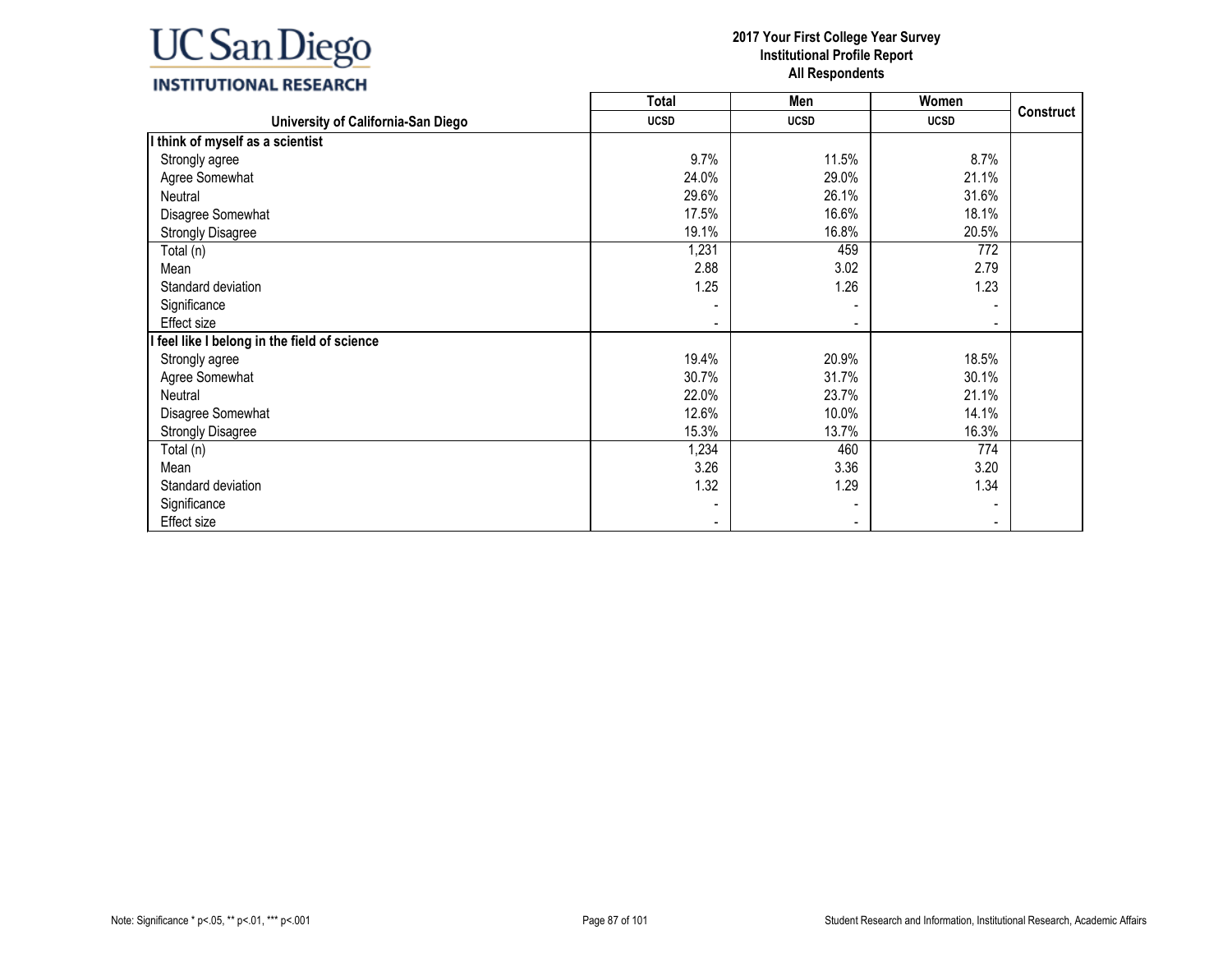

|                                                                             | <b>Total</b> | Men         | Women       |                  |
|-----------------------------------------------------------------------------|--------------|-------------|-------------|------------------|
| University of California-San Diego                                          | <b>UCSD</b>  | <b>UCSD</b> | <b>UCSD</b> | <b>Construct</b> |
| How confident are you that you can:                                         |              |             |             |                  |
|                                                                             |              |             |             |                  |
| Use technical science skills (use of tools, instruments, and/or techniques) |              |             |             |                  |
| Absolutely                                                                  | 15.1%        | 23.0%       | 10.3%       |                  |
| Very                                                                        | 27.0%        | 28.7%       | 26.0%       |                  |
| Moderately                                                                  | 36.0%        | 36.0%       | 36.0%       |                  |
| Somewhat                                                                    | 13.2%        | 7.5%        | 16.6%       |                  |
| Not at All                                                                  | 8.8%         | 4.8%        | 11.2%       |                  |
| Total (n)                                                                   | 1,215        | 456         | 759         |                  |
| Mean                                                                        | 3.26         | 3.58        | 3.08        |                  |
| Standard deviation                                                          | 1.13         | 1.07        | 1.13        |                  |
| Significance                                                                |              |             |             |                  |
| Effect size                                                                 |              |             |             |                  |
| Generate a research question                                                |              |             |             |                  |
| Absolutely                                                                  | 11.1%        | 12.9%       | 10.0%       |                  |
| Very                                                                        | 22.6%        | 25.7%       | 20.8%       |                  |
| Moderately                                                                  | 38.3%        | 37.7%       | 38.6%       |                  |
| Somewhat                                                                    | 18.8%        | 17.5%       | 19.6%       |                  |
| Not at All                                                                  | 9.1%         | 6.1%        | 10.9%       |                  |
| Total (n)                                                                   | 1,215        | 456         | 759         |                  |
| Mean                                                                        | 3.08         | 3.22        | 2.99        |                  |
| Standard deviation                                                          | 1.10         | 1.07        | 1.12        |                  |
| Significance                                                                |              |             |             |                  |
| Effect size                                                                 |              |             |             |                  |
| Determine how to collect appropriate data                                   |              |             |             |                  |
| Absolutely                                                                  | 10.2%        | 15.2%       | 7.2%        |                  |
| Very                                                                        | 27.5%        | 31.7%       | 24.9%       |                  |
| Moderately                                                                  | 39.1%        | 36.1%       | 40.8%       |                  |
| Somewhat                                                                    | 16.3%        | 13.4%       | 18.1%       |                  |
| Not at All                                                                  | 6.9%         | 3.5%        | 9.0%        |                  |
| Total (n)                                                                   | 1,213        | 454         | 759         |                  |
| Mean                                                                        | 3.18         | 3.42        | 3.03        |                  |
| Standard deviation                                                          | 1.05         | 1.01        | 1.04        |                  |
| Significance                                                                |              |             |             |                  |
| <b>Effect size</b>                                                          |              |             |             |                  |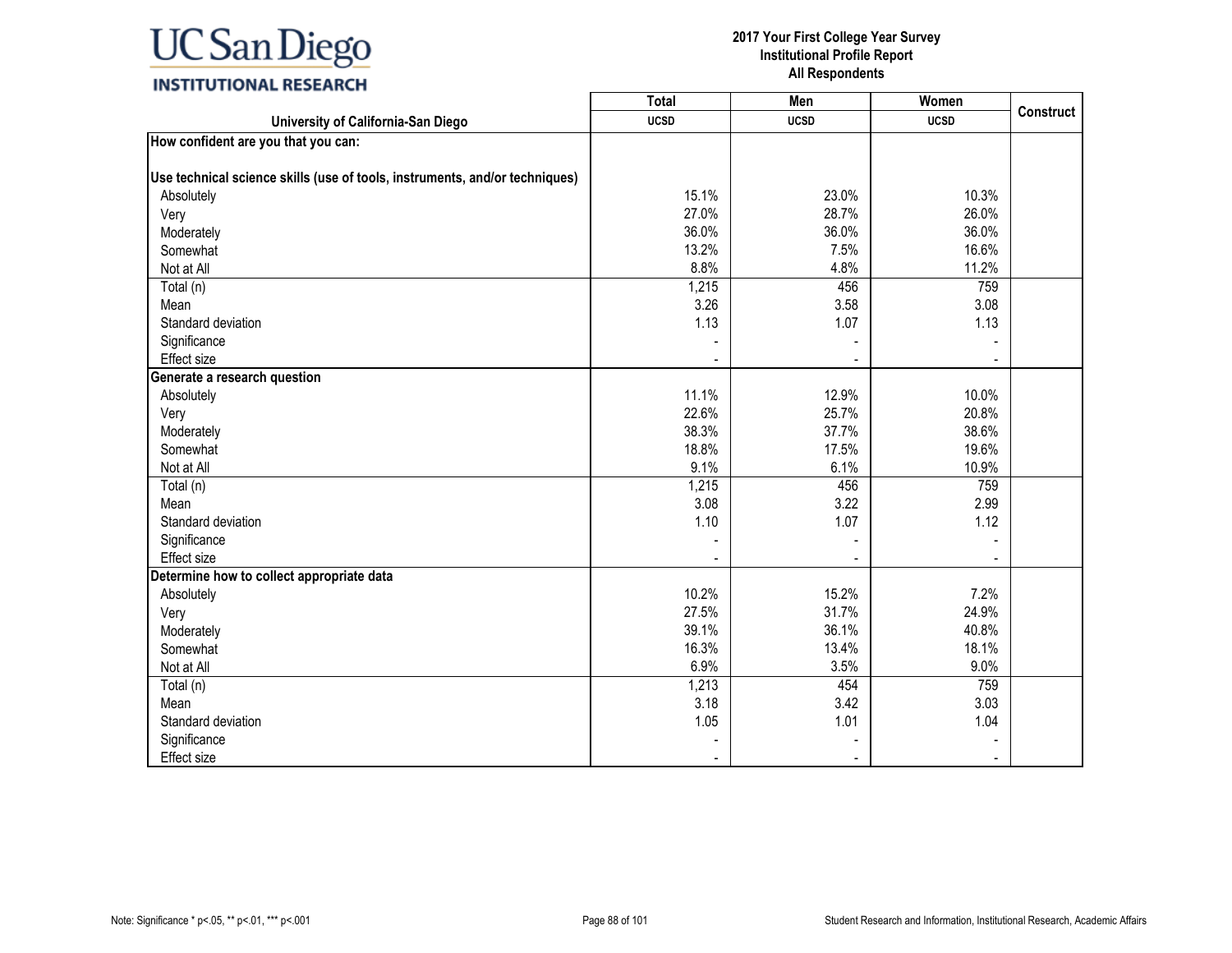

## **INSTITUTIONAL RESEARCH**

|                                             | <b>Total</b> | Men         | Women       |                  |
|---------------------------------------------|--------------|-------------|-------------|------------------|
| University of California-San Diego          | <b>UCSD</b>  | <b>UCSD</b> | <b>UCSD</b> | <b>Construct</b> |
| Explain the results of the study            |              |             |             |                  |
| Absolutely                                  | 11.2%        | 15.6%       | 8.6%        |                  |
| Very                                        | 33.2%        | 37.5%       | 30.6%       |                  |
| Moderately                                  | 35.5%        | 33.3%       | 36.8%       |                  |
| Somewhat                                    | 14.4%        | 11.2%       | 16.3%       |                  |
| Not at All                                  | 5.8%         | 2.4%        | 7.8%        |                  |
| Total (n)                                   | 1,215        | 456         | 759         |                  |
| Mean                                        | 3.30         | 3.53        | 3.16        |                  |
| Standard deviation                          | 1.03         | 0.96        | 1.05        |                  |
| Significance                                |              |             |             |                  |
| Effect size                                 |              |             |             |                  |
| Use scientific literature to guide research |              |             |             |                  |
| Absolutely                                  | 10.0%        | 13.8%       | 7.7%        |                  |
| Very                                        | 24.3%        | 24.0%       | 24.4%       |                  |
| Moderately                                  | 37.4%        | 37.8%       | 37.1%       |                  |
| Somewhat                                    | 17.2%        | 17.1%       | 17.3%       |                  |
| Not at All                                  | 11.1%        | 7.3%        | 13.5%       |                  |
| Total (n)                                   | 1,212        | 455         | 757         |                  |
| Mean                                        | 3.05         | 3.20        | 2.96        |                  |
| Standard deviation                          | 1.12         | 1.10        | 1.12        |                  |
| Significance                                |              |             |             |                  |
| Effect size                                 |              |             |             |                  |
| Integrate results from multiple studies     |              |             |             |                  |
| Absolutely                                  | 11.6%        | 14.7%       | 9.8%        |                  |
| Very                                        | 26.7%        | 28.3%       | 25.7%       |                  |
| Moderately                                  | 36.1%        | 36.2%       | 36.0%       |                  |
| Somewhat                                    | 17.4%        | 15.8%       | 18.3%       |                  |
| Not at All                                  | 8.2%         | 5.0%        | 10.2%       |                  |
| Total (n)                                   | 1,214        | 456         | 758         |                  |
| Mean                                        | 3.16         | 3.32        | 3.07        |                  |
| Standard deviation                          | 1.10         | 1.06        | 1.11        |                  |
| Significance                                |              |             |             |                  |
| Effect size                                 |              |             |             |                  |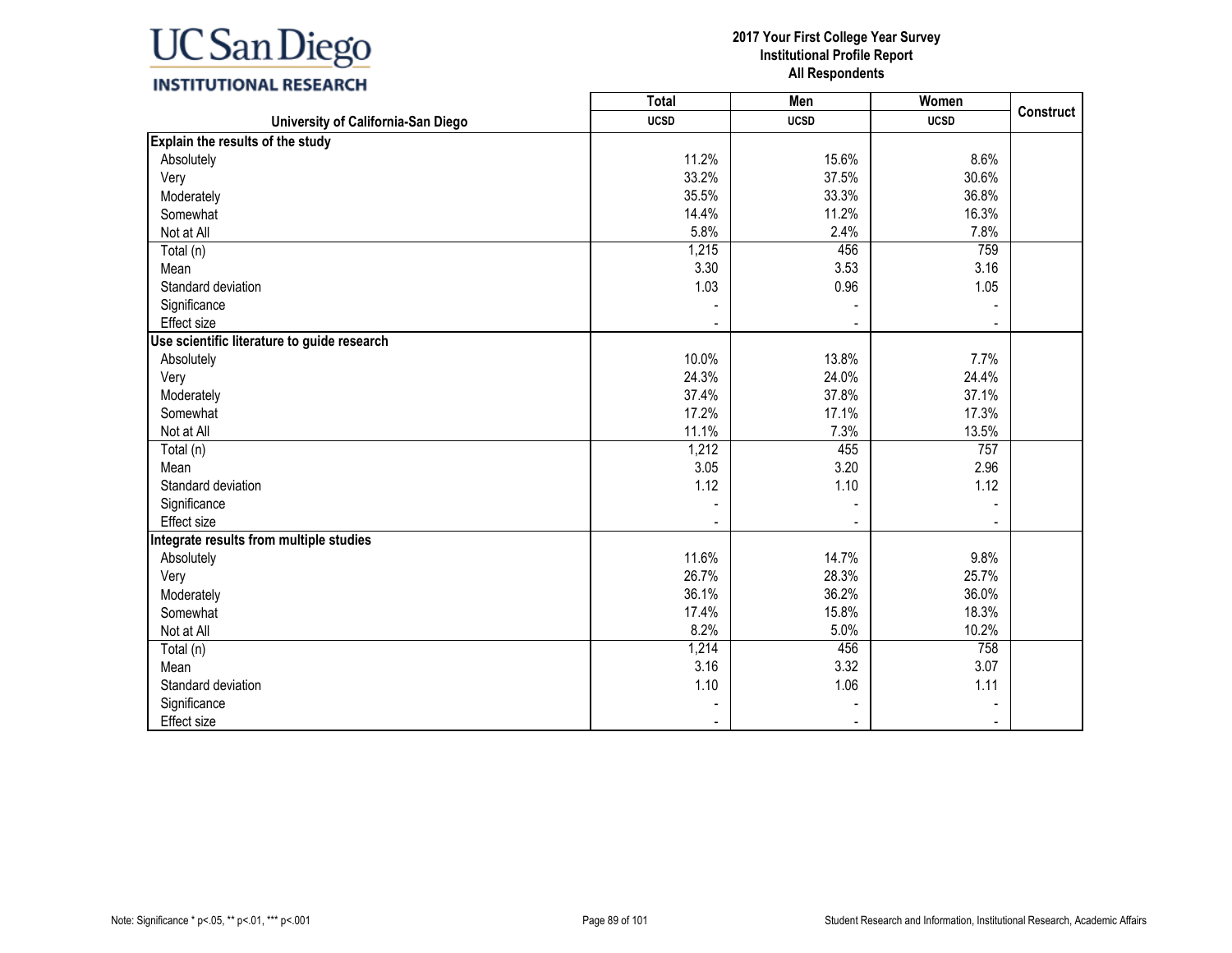

### **INSTITUTIONAL RESEARCH**

|                                                      | <b>Total</b> | Men         | Women       | <b>Construct</b> |
|------------------------------------------------------|--------------|-------------|-------------|------------------|
| University of California-San Diego                   | <b>UCSD</b>  | <b>UCSD</b> | <b>UCSD</b> |                  |
| <b>Ask relevant questions</b>                        |              |             |             |                  |
| Absolutely                                           | 14.5%        | 18.7%       | 12.0%       |                  |
| Very                                                 | 31.7%        | 35.2%       | 29.6%       |                  |
| Moderately                                           | 35.9%        | 33.6%       | 37.2%       |                  |
| Somewhat                                             | 13.9%        | 10.8%       | 15.8%       |                  |
| Not at All                                           | 4.0%         | 1.8%        | 5.4%        |                  |
| Total (n)                                            | 1,215        | 455         | 760         |                  |
| Mean                                                 | 3.39         | 3.58        | 3.27        |                  |
| Standard deviation                                   | 1.02         | 0.97        | 1.04        |                  |
| Significance                                         |              |             |             |                  |
| <b>Effect</b> size                                   |              |             |             |                  |
| Identity what is known and not known about a problem |              |             |             |                  |
| Absolutely                                           | 12.5%        | 15.9%       | 10.4%       |                  |
| Very                                                 | 31.4%        | 35.0%       | 29.2%       |                  |
| Moderately                                           | 39.1%        | 37.2%       | 40.3%       |                  |
| Somewhat                                             | 12.2%        | 9.3%        | 14.0%       |                  |
| Not at All                                           | 4.8%         | 2.6%        | 6.1%        |                  |
| Total (n)                                            | 1,211        | 454         | 757         |                  |
| Mean                                                 | 3.35         | 3.52        | 3.24        |                  |
| Standard deviation                                   | 1.00         | 0.96        | 1.02        |                  |
| Significance                                         |              |             |             |                  |
| Effect size                                          |              |             |             |                  |
| <b>Understand scientific concepts</b>                |              |             |             |                  |
| Absolutely                                           | 14.1%        | 21.5%       | 9.6%        |                  |
| Very                                                 | 32.7%        | 35.7%       | 30.9%       |                  |
| Moderately                                           | 35.0%        | 31.6%       | 37.0%       |                  |
| Somewhat                                             | 13.2%        | 8.6%        | 16.0%       |                  |
| Not at All                                           | 5.0%         | 2.6%        | 6.5%        |                  |
| Total (n)                                            | 1,213        | 456         | 757         |                  |
| Mean                                                 | 3.38         | 3.65        | 3.21        |                  |
| Standard deviation                                   | 1.04         | 0.99        | 1.03        |                  |
| Significance                                         |              |             |             |                  |
| Effect size                                          |              |             |             |                  |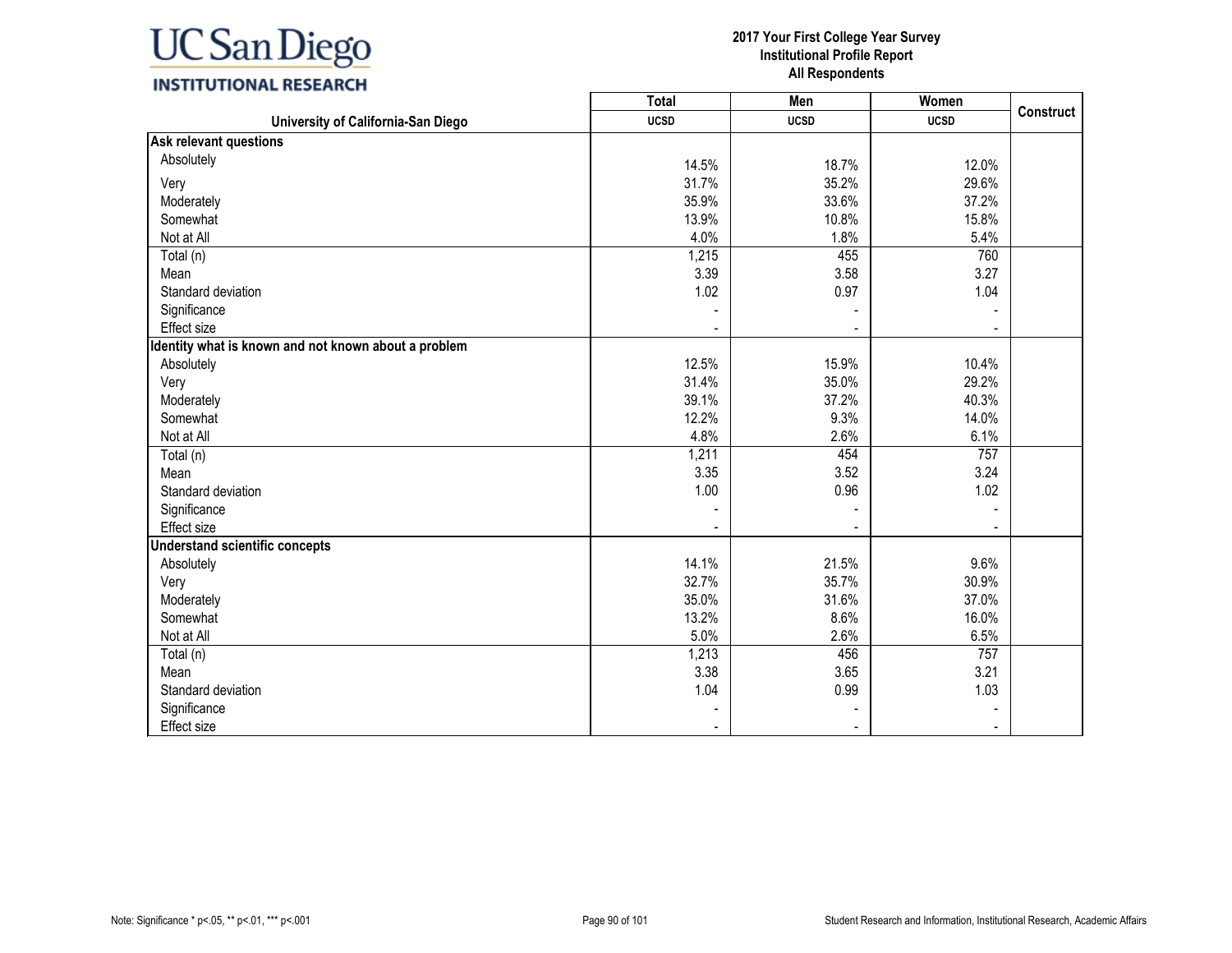## **INSTITUTIONAL RESEARCH**

|                                                                    | <b>Total</b> | Men         | Women       | <b>Construct</b> |
|--------------------------------------------------------------------|--------------|-------------|-------------|------------------|
| University of California-San Diego                                 | <b>UCSD</b>  | <b>UCSD</b> | <b>UCSD</b> |                  |
| See connections between different areas of science and mathematics |              |             |             |                  |
| Absolutely                                                         | 12.6%        | 18.2%       | 9.2%        |                  |
| Very                                                               | 28.9%        | 33.1%       | 26.4%       |                  |
| Moderately                                                         | 35.5%        | 33.1%       | 37.0%       |                  |
| Somewhat                                                           | 15.1%        | 11.0%       | 17.6%       |                  |
| Not at All                                                         | 7.8%         | 4.6%        | 9.7%        |                  |
| Total (n)                                                          | 1,216        | 456         | 760         |                  |
| Mean                                                               | 3.23         | 3.49        | 3.08        |                  |
| Standard deviation                                                 | 1.10         | 1.05        | 1.09        |                  |
| Significance                                                       |              |             |             |                  |
| <b>Effect size</b>                                                 |              |             |             |                  |
| Will you pursue a science-related research career?                 |              |             |             |                  |
| Definitely                                                         | 20.5%        | 21.4%       | 20.0%       |                  |
| Probably                                                           | 26.0%        | 24.8%       | 26.7%       |                  |
| Uncertain                                                          | 21.4%        | 22.7%       | 20.7%       |                  |
| Probably No                                                        | 18.6%        | 18.1%       | 18.9%       |                  |
| Definitely No                                                      | 13.5%        | 13.1%       | 13.8%       |                  |
| Total (n)                                                          | 1,228        | 459         | 769         |                  |
| Mean                                                               | 3.21         | 3.23        | 3.20        |                  |
| Standard deviation                                                 | 1.33         | 1.32        | 1.33        |                  |
| Significance                                                       |              |             |             |                  |
| <b>Effect size</b>                                                 |              |             |             |                  |
| Race/Ethnicity (Mark all that apply)                               |              |             |             |                  |
| (total may add to more than 100%)                                  |              |             |             |                  |
| American Indian/Alaska Native                                      | 1.6%         | 1.7%        | 1.5%        |                  |
| East Asian (e.g., Chinese, Japanese, Korean, Taiwanese)            | 33.0%        | 34.0%       | 32.4%       |                  |
| Filipino                                                           | 7.4%         | 6.4%        | 8.0%        |                  |
| Southeast Asian (e.g., Cambodian, Vietnamese, Hmong)               | 10.0%        | 9.2%        | 10.5%       |                  |
| South Asian (e.g., Indian, Pakistani, Nepalese, Sir Lankan)        | 4.3%         | 3.8%        | 4.5%        |                  |
| Other Asian                                                        | 1.9%         | 2.1%        | 1.8%        |                  |
| Native Hawaiian/Pacific Islander                                   | 0.8%         | 1.2%        | 0.6%        |                  |
| African American/Black                                             | 3.6%         | 3.5%        | 3.6%        |                  |
| Mexican American/Chicano                                           | 15.9%        | 15.3%       | 16.3%       |                  |
| Puerto Rican                                                       | 0.4%         | 0.0%        | 0.6%        |                  |
| Other Latino                                                       | 4.6%         | 3.6%        | 5.2%        |                  |
| White/Caucasian                                                    | 33.5%        | 35.2%       | 32.6%       |                  |
| Other                                                              | 3.8%         | 4.0%        | 3.7%        |                  |
| Total (n)                                                          | 1,547        | 577         | 970         |                  |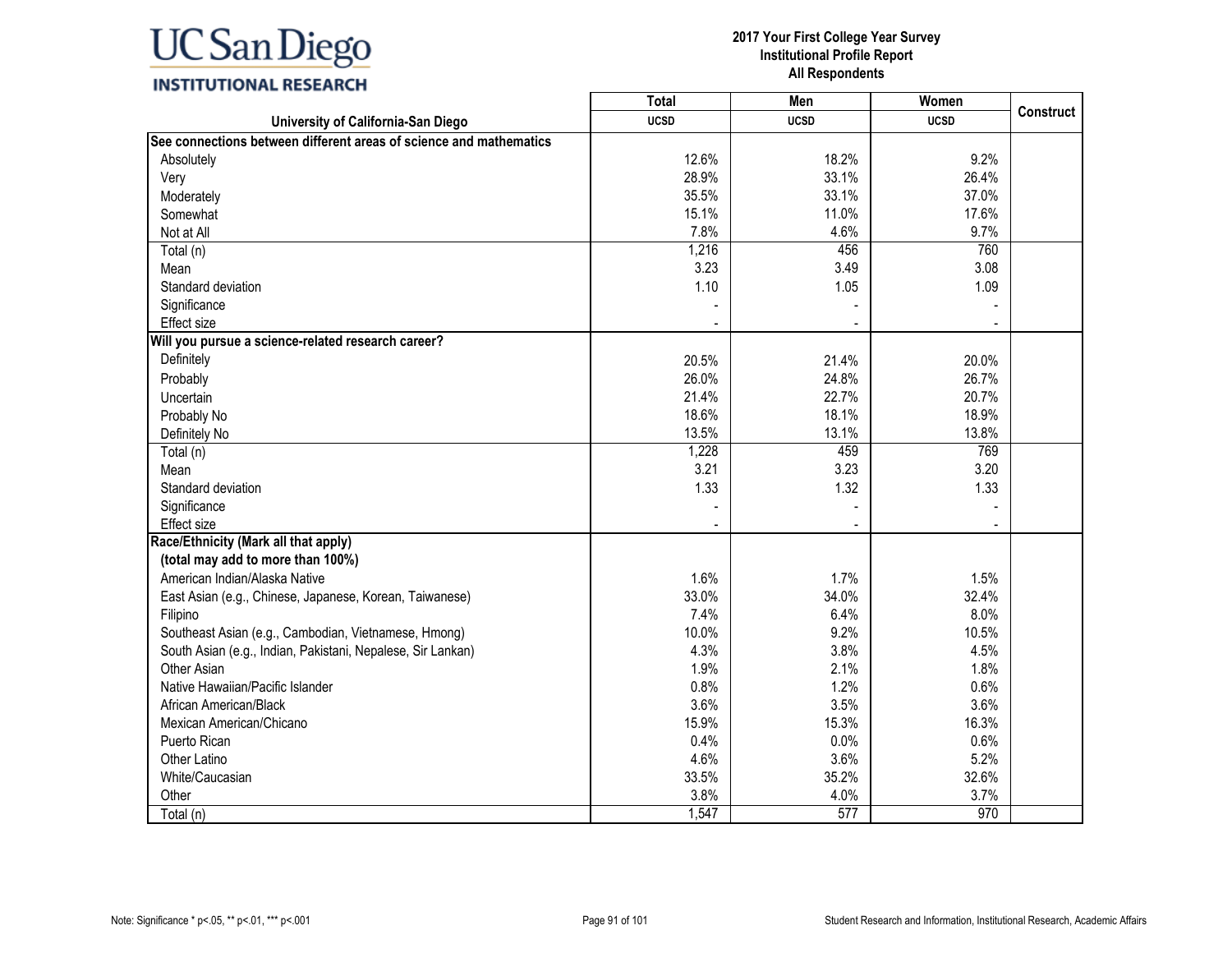

### **INSTITUTIONAL RESEARCH**

|                                    | <b>Total</b> | Men         | Women       |                  |
|------------------------------------|--------------|-------------|-------------|------------------|
| University of California-San Diego | <b>UCSD</b>  | <b>UCSD</b> | <b>UCSD</b> | <b>Construct</b> |
| Race/Ethnicity                     |              |             |             |                  |
| (total adds to 100%)               |              |             |             |                  |
| American Indian                    | 0.1%         | 0.0%        | 0.1%        |                  |
| Asian                              | 46.8%        | 46.7%       | 46.9%       |                  |
| <b>Black</b>                       | 1.7%         | 1.6%        | 1.8%        |                  |
| Hispanic                           | 13.0%        | 11.3%       | 14.0%       |                  |
| White                              | 21.0%        | 22.5%       | 20.1%       |                  |
| Other                              | 1.6%         | 1.2%        | 1.8%        |                  |
| Two or more race/ethnicity         | 15.8%        | 16.6%       | 15.4%       |                  |
| Total (n)                          | ,522         | 565         | 957         |                  |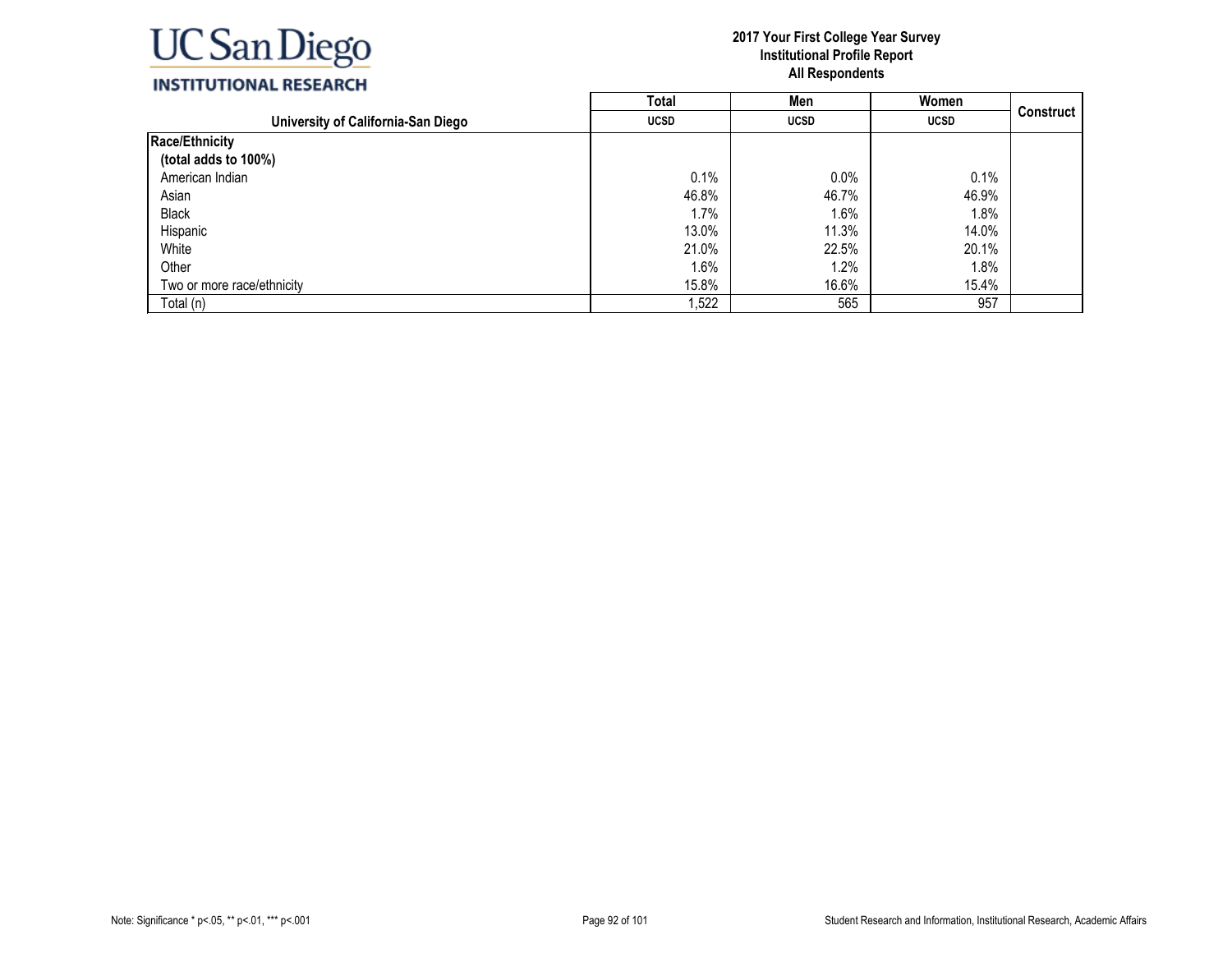|                                                                | Total       | Men         | Women       |                  |
|----------------------------------------------------------------|-------------|-------------|-------------|------------------|
| University of California-San Diego                             | <b>UCSD</b> | <b>UCSD</b> | <b>UCSD</b> | <b>Construct</b> |
| Your major (disaggregated)                                     |             |             |             |                  |
| Art, fine and applied                                          | 0.8%        | 0.4%        | 1.0%        |                  |
| English (language and literature)                              | 1.3%        | 0.4%        | 1.8%        |                  |
| History                                                        | 0.7%        | 1.1%        | 0.5%        |                  |
| Journalism/Communication                                       | 2.1%        | 1.7%        | 2.3%        |                  |
| Classical and Modern Languages and Literature (except English) | 0.2%        | 0.2%        | 0.1%        |                  |
| Media/Film Studies                                             | 0.5%        | 0.4%        | 0.5%        |                  |
| Music                                                          | 0.2%        | 0.4%        | 0.1%        |                  |
| Philosophy                                                     | 0.4%        | 0.4%        | 0.4%        |                  |
| Theatre/Drama                                                  | 0.6%        | 0.4%        | 0.8%        |                  |
| Theology/Religion                                              | 0.0%        | 0.0%        | 0.0%        |                  |
| Other Arts and Humanities                                      | 0.5%        | 0.0%        | 0.8%        |                  |
| Biology (general)                                              | 7.8%        | 4.1%        | 10.1%       |                  |
| Animal Biology (zoology)                                       | 0.0%        | 0.0%        | 0.0%        |                  |
| Ecology & Evolutionary Biology                                 | 1.0%        | 0.6%        | 1.3%        |                  |
| Marine Biology                                                 | 1.3%        | 1.1%        | 1.4%        |                  |
| Microbiology                                                   | 1.0%        | 0.9%        | 1.0%        |                  |
| Molecular, Cellular, & Developmental Biology                   | 2.2%        | 1.7%        | 2.4%        |                  |
| Your major (disaggregated)                                     |             |             |             |                  |
| Neurobiology/Neuroscience                                      | 3.3%        | 2.4%        | 3.8%        |                  |
| Plant Biology (botany)                                         | 0.0%        | 0.0%        | 0.0%        |                  |
| Agriculture/Natural Resources                                  | 0.0%        | 0.0%        | 0.0%        |                  |
| Biochemistry/Biophysics                                        | 5.1%        | 3.6%        | 6.0%        |                  |
| <b>Environmental Science</b>                                   | 0.4%        | 0.2%        | 0.5%        |                  |
| Other Biological Science                                       | 6.6%        | 4.3%        | 8.0%        |                  |
| Accounting                                                     | 0.1%        | 0.0%        | 0.1%        |                  |
| Business Admin. (general)                                      | 0.1%        | 0.0%        | 0.1%        |                  |
| Entrepreneurship                                               | 0.0%        | 0.0%        | 0.0%        |                  |
| Finance                                                        | 0.0%        | 0.0%        | 0.0%        |                  |
| Hospitality/Tourism                                            | 0.0%        | 0.0%        | 0.0%        |                  |
| Human Resources Management                                     | 0.0%        | 0.0%        | 0.0%        |                  |
| <b>International Business</b>                                  | 2.4%        | 1.3%        | 3.1%        |                  |
| Marketing                                                      | 0.0%        | 0.0%        | 0.0%        |                  |
| Management                                                     | 0.5%        | 1.1%        | 0.1%        |                  |
| Computer/Management Information Systems                        | 0.1%        | 0.2%        | 0.0%        |                  |
| <b>Real Estate</b>                                             | 0.0%        | 0.0%        | 0.0%        |                  |
| <b>Other Business</b>                                          | 0.2%        | 0.0%        | 0.3%        |                  |
| <b>Elementary Education</b>                                    | 0.0%        | 0.0%        | 0.0%        |                  |
| Music/Art Education                                            | 0.0%        | 0.0%        | 0.0%        |                  |
| <b>Physical Education/Recreation</b>                           | 0.0%        | 0.0%        | 0.0%        |                  |
| Secondary Education                                            | 0.0%        | 0.0%        | 0.0%        |                  |
| <b>Special Education</b>                                       | 0.0%        | 0.0%        | 0.0%        |                  |
| Other Education                                                | 0.0%        | 0.0%        | 0.0%        |                  |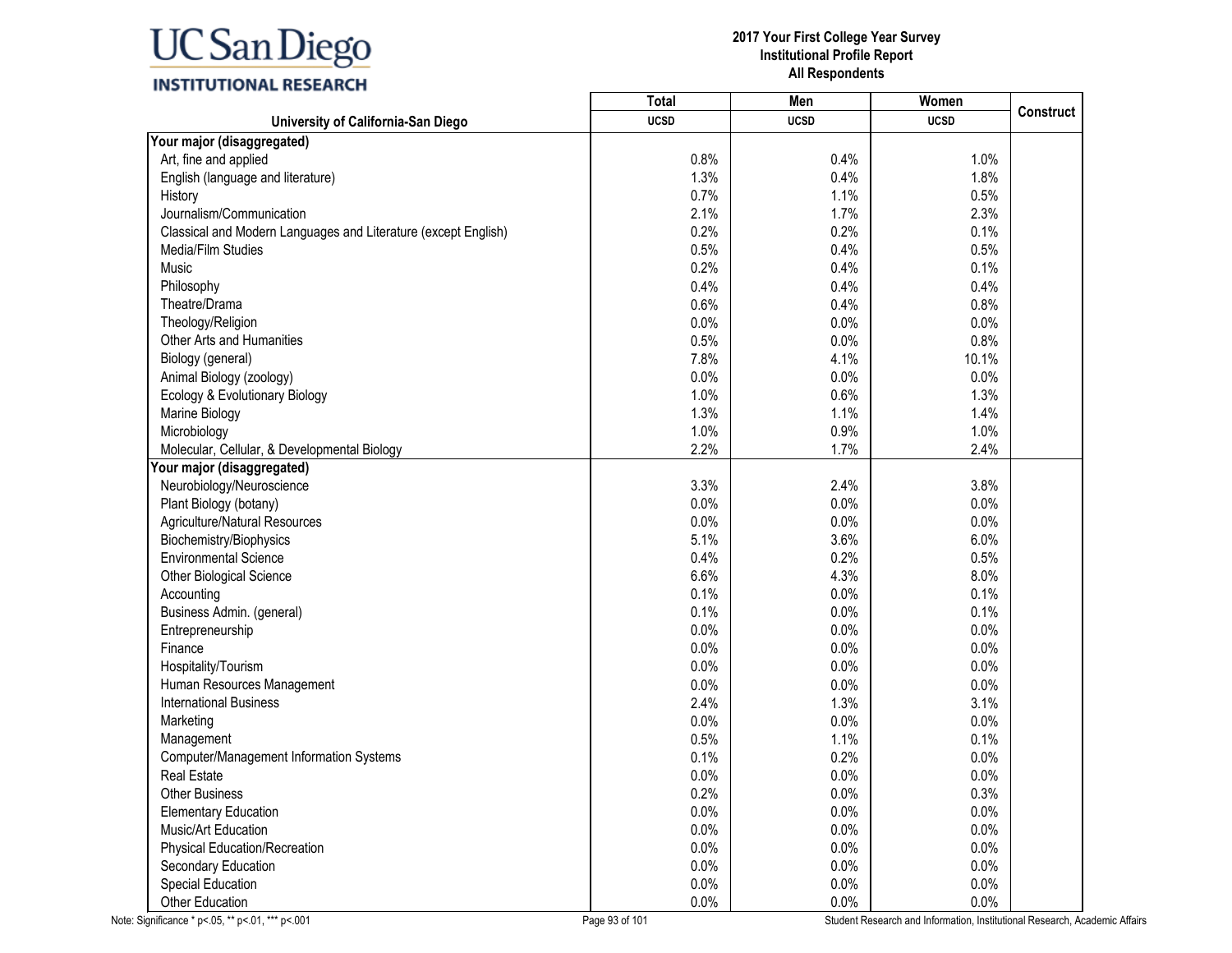|                                                     | Total       | Men         | Women       |                  |
|-----------------------------------------------------|-------------|-------------|-------------|------------------|
| University of California-San Diego                  | <b>UCSD</b> | <b>UCSD</b> | <b>UCSD</b> | <b>Construct</b> |
| Your major (disaggregated)                          |             |             |             |                  |
| Aerospace/Aeronautical/Astronautical Engineering    | 0.8%        | 1.5%        | 0.4%        |                  |
| <b>Biological/Agricultural Engineering</b>          | 0.2%        | 0.2%        | 0.3%        |                  |
| <b>Biomedical Engineering</b>                       | 1.4%        | 1.3%        | 1.5%        |                  |
| <b>Chemical Engineering</b>                         | 0.8%        | 0.9%        | 0.8%        |                  |
| <b>Civil Engineering</b>                            | 0.4%        | 1.1%        | 0.0%        |                  |
| <b>Computer Engineering</b>                         | 1.0%        | 2.1%        | 0.4%        |                  |
| Electrical/Electronic Communications Engineering    | 1.0%        | 2.1%        | 0.4%        |                  |
| <b>Engineering Science/Engineering Physics</b>      | 0.1%        | 0.0%        | 0.1%        |                  |
| Environmental/Environmental Health Engineering      | 0.9%        | 0.9%        | 0.9%        |                  |
| Industrial/Manufacturing Engineering                | 0.0%        | 0.0%        | 0.0%        |                  |
| <b>Materials Engineering</b>                        | 0.1%        | 0.2%        | 0.0%        |                  |
| Mechanical Engineering                              | 2.4%        | 3.4%        | 1.8%        |                  |
| Other Engineering                                   | 1.3%        | 1.7%        | 1.0%        |                  |
| <b>Clinical Laboratory Science</b>                  | 0.0%        | 0.0%        | 0.0%        |                  |
| <b>Health Care Administration/Studies</b>           | 0.3%        | 0.4%        | 0.3%        |                  |
| <b>Health Technology</b>                            | 0.0%        | 0.0%        | 0.0%        |                  |
| Kinesiology                                         | 0.0%        | 0.0%        | 0.0%        |                  |
| Nursing                                             | 0.0%        | 0.0%        | 0.0%        |                  |
| Pharmacy                                            | 0.8%        | 0.4%        | 1.0%        |                  |
| Therapy (occupational, physical, speech)            | 0.1%        | 0.0%        | 0.1%        |                  |
| Other Health Profession                             | 1.0%        | 0.4%        | 1.3%        |                  |
| Your major (disaggregated)                          |             |             |             |                  |
| <b>Computer Science</b>                             | 2.8%        | 5.8%        | 1.0%        |                  |
| Mathematics/Statistics                              | 2.9%        | 3.2%        | 2.7%        |                  |
| Other Math and Computer Science                     | 3.2%        | 4.7%        | 2.3%        |                  |
| Astronomy & Astrophysics                            | 0.2%        | 0.0%        | 0.3%        |                  |
| Atmospheric Sciences                                | 0.0%        | 0.0%        | 0.0%        |                  |
| Chemistry                                           | 1.8%        | 2.8%        | 1.3%        |                  |
| Earth & Planetary Sciences                          | 0.2%        | 0.0%        | 0.3%        |                  |
| <b>Marine Sciences</b>                              | 0.1%        | 0.0%        | 0.1%        |                  |
| Physics                                             | 2.6%        | 5.4%        | 1.0%        |                  |
| Other Physical Science                              | 0.1%        | 0.0%        | 0.1%        |                  |
| Anthropology                                        | 0.4%        | 0.4%        | 0.4%        |                  |
| Economics                                           | 4.0%        | 5.2%        | 3.3%        |                  |
| <b>Ethnic/Cultural Studies</b>                      | 0.3%        | 0.4%        | 0.3%        |                  |
| Geography                                           | 0.0%        | 0.0%        | 0.0%        |                  |
| Political Science (gov't., international relations) | 4.8%        | 5.2%        | 4.6%        |                  |
| Psychology                                          | 6.3%        | 3.9%        | 7.8%        |                  |
| <b>Public Policy</b>                                | 0.2%        | 0.0%        | 0.4%        |                  |
| Social Work                                         | 0.0%        | 0.0%        | 0.0%        |                  |
| Sociology                                           | 1.9%        | 0.9%        | 2.6%        |                  |
| Women's/Gender Studies                              | 0.1%        | 0.0%        | 0.1%        |                  |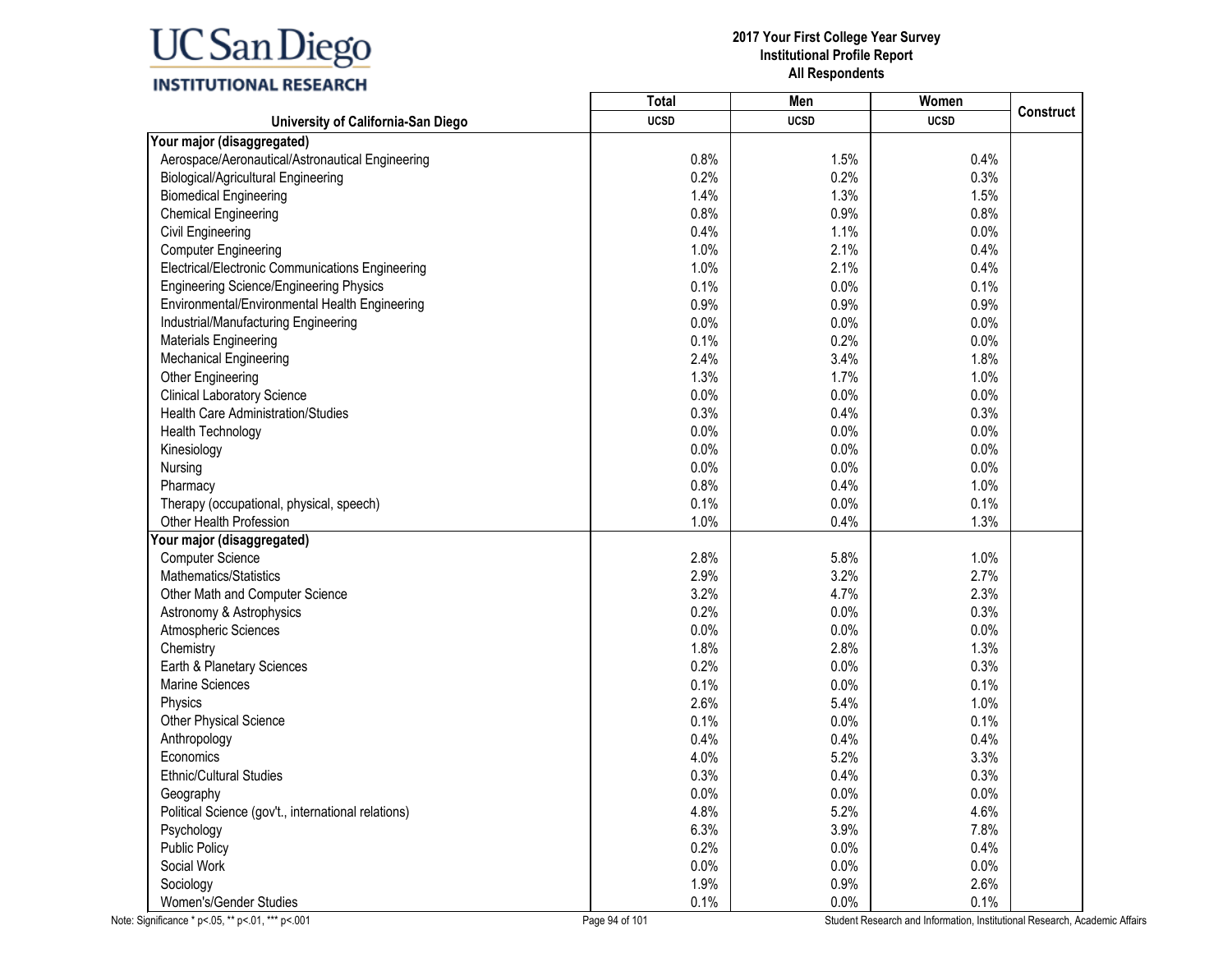### **INSTITUTIONAL RESEARCH**

|                                         | Total       | Men         | Women       |                  |
|-----------------------------------------|-------------|-------------|-------------|------------------|
| University of California-San Diego      | <b>UCSD</b> | <b>UCSD</b> | <b>UCSD</b> | <b>Construct</b> |
| Your major (disaggregated)              |             |             |             |                  |
| <b>Other Social Science</b>             | 1.4%        | 1.3%        | 1.5%        |                  |
| Architecture/Urban Planning             | 0.2%        | 0.2%        | 0.3%        |                  |
| <b>Criminal Justice</b>                 | 0.0%        | 0.0%        | 0.0%        |                  |
| <b>Library Science</b>                  | 0.0%        | 0.0%        | 0.0%        |                  |
| Security & Protective Services          | 0.0%        | 0.0%        | 0.0%        |                  |
| Military Sciences/Technology/Operations | 0.0%        | 0.0%        | 0.0%        |                  |
| Other                                   | 10.3%       | 11.8%       | 9.4%        |                  |
| Undecided                               | 4.2%        | 5.2%        | 3.6%        |                  |
| Total (n)                               | 1250.00     | 466.00      | 784.00      |                  |
| Your major (aggregated)                 |             |             |             |                  |
| Agriculture                             | 0.0%        | 0.0%        | 0.0%        |                  |
| Biological & Life Sciences              | 28.7%       | 18.9%       | 34.6%       |                  |
| <b>Business</b>                         | 3.3%        | 2.6%        | 3.7%        |                  |
| Education                               | 0.0%        | 0.0%        | 0.0%        |                  |
| Engineering                             | 10.5%       | 15.5%       | 7.5%        |                  |
| English                                 | 1.3%        | 0.4%        | 1.8%        |                  |
| <b>Health Professions</b>               | 2.2%        | 1.3%        | 2.7%        |                  |
| <b>History or Political Science</b>     | 5.5%        | 6.2%        | 5.1%        |                  |
| Arts & Humanities                       | 3.4%        | 2.6%        | 3.8%        |                  |
| Fine Arts                               | 2.2%        | 1.7%        | 2.4%        |                  |
| Mathematics or Computer Science         | 8.9%        | 13.7%       | 6.0%        |                  |
| <b>Physical Science</b>                 | 5.0%        | 8.2%        | 3.1%        |                  |
| Social Science                          | 14.7%       | 12.0%       | 16.3%       |                  |
| Justice and Security                    | 0.0%        | 0.0%        | 0.0%        |                  |
| <b>Library Science</b>                  | 0.0%        | 0.0%        | 0.0%        |                  |
| Other Non-technical                     | 10.3%       | 11.8%       | 9.4%        |                  |
| Undecided                               | 4.2%        | 5.2%        | 3.6%        |                  |
| Total (n)                               | 1,250       | 466         | 784         |                  |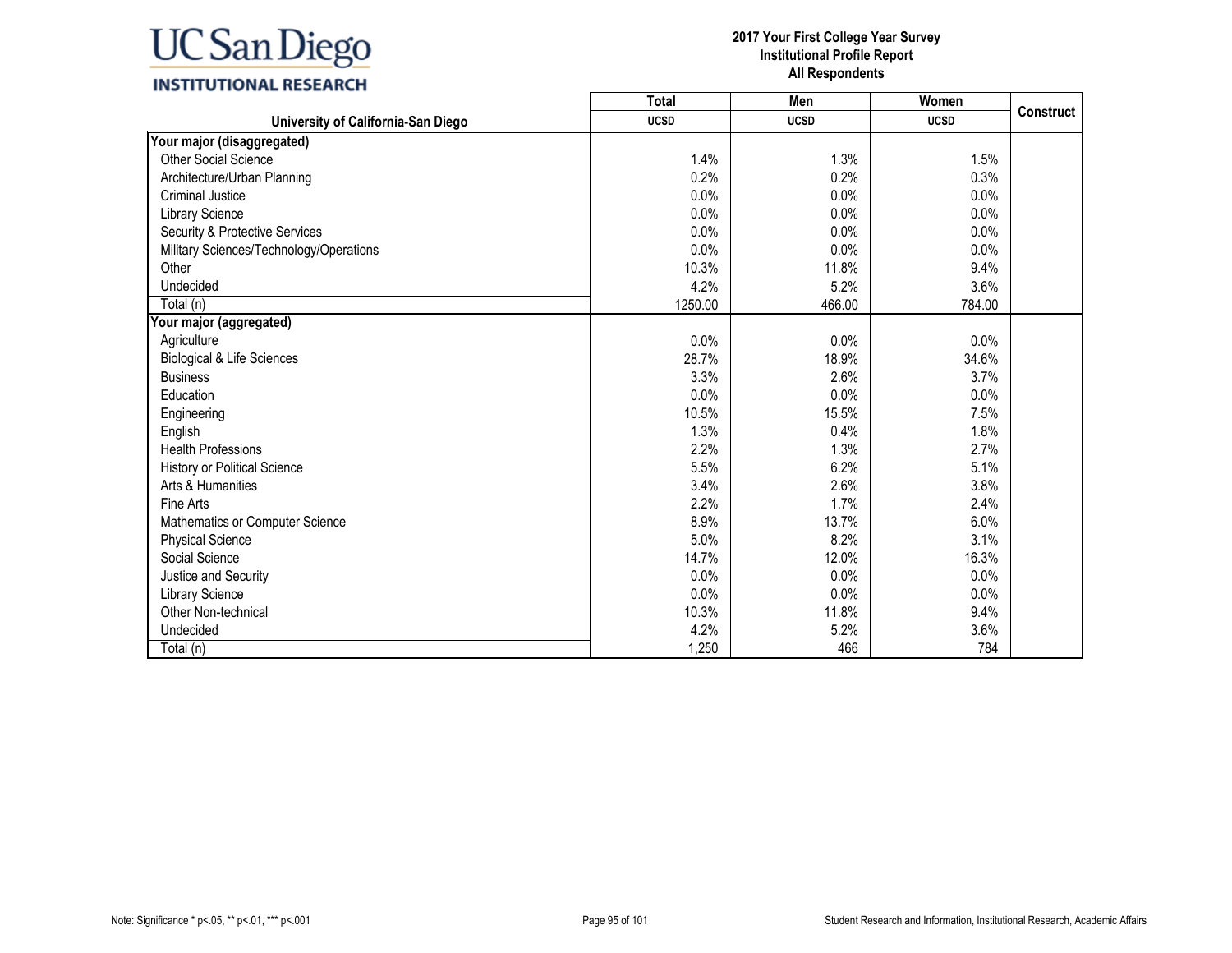## **INSTITUTIONAL RESEARCH**

|                                                                                                                              | Total       | Men         | Women       |                  |
|------------------------------------------------------------------------------------------------------------------------------|-------------|-------------|-------------|------------------|
| University of California-San Diego                                                                                           | <b>UCSD</b> | <b>UCSD</b> | <b>UCSD</b> | <b>Construct</b> |
| Which of the following describe how you spent your time the year after<br>graduating from high school: (Mark all that apply) |             |             |             |                  |
| I enrolled in college the fall term after graduating from high school                                                        |             |             |             |                  |
| Marked                                                                                                                       | 69.7%       | 66.6%       | 71.6%       |                  |
| Not Marked                                                                                                                   | 30.3%       | 33.4%       | 28.4%       |                  |
| Total (n)                                                                                                                    | 1,522       | 572         | 950         |                  |
| Domestic gap year: Worked for pay                                                                                            |             |             |             |                  |
| Marked                                                                                                                       | 18.3%       | 20.6%       | 16.8%       |                  |
| Not Marked                                                                                                                   | 81.7%       | 79.4%       | 83.2%       |                  |
| Total (n)                                                                                                                    | 1,522       | 572         | 950         |                  |
| Domestic gap year: Traveled                                                                                                  |             |             |             |                  |
| Marked                                                                                                                       | 11.0%       | 12.1%       | 10.3%       |                  |
| Not Marked                                                                                                                   | 89.0%       | 87.9%       | 89.7%       |                  |
| Total (n)                                                                                                                    | 1,522       | 572         | 950         |                  |
| Domestic gap year: Interned                                                                                                  |             |             |             |                  |
| Marked                                                                                                                       | 5.5%        | 6.1%        | 5.1%        |                  |
| Not Marked                                                                                                                   | 94.5%       | 93.9%       | 94.9%       |                  |
| Total (n)                                                                                                                    | 1,522       | 572         | 950         |                  |
| Domestic gap year: Volunteered                                                                                               |             |             |             |                  |
| Marked                                                                                                                       | 10.9%       | 9.6%        | 11.7%       |                  |
| Not Marked                                                                                                                   | 89.1%       | 90.4%       | 88.3%       |                  |
| Total (n)                                                                                                                    | 1,522       | 572         | 950         |                  |
| Domestic gap year: Other                                                                                                     |             |             |             |                  |
| Marked                                                                                                                       | 4.4%        | 5.4%        | 3.8%        |                  |
| Not Marked                                                                                                                   | 95.6%       | 94.6%       | 96.2%       |                  |
| Total (n)                                                                                                                    | 1,522       | 572         | 950         |                  |
| International gap year: Worked for pay                                                                                       |             |             |             |                  |
| <b>Marked</b>                                                                                                                | 1.8%        | 2.6%        | 1.3%        |                  |
| Not Marked                                                                                                                   | 98.2%       | 97.4%       | 98.7%       |                  |
| Total (n)                                                                                                                    | 1,522       | 572         | 950         |                  |
| International gap year: Traveled                                                                                             |             |             |             |                  |
| <b>Marked</b>                                                                                                                | 7.0%        | 6.1%        | 7.6%        |                  |
| Not Marked                                                                                                                   | 93.0%       | 93.9%       | 92.4%       |                  |
| Total (n)                                                                                                                    | 1,522       | 572         | 950         |                  |
| International gap year: Interned                                                                                             |             |             |             |                  |
| <b>Marked</b>                                                                                                                | 1.1%        | 1.0%        | 1.2%        |                  |
| Not Marked                                                                                                                   | 98.9%       | 99.0%       | 98.8%       |                  |
| Total (n)                                                                                                                    | 1,522       | 572         | 950         |                  |
| International gap year: Volunteered                                                                                          |             |             |             |                  |
| <b>Marked</b>                                                                                                                | 1.9%        | 1.7%        | 2.0%        |                  |
| Not Marked                                                                                                                   | 98.1%       | 98.3%       | 98.0%       |                  |
| Total (n)                                                                                                                    | 1,522       | 572         | 950         |                  |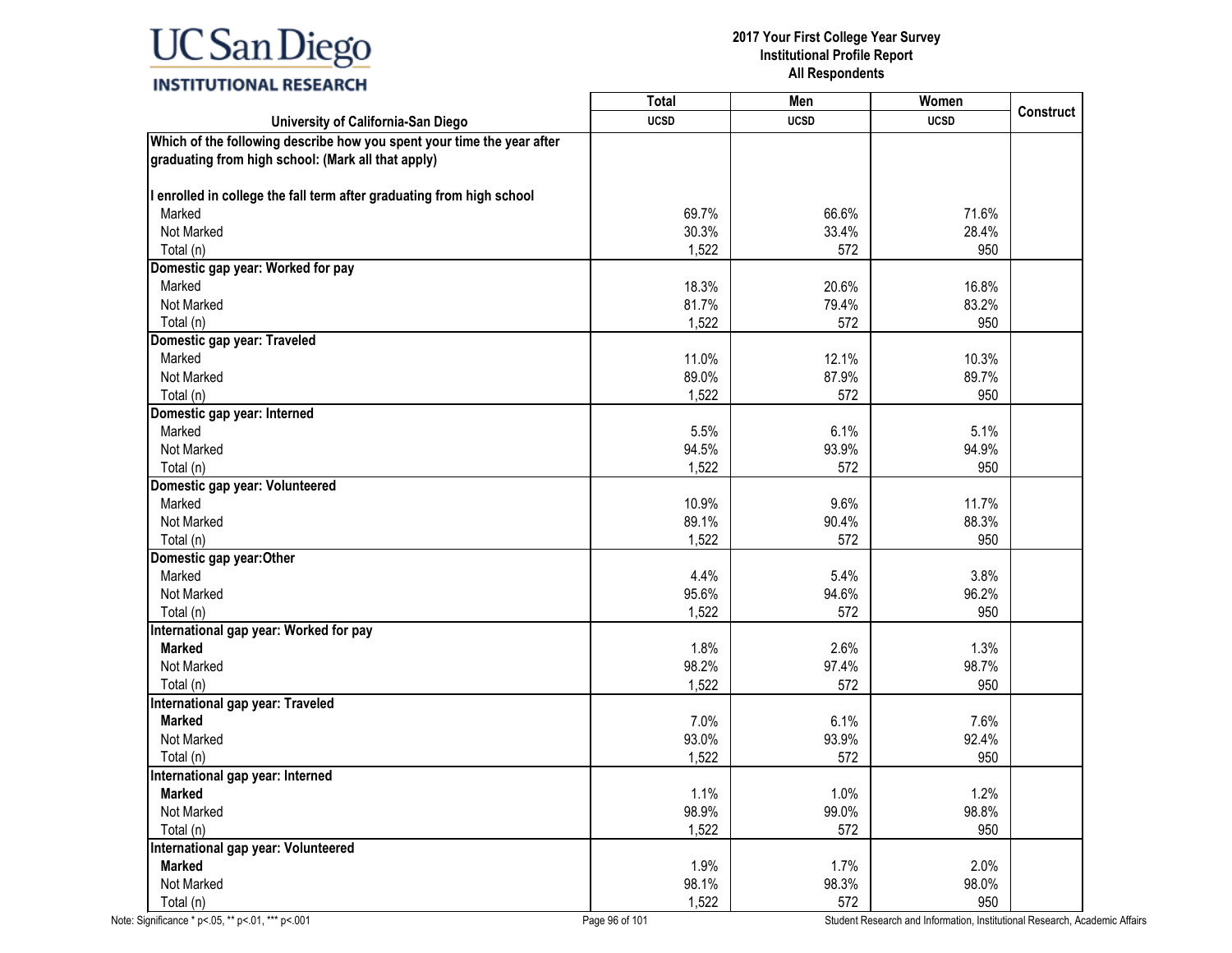

|                                                   | Total       | Men         | Women       |           |
|---------------------------------------------------|-------------|-------------|-------------|-----------|
| University of California-San Diego                | <b>UCSD</b> | <b>UCSD</b> | <b>UCSD</b> | Construct |
| International gap year: Other                     |             |             |             |           |
| <b>Marked</b>                                     | 2.7%        | 3.5%        | 2.2%        |           |
| Not Marked                                        | 97.3%       | 96.5%       | 97.8%       |           |
| Total (n)                                         | 1,522       | 572         | 950         |           |
| How much time did you spend during your gap year: | 59.10%      | 55.80%      | 63.40%      |           |
| <b>Working for pay</b>                            |             |             |             |           |
| More than 12 months                               |             |             |             |           |
| 12 months                                         | 6.50%       | 3.80%       | 9.80%       |           |
| 11 months                                         | 1.10%       | 1.90%       | 0.00%       |           |
| 10 months                                         | 2.20%       | 3.80%       | 0.00%       |           |
| 9 months                                          | 1.10%       | 1.90%       | 0.00%       |           |
| 8 months                                          | 3.20%       | 1.90%       | 4.90%       |           |
| 7 months                                          | 0.00%       | 0.00%       | 0.00%       |           |
| 6 months                                          | 2.20%       | 3.80%       | 0.00%       |           |
| 5 months                                          | 1.10%       | 0.00%       | 2.40%       |           |
| 4 months                                          | 5.40%       | 7.70%       | 2.40%       |           |
| 3 months                                          | 3.20%       | 1.90%       | 4.90%       |           |
| 2 months                                          | 1.10%       | 1.90%       | 0.00%       |           |
| 1 month                                           | 3.20%       | 1.90%       | 4.90%       |           |
| Less than 1 month                                 | 10.80%      | 13.50%      | 7.30%       |           |
| Total (n)                                         | 93          | 52          | 41          |           |
| Mean                                              | 10.70       | 10.29       | 11.22       |           |
| Standard deviation                                | 4.91        | 5.08        | 4.68        |           |
| Significance                                      |             |             |             |           |
| Effect size                                       |             |             |             |           |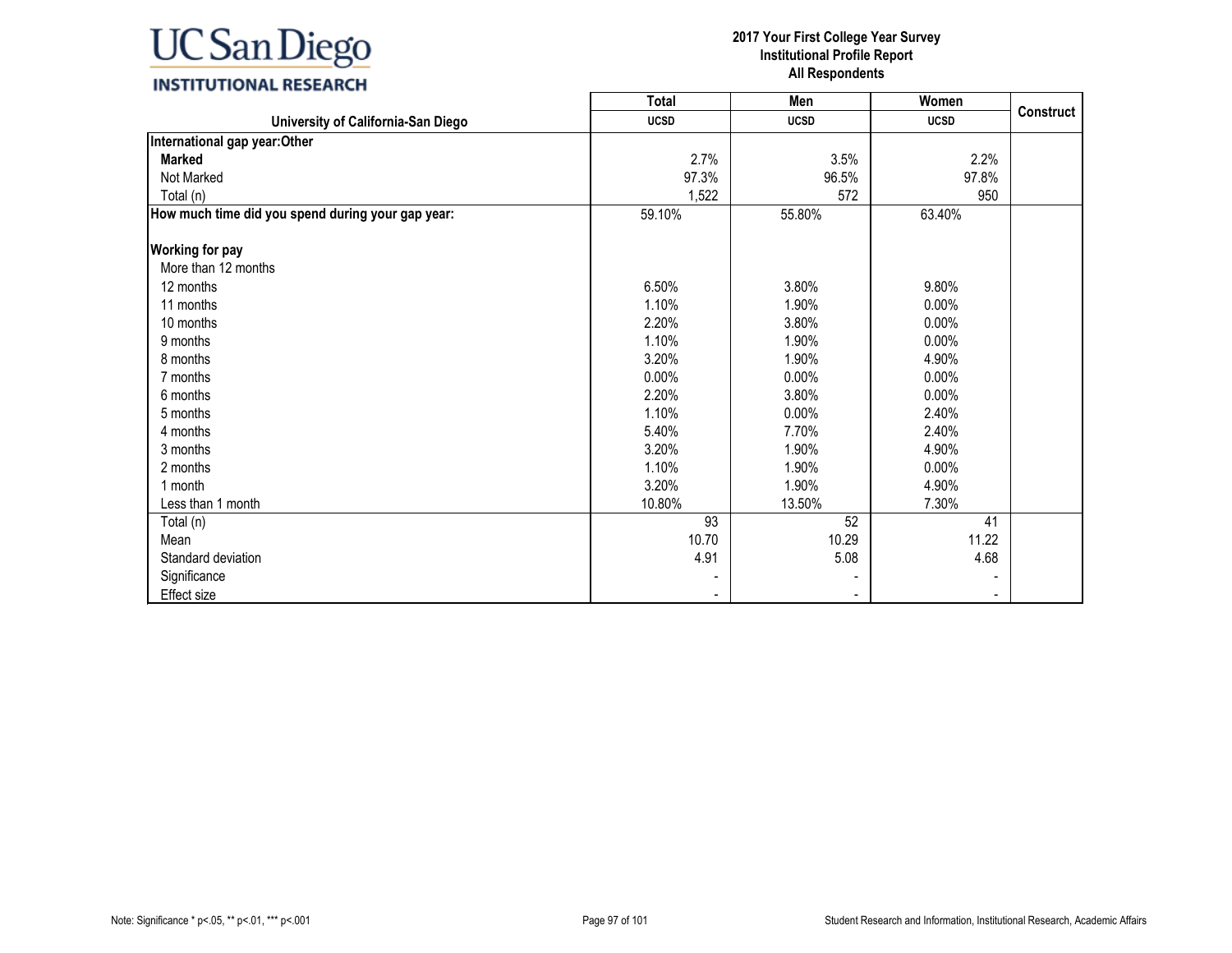|                                                   | <b>Total</b> | Men                      | Women          |                  |
|---------------------------------------------------|--------------|--------------------------|----------------|------------------|
| University of California-San Diego                | <b>UCSD</b>  | <b>UCSD</b>              | <b>UCSD</b>    | <b>Construct</b> |
| How much time did you spend during your gap year: | 11.30%       | 9.40%                    | 13.30%         |                  |
| <b>Traveling</b>                                  |              |                          |                |                  |
| More than 12 months                               |              |                          |                |                  |
| 12 months                                         | $0.00\%$     | 0.00%                    | $0.00\%$       |                  |
|                                                   |              |                          |                |                  |
| 11 months                                         | $0.00\%$     | 0.00%                    | 0.00%          |                  |
| 10 months                                         | $0.00\%$     | $0.00\%$                 | 0.00%          |                  |
| 9 months                                          | 1.60%        | 3.10%                    | $0.00\%$       |                  |
| 8 months                                          | 0.00%        | $0.00\%$                 | $0.00\%$       |                  |
| 7 months                                          | $0.00\%$     | $0.00\%$                 | $0.00\%$       |                  |
| 6 months                                          | 6.50%        | 3.10%                    | 10.00%         |                  |
| 5 months                                          | 1.60%        | 3.10%                    | $0.00\%$       |                  |
| 4 months                                          | 3.20%        | 6.30%                    | $0.00\%$       |                  |
| 3 months                                          | 8.10%        | $0.00\%$                 | 16.70%         |                  |
| 2 months                                          | 8.10%        | 12.50%                   | 3.30%          |                  |
| 1 month                                           | 11.30%       | 6.30%                    | 16.70%         |                  |
| Less than 1 month                                 | 48.40%       | 56.30%                   | 40.00%         |                  |
| Total (n)                                         | 62           | 32                       | 30             |                  |
| Mean                                              | 3.73         | 3.41                     | 4.07           |                  |
| Standard deviation                                | 4.20         | 4.07                     | 4.38           |                  |
| Significance                                      |              | $\overline{\phantom{a}}$ |                |                  |
| Effect size                                       |              | $\overline{\phantom{a}}$ | $\blacksquare$ |                  |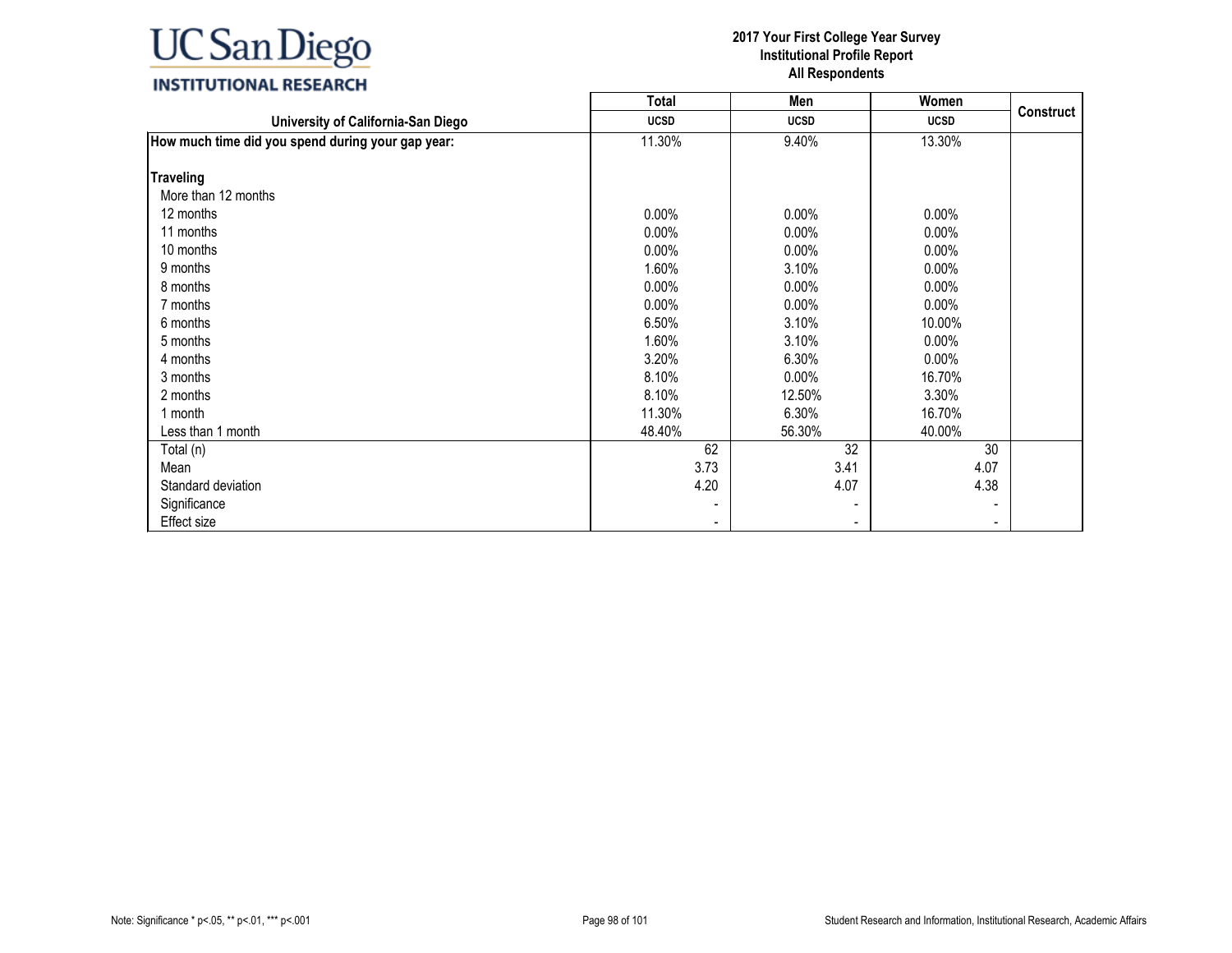|                                                   | <b>Total</b> | Men                      | Women          |                  |
|---------------------------------------------------|--------------|--------------------------|----------------|------------------|
| University of California-San Diego                | <b>UCSD</b>  | <b>UCSD</b>              | <b>UCSD</b>    | <b>Construct</b> |
| How much time did you spend during your gap year: | 6.70%        | $0.00\%$                 | 14.30%         |                  |
|                                                   |              |                          |                |                  |
| Interning                                         |              |                          |                |                  |
| More than 12 months                               |              |                          |                |                  |
| 12 months                                         | $0.00\%$     | 0.00%                    | $0.00\%$       |                  |
| 11 months                                         | $0.00\%$     | 0.00%                    | 0.00%          |                  |
| 10 months                                         | $0.00\%$     | 0.00%                    | 0.00%          |                  |
| 9 months                                          | $0.00\%$     | 0.00%                    | $0.00\%$       |                  |
| 8 months                                          | $0.00\%$     | $0.00\%$                 | $0.00\%$       |                  |
| 7 months                                          | $0.00\%$     | $0.00\%$                 | $0.00\%$       |                  |
| 6 months                                          | $0.00\%$     | $0.00\%$                 | $0.00\%$       |                  |
| 5 months                                          | $0.00\%$     | $0.00\%$                 | $0.00\%$       |                  |
| 4 months                                          | 2.20%        | 4.20%                    | $0.00\%$       |                  |
| 3 months                                          | $0.00\%$     | $0.00\%$                 | $0.00\%$       |                  |
| 2 months                                          | 4.40%        | 4.20%                    | 4.80%          |                  |
| 1 month                                           | 6.70%        | 8.30%                    | 4.80%          |                  |
| Less than 1 month                                 | 80.00%       | 83.30%                   | 76.20%         |                  |
| Total (n)                                         | 45           | 24                       | 21             |                  |
| Mean                                              | 2.11         | 1.33                     | 3.00           |                  |
| Standard deviation                                | 3.30         | 0.92                     | 4.63           |                  |
| Significance                                      |              | $\overline{\phantom{a}}$ |                |                  |
| Effect size                                       |              | $\overline{\phantom{a}}$ | $\blacksquare$ |                  |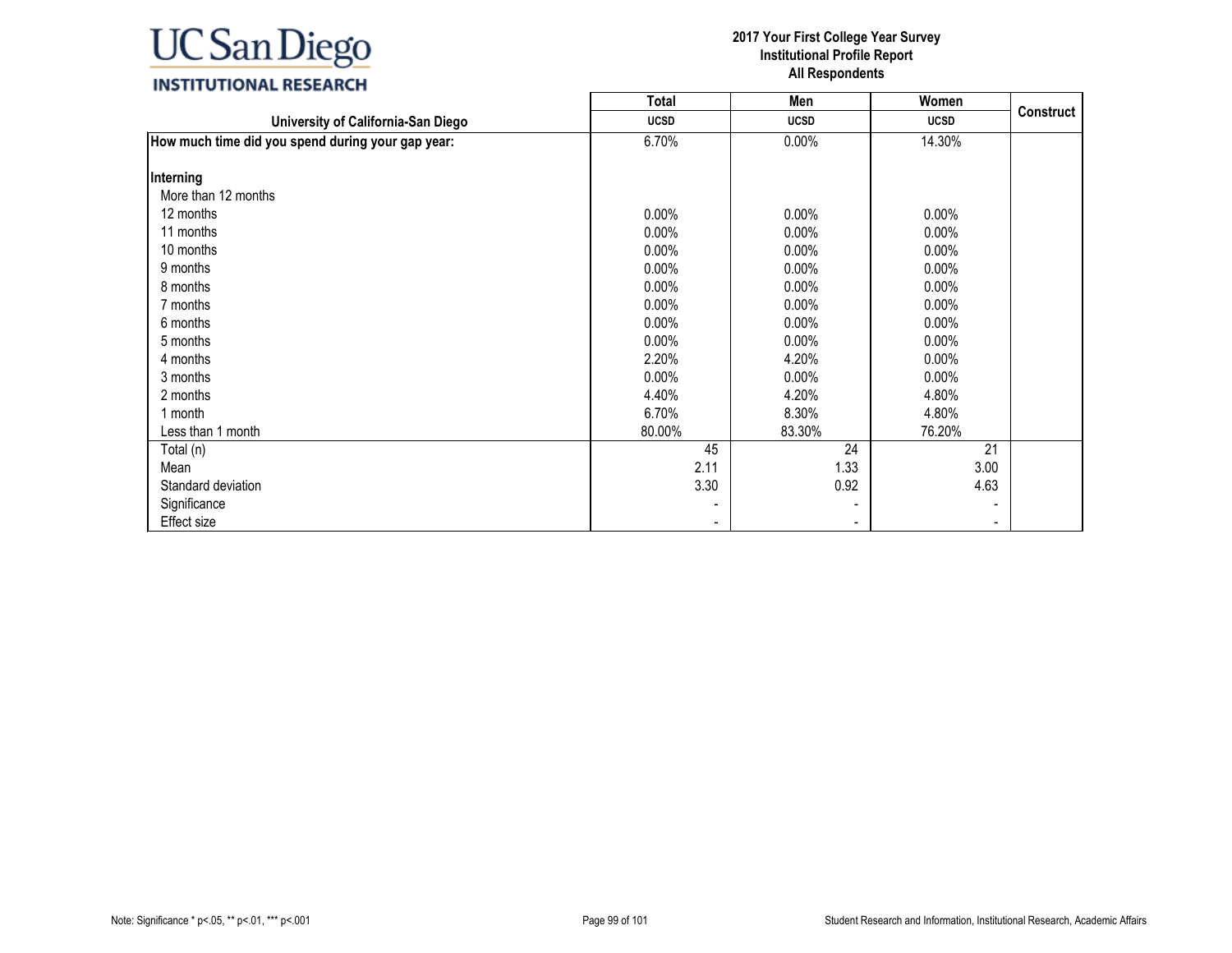|                                                   | Total          | Men                      | Women       |                  |
|---------------------------------------------------|----------------|--------------------------|-------------|------------------|
| University of California-San Diego                | <b>UCSD</b>    | <b>UCSD</b>              | <b>UCSD</b> | <b>Construct</b> |
| How much time did you spend during your gap year: | 13.00%         | 12.90%                   | 13.00%      |                  |
| Volunteering                                      |                |                          |             |                  |
| More than 12 months                               |                |                          |             |                  |
| 12 months                                         | $0.00\%$       | $0.00\%$                 | $0.00\%$    |                  |
| 11 months                                         | $0.00\%$       | $0.00\%$                 | $0.00\%$    |                  |
| 10 months                                         | 1.90%          | $0.00\%$                 | 4.30%       |                  |
| 9 months                                          | 0.00%          | $0.00\%$                 | $0.00\%$    |                  |
| 8 months                                          | 1.90%          | 3.20%                    | 0.00%       |                  |
| 7 months                                          | 1.90%          | $0.00\%$                 | 4.30%       |                  |
| 6 months                                          | 1.90%          | 3.20%                    | $0.00\%$    |                  |
| 5 months                                          | 1.90%          | 3.20%                    | $0.00\%$    |                  |
| 4 months                                          | 3.70%          | $0.00\%$                 | 8.70%       |                  |
| 3 months                                          | 9.30%          | 9.70%                    | 8.70%       |                  |
| 2 months                                          | 3.70%          | 0.00%                    | 8.70%       |                  |
| 1 month                                           | 5.60%          | 0.00%                    | 13.00%      |                  |
| Less than 1 month                                 | 55.60%         | 67.70%                   | 39.10%      |                  |
| Total (n)                                         | 54             | 31                       | 23          |                  |
| Mean                                              | 3.91           | 3.58                     | 4.35        |                  |
| Standard deviation                                | 4.53           | 4.55                     | 4.57        |                  |
| Significance                                      | $\blacksquare$ | $\overline{\phantom{a}}$ |             |                  |
| Effect size                                       | $\blacksquare$ | $\blacksquare$           |             |                  |